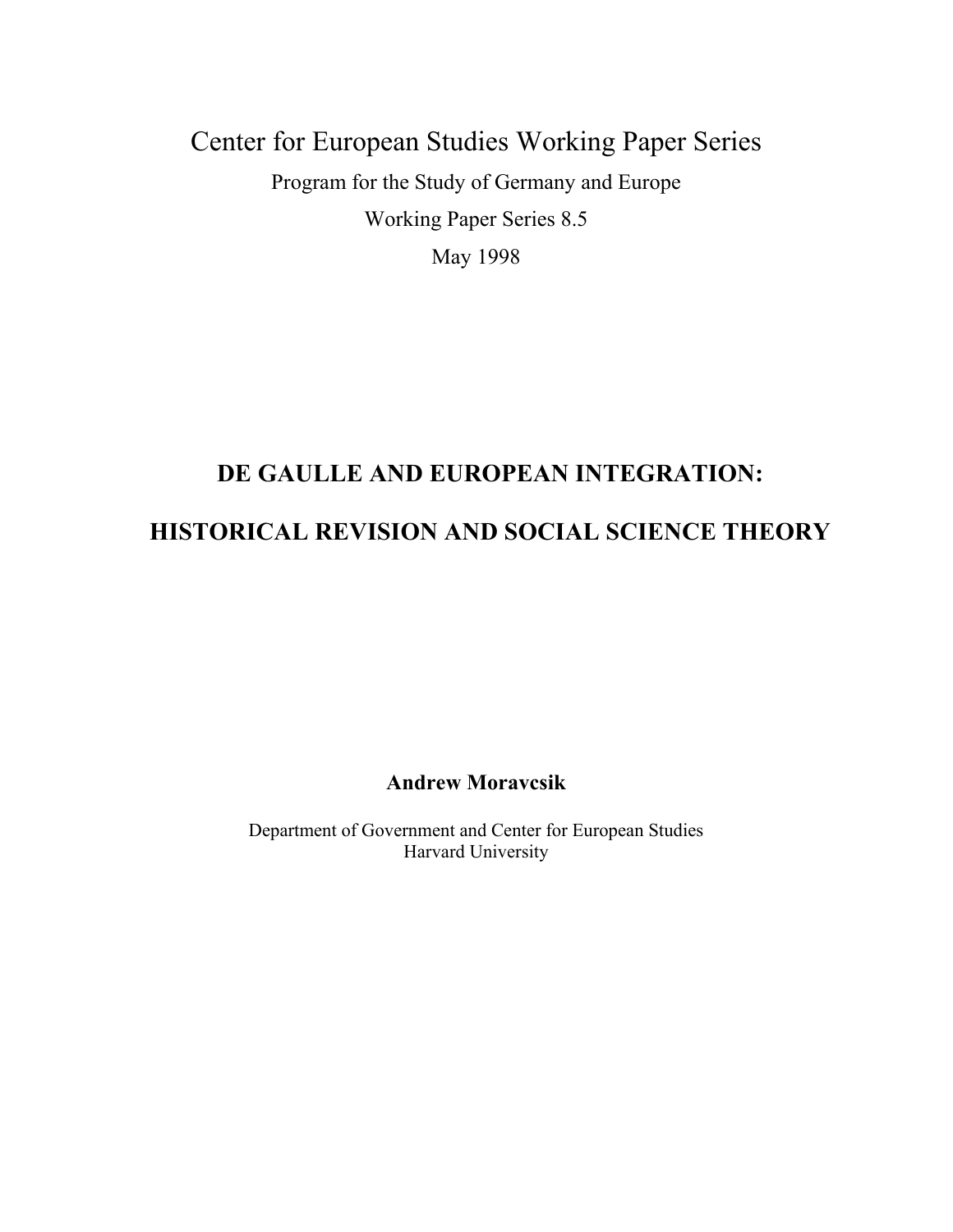#### **ABSTRACT**

The thousands of books and articles on Charles de Gaulle's policy toward European integration, whether written by historians, political scientists, or commentators, universally accord primary explanatory importance to the General's distinctive geopolitical ideology. In explaining his motivations, only secondary significance, if any at all, is attached to commercial considerations. This paper seeks to reverse this historiographical consensus by the four major decisions toward European integration taken under de Gaulle's Presidency: the decisions to remain in the Common Market in 1958, to propose the Fouchet Plan in the early 1960s, to veto British accession to the EC, and to provoke the "empty chair" crisis in 1965-1966, resulting in "Luxembourg Compromise." In each case, the overwhelming bulk of the primary evidence speeches, memoirs, or government documents—suggests that de Gaulle's primary motivation was economic, not geopolitical or ideological. Like his predecessors and successors, de Gaulle sought to promote French industry and agriculture by establishing protected markets for their export products. This empirical finding has three broader implications: (1) For those interested in the European Union, it suggests that regional integration has been driven primarily by economic, not geopolitical considerations—even in the "least likely" case. (2) For those interested in the role of ideas in foreign policy, it suggests that strong interest groups in a democracy limit the impact of a leader's geopolitical ideology—even where the executive has very broad institutional autonomy. De Gaulle was a democratic statesman first and an ideological visionary second. (3) For those who employ qualitative case-study methods, it suggests that even a broad, representative sample of secondary sources does not create a firm basis for causal inference. For political scientists, as for historians, there is in many cases no reliable alternative to primarysource research.

#### **The author welcomes comments at:**

Center for European Studies 27 Kirkland Street Cambridge, MA 02138 Tel: (617) 495-4303 x205 Fax: (617) 495-8509 e-mail: moravcs@fas.harvard.edu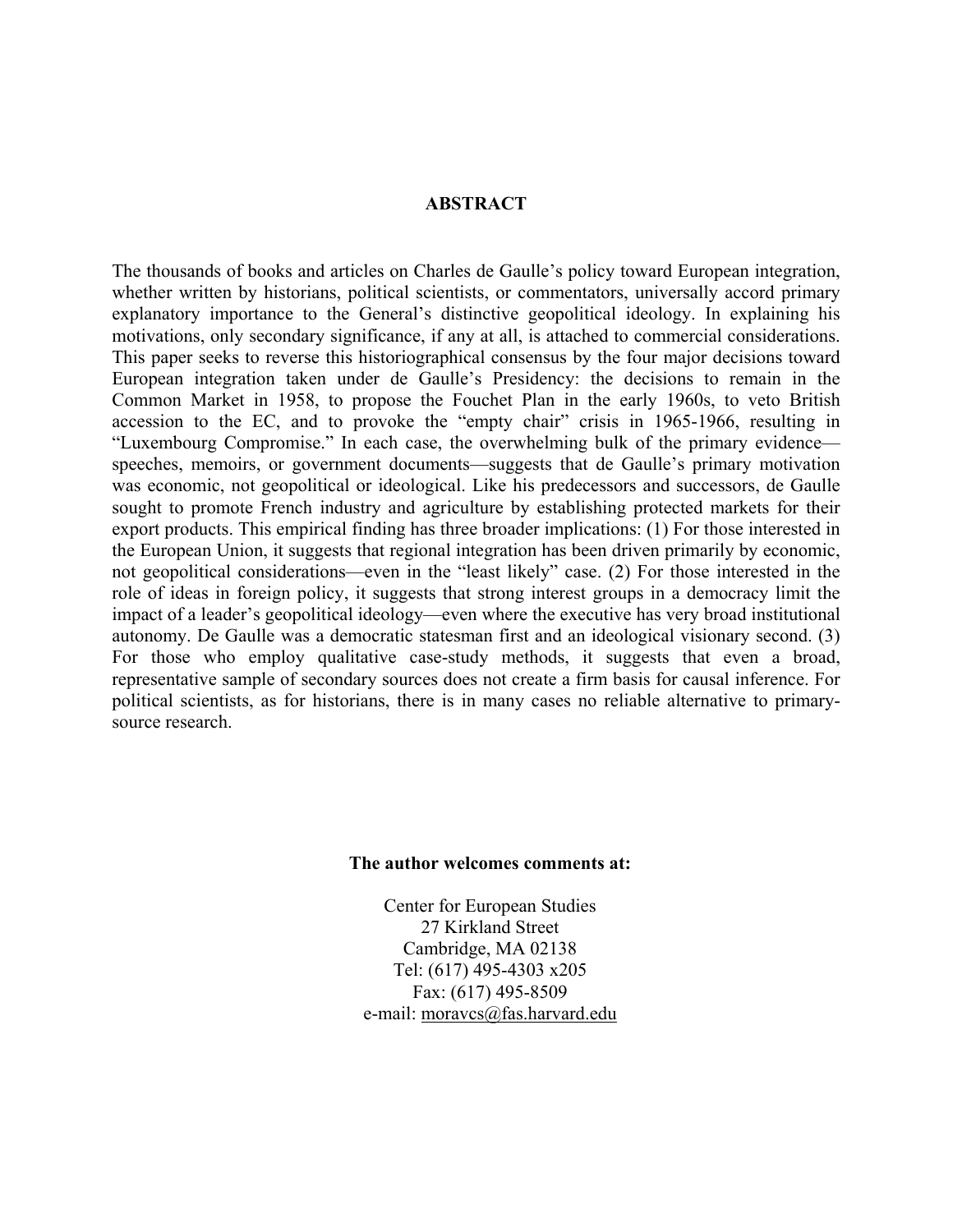Over two thousand books and articles in over forty-five languages have been devoted to the life of General Charles de Gaulle.<sup>1</sup> Thousands more treat his policies within the context of European integration, postwar Western defense, or French foreign policy. Yet in at least one respect, these studies are remarkably uniform. Almost without exception, they treat de Gaulle as the archetype of the visionary or ideological statesman. He was, biographers and commentators agree, an "innovative leader" driven by "high" politics rather than "low" politics, politico-military prestige and security rather than economic welfare, a distinctive geopolitical worldview rather than the mundane concerns of democratic governance. His term as French President from 1958 to 1969 is a study in the possibilities and limits of visionary statecraft in the modern era.<sup>2</sup>

Nowhere, it is said, are de Gaulle's ideational motivations more clearly demonstrated than by the striking series of French actions toward the European Community (EC) taken under his presidency. Upon entering office in 1958, the General surprised observers by swiftly embracing the Treaty of Rome and working closely with German Chancellor Konrad Adenauer to accelerate its implementation. This involved pressing both Adenauer and his successor, Ludwig Erhard, to institute the Common Agricultural Policy (CAP). In 1960, de Gaulle proposed the Fouchet Plan, an intergovernmental arrangement for European foreign and economic policy coordination. Between 1958 and 1969 de Gaulle consistently opposed closer relations with Britain, first vetoing a free trade area (FTA) in 1959, then calling off two years of negotiations over British entry in January 1963,

<sup>&</sup>lt;sup>1</sup> This article draws on materials in Andrew Moravcsik, The Choice for Europe: Social Purpose and State Power from Messina to Maastricht (Ithaca: Cornell University Press, 1998). For criticism and comments, I am particularly indebted to Stanley Hoffmann, for whom disagreement is no barrier to dialogue. I also thank Charles Cogan, Piers Ludlow, Alberta Sbragia, and Kip Wennerlund for close readings of the book chapter from which this argument is drawn. On the number of books devoted to de Gaulle, see Philip H. Gordon, A Certain Idea of France: French Security Policy and the Gaullist Legacy (Princeton: Princeton University Press, 1993), 203n. The one-decade compilation, Institut Charles de Gaulle, Nouvelle bibliographie internationale sur Charles de Gaulle, 1980-1990 (Paris: Plon, 1990) is almost four hundred pages long. This does not include general articles and materials on related subjects French foreign policy of the period. This is a draft: (••) marks locations where cites must be checked or expanded.

<sup>&</sup>lt;sup>2</sup> This is evident from the titles of recent works. See Daniel J. Mahoney, <u>De Gaulle: Statesmanship, Grandeur, and Modern Democracy</u> (Westport: Praeger, 1996); John Newhouse, <u>De Gaulle and the Anglo-Saxons</u> (New York: Viking Press, 1970); Stanley Hoffmann, "De Gaulle as an Innovative Leader," in Gabriel Sheffer, ed., Innovative Leaders in International Politics, (Albany: State University of New York Press, 1993), 57-81; John Pinder, Europe against de Gaulle (London: Pall Mall, 1963); Maurice Vaïsse, La grandeur: Politique étrangère du général de Gaulle 1958-1969 (Paris: Fayard, 1998); Charles Williams, The Last Great Frenchman: A Life of General De Gaulle (London : Little, Brown and Company, 1993); Serge Berstein, The Republic of De Gaulle, 1958-1969 (Cambridge: Cambridge University Press, 1993); Lois Pattison de Ménil,, Who Speaks for Europe? The Vision of Charles de Gaulle (New York: St. Martin's Press, 1977).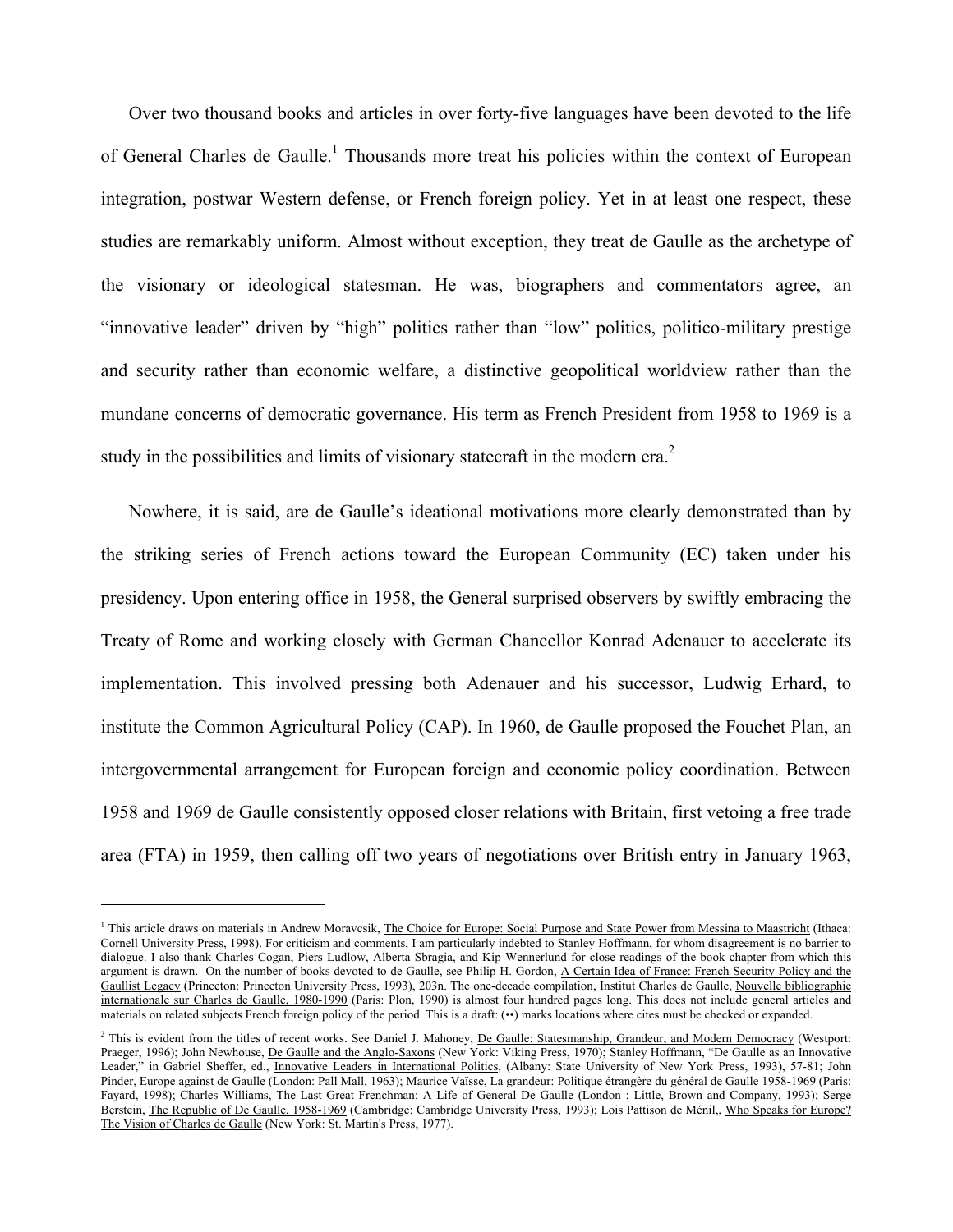and rejecting British initiatives to begin them again in 1967; he then turned around as initiating discussions over British cooperation with the EC in 1969, which swiftly became membership discussions under his close associate and Gaullist successor, Georges Pompidou. In July 1965, in an effort to alter the institutional structure of the EC, de Gaulle launched the "empty chair crisis"—a six-month French boycott of decision-making in Brussels. The crisis, which appeared to threaten the very existence of the EC, was resolved only with the "Luxembourg Compromise," which granted each member government an extra-legal veto over any EC legislation that threatens a "vital interest."

There is a great divergence of opinion on whether de Gaulle's policy was effective or not and whether it was suited to the objective circumstances or not; there is next to none concerning its causes. Without exception, participants like Jean Monnet, contemporary commentators like Miriam Camps, political scientists like Stanley Hoffmann and Ernst Haas, and myriad policy analysts and biographers all explain de Gaulle's actions by invoking his geopolitical ideas.<sup>3</sup> All agree that de Gaulle's primary goal throughout was the construction of an autonomous European foreign and military policy—an alternative to US efforts to strengthen NATO, create a "Multilateral Force," and forge a privileged nuclear connection with Britain. De Gaulle's desire to reinforce French "grandeur", his wartime suspicion of the "Anglo-Saxons," his pursuit of a distinctive unilateral foreign policy backed by nuclear weapons, and his nationalist commitment to the preservation of sovereignty are credited with inspiring French cooperation with Germany at the expense of Britain

<sup>&</sup>lt;sup>3</sup> Widely cited works include those cited in footnote two, and Nora Beloff, The General Says No: Britain's Exclusion from Europe (Harmondsworth: Penguin, 1963); Frederic Bozo, Deux strategies pour l'Europe : De Gaulle, les Etats-Unis et l'Alliance atlantique 1958-1969 (Paris: Plon: Fondation Charles de Gaulle, 1996); Charles Cogan, Charles de Gaulle: A Brief Biography with Documents (Boston: Bedford Books, 1995); Anton W. DePorte, De Gaulle's Foreign Policy, 1964-1966 (Cambridge, MA: Harvard University Press, 1968); Alfred Grosser, La Politique Extériere de la Ve République (Paris: Editions du Seuil, 1965); Michael Harrison, The Reluctant Ally: France and Atlantic Security (Baltimore: Johns Hopkins University Press, 1981); Stanley Hoffmann, "De Gaulle, Europe and the Atlantic Alliance," International Organization 18:1 (Winter 1964), 1-25; Stanley Hoffmann, "Obstinate or Obsolete? The Fate of the Nation State and the Case of Western Europe," Daedalus 95 (Summer 1966): 892-908; Stanley Hoffmann, "De Gaulle's Foreign Policy: The Stage and the Play, the Power and the Glory," in Hoffmann, ed., Decline or Renewal? France since the 1930s (New York: Viking Press, 1974), 283-331; Ghita Ionescu, Leadership in an Independent World (Boulder: Westview, 1991); Institut Charles de Gaulle, ed. De Gaulle en son siècle: Europe Vol. 5 (Paris: Documentation française, 1992); Jean Lacouture, De Gaulle 3 vols (Paris: Editions du Seuil, 1984-1988) cited from English edition, De Gaulle: The Ruler, 1945-1970 (New York: Norton, 1991); Jean Touchard, Le gaullisme: 1940-1969 (Paris: Editions du Seuil, 1978); Edward Kolodziej, French International Policy under De Gaulle and Pompidou (Ithaca: Cornell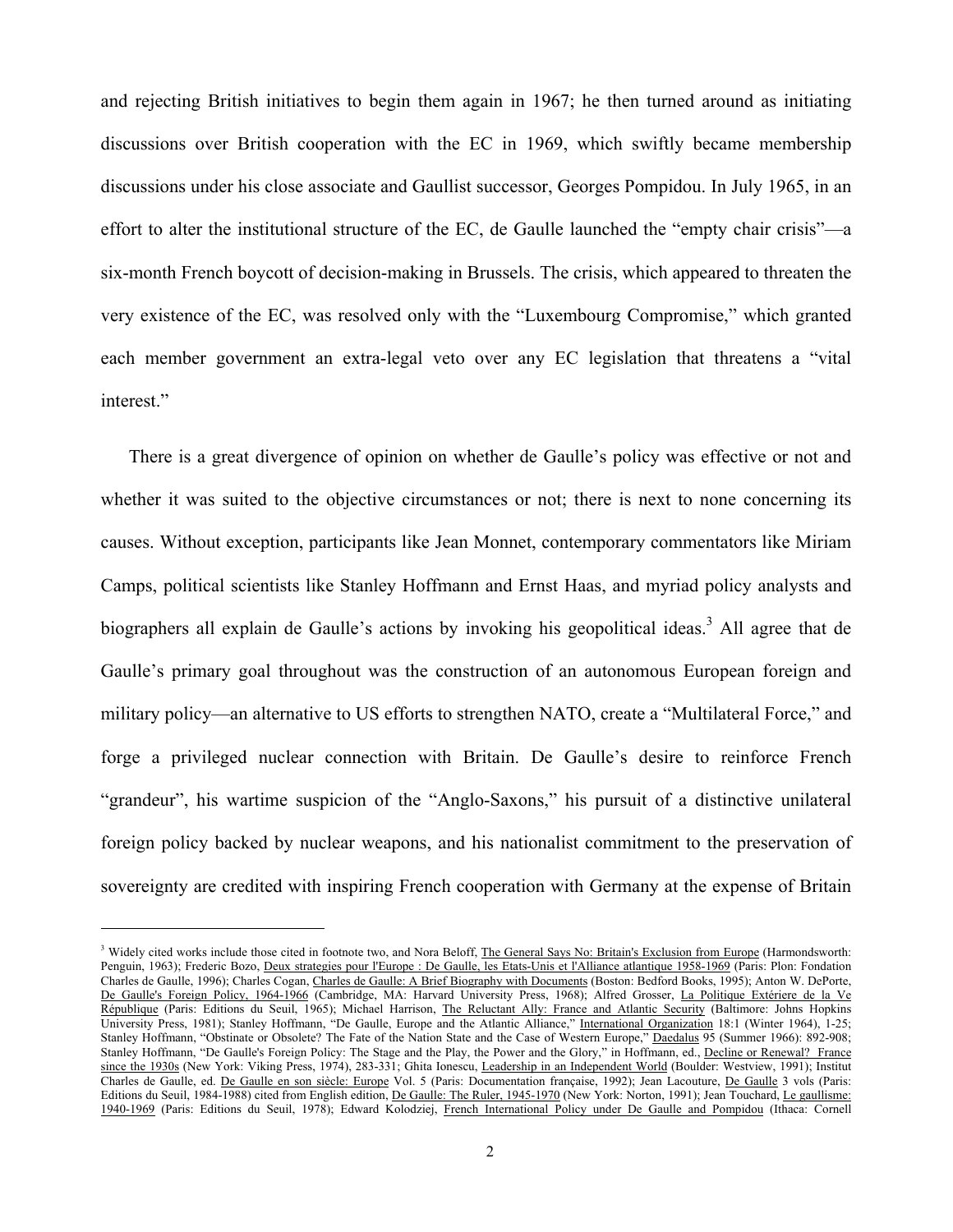and the United States, as well as French opposition to the growth of supranational institutions in Europe. De Gaulle was a visionary leader; he stood above interest group politics and commercial concerns. For neo-functionalist integration theorists like Haas, as for their critics like Hoffmann, de Gaulle was a "dramatic political actor" who personified nationalist opposition to the technocratic focus on economics espoused by Monnet.<sup>4</sup> "The price of milk", Philip Williams and Martin Harrison observe, "was the very phrase which de Gaulle once chose to sum up in contemptuous dismissal the entire range of mundane trivia which were beneath his attention."<sup>5</sup>

This essay proposes a revisionist reversal of the conventional wisdom concerning de Gaulle's European policy. The price of wheat, not the political grandeur and military security of France, was the national interest that drove de Gaulle's European policy. De Gaulle's nuclear ambitions, his criticism of the United States, his policy toward the developing world, and his schemes for overcoming the East-West divide may well have been motivated by a visionary geopolitical ideology. His European policy, however, was motivated by the same goals shared by postwar democratic politicians everywhere: generation of electoral support and avoidance of disruptive strikes and protests through the promotion of economic welfare and, above all, appeasement of powerful sectoral producer groups. Systematic analysis of the available primary evidence reveals conclusively that the four major European decisions listed above—acceptance of the Treaty of Rome and promotion of the CAP, the Fouchet Plan, the veto of British membership, and the empty chair crisis—directly promoted the narrow export interests of organized agriculture and industry in France or were decisively constrained by those interests. De Gaulle pursued preferential access to foreign markets for agricultural exporters in order to raise prices and quell opposition to the government despite his own very strong inclination, reflected in continuous conflict over

University Press, 1974); Philip Cerny, The Politics of Grandeur: Ideological Aspects of de Gaulle's Foreign Policy (Cambridge: Cambridge University Press, 1980).

<sup>&</sup>lt;sup>4</sup> Ernst B. Haas, ""The Uniting of Europe" and the Uniting of Latin America" Journal of Common Market Studies 5:4 (June 1967): 315-344;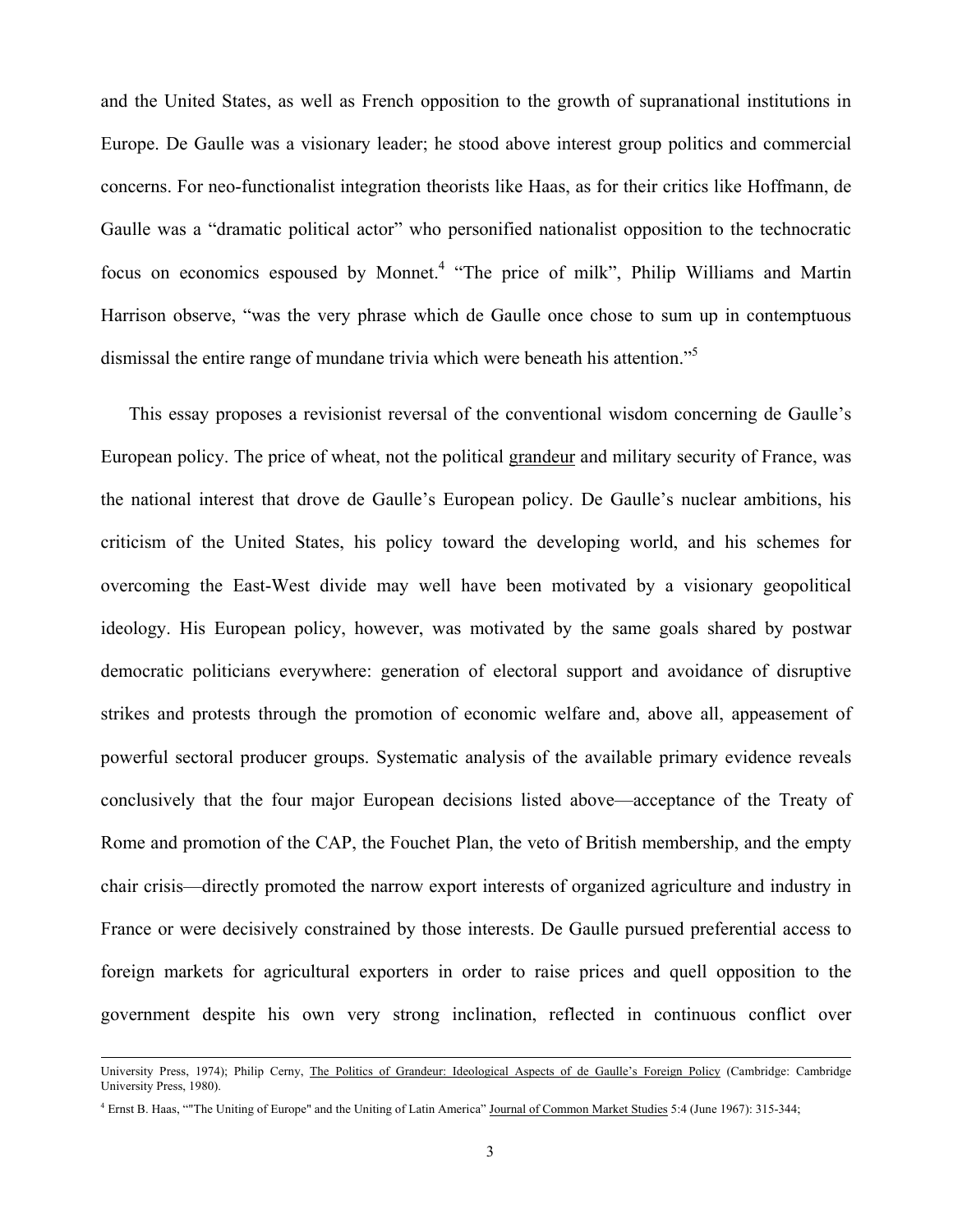agricultural policy, to resist the demands of farmers for subsidies in the broader national interest of industrial modernization. De Gaulle's European policy was also, albeit secondarily, concerned with assuring export markets for large industrial producers. For all its rhetorical flourish, de Gaulle's European policy differed hardly at all from those pursued by his Fourth Republic predecessors and his various successors, both Gaullist and non-Gaullist.

This conclusion flatly contradicts the received wisdom. In the entire corpus of work on de Gaulle and his European policy, there is—to my knowledge—not a single scholarly book or article that accords primary importance to French commercial interests. The literature can instead be divided into two categories: those that argue commercial concerns were decidedly secondary and those that argue they were entirely irrelevant.<sup>6</sup> Let me be clear from the start: This is not to say de Gaulle was unmoved by a particular intergovernmental vision of Europe, but where such concerns clashed with commercial imperatives, the latter invariably prevailed. I am not asserting that economic interests motivated de Gaulle to the exclusion of geopolitical ideas and interests. De Gaulle did hold distinctive geopolitical ideas, which played an important, even dominant, role in French foreign policy of this period—particular interrelated policies toward nuclear weapons, NATO, the third world, and the superpowers. I am asserting that in de Gaulle's European policy, the one area where major economic and geopolitical interests were directly engaged, the role of economic motivations has been greatly underestimated. By any reasonable measure, commercial considerations were far more important than the geopolitical concerns in determining French policy toward the EC in this period.

While revising the received wisdom concerning one of the great statesmen of the  $20<sup>th</sup>$  century is a worthwhile end in itself, this revision also suggests three more general conclusions about modern

-

<sup>&</sup>lt;sup>5</sup> Philip Williams, Crisis and Compromise: Politics in the Fourth Republic (London: Archon Books, 1964), 342.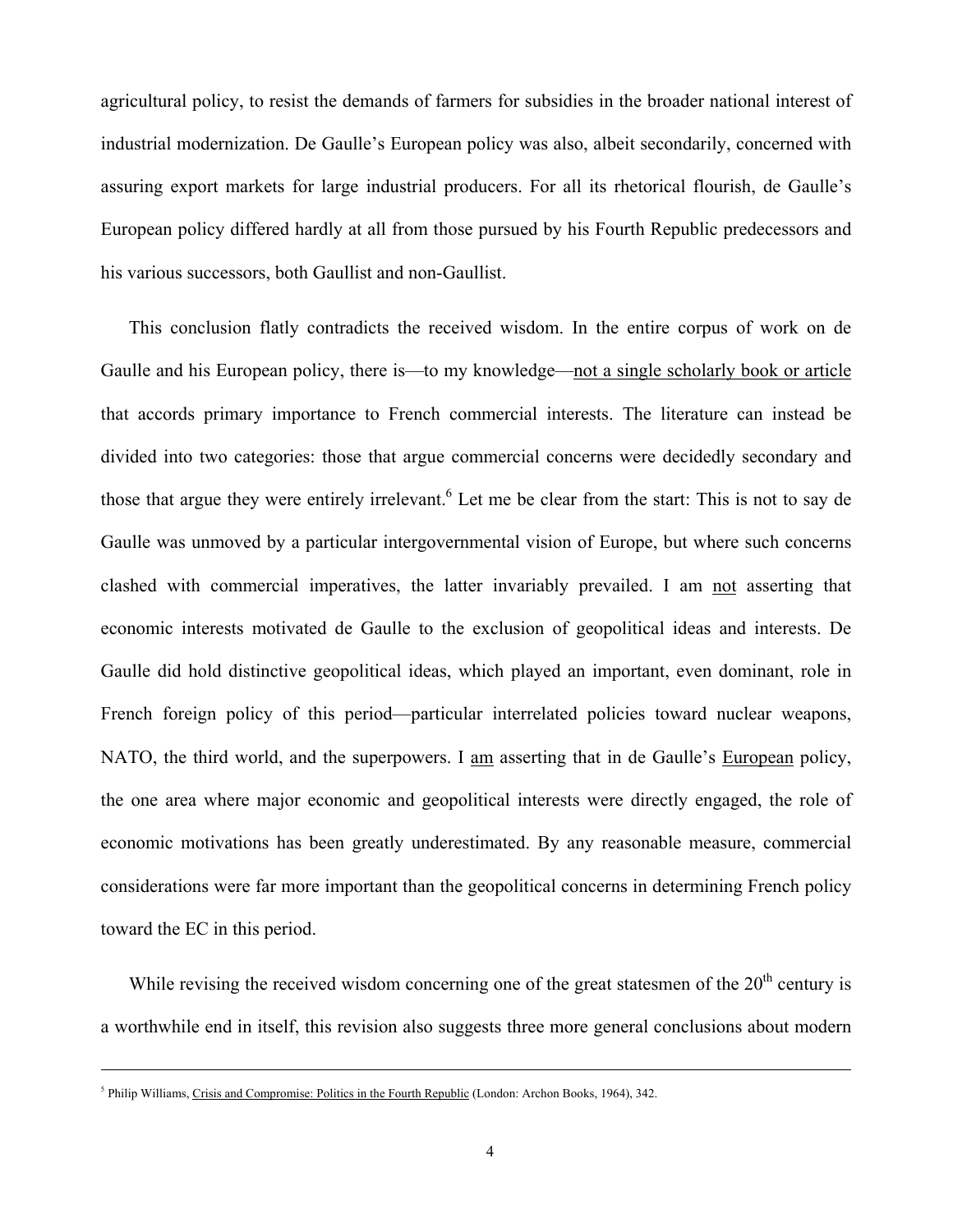world politics. These concern, respectively, the explanation of European integration, theories about the role of ideas in foreign policy-making, and the proper use of historical and social scientific methods in case-study-based research on world politics.

For those concerned with explaining European integration, this analysis suggests that the motivations that have led governments to promote the EC are more commercial and less geopolitical than is commonly supposed. It is commonplace to argue that the primary reason for postwar European integration was to prevent another Franco-German war, to balance against one or both of the superpowers, or to realize the ideological goal of a European federation. Opponents of integration are seen as pursuing different, but equally geopolitical, interests and ideologies. For a generation de Gaulle's foreign policy was held up further as definitive demonstration that integration was primarily about competing geopolitical interests and ideas, not commercial and economic interests.<sup>7</sup> Hence this analysis is something of a "crucial case" in Harry Eckstein's sense: If even de Gaulle was motivated to support European integration primarily by commercial considerations, surely most other postwar European governments were as well.<sup>8</sup>

Turning from European integration to comparative foreign policy ore generally, this analysis suggests that a modern democracy imposes narrow constraints on the pursuit of an ideological foreign policy at the expense of domestic socioeconomic interests. This challenges traditional diplomatic historians and foreign policy specialists, who see de Gaulle as an archetypal "great man" pursuing ideological, idiosyncratic, individualistic foreign policy, as well as contemporary "constructivists" in IR theory, who would see de Gaulle as striving to realize an interpretation of

-

<sup>&</sup>lt;sup>6</sup> For the former, see Vaïsse, Grandeur, 163, 167, 175, 613. Yet even Vaïsse argues that "for General de Gaulle, the economic success of the Europe of Six was not an end in itself." $(175)$ 

<sup>&</sup>lt;sup>7</sup> For a review of this literature, see Moravcsik, Choice for Europe, Chapters One and Three.

<sup>&</sup>lt;sup>8</sup> Harry Eckstein, "Case Studies and Theory in Social Science," in Fred Greenstein and Nelson Polsby, eds., Handbook of Political Science Volume 7 (Addison-Wesley, 1975), 79-138.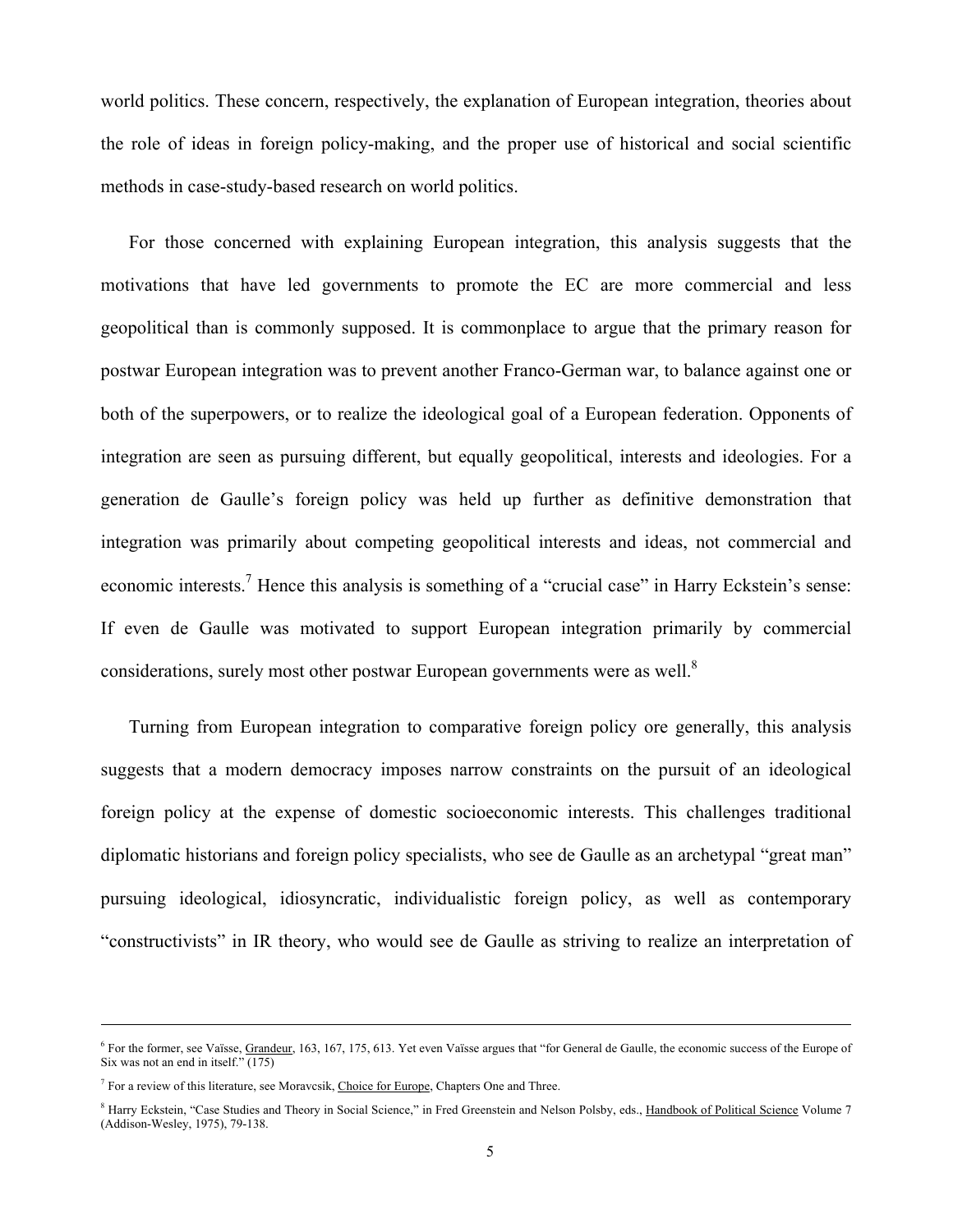French "identity." Yet even the most institutionally insulated and electorally powerful among democratic politicians—in this regard, de Gaulle is once again something of a "crucial case"—find it nearly impossible to pursue idiosyncratic policies in certain areas. At the very least, a strong dose of commonsensical skepticism about ideational explanations for major foreign policy decisions is warranted. In the context of de Gaulle's relative success in defining distinctive French policies toward NATO, the Third World, and the superpowers, the failure of de Gaulle's "visionary" European policy, suggest that a democratic statesman can pursue diffuse ideological goals only as long as they do not challenge the interests of powerful organized groups.

For those, finally, who seek to improve the application of qualitative methods in the study of world politics, this analysis suggests the decisive importance of adherence to rigorous methodological standards, both historiographical and social scientific, when conducting qualitative or case-study research. Much has been written recently calling for more intense interchange between historians and political scientists. Yet there remains considerable confusion about what this really means, if anything, for concrete empirical research.<sup>10</sup> This study demonstrates some practical implications of such exhortations for research design. Only a combination of primary sources and objective, explicit, transparent standards of judging evidence—in short, qualitative methods drawn from both history and social science—can overcome the biases in prior interpretations. Without adherence to methodological principles drawn from both political science (e.g. explicit consideration of a full range of alternative theories and hypotheses) and from history (e.g. the use wherever possible of hard primary evidence), both social scientists and historians are condemned to repeat the conventional wisdom, whether correct or, as in this case, questionable. Methodological choices are neither abstract nor incidental but essential to an accurate interpretation and explanation of foreign policy.

<sup>9</sup> Craig Parsons, "France and European Integration: A Constructivist Explanation," (Berkeley: Unpublished Paper, 1998).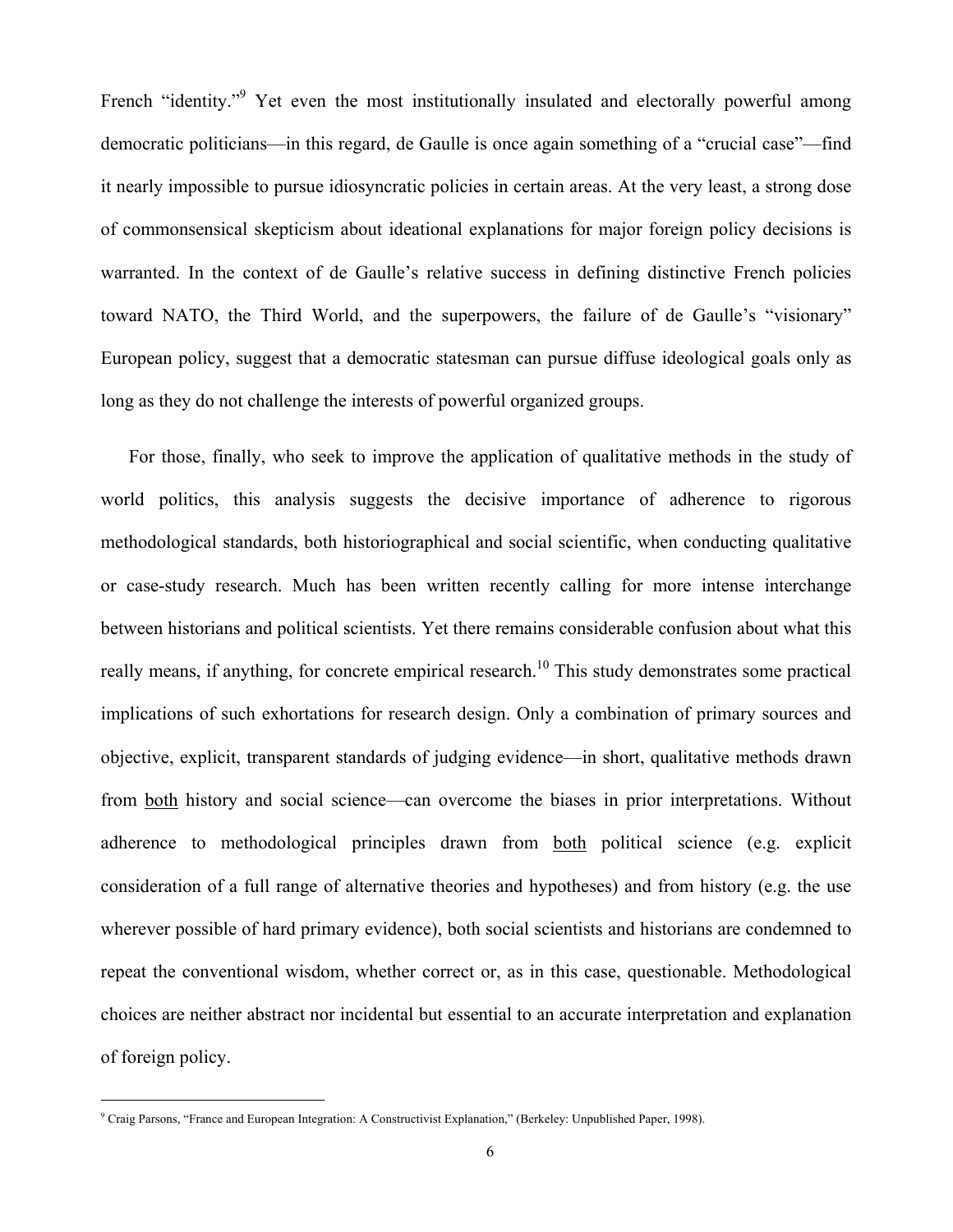From historians, this study suggests, we must accept the need to rely on primary sources. The case of de Gaulle suggests, as Ian Lustick has recently argued, that it is not good enough to rest one's analysis on selected secondary sources. In contrast to Lustick, however, this study challenges also his preferred alternative, namely to provide a representative sample of the secondary literature. This study shows that even the entire range of secondary sources—even when they number in the thousands—may well be, at the very least, biased and perhaps uniformly wrong; at best, one is condemned to repeat the existing consensus, whatever it is. In this regard, de Gaulle is something of a "crucial case," since it is hard to imagine a scholarly consensus deeper—but, I argue, more erroneous—than the one behind an ideological and geopolitical interpretation of de Gaulle's European policy. Only a firm grounding in primary sources, in this case some which heretofore have not received serious consideration by analysts of French foreign policy, gives us the leverage required to make an original empirical contribution by reversing the conventional wisdom of historians.<sup>11</sup>

From political scientists, this study suggests, we must accept the discipline of social scientific methods—the statement of clear competing theories, the specification of explicit hypotheses, and objective presentation and balancing of the evidence both for and against each explanation. Without being compelled to confront and present the existing evidence for alternative explanations, it is difficult to know whether analysts have simply presented the evidence and interpretations that supports preexisting conclusions. This is particularly important in the case of de Gaulle, a statesman who expressed himself in a rich, allusive and often deliberately ambiguous rhetoric, and wielded an extraordinarily magnetic hold on those close to him. This has tempted generations of commentators, scholars and memoir-writers to read into his rhetoric what they want to hear, thereby—as we shall

-

<sup>&</sup>lt;sup>10</sup> For an overview with citations, see "Symposium: History and Theory," <u>International Security</u> 22:1 (Summer 1997).<br><sup>11</sup> Ian Lustick, "History, Historiography and Political Science: Multiple Historical Records and the P Science Review 90:3 (September 1996), 605-618.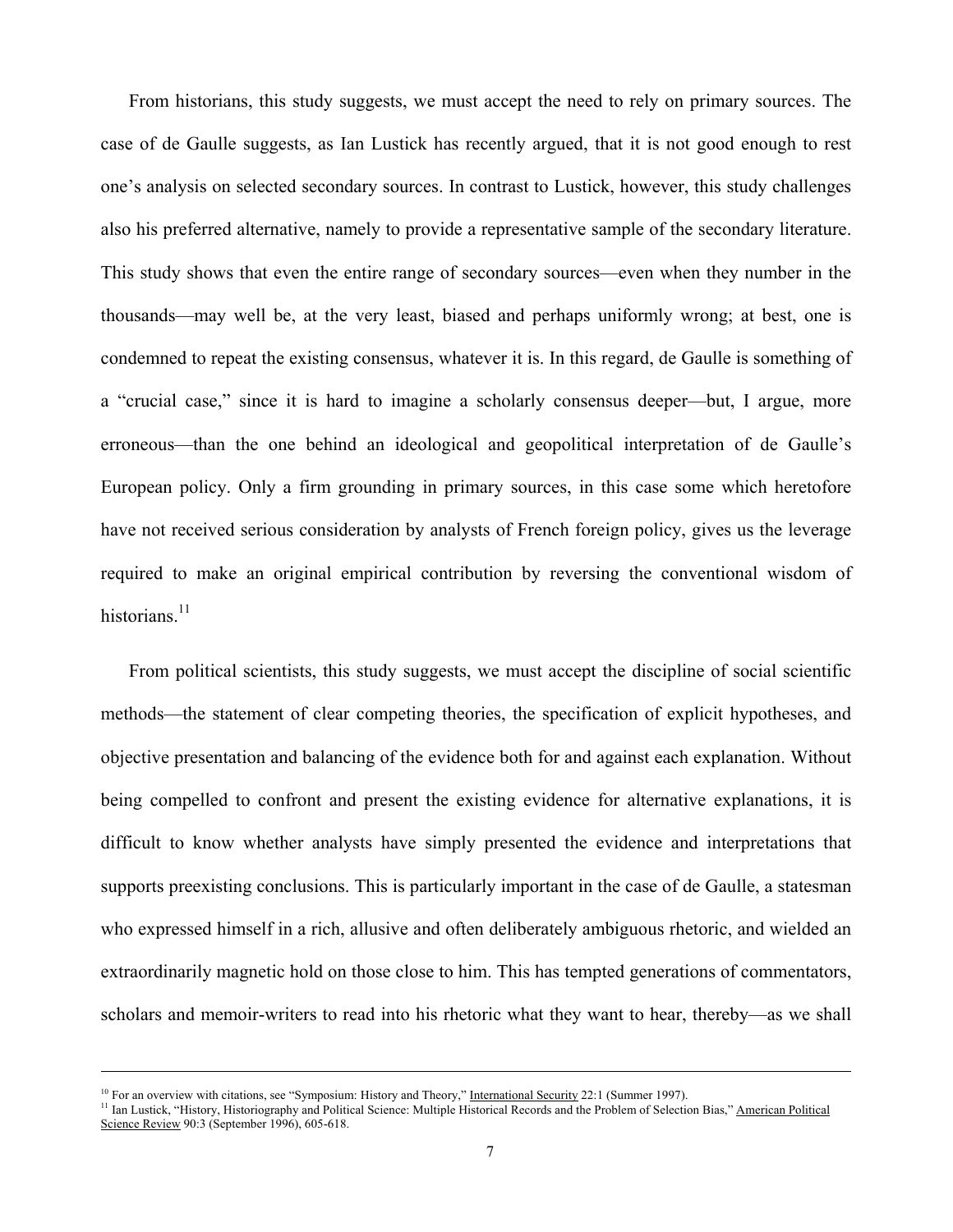see in detail below—engaging in unparalleled acts of selective, out of context citation. One example must suffice: De Gaulle's press conference of 14 January 1963, at which the British veto was announced, is perhaps the most oft-cited source of quotations to support the view that de Gaulle had fundamental ideological and geopolitical objections to British membership. We often read of de Gaulle's characterization of Britain's "insular" character and "very original habits and traditions," his concern about "a colossal Atlantic community under American dependence," and much more. What is never mentioned is that de Gaulle's comments were entirely and unambiguously dedicated to a discussion of the political economy of Britain and the United States, particularly in the agricultural sector. There is not a single mention of NATO, the MLF, the "special relationship," or any other geopolitical issue. In fact, the overwhelming majority of explicit statements by de Gaulle on Europe are of this kind; only a small minority—typically the vaguest, most indirect, most public allusions—mention geopolitical concerns.

The remainder of this essay proceeds as follows. The first section below presents two competing theoretical explanations of de Gaulle's European policy, one focused on geopolitical interests and ideas, the other on commercial interests—and draws explicit hypotheses from each. The second section employs primary data to evaluate these two sets of hypotheses across the four major episodes of Gaullist policy listed above. The third section draws more general empirical, theoretical, and methodological conclusions.

#### **I. DE GAULLE AND FRENCH VITAL INTERESTS: TWO EXPLANATIONS**

Broadly speaking, there are two plausible explanations of French policy toward Europe under de Gaulle, a conventional view that stresses de Gaulle's geopolitical ideas and politicomilitary concerns and a competing view that looks to the commercial interests of important French producer groups.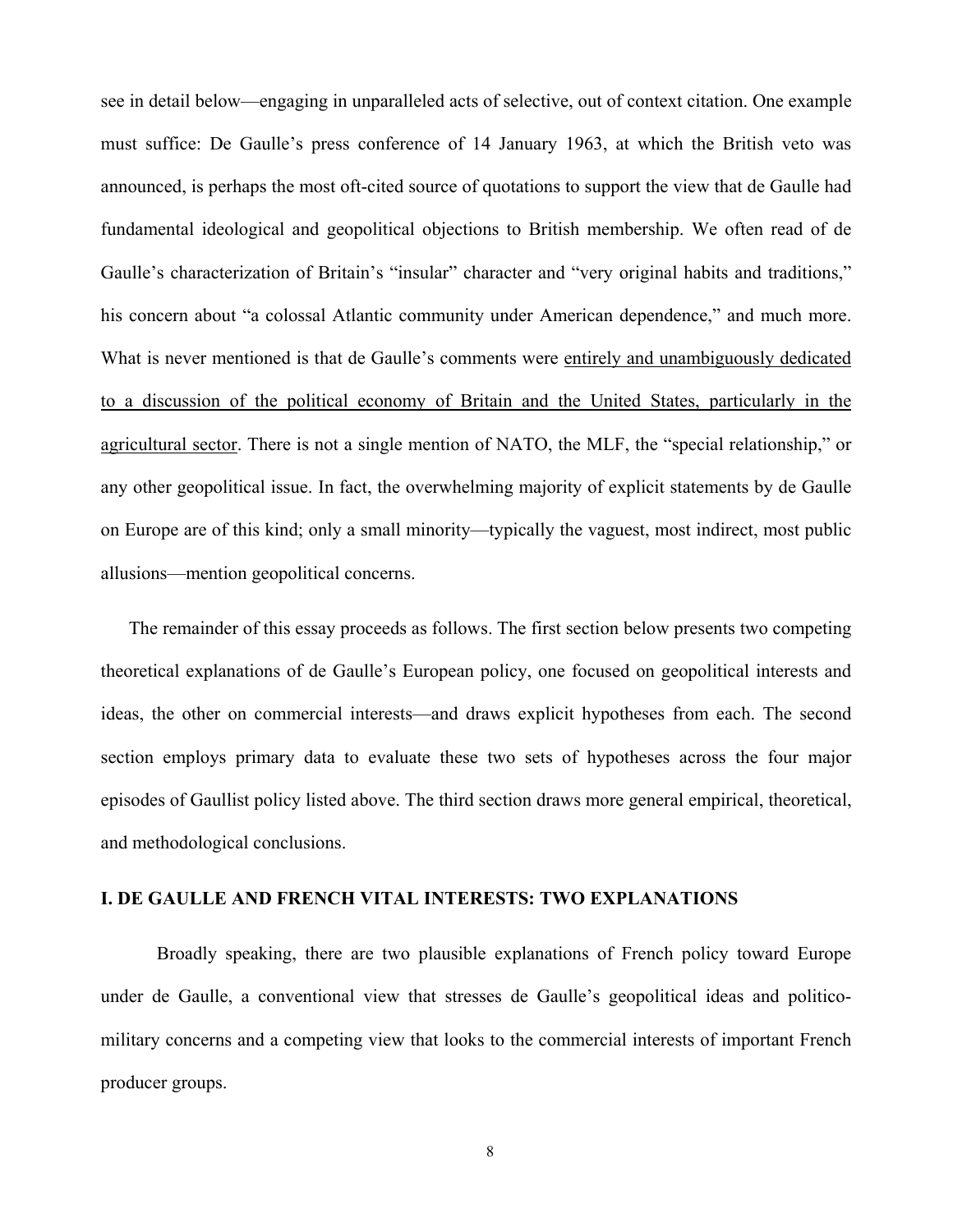#### **A. Geopolitical Interests and Ideas: "Une certaine idée de la France"**

"All my life," de Gaulle declares at the outset of his celebrated memoirs, "I have had a certain idea of France."<sup>12</sup> It is thus no surprise that interpretations of de Gaulle's European policy tend to center on the nature of his distinctive geopolitical ideas. Although Gaullism was famously absolutist in symbolic expression and frustratingly pragmatic in tactical application, nearly all interpretations of French foreign policy in this period assert that "de Gaulle's worldview…implied a very specific set of rules for national policy" based on three tenets: nationalism, independence and military power.13

The most distinctive element in de Gaulle's political ideology was nationalism. De Gaulle believed in the unquestioned primacy of the modern nation-state as a political instrument for the effective and legitimate pursuit of national interests. Nation-states remained the primary protagonists of modern history in part because they were the only truly effective actors in world politics, but more fundamentally because they were the most legitimate actors. The legitimate purposes of nation-states vary greatly: states are "very different from one another", each with "its own soul, its own history, its own language and its own misfortunes, glories and ambitions."14 De Gaulle sought to express the particular underlying purposes of modern France in terms of shared historical memories. He invoked French resentment about being defeated by the Axis and snubbed by the Allies during World War II. He voiced French frustration at the outcome of Suez. He termed the settlement in Algeria a contribution by France "once again in its history, to the enlightenment of

<sup>&</sup>lt;sup>12</sup> Charles de Gaulle, Mémoires de Guerre: l'Appel Vol. 1 (Paris: Plon, 1954), 1.

<sup>&</sup>lt;sup>13</sup> Gordon, Certain, 5. Similar summaries can be found in the works cited in footnotes 2-3 above. I do not mean "ideology" in the sense commonly employed in French polemics for or against Marxism, namely a teleological view of class conflict, but as a coherent world-view of international relations. For a discussion of the definitions and role of ideas in world politics, see Judith Goldstein and Robert Keohane, eds. Ideas and Foreign Policy: Beliefs, Institutions, and Political Change (Ithaca: Cornell University Press, 1993).

<sup>&</sup>lt;sup>14</sup> Gordon, Certain, 10,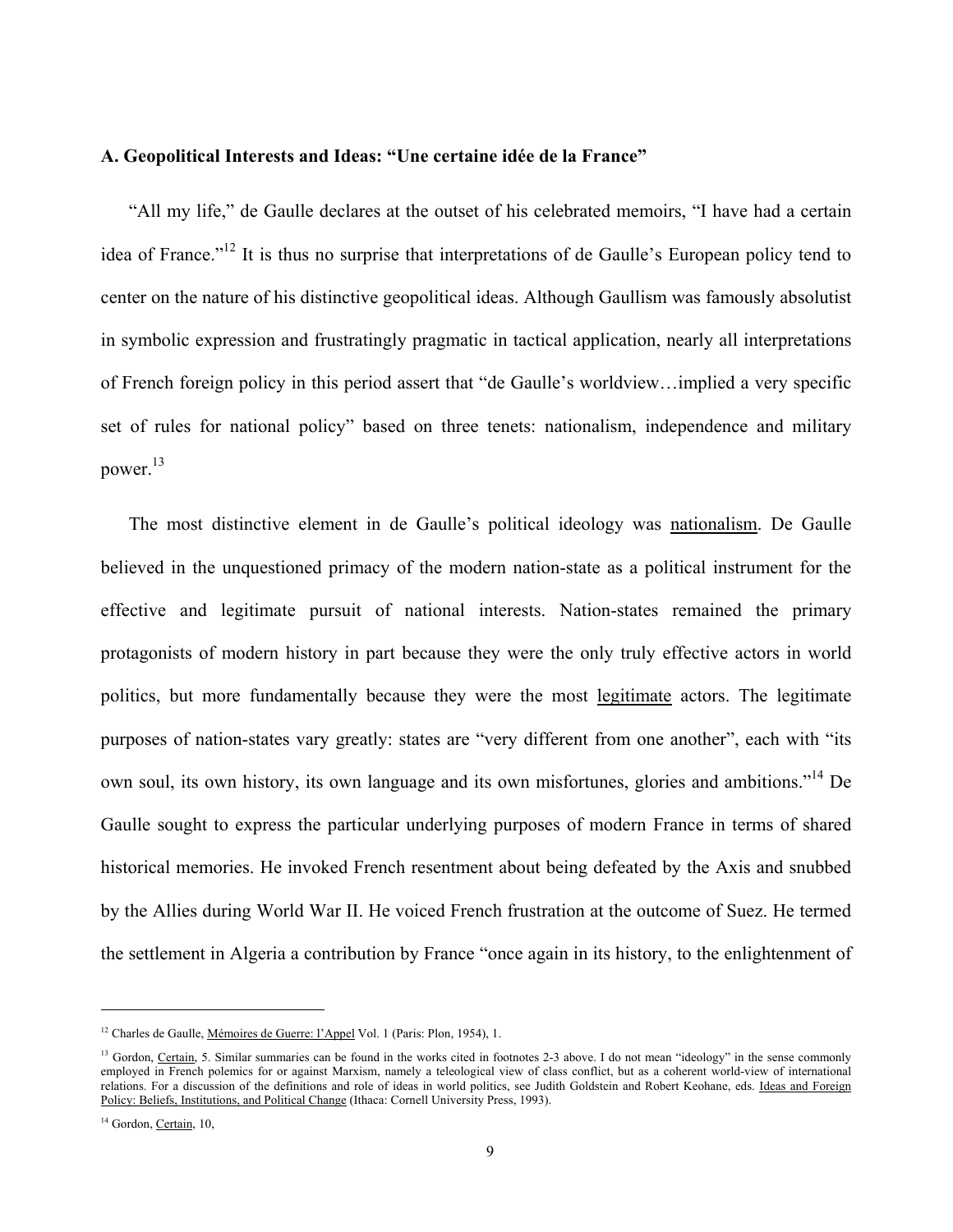the universe." He was prone to transhistorical generalities, as when he observed that "over the past 800 years [France's] greatest hereditary enemy was not Germany, but England."<sup>15</sup>

For de Gaulle, it followed that each state should pursue an independent policy in order to "seek its rightful place in the world."16 France's rightful place in the world, de Gaulle argued, was to realize its distinctive heritage of prestige as a great power—her "grandeur," he termed it.<sup>17</sup> The primary objective of de Gaulle's grand strategy was thus to augment France's role as a "principal player" on the world scene; one historian concludes, "the paramount goals of France were in the psychological domain—in the areas of independence, rank, prestige."18 This required, in turn, a measure of independence and autonomy.

There is considerable disagreement about the extent to which these goals were pragmatic or ideational. De Gaulle may have viewed grandeur and autonomy simply as instruments for the prudent realization of conventional geopolitical goals. Internationally, a measure of power and prestige permitted the exercise of political influence; domestically, it provided symbolic legitimation for a greater sense of national unity and a shared commitment to common interests. De Gaulle's also seems to have sought to renew the pride, patriotism and unity of the French for its own sake—a goal that also, it should not be forgotten, garnered him strong electoral support among French voters and provided a justification for an extraordinary transfer of political power away from parliament toward the executive. Perhaps, some speculate, de Gaulle's obsession with rank in the

<sup>&</sup>lt;sup>15</sup> Alain Peyrefitte, C'était de Gaulle Vol. 1 (Paris: Fayard, 1994) 153; Hoffmann, "De Gaulle," 1-2, 16-19; Gordon, Certain, 10-11; Cogan, Charles de Gaulle, 140; Vaïsse, Grandeur, 23-24.

<sup>&</sup>lt;sup>16</sup> Harrison, Reluctant Ally, 49.

<sup>&</sup>lt;sup>17</sup> Gordon, Certain, 9ff; Vaïsse, Grandeur, 24-25.

<sup>&</sup>lt;sup>18</sup> Charles de Gaulle, Lettres, Notes et Carnets (Paris: Plon, 1980ff), IV/170; Charles G. Cogan, Oldest Allies, Guarded Friends: The United States and France since 1940 (Westport: Praeger, 1994), 145.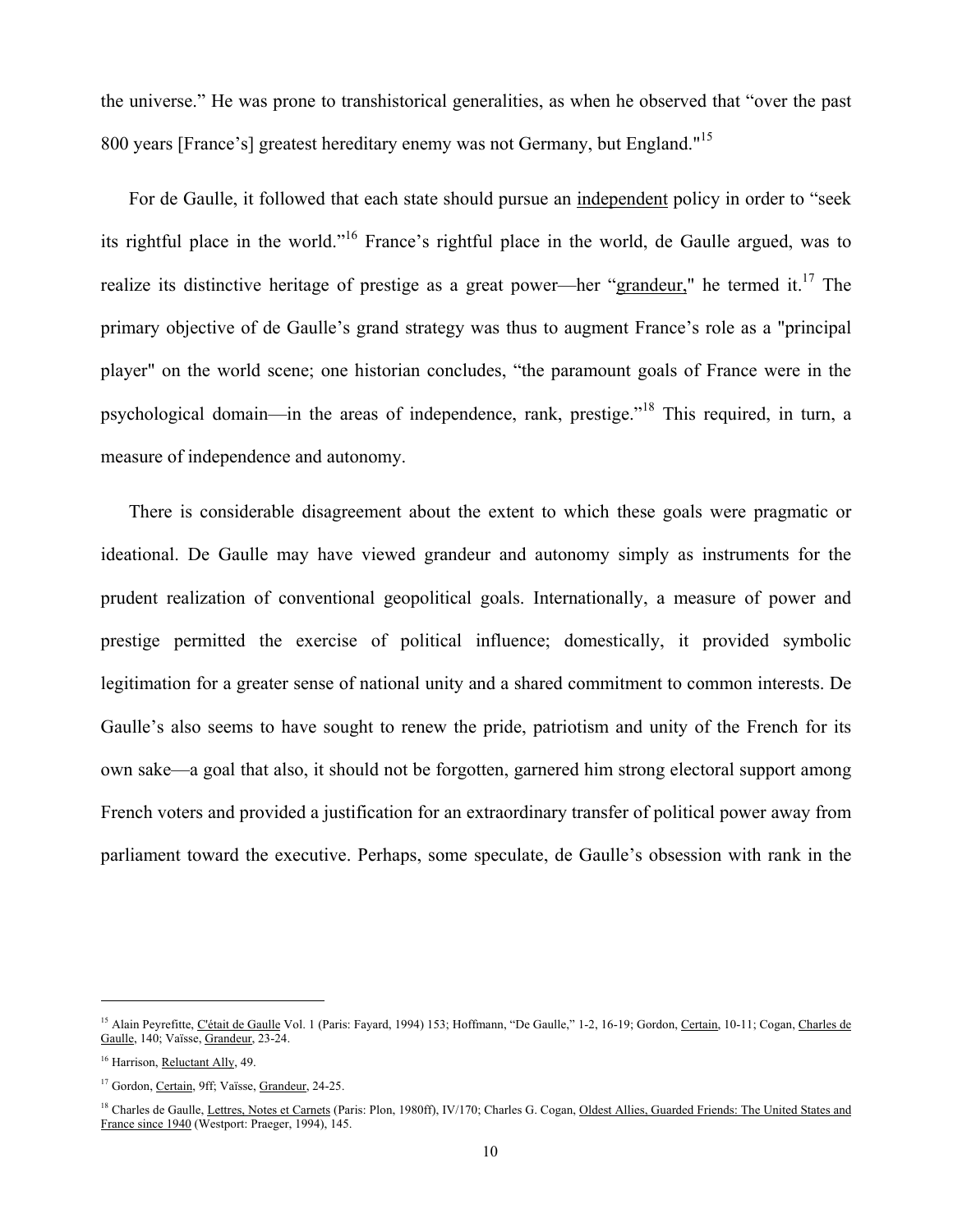world system stemmed from the experience of Anglo-American slights during World War II—not the least the failure to extend timely recognition to his provisional government.<sup>19</sup>

To the primacy of the nation-state and the pursuit of French grandeur and independence, de Gaulle added a Realist faith in military force as a decisive means to project national power and influence. De Gaulle apparently believed in a hierarchy of issues, with traditional politico-military issues ("high politics," one of de Gaulle's leading interpreters called them) at the top. "National defense," he declared, "is the primary raison d'être of the state."<sup>20</sup> He supported a strong Western position in Cuba and Berlin. He believed nuclear weapons and classical diplomacy would make France a power to be reckoned with and remained contemptuous of efforts to replace military force with schemes to project international power through economic interdependence or strong international institutions. "It had been obvious since 1944," one leading analyst writes, "that General de Gaulle regarded the prime purpose of statecraft as enabling the state to count in world affairs and to have the means to defend itself in the ruthless struggle that nations wage against each other."21 Military dependence begets political dependence.

This tripartite worldview—nationalism, grandeur, military force—is said to have had three implications for France's European policy. First, de Gaulle is said to have judged policies, even economic policies within international institutions like the EC, not by their direct economic benefits, but by their ability to promote French great power status as embodied in its national independence, military prowess, and diplomatic prestige—in short, French grandeur. In the language of international relations, de Gaulle judged a foreign economic policy not on its own terms, but according to the "security externalities" it generated. In European policy, "what really

<sup>&</sup>lt;sup>19</sup> For a persuasive case, see Cogan, Oldest Allies, 19-53, 123-126; Gordon, Certain, 15-17. On the power of the executive, see Charles de Gaulle, Le fil de l'épée (Paris: Berger-Levrault, 1932). In a unique, if speculative, reading of de Gaulle's intentions, Philip Cerny (Politics of Grandeur) offers a "Bonapartist" interpretation of the policy of "grandeur" as a tool designed primarily to bolster domestic political support for strong domestic action.

<sup>&</sup>lt;sup>20</sup> Vaïsse, Grandeur, 44, also 24.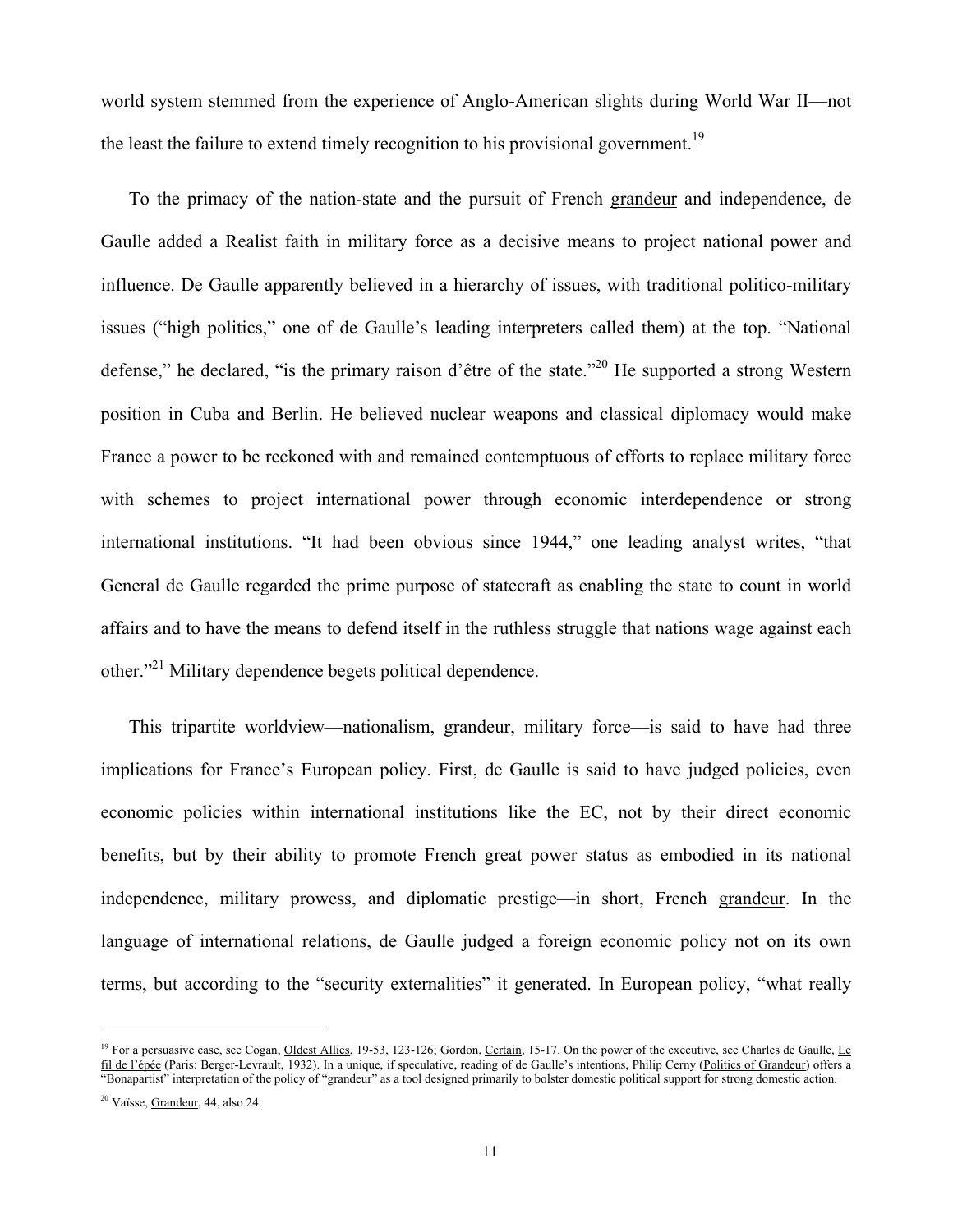mattered for de Gaulle was not economics but the construction of a political Europe.<sup>22</sup> Geopolitical interpretations sometimes concede that economic benefits were also a secondary motivation, but even such interpretations often treat economic welfare benefits as an indirect means to augment French military power and political prestige, not as an end in itself.

Second, de Gaulle is said to have placed great weight on an independent European foreign policy under the leadership of France, particularly in the area of national defense, as a means to balance the superpowers and control Germany. To be sure, this was not a purely ideational preference, as is evident from the fact that it was neither de Gaulle's optimal nor even his secondbest policy. He would have preferred to dismember Germany, a policy he advocated immediately following World War II, or, failing that, he may well have favored a nuclear triumvirate with Britain and the US. Only after Anglo-American rejection of plans to dismember Germany and, a decade later, their dismissal of de Gaulle's September 1958 proposal for nuclear cooperation, did he turn definitively to the five other EC governments and, finally, to Germany.<sup>23</sup> Whatever the combination of ideas and interests, the result was an obsession with the recognition of French equality in foreign policy and staunch opposition to efforts to transform Europe "into a gigantic Atlantic Community…dependent on [and] run by America."<sup>24</sup> This position was sometimes linked to the vision of a Europe stretching "from the Atlantic to the Urals." More immediately, the primary goal was to establish French nuclear hegemony and institutional prerogatives among continental European countries. This is said to have driven de Gaulle's interest in European integration.<sup>25</sup>

-

<sup>21</sup> Berstein, Republic of de Gaulle, 153, also 154-155.

<sup>&</sup>lt;sup>22</sup> Berstein, Republic, 171, also 170-172. Also Vaïsse, Grandeur, 25-26, 34-52. On "security externalities" more generally, see Joanne Gowa, Allies, Adversaries and International Trade (Princeton: Princeton University Press, 1994). Gowa argues that security externalities are most important in a bipolar world order like that governing postwar Europe.

<sup>&</sup>lt;sup>23</sup> Vaïsse, Grandeur, 46, also 26, 35-40. Charles Cogan (Personal Communication) argues that the tripartite initiative was simply a ploy.

<sup>&</sup>lt;sup>24</sup> De Gaulle's Press Conference of 14 January 1963, cited in Edmond Jouve, Le Général de Gaulle et la construction de l'Europe (1940-1966) Vol. 2 (Paris: Librairie Général de Droit et de Jurisprudence, 1967), 283-286.

<sup>&</sup>lt;sup>25</sup> Cogan, Oldest Allies, 128-31 and Chapter Six, passim. Jouve, Général, 347-348, 352-358, 372-373, 381.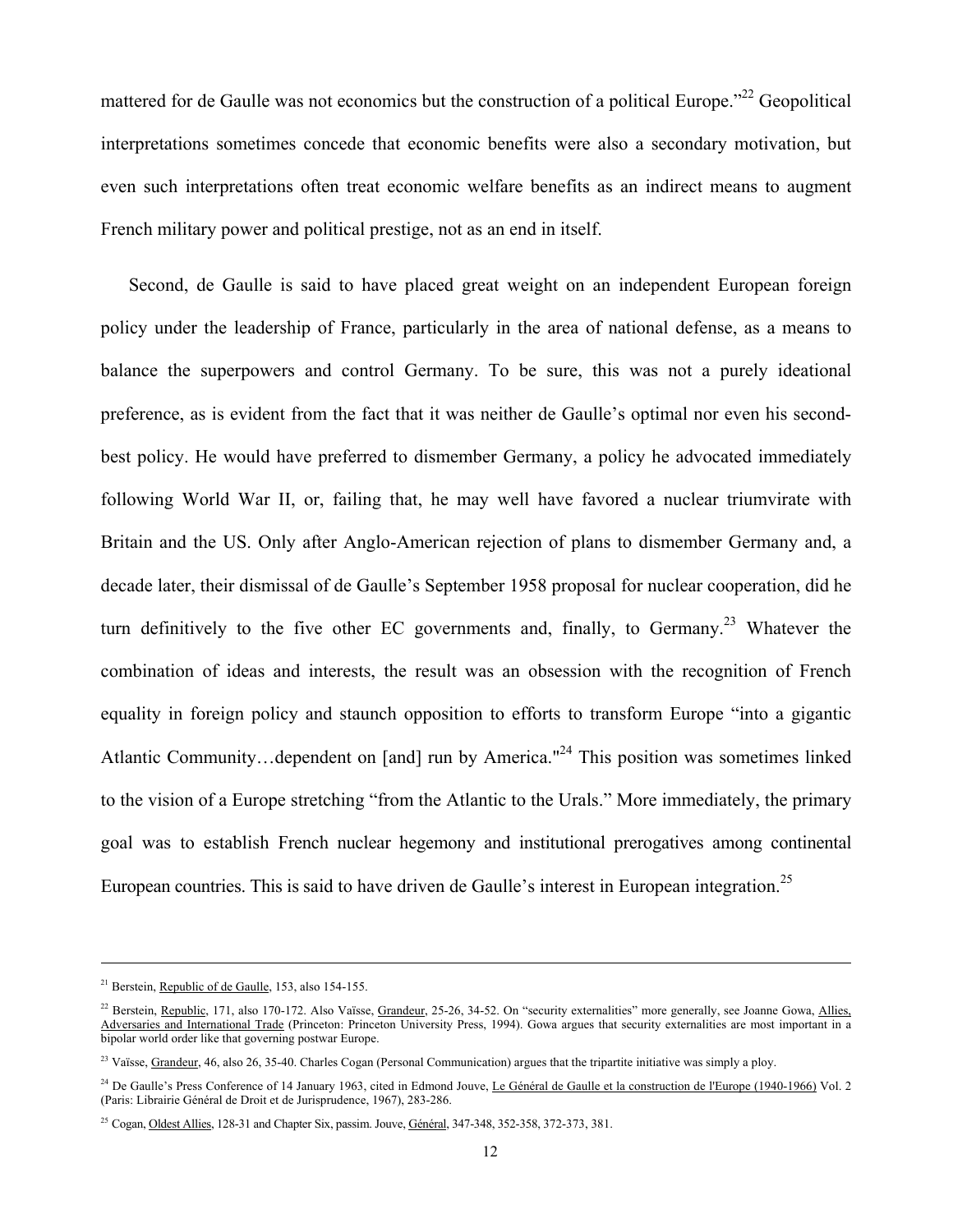Third, de Gaulle adopted an extremely skeptical attitude toward any effort to impose even modest constraints on state autonomy through international organizations. He was openly contemptuous of plans for the dissolution of the nation-state in a supranational polity. He opposed the European Defense Community (EDC) and Euratom, as well as canceling secret Franco-German cooperation on nuclear weapons. He began distancing France from NATO, a process culminating in withdrawal from NATO's integrated military structure in 1966. He often spoke of the debate over European integration in the 1960s as a battle between two "visions" of Europe: the "utopian myths [of] supranational power" on one side and a "confederation" in which no sovereign state could be "exposed to the possibility of being overruled on any economic matter...and therefore in social and sometimes political matters" on the other.<sup>26</sup> Monnet, Walter Hallstein and other convinced federalists of the period saw the issue in the same light, even if their normative evaluation was the opposite. De Gaulle therefore rejected outright the pooling and delegation of sovereignty in the form of QMV or Commission autonomy, preferring to view the Treaty of Rome as simply "an improved treaty of commerce."<sup>27</sup> A crisis over the general nature of the EC and in particular its supranational institutions, he subsequently maintained, was "sooner or later inevitable" because of "certain basic errors and ambiguities in the treaties on economic union of the Six."<sup>28</sup>

While de Gaulle's geopolitical views seem to provide a convincing account of his European strategy, before moving on it is important to note that the link between a Gaullist geopolitical vision and French policy is more considerably more problematic than most commentators concede, for two basic reasons.

<sup>&</sup>lt;sup>26</sup> (••) Ménil, Who, 151, 154; Charles de Gaulle, <u>Memoirs of Hope: Renewal and Endeavor</u> (New York: Simon and Schuster, 1971), 182ff, 234 (••); Conversation between de Gaulle and Macmillan, 2 June 1962 (••); Gordon, Certain, 12-13; Vaïsse, Grandeur, 37-39.

<sup>27</sup> Jacques Leprette, Une Clef pour l'Europe (Bruxelles: Bruylant, 1994), 188.

<sup>28</sup> Ménil, Who, 150.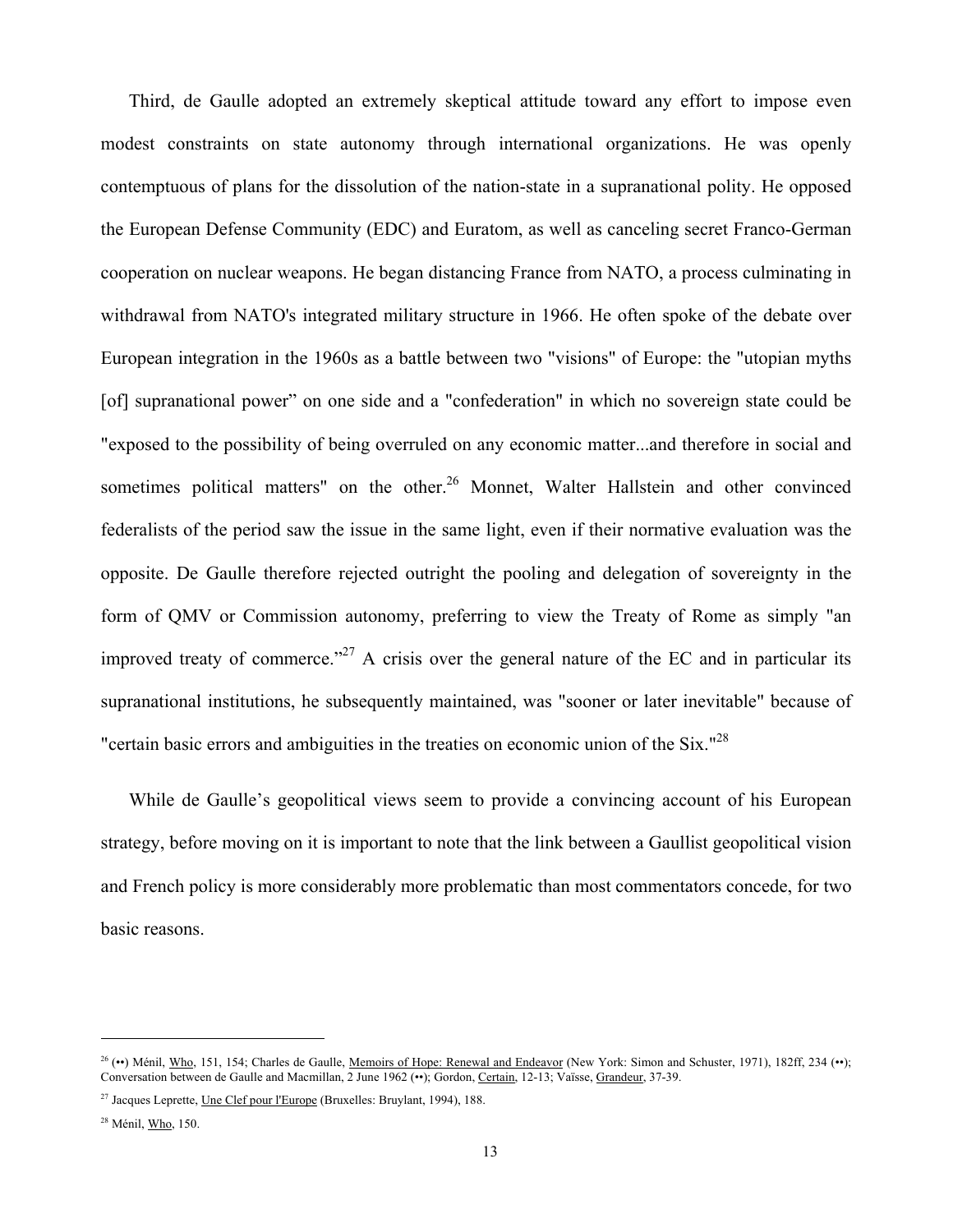First, while the General may have been motivated by distinctive geopolitical interests and ideas, he was also tactically quite flexible. Among de Gaulle's maxims was: "Audacity in words and prudence in actions."<sup>29</sup> Of the French government's surprising acceptance of the EEC in 1958, Raymond Aron observed that de Gaulle "had the intelligence to renounce his conceptions when they were overtaken by events."30 Hoffmann observes that "it is the combination of inflexibility on fundamentals and pragmatism on tactics that made his style of leadership so predictable and so unpredictable at the same time."<sup>31</sup> Any definitive interpretation of de Gaulle's actions is thus hampered by the fact that it can be explained either as the direct realization of his vision or as a tactical departure necessary to protect the core of that vision. The Gaullist position on European integration was in fact extraordinarily malleable, varying over time. De Gaulle and Gaullists supported dismemberment of Germany and an "Atlantic Community" in the late 1940s, advocated a "federal" Europe until around 1951, criticized proposals for the ECSC and EDC and a confederal Europe in the early-1950s, remained relatively silent on European economic integration from 1952 to 1958, proposed a US-UK-France triumvirate excluding Germany in 1958, pressed for the implementation of the Treaty of Rome in 1958, advocated European political cooperation from 1960 to 1962, supported a close bilateral Franco-German relationship after 1962, and turned to Great Britain in the late 1960s. President Jacques Chirac's much commented support for Economic and Monetary Union (EMU) in the 1990s is hardly unexpected. $32$ 

Second, efforts to evaluate whether there really is a link between Gaullist ideas and French policy is hampered by the tendency of some analysts to construe anything that advances "French interests" as consistent with the promotion of French "grandeur." Some argue that de Gaulle sought

<sup>29</sup> Cogan, Oldest Allies, 17.

<sup>&</sup>lt;sup>30</sup> Raymond Aron, *Mémoires: 50 ans de réflexion politique* (Paris: Julliard, 1983), 254. Also de Ménil, *Who*, 76.

<sup>&</sup>lt;sup>31</sup> Hoffmann, "De Gaulle as Innovative Leader," 71.

<sup>&</sup>lt;sup>32</sup> The complex evolution is traced in detail in Jouve, Général, I/1-86, 177-181, passim; Gordon, Certain; Andrew Knapp, Gaullism since de Gaulle (Aldershot: Dartmouth, 1994)..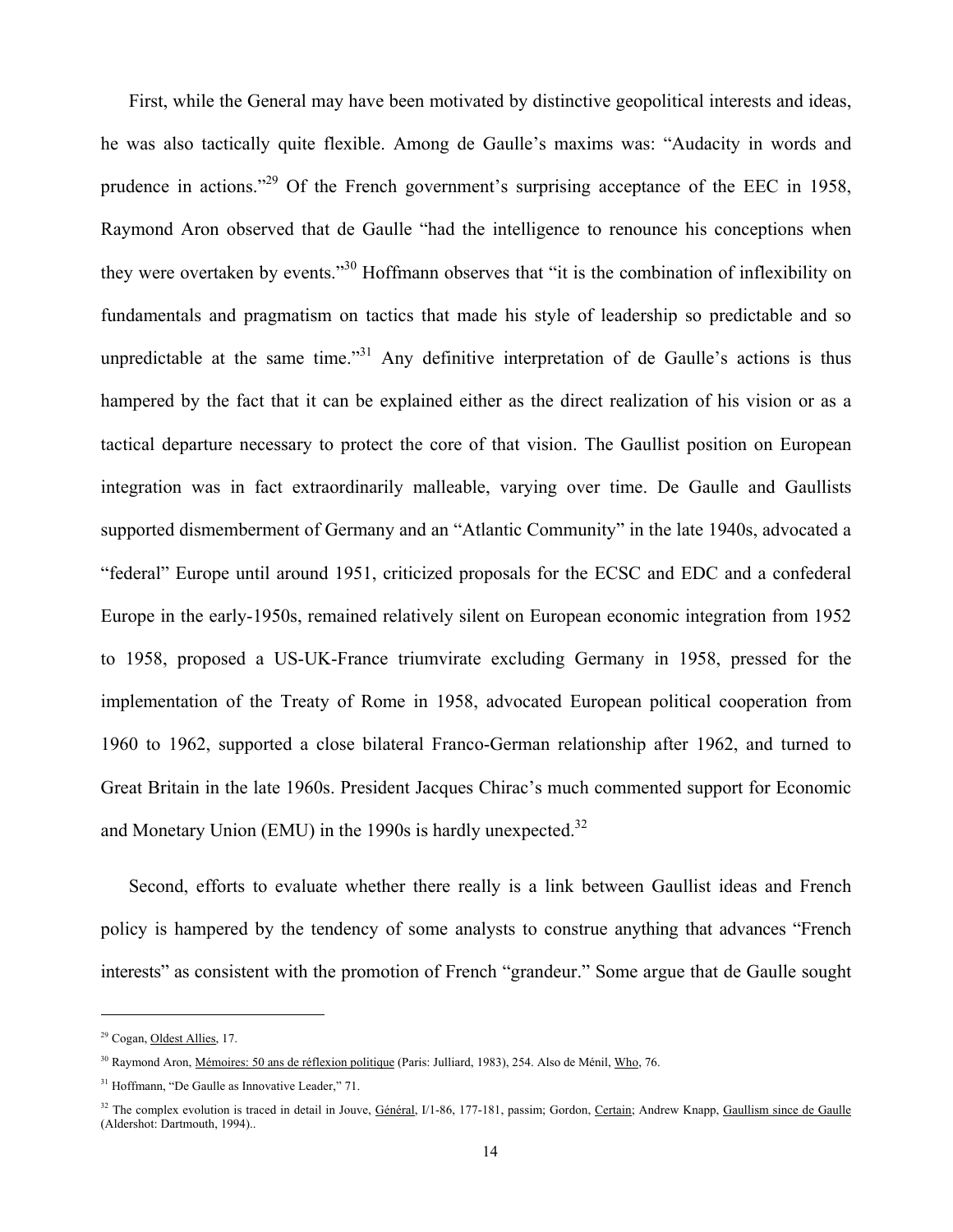modernization only in order to increase augment the independence and grandeur of France on the world stage. In order for France to be a great power, it needed a strong economy—a view for which de Gaulle's memoirs offer some modest support. In this reading, the pursuit of electoral success, the promotion of material prosperity, or even the subsidization of backward sectors of the economy are consistent with the Gaullist vision, because they are in some sense preconditions for an active French world role. This sort of all-inclusive definition of "grandeur," however, renders any claim about a distinctively Gaullist world-view and foreign policy untestable, ahistorical and unimportant. It is untestable because no observable implication could ever permit us to distinguish de Gaulle's pursuit of such a broad conception of "grandeur" from an obsession with the sort of mundane commercial considerations he professed to despise. It is ahistorical because de Gaulle's British and German counterparts—and apparently also the General himself—seem not to have seen the issue this way; they all distinguished explicitly between geopolitical and commercial motivations. Above all, it is unimportant because it renders epiphenomenal the decades-long debate over de Gaulle's distinctive "vision" of Europe. By suggesting that any French statesman would have pursued similar goals, it limits de Gaulle's distinctiveness to his tactics—skilful management of domestic matters and facility at diplomacy—a view that essentially concedes the argument I seek to advance here. If the promotion of French grandeur through economic liberalization is indistinguishable from the pursuit of producer group interests, that is, if even support for farmers—a group de Gaulle initially sought to liquidate in the national interest and for whose concerns about commodity prices he showed open contempt—is consistent with grandeur, then there remains little meaning to the notion of de Gaulle as a visionary ideological leader.

To assess de Gaulle's motives, the notion of geopolitical ideology must be defined precisely. Accordingly, this analysis follows the great majority of de Gaulle's contemporaries and commentators by ascribing to him a fundamental motivation to expand French influence, assert an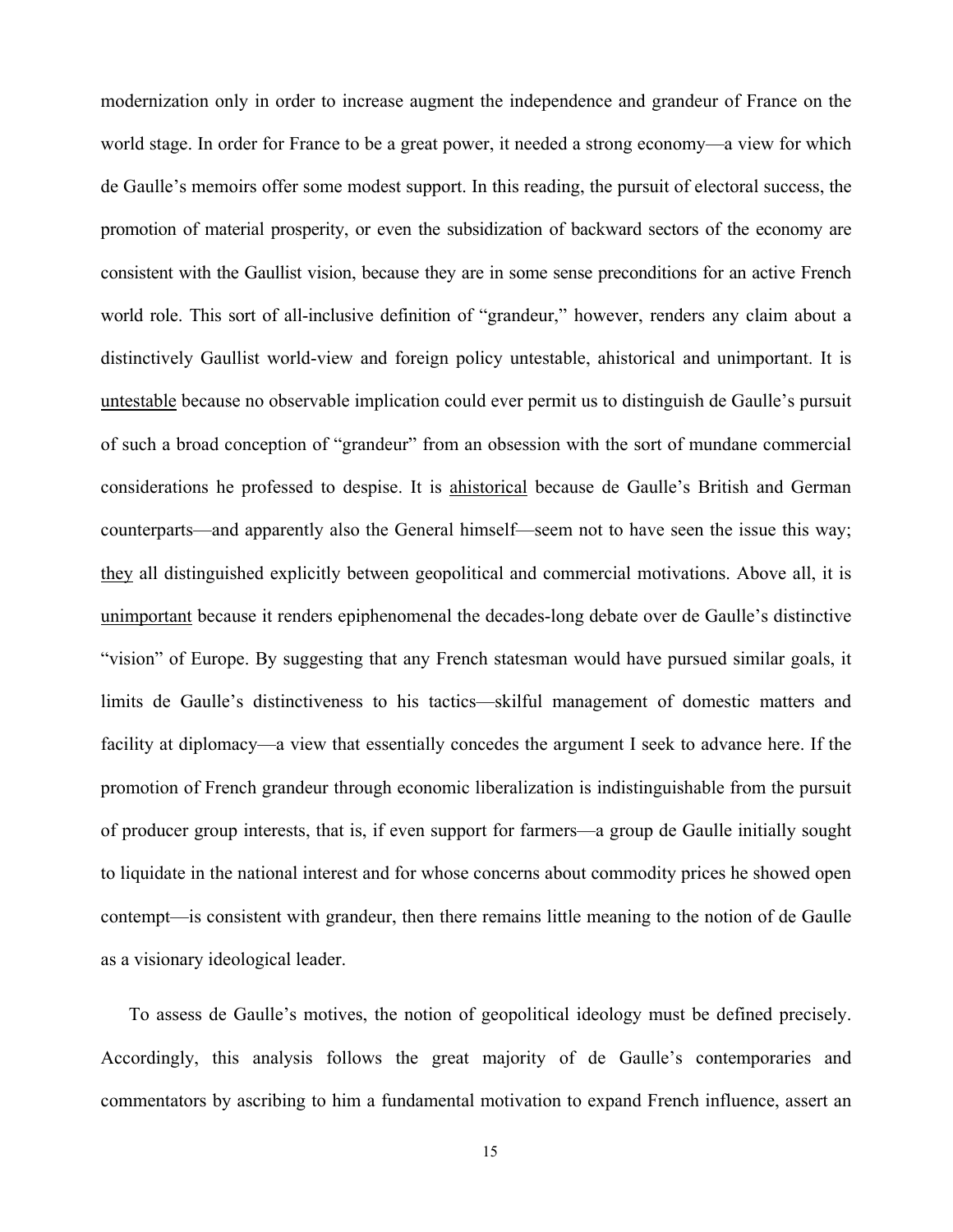independent position vis-à-vis the superpowers, and control Germany by forging a Continental politico-military alliance around French nuclear primacy and global prestige—all of which he sought to do while neither compromising French military autonomy nor delegating sovereignty to supranational institutions. All this was mediated by General de Gaulle's distinctive vision of French grandeur. As Marisol Touraine argues about French foreign policy to this day: "France's position seems guided more by the concern for asserting what France is or should be than by any concern for reaching a given goal."<sup>33</sup> In short, this essay is concerned with the narrower problem of whether the proximate cause of de Gaulle's policy was geopolitical or economic. This is the question that contemporaries cared about most; it is the question German and British diplomats posed in their post mortems. It is also the decisive question for any analysis of de Gaulle's individual influence as a thinker and a statesman.

#### **B. French Commercial Interests: "An Algeria on our own Soil"**

Analyses of de Gaulle's foreign policy based on geopolitical interest and ideology often ignore the prominence in Gaullist rhetoric of a second major strand, namely the overriding need for economic renewal—the "transformation" of France.<sup>34</sup> Two policies of economic renewal had particular implications for French foreign policy: industrial and agricultural modernization. Economic modernization was not just a state-led move to promote French industry and agriculture from above; it was also a response to pressures and constraints imposed by deeply entrenched French domestic economic interest groups—backed by their power to strike, disrupt, invest, and vote. The desire for economic modernization and pressure from commercial interests, I argue

<sup>&</sup>lt;sup>33</sup> Marisol Touraine, "Le représentation de l'adversaire dans la politique éxterieure française depuis 1981," Revue française de science politique 43 (October 1993), 808.

<sup>&</sup>lt;sup>34</sup> Williams and Harrison, Politics, 426.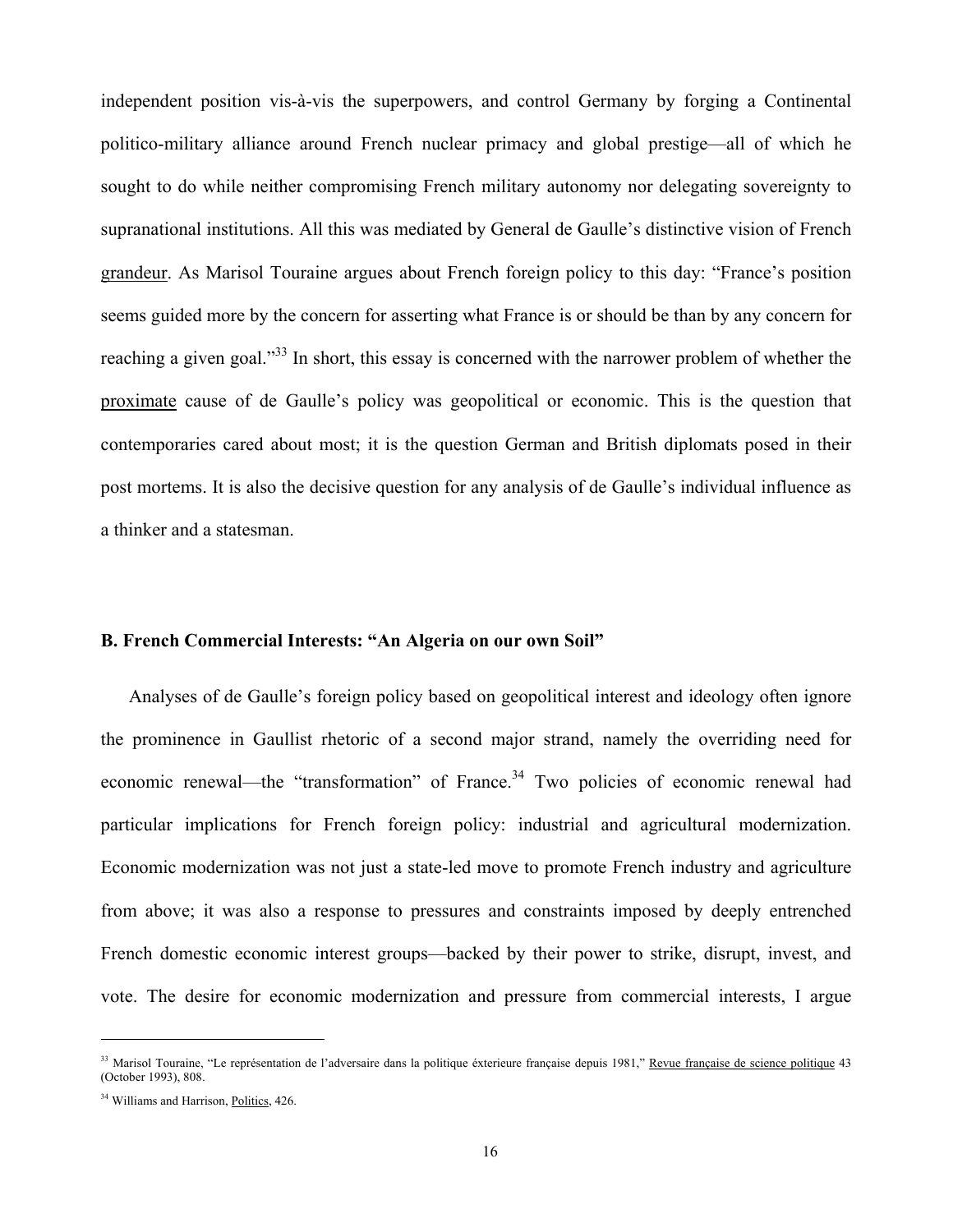below, suggest a second, equally plausible, prima facie explanation for de Gaulle's support of EC membership, promotion of the CAP, veto of Britain and conduct of the "empty chair" crisis.

Economic theories of commercial policy point to patterns of competitive position of national producers in global and domestic markets as the primary determinant of sectoral and national preferences across openness and protection of the domestic economy.<sup>35</sup> In this view, new opportunities for profitable international trade driven by expanding international markets create incentives for reciprocal and sometimes unilateral trade liberalization. These opportunities are supported most strongly by producers with international competitive advantages and tend to be viewed more skeptically by less competitive producers. The postwar period saw an extremely rapid expansion in trade among developed countries—an expansion that predated serious efforts at global or regional trade liberalization and subsumed even European countries that did not participate in regional trade liberalization. This trade was, moreover, largely intra-industry trade in manufactures, that is, two-way trade within industrial sectors. Rather than displacing sectoral producers entirely, intra-industry this tends to expand trade through specialization within sectors rather than displacement of entire sectors. France was particularly competitive within Europe, but not globally in bulk agricultural producers (grain, sugar, beef); its industry developed swiftly in the 1950s and 1960s, but remained only moderately competitive vis-à-vis Germany, Britain, or the US. This would lead us to predict that farmers would be the strongest interest group in favor of trade liberalization, with industry lukewarm; both groups, particularly farmers, would prefer regional to global trade liberalization.

In France during the 1950s and 1960s, the steadiest and most powerful interest group pressure for European integration came from farmers. In France agriculture comprised a higher share of

-

<sup>&</sup>lt;sup>35</sup> The literature is enormous. For an introductory summary, see Robert O. Keohane and Helen V. Milner, eds. Internationalization and Domestic Politics (Cambridge: Cambridge University Press, 1996); for an application to the EC, Moravcsik, Choice for Europe.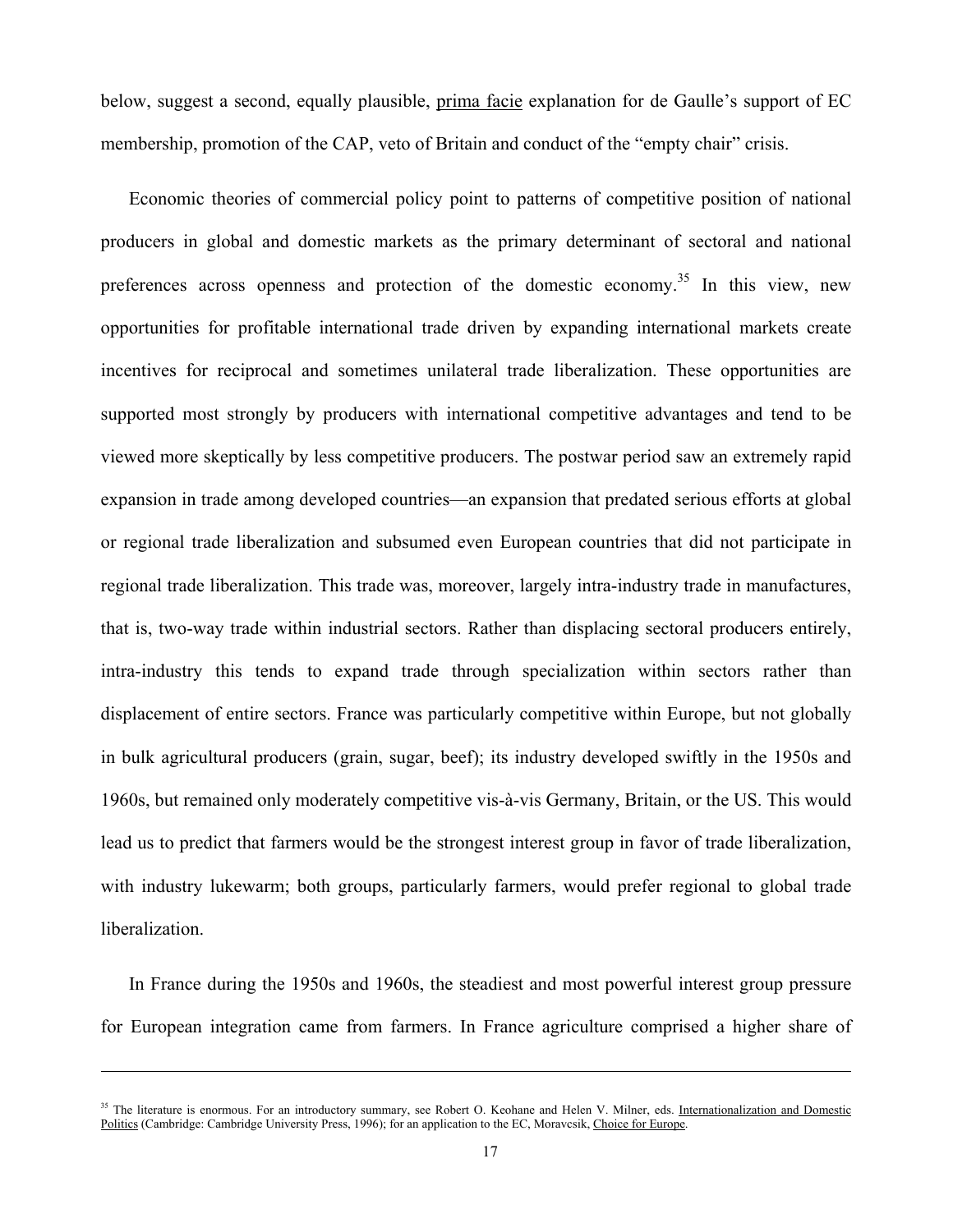employment (25%) than in any other of the Six except Italy. French farmers were competitive on world markets in only a few capital-intensive commodities, such as quality wines and specialty gourmet products, but they produced predominantly land-intensive agricultural commodities, notably grain, sugar, wine, and dairy and beef products. Subsidies, in the form of price supports, were essential to their prosperity, and they wielded sufficient electoral power to impose their preferences for support prices on governments of any party. By the mid-1950s, as in most other West European countries, French farm groups imposed a de facto veto over the selection of Agriculture Ministers and had forced constant increases in agricultural subsidies. The Third Modernization Plan (1957-1961) committed the French government to support 20% annual increases in agricultural production, with wheat, sugar, milk and meat particularly favored, due to the domination of agricultural interest groups by wealthy, efficient farmers of Northwest France and the Paris basin. Yet subsidies and modernization only exacerbated pressures on farmers. Surpluses soared as France's enormous reserve of previously underutilized land was brought into more intensive production. Wheat production increased over 800%, sugar and wine over 300% each, creating a need for even larger government-funded stockpiles and export subsidies.<sup>36</sup> The policy was manifestly unsustainable.

Farmers and politicians alike understood that the only enduring solution was a preferential European trade agreement. French exports, in particular those of wheat and sugar, would displace less costly world-market imports in neighboring markets. France, farm leaders stated, "would thus be assured, in a community which grants a preferential exchange treatment to its member states, that

<sup>&</sup>lt;sup>36</sup> The evidence is summarized in Moravcsik, Choice for Europe. See also Carol Levy Balassa, Organized Industry in France and the European Common Market: Interest Group Attitudes and Behavior (Johns Hopkins University, Baltimore, MD: unpublished dissertation, 1978), 450; Edelgard Mahant, French and German Attitudes to the Negotiations about the European Economic Community, 1955-1965 (University of London: unpublished doctoral thesis, 1969), 219-220; Alan S. Milward, The European Rescue of the Nation-State (London: Routledge, 1993), 246ff; Pierre Barral, Les Agrariens français de Méline à Pisani (Paris: Librairie Armand Colin, 1968), 325-327. Hanns Peter Muth, French Agriculture and the Political Integration of Western Europe: Toward "an Ever Closer Union of the European Peoples" (Leyden, Sijthoff, 1970), 19-51, 88, 113. The forced resignation of Pfimlin's successor, Paul Antier, in the early 1950s and de Gaulle's failed attack on agricultural subsidies in the late 1950s are two examples of the domestic power of agricultural interests. See Milward, Rescue, 247-248.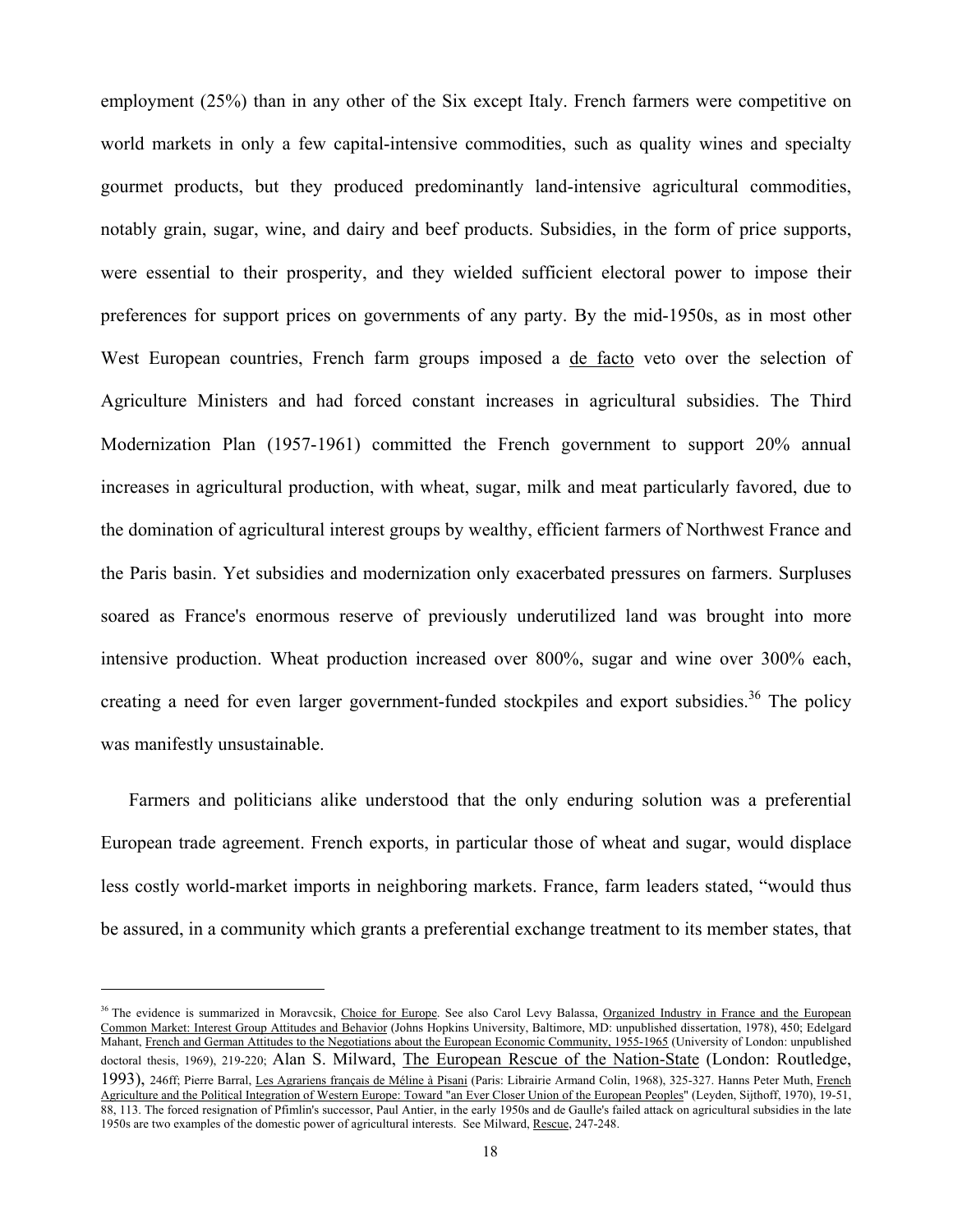it would be able to increase, without risks, its production in the certainty of seeing it absorbed."<sup>37</sup> Within Europe, only British and German imports were sufficiently large to have a significant impact on French domestic prices. Hence French farmers had actively pressed for agricultural integration with one of these two countries—this pressure began well before the Schuman Plan. When in the mid-1950s Britain clearly signaled its lack of interest in such an arrangement, French farmers redoubled efforts to interest Germany. Farm groups were sufficiently influential that, one decisionmaker noted, "any French government was obliged to defend a common agricultural policy." In the Treaty of Rome negotiations, French ratification without adequate agricultural provisions was considered difficult, perhaps impossible. Alone among interest groups, farmers telegraphed all French parliamentarians on the eve of the Treaty vote to request their support.<sup>38</sup>

By 1958, when de Gaulle entered office, agricultural surpluses had reached the point of crisis the importance of which de Gaulle weighed above all other domestic issues. The first instinct of de Gaulle and Prime Minister Debré—who both viewed agriculture as a backward sector the promotion of which was not in the national interest—was to impose "unvarnished economic liberalism," cutting agricultural subsidies to dampen surpluses and push farmers out of agriculture. Opposition from farmers, sometimes violent, swiftly stymied such efforts and de Gaulle reversed course. A different solution was required. By the early 1960s, farmers, an important electoral constituency for Gaullists and other center-right parties in France, were again growing restless, as the government tried to limit increases in government subsidies. Intermittent riots rocked the country.<sup>39</sup> At a key Cabinet meeting, de Gaulle called the stabilization of agriculture the "most"

<sup>37</sup> Muth, French Agriculture, 88.

<sup>&</sup>lt;sup>38</sup> Mahant, French and German Attitudes, 126ff, 134, 135-153, 168ff; Balassa, Organized Industry in France, 104.

<sup>&</sup>lt;sup>39</sup> Williams and Harrison, Politics, 340, also 174-176, 339-346; Alain Peyrefitte, *Cétait de Gaulle Vol. 2 (Paris: Fayard, 1997)*, 356-374. De Gaulle and his ministers gave up the purely liberal approach. With a strong executive of the Fifth Republic, they were able to dampen prince increases somewhat, but not enough to resolve the problem by forcing rapid structural adjustment on the land.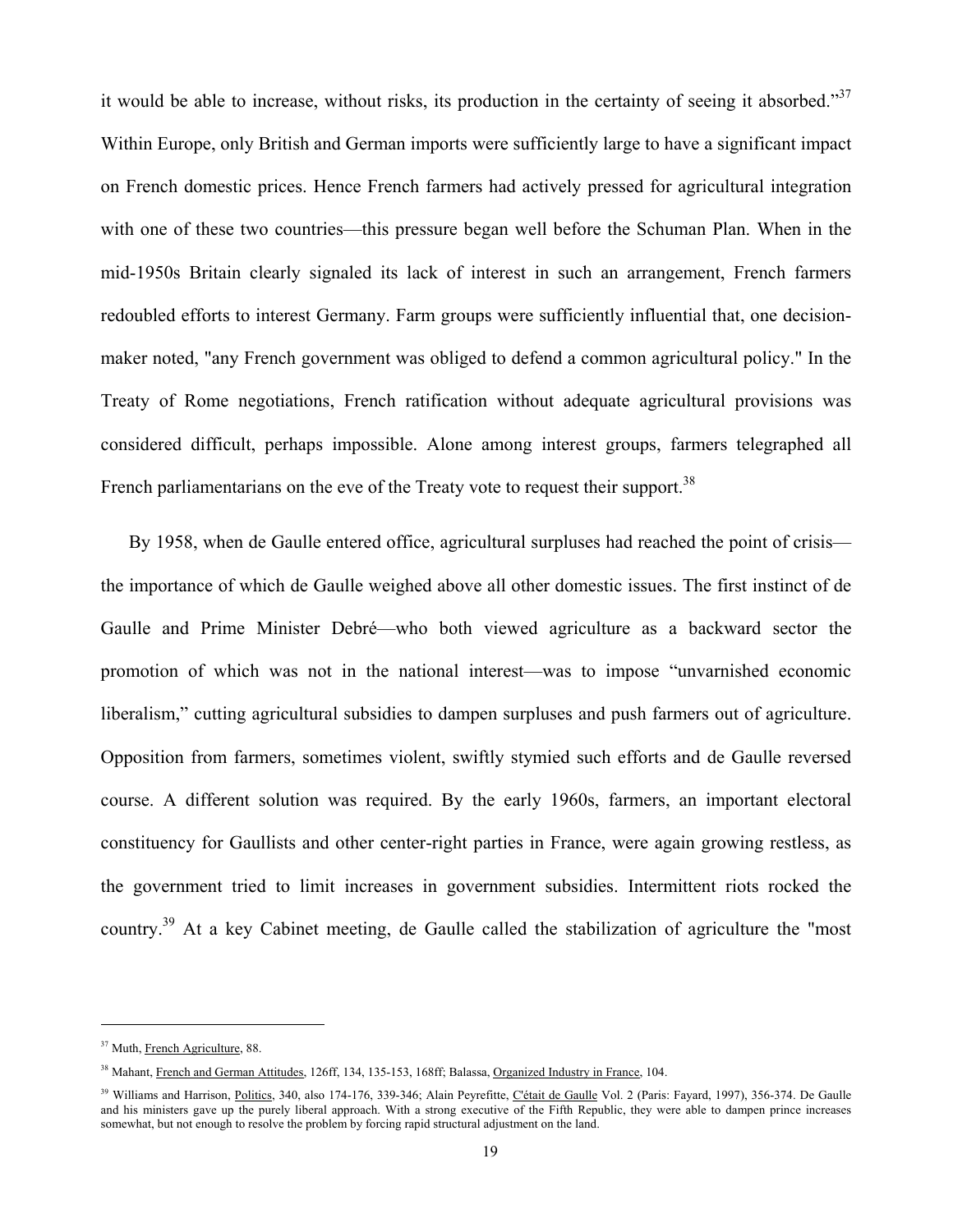important problem" facing France after the Algerian civil war. "If [agriculture] is not resolved," he concluded, "we will have another Algeria on our own soil."<sup>40</sup>

De Gaulle came to the same realization that farmers had reached a decade before: the only enduring solution was to export surpluses within a preferential and externally protected European market. Without this, de Gaulle predicted, continued unilateral subsidization would cripple French finances and undermine the French balance of payments. With Britain uninterested, the only solution, farm leaders had already concluded by 1955, was to concede higher agricultural prices, a sine qua non for Germany, in exchange for preferential access to the German market. Such a deal was possible, de Gaulle later observed, because for Germany, prices were primary and the maintenance of cheap imports secondary, while for France, export markets were a necessity and prices secondary.<sup>41</sup>

A second economic reason for de Gaulle to support the EC was to promote and modernize French industry through export-led expansion. "It is absurd," de Gaulle stated in 1965, "to be a sick

<sup>&</sup>lt;sup>40</sup> Peyrefitte, C'était, I/302. Most French archives for this period, including de Gaulle's personal materials, remain inaccessible. The analysis in this section rests heavily, therefore, on the memoirs of Alain Peyrefitte, oral history projects, leaked documents, diplomatic interactions with other governments, and reconstruction of the precise sequence of events. Peyrefitte's memoir is the most critical source. Peyrefitte, unlike, say, Pisani or ever Debré, was de Gaulle's chief assistant in this area, consistently involved in internal deliberations. His rising role under de Gaulle, from MP to press spokesman to minister, suggests that he had the General's trust. His role as press spokesman lends plausibility to his consistent claim to have received direct instructions from de Gaulle on what to say and what not to say to the public. He was de Gaulle's chief staff assistant in this area and one of only two people (the other being the prime minister) permitted to take notes at de Gaulle's Cabinet meetings, from which he cites verbatim. Historians Georges Soutou and Gérard Bossuat, who has seen some of the archival material in question, and Charles Cogan, who has worked with public materials, report that the materials they have seen do not contradict Peyrefitte's account. No materials I have uncovered call the analysis into question. Peyrefitte, a classical Gaullist and, unlike Prate, not particularly involved in economic issues, appears to have no particular interest in exaggerating the economic roots of de Gaulle's actions. No materials I have uncovered call Peyrefitte's account into question; indeed, Peyrefitte's account is corroborated by his strategy document, leaked and reprinted in the mid-1960s, and by his contemporary articles in Le monde. (See Jouve,  $G\acute{e}n\acute{e}ral$   $I'(\bullet\bullet)$ ) Peyrefitte's account is also supported by Prate, then a ministerial official, was in less favorable a position to judge, does not base the analysis on citations from contemporary materials, and more presents speculative conclusions. While Prate does assert at one point assert that "politics" was primary in de Gaulle's decision to veto the UK, he gives significant weight to industrial and agricultural interests; no factual information in his book contradicts an economic interpretation. Cf. Alain Prate, Les batailles économiques du Général de Gaulle (Paris: Plon, 1978), 64. Far sketchier and more speculative, by contrast, are memoirs by two old comrades of de Gaulle's. Michel Debré, Entretiens avec le général de Gaulle, 1961-1969 (Paris: Albin Michel, 1993), 69-70, does not take a firm position on the issue. Edgar Pisani (Le général indivis (Paris: Albin Michel, 1974), 77-82, 89-90, 102-105, generally 85-113) presents a speculative interpretation of the "profound realities" of de Gaulle's thought, stressing de Gaulle's vision of Europe's geopolitical and his commitment to Franco-German relations. He repeatedly insists that his analysis is not based on notes, records or facts, but on his own spiritual and emotional sympathy with his "great patron's" public and private utterances. It is clear that he was not in the inner circle of deliberations, given his uncritical acceptance of the importance of Nassau in triggering the veto of Britain which, as we shall see below, is now clearly be false—and the fact that he was not fully informed of the impending veto, perhaps in part because of his pro-European sentiments. Yet, as we shall see in more detail below, when the concrete facts about negotiations reported by Pisani tend not to support his speculative attribution of geopolitical motivations, but an economic explanation.

<sup>&</sup>lt;sup>41</sup> CHECK. Peyrefitte, *C'était*, I/67, 302, II/266; de Gaulle, *Memoirs*, 158-159, 180-185; Jouve, *Général*, II/359-360, 364-365, 492-498; Balassa, Organized, 393; Michel Debré, Trois républiques pour une France: Agir. Vol. 2 (Paris: Albin Michel, 1988), 432-434; F. Roy Willis, France, Germany and the New Europe, 1945-1967 (Stanford: Stanford University Press, 1968), 287ff.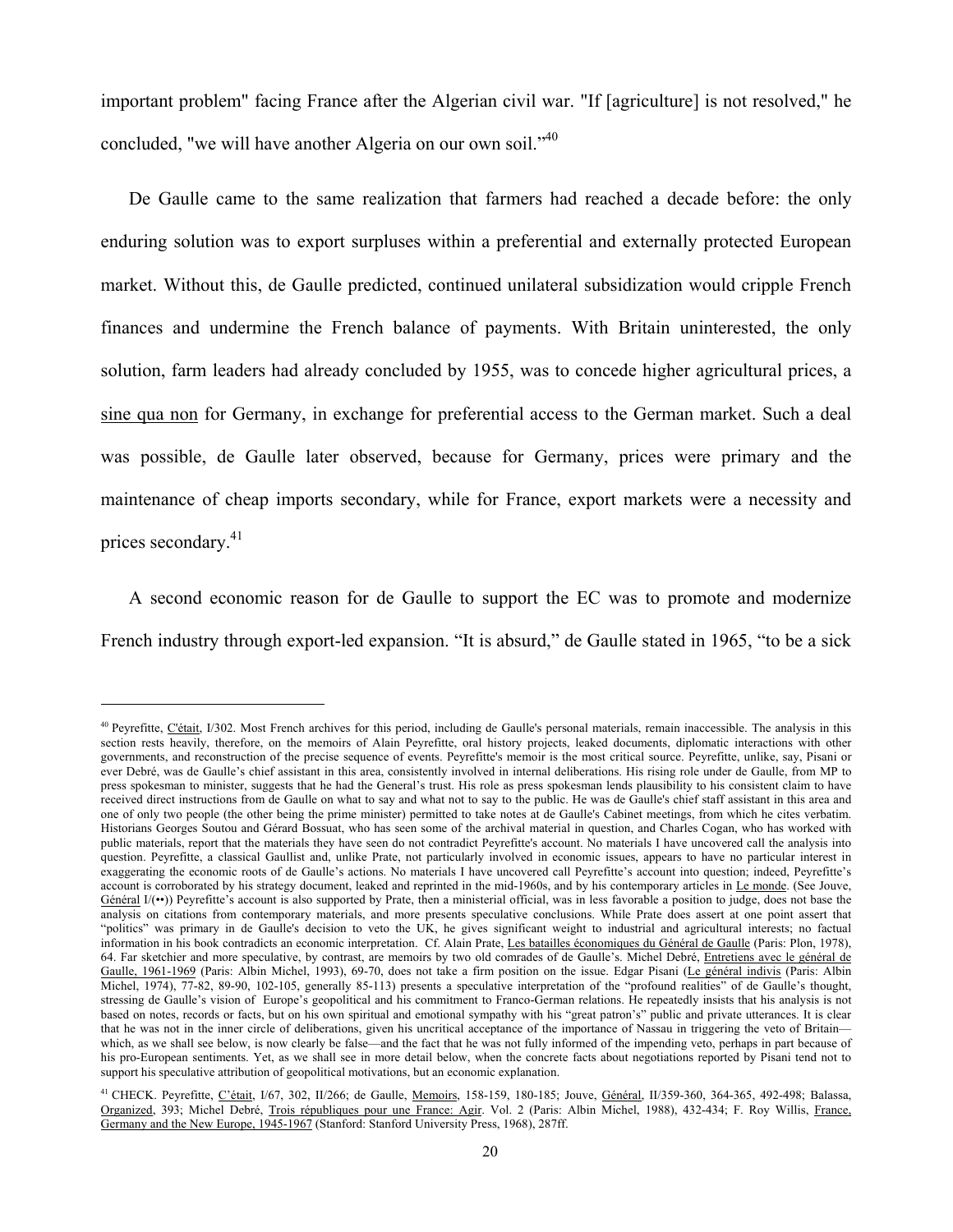country behind tariffs and barriers." His "resolution to realize the Common Market", which had been "nothing more than a piece of paper," he wrote later, was aimed at "creating the international competition…the lever that strengthens domestic firms."42 Here, too, there was continuity in French policy. During the negotiation of the Treaty, industry had viewed safeguards and escape clauses, social harmonization and unanimity voting as a way of offsetting the risks to domestic industry stemming from the overvaluation of the franc. Despite a rapid increase in exports to Europe during the 1950s, even the strongest supporters of the Treaty of Rome doubted any government's ability to overcome business opposition to strict implementation of tariff reductions. French labor costs were relatively high and "until the French franc has been given a more realistic value, there is little chance of assuaging fears of foreign competition felt by French industry."<sup>43</sup>

In accordance with their commercial interests, both farmers and industrialists strongly opposed any free trade area (FTA) arrangement with Britain. For farmers, the reason was obvious and the opposition unequivocal. Since the mid- $19<sup>th</sup>$  century Britain had imported agricultural commodities at world market prices—by the mid- $20<sup>th</sup>$  century most imports came from the Commonwealth—and had thereby reduced its farming population to by far the smallest percentage in Europe. Britain was therefore certain to block a strong agricultural policy; hence British membership would undermine the preferential purpose of the customs union, which could be achieved only by linking industrial tariff liberalization to agricultural trade.<sup>44</sup> To be sure, farm groups had initially sought an arrangement with Britain—richer than Germany with a larger market—but when British opposition became clear, the major peak agricultural interest group, the Féderation Nationale des Syndicats

<sup>&</sup>lt;sup>42</sup> Alan Prate, Le batailles économiques du Général de Gaulle (Paris: Plon 1978), 45. Also Lacouture, De Gaulle, 212; Institut Charles de Gaulle, 1958. La Faillite ou le miracle. Le plan de Gaulle-Rueff (Paris: Economica, 1986), 126-130, 98-99, 137-138, 126-127, 183; Jouve, Général, II/195; Raymond Poidevin, "De Gaulle et l'Europe en 1958," in Institut, De Gaulle, V/79-87; Alain Peyrefitte, The Trouble with France (New York: New York University Press, 1981), 39; Alain Prate, Les batailles économiques du Général de Gaulle (Paris: Plon, 1978), 64; Jacques Rueff, De l'aube au crépescule, Autobiographie (Paris: Plon, 1977), 252-256; Rueff, Combats pour l'ordre financier (Paris, Plon, 1972), 458-464; L'année politique 1959, pp. xiii-xv.

<sup>&</sup>lt;sup>43</sup> Moravcsik, Choice for Europe, Chapter Two; Balassa, Organized, 93-94.

<sup>44</sup> This judgement was correct. This was indeed one of the considerations mentioned by decision-makers who advocated British entry into the EC. Moravcsik, Choice for Europe, Chapter Three.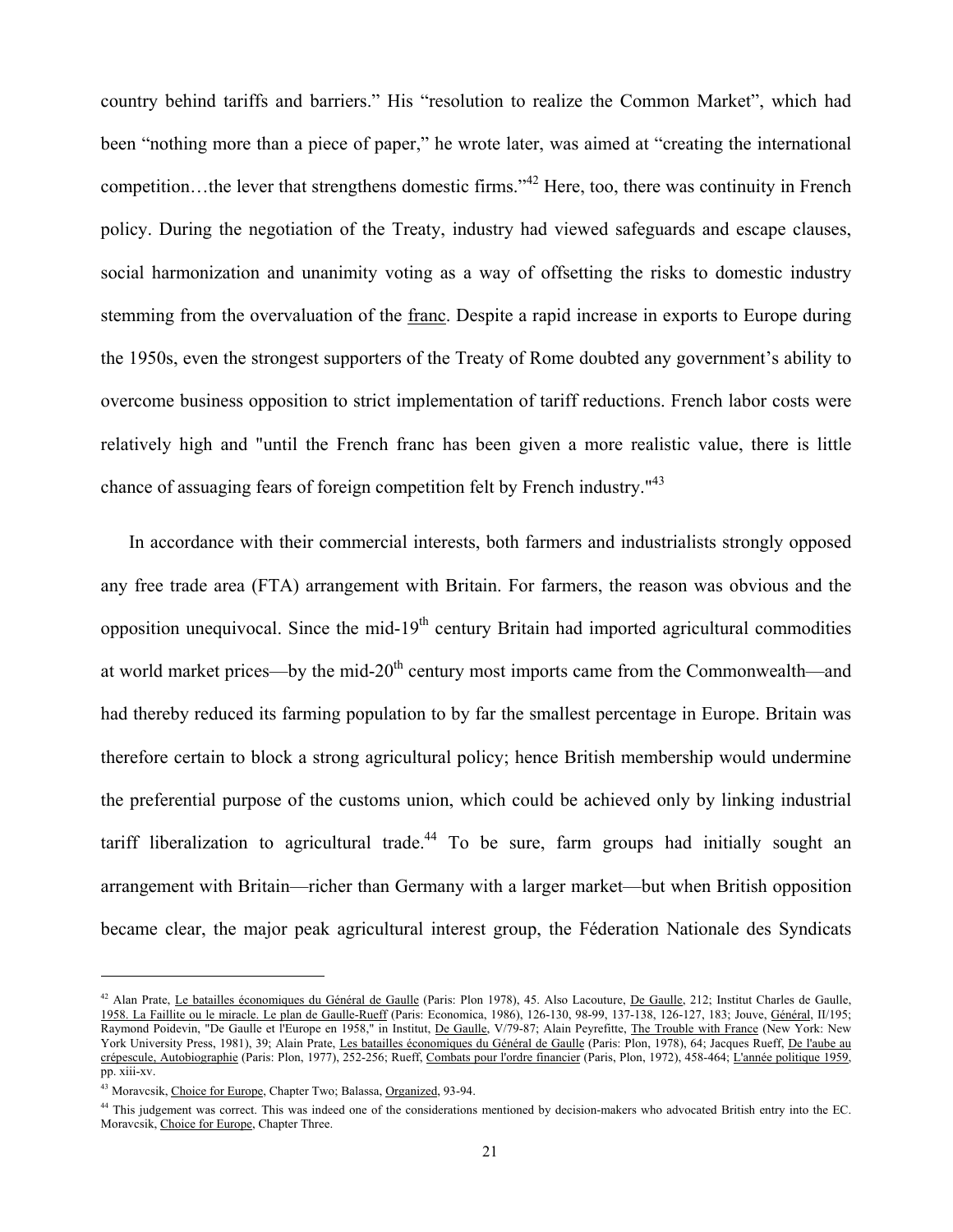d'Exploitant Agricoles (FNSEA) reversed position, arguing for British exclusion. There could be "no equivocation" in the demand, the FNSEA stated, that a preferential arrangement should protect French producers from world market pressures. Industrial opposition to a free trade area (FTA) with Britain was initially equally strong but more qualified. One observer notes that in opposing an FTA the major industry group, the Conseil National du Patronat Français (CNPF), was "for the first time in its history…completely unanimous." CNPF studies predicted that many French industrial sectors would come under severe competitive pressure from British industry, while French colonial producers would be excluded. Industrial opposition to British membership would soften only late in the mid-1960s, after the devaluation of the franc and the modernization of French industry (while British industry stagnated) moderated the competitive threat.<sup>45</sup>

In sum, the political economic explanation treats de Gaulle's European policy as the reflection of an underlying desire to promote French industrial and agricultural producer interests by locking Germany into a preferential customs union from which Britain (and the US) would be excluded. This had to be achieved, however, without opening France up too rapidly to industrial and, above all, agricultural competition from third-country producers. De Gaulle inherited this pro-agricultural, anti-British policy from the Fourth Republic. For de Gaulle, as for his predecessors, the ultimate goal of the policy was to assuage powerful interest groups, garner electoral support, modernize the French economy, and prevent domestic disorder.

<sup>45</sup> Robert J. Lieber, British Politics and European Unity: Parties, Elites and Pressure Groups (Berkeley: University of California Press, 1970), 75; Institut Charles de Gaulle, De Gaulle en son siècle: Moderniser la France Vol. 3 (Paris: Documentation française, 1992), 46-56; Raymond Bertrand, "The European Common Market Proposal," International Organization 10 (November 1956), 570; Mahant, French, 177-185; Willis, France, 251-264; Erling Bjøl, La France devant l'Europe. La Politique Européenne de la IVe République (Copenhagen: Munksgaard, 1966), Annexe; Pierre Guillen, "Le MRP et l'union économique de l'Europe, 1947-1950," in Serge Berstein, Jean-Marie Mayeur, and Pierre Milza, eds., Le MRP et la construction européenne (Paris: Éditions Complexe, 1993), 142-144.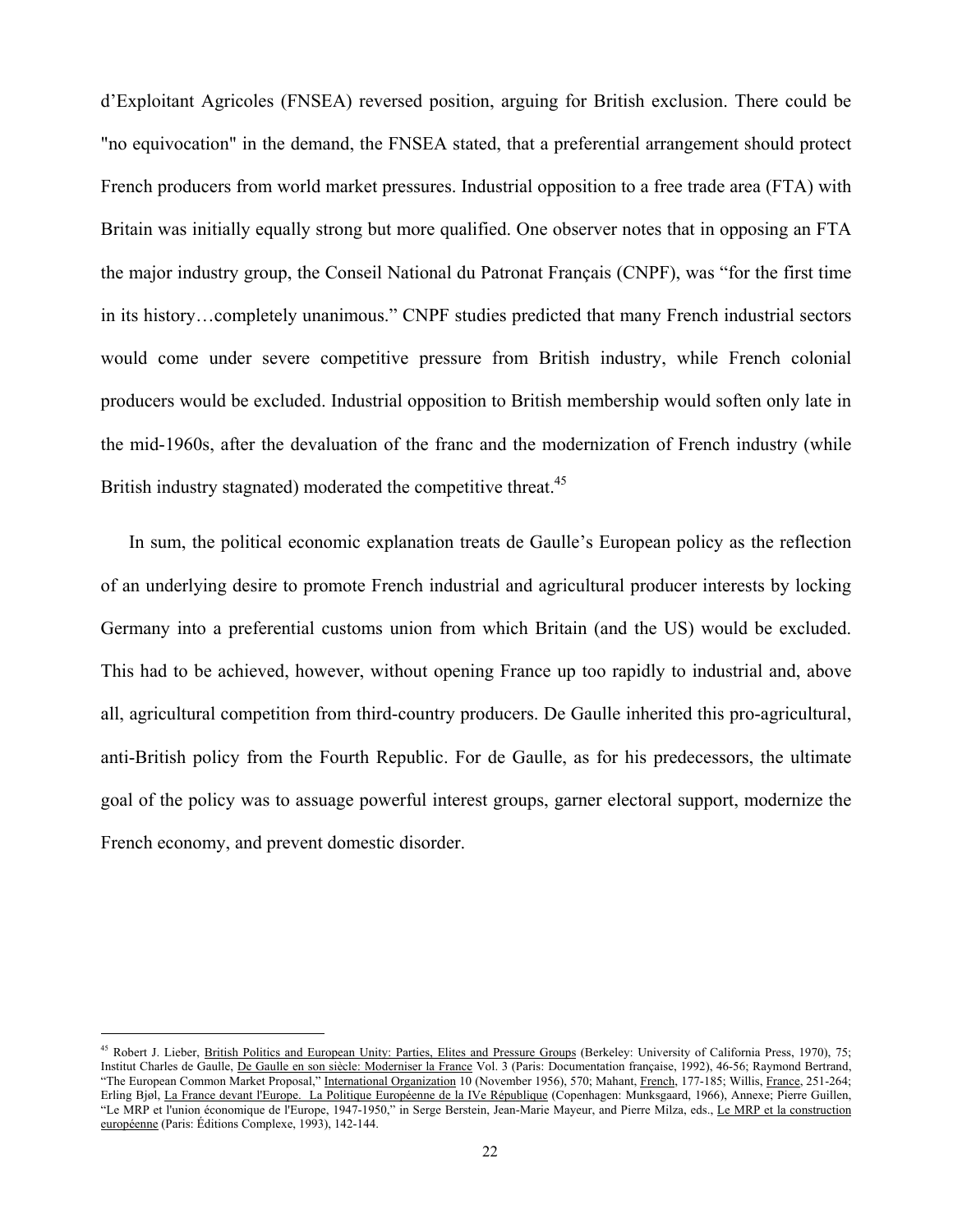#### **C. Making the Test Explicit: Cases, Hypotheses and Evidence**

We have seen that a plausible a priori case can be made that de Gaulle's European policy was motivated either by commercial interest or by geopolitical interests and ideas. Since nearly everything written on de Gaulle stresses geopolitics, and most of this engages in literary or biographical explanation, we in fact know little about the relative explanatory power of these two competing explanations. In the next section of this paper, I assess the explanatory power of the two explanations in accounting for de Gaulle's actions in four episodes: the decision to remain in the EC and promote the CAP, advocacy of the Fouchet Plan, the vetoes of British membership, and the "empty chair" crisis of 1965-66. What is the appropriate method for structuring such case studies?

Here it is necessary to make a clean break with the existing literature on de Gaulle. One reason, as I shall demonstrate in more detail below, for the one-sidedness of the existing literature on de Gaulle is that it rests primarily on speculative, even imaginative reconstructions grounded in public writings and speeches. This approach suffers from two weaknesses.

The first weakness stems from reliance on public rhetoric and secondary sources, in this case primarily de Gaulle's own memoirs and speeches. Particularly when assessing hidden motivations and calculations, the quality of data is critical. Absent access to confidential documents, John Lewis Gaddis and others have observed, the public record is often incomplete or biased.<sup>46</sup> The reason is clear. Politicians and even journalists often have only weak incentives, if any, to reveal the full truth about their true motivations and calculations. Falsehood, whether intentional or inadvertent, often costs them little. Speculation or manipulation may often be politically or professionally profitable. Hence national decision-makers often express one position in public and the opposite in private, even many years after the events in question. Journalists often repeat the justifications of

<sup>46</sup> John Lewis Gaddis, We Now Know: Rethinking Cold War History (Oxford: Clarendon Press, 1997), viii, 295; (••).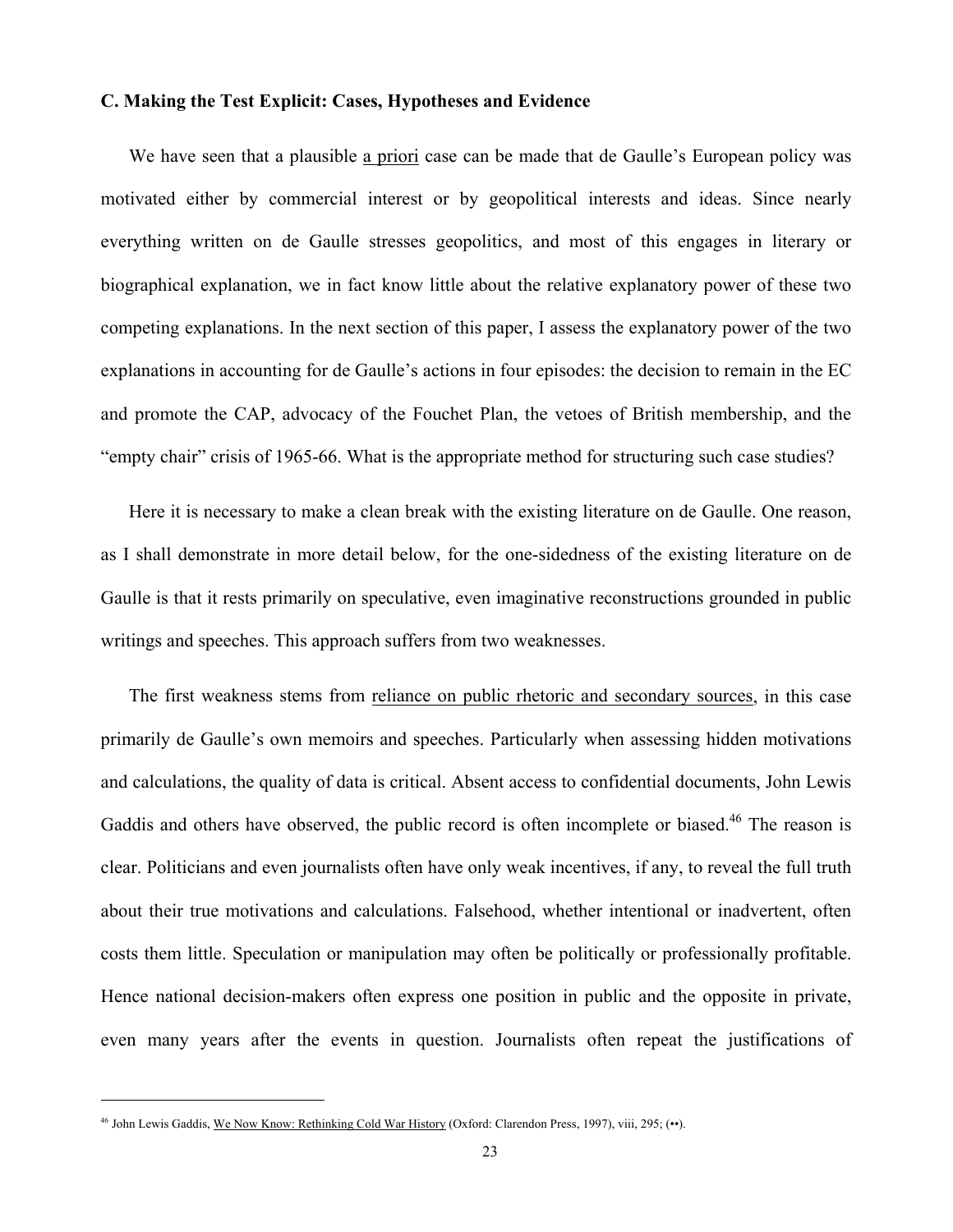governments or the conventional wisdom of the moment without providing us with any hints of assessing their reliability. $47$ 

This is particularly dangerous practice in the case of General de Gaulle, since, as we shall see in more detail, he and his associates treated at least some public justification as "deliberate deception." De Gaulle, moreover, centralized foreign policy decision-making within a very small group of presidential advisors, often leaving important ministers wholly ignorant of critical decisions. There is thus a particularly good reason to believe that there is a disjuncture between public and confidential discourse and practices. The General was a "theatrical" politician who, we shall see in more detail below, regularly misled the public, his own Cabinet and even his own Prime Minister. Even his statements in Cabinet meetings were "prudent" and guarded.<sup>48</sup>

In part this reflects the absence, until recently, of much direct primary evidence about internal decision-making in Gaullist France. It would be unfair, of course, to criticize too harshly speculative analyses by those who lack access to recently published sources.<sup>49</sup> Yet such is the fascination with de Gaulle and the size of the literature about him that there has been a remarkable tendency to entertain lengthy conjectures about his motivations. Due in large part to the brilliance and incisiveness of some who have done so—Raymond Aron, Alfred Grosser, Jean Lacouture, and Stanley Hoffmann come to mind—there is an exaggerated tendency, compared to the diplomatic history of any other modern statesman, to cite such secondary interpretations as if they were grounded in objective evidence, even when more reliable primary sources have become available. Many analyses are based in whole or in part on such sources.

 $47$  Not only is public misrepresentation of motives an oft-employed political tactic, but many statesmen, concerned about their place in history, are careful to cultivate a specific public impression. This was, for example, Monnet's (substantially correct) interpretation of de Gaulle. Bruno Bottai, "Jean Monnet Visto da Vicino," LiMes 2 (Summer 1997), 152. Analysts, depending on their professional commitments, are tempted either to weight equally all possible factors explaining a given decision, to privilege the most prominent justifications of important actors, or to select arbitrarily to support the author's point. None is reliable.

<sup>48</sup> Peyrefitte, C'était, II/7-8; Hoffmann, "De Gaulle's."

<sup>&</sup>lt;sup>49</sup> Very recent works have begun to offset the historical trend by placing geopolitical ideology in a broader context. But none displaces it as the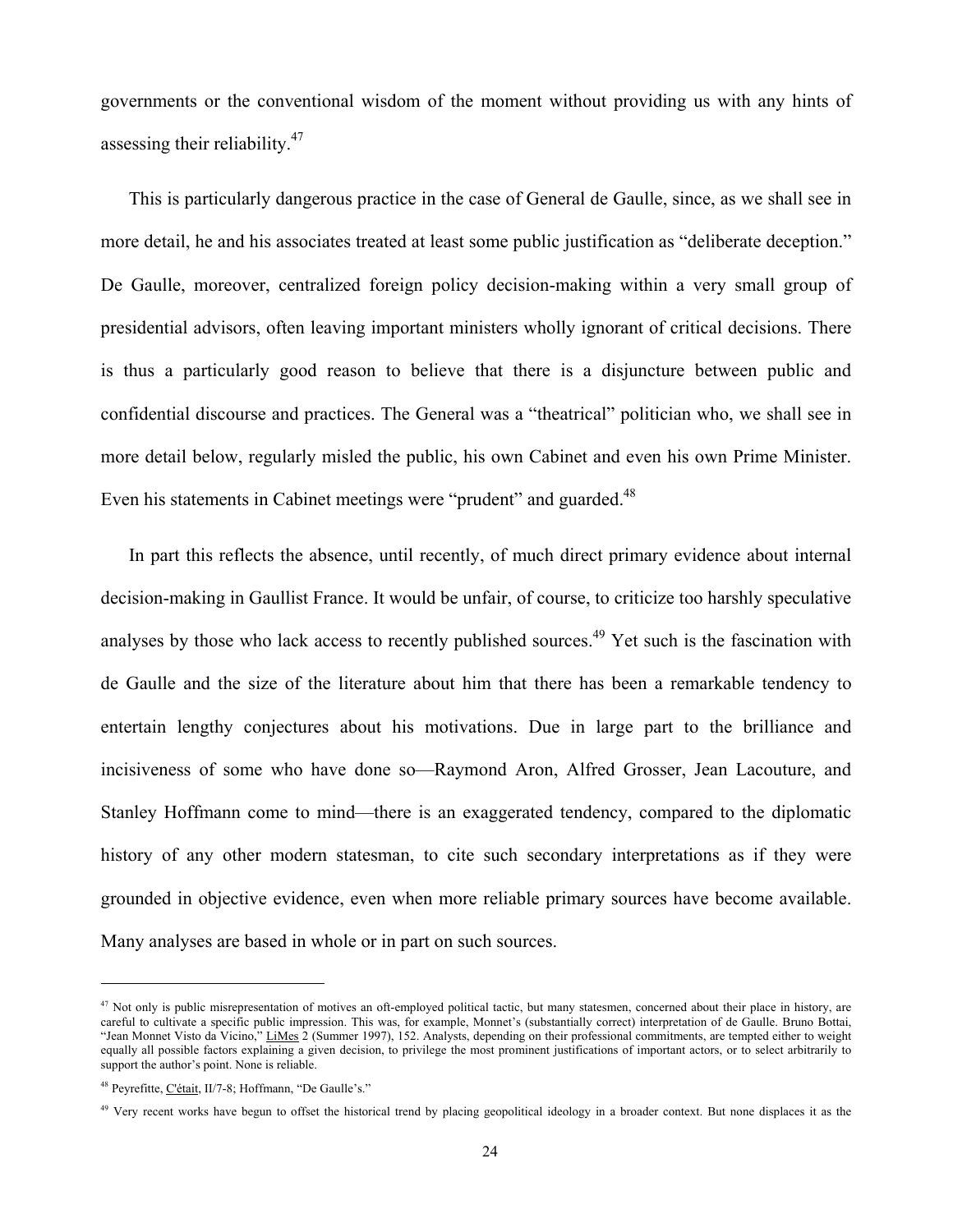Yet for all the deliberate theatricality and ambiguity, we shall see that on balance even the public record alone supports an economic interpretation of de Gaulle's European policy—albeit not as unambiguously as confidential sources. Why have analysts failed to acknowledge this? The reason lies in the second weakness of de Gaulle scholarship, namely the tendency to engage in imaginative biographical reconstruction of the General's life and policies.

De Gaulle's extraordinary appeal—more books have been written about him and his policies than all but a handful of modern political figures—is essentially personal in nature. Just as his magnetic presence attracted associates of uncommon personal devotion, his extraordinary saga attracts commentators with literary biographical, literary, even philosophical sensibilities especially in France, a country whose intelligentsia has long been celebrated for just these qualities. Thus nearly every interpretation of de Gaulle's personality and politics rests on the unquestioned premise that his foreign policy was governed by a unified personal and philosophical vision. Each analyst then seeks to reformulate de Gaulle's world-view in a way maximally consistent with his subsequent actions. The major debate among those who study de Gaulle's foreign policy centers around the extent to which this vision was a rational adaptation to security concerns or a sui generis world view. None seriously entertains the possibility that the General's vision was incoherent in the sense that different aspects of his foreign policy responded to different imperatives. Instead, as we saw in the case of the Fouchet Plan, de Gaulle's biographers and commentators unquestioningly treat departures from his personal "vision" as isolated acts of tactical expediency.

This mode of interpretation is suspect above all because of its circularity: Nearly all biographers and analysts examine de Gaulle's overall policy—his views on World War II, nuclear weapons, the superpowers, the developing world, and NATO—then argue that the same considerations must lie behind his European policy, because the General would not have tolerated intellectual incoherence.

primacy motivation for de Gaulle's European policy. Vaïsse, Grandeur; Cerny, Politics. The only earlier exception is Lindberg, "Integration."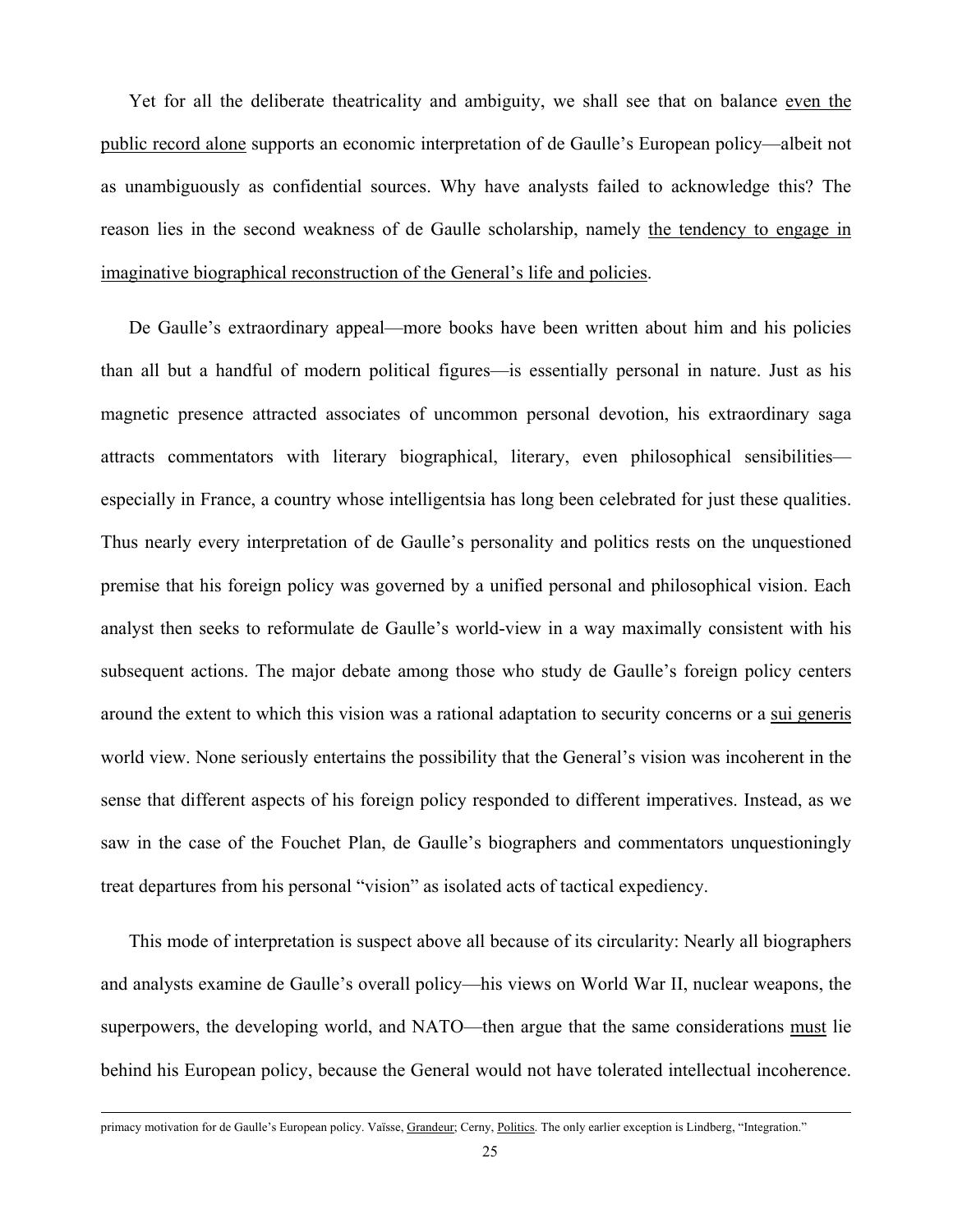Such reasoning is circular, for it assumes what it sets out to demonstrate, namely that de Gaulle was indeed motivated by an integrated vision—without considering alternative interpretations or evidence. It requires little evidence of specific motivations for decisions about the EC.

These weaknesses in the existing literary-biographical approach to explaining de Gaulle's policies suggests that an objective assessment of the General's motivations, not to mention a historical revision of the consensus view about those motivation, requires more rigorous and objective historical and social scientific methods. This study adheres to three methodological principles grounded in historical or social scientific methods. From historians it takes the use of primary sources, from social scientists the use of competing theories and explicit hypotheses.

First and most obvious, this study rests on <u>both more extensive and more reliable primary</u> evidence than existing studies of de Gaulle's European policy. By taking advantage of direct evidence of confidential deliberations and decision processes, most of it newly available, this study seeks to move beyond the public justifications of politicians.<sup>50</sup> An important element of the case for the economic explanation is that empirical support becomes stronger as sources grow "harder", that is, as one moves from ex post speculation and overt attempts to persuade public opinion to direct evidence of considerations raised in confidential meetings. Finally, this study employs various types of direct evidence, not just the rhetoric of decision-makers, but the timing of decisions, the identity of those involved in domestic deliberations, and the negotiating tactics and trade-offs chosen. In sum, I assign no weight to speculation, whether by participants or by secondary analyses, and less weight to public utterances than records of confidential decision-making.

Second, this study evaluates competing theories. The two explanations considered here—one stressing commercial advantages and the other geopolitical interests and ideas—are derived from

 $50$  The most important source is Peyrefitte's memoir. See fn 40 above. Wherever possible, sources are triangulated; independent corroboration for each piece of data is sought.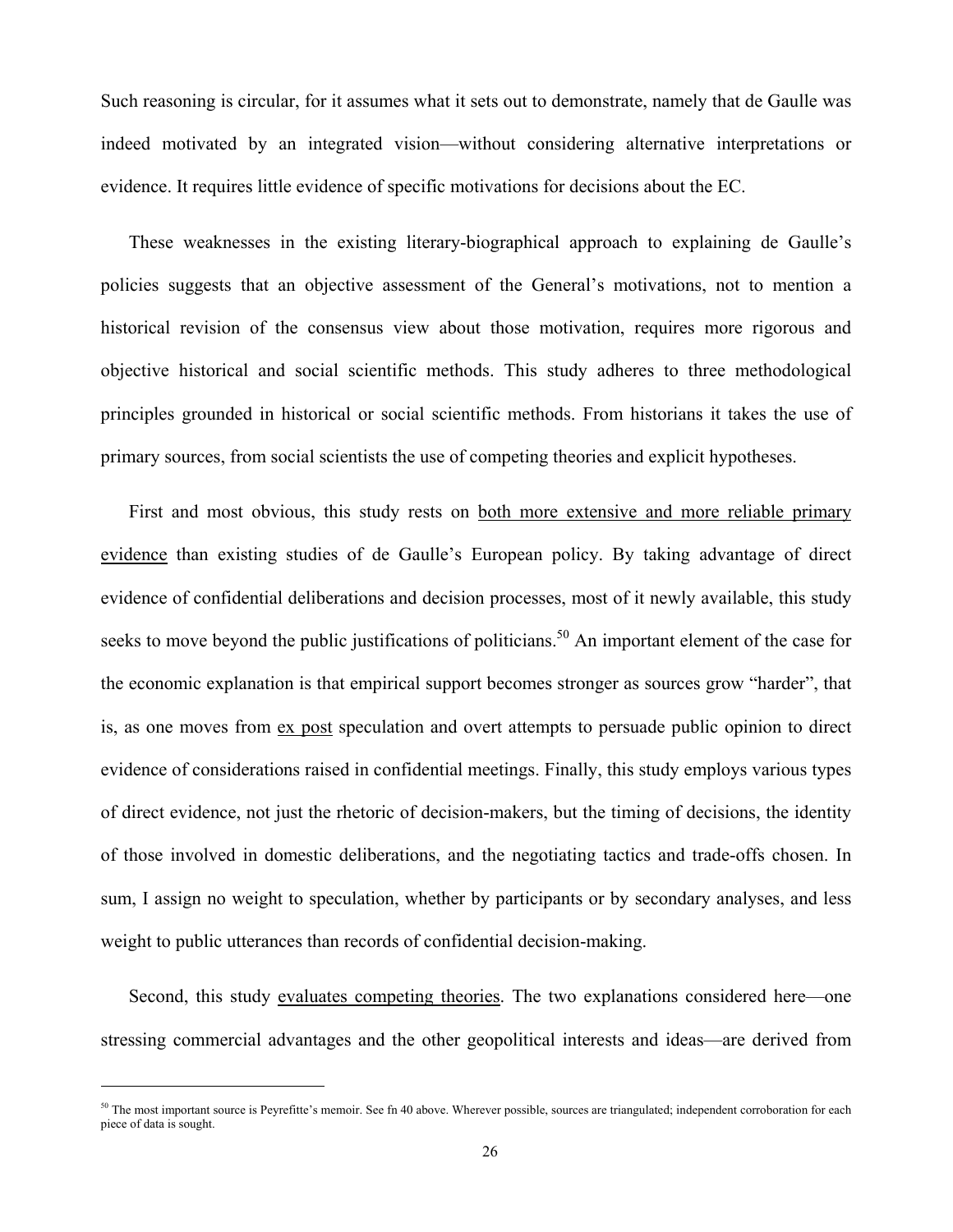two major schools of international relations theory that seek to explain the motivations for international economic cooperation. One school stresses the management of economic interdependence, the other "security externalities" from cooperation. By forcing the analyst to evaluate the evidence for each explanation explicitly, the reader is better protected against one-sided interpretation. In presenting the data, therefore, I attempted to provide a representative sample of what is available. In citing documentary evidence of motivations, I both present specific quotations, as do most studies, and, where relevant, provide both a description of the context and an assessment of the extent to which the entire class of documents of this type support the conclusion. In short, I seek to provide assurances against the widespread tendency, exemplified above, to cite de Gaulle's statements out of context. Hence, for example, this study illuminates a critically important fact ignored by all existing, more interpretive studies: Based on currently available records, a far greater number of justifications for France's European policy offered by de Gaulle and his ministers, whether public or confidential, stress the realization of commercial interests, especially those of farmers, than stress geopolitical interests.

Third, this study employs explicit hypotheses, that is, explicit standards for confirmation and disconfirmation. This reduces the ability of the analyst to reinterpret data in an ad hoc way to favor a given hypothesis. While the use of explicit hypotheses can never entirely eliminate interpretive ambiguity, it renders interpretation more objective and transparent. Literary and biographical analysis undisciplined by any systematic guarantee of unbiased selection of data and balanced interpretation becomes more difficult. It is more difficult to reach a premature and biased conclusion and it is easier for others to challenge either the criterion or the interpretation. In each case—and at the expense of lengthening the analysis—representative samples of both confirming and disconfirming evidence are reported. In short, interpretations are more rigorous and more replicable.

27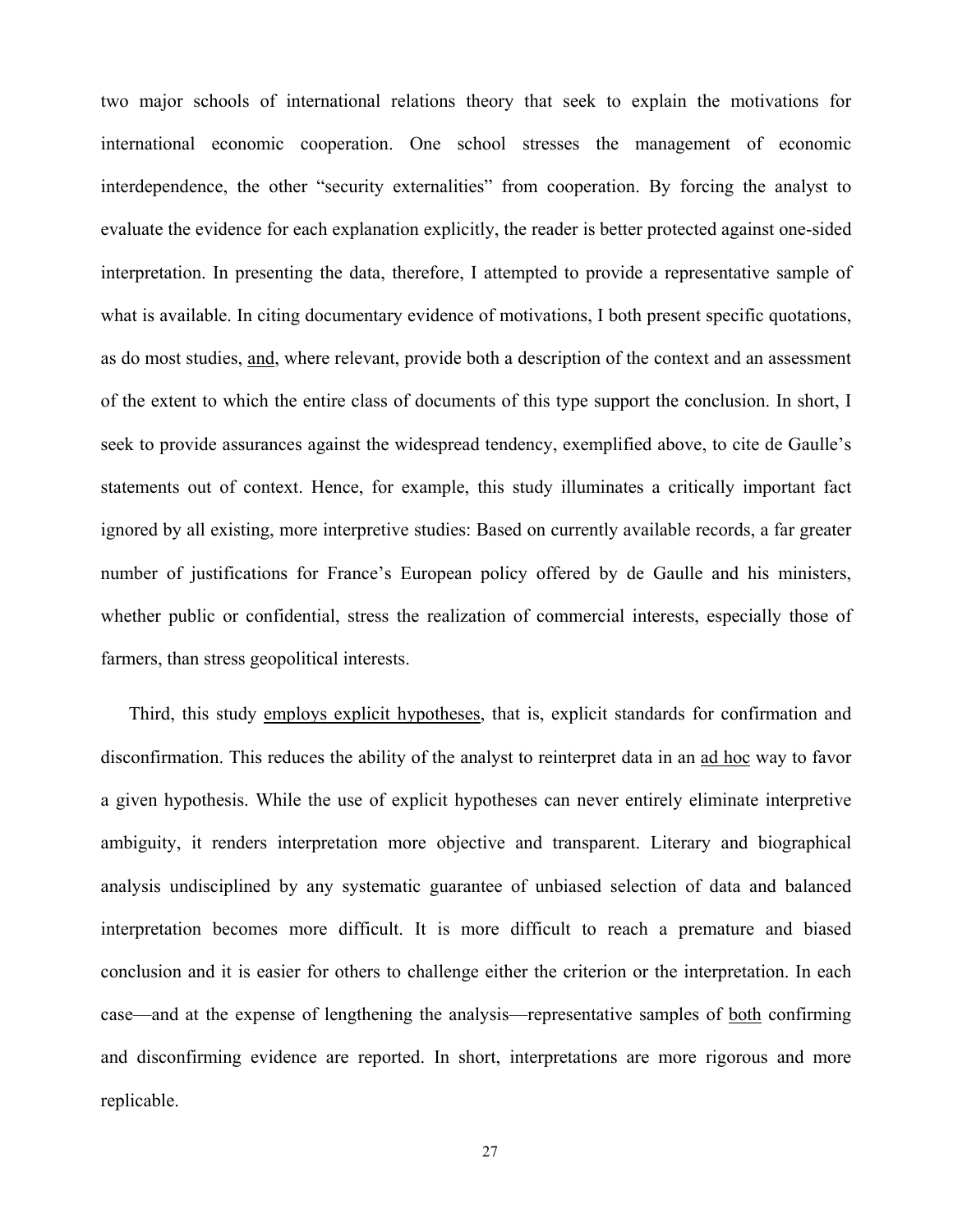Accordingly, the analysis in the next section, which summarizes the analysis found in a forthcoming book, relies exclusively on four types of data, each of which bears on the accuracy of explicit competing hypotheses drawn from the two theories above.

• Discourse – If geopolitical motivations predominate, discourse among French decision-makers privilege geopolitical arguments by mentioning them more often, with greater emphasis than economic ones. If economic motivations predominate, we should observe the reverse. To avoid inferring motivations from opportunistic, manipulative, or unconsidered statements, it is important wherever possible to move beyond public statements by government officials or ex post speculations, which (as we shall see in more detail below) are often incomplete if not disingenuous, and instead rely on confidential discussions between de Gaulle and his closest advisors, as well as interviews and memoirs (by those without a clear incentive to dissemble) that reliably report the details of confidential processes of decision-making at the time.

• Patterns of Domestic Support and Decision-Making – If geopolitical motivations predominate, we should observe critical pressure and involvement by broad public opinion, the military, and foreign ministries. If economic motivations predominate, we should observe critical pressure from producer groups, their partisan supporters, and economic officials.

• Timing – If geopolitical motivations predominate, policy shifts should follow major geopolitical events that reveal new information or alter preferences concerning the security environment. For example, we should observe a weakening of support for the EC in the transition from the Fourth to the Fifth Republics in 1958, closer relations with Germany after the rejection of the General's proposal for a US-UK-French nuclear triumvirate in 1958, French reactions to the US proposal for a Multi-Lateral Force, a downgrading of European ambitions after the collapse of the Fouchet Plan negotiations, and heightened hostility toward Britain after the US-UK Nassau

28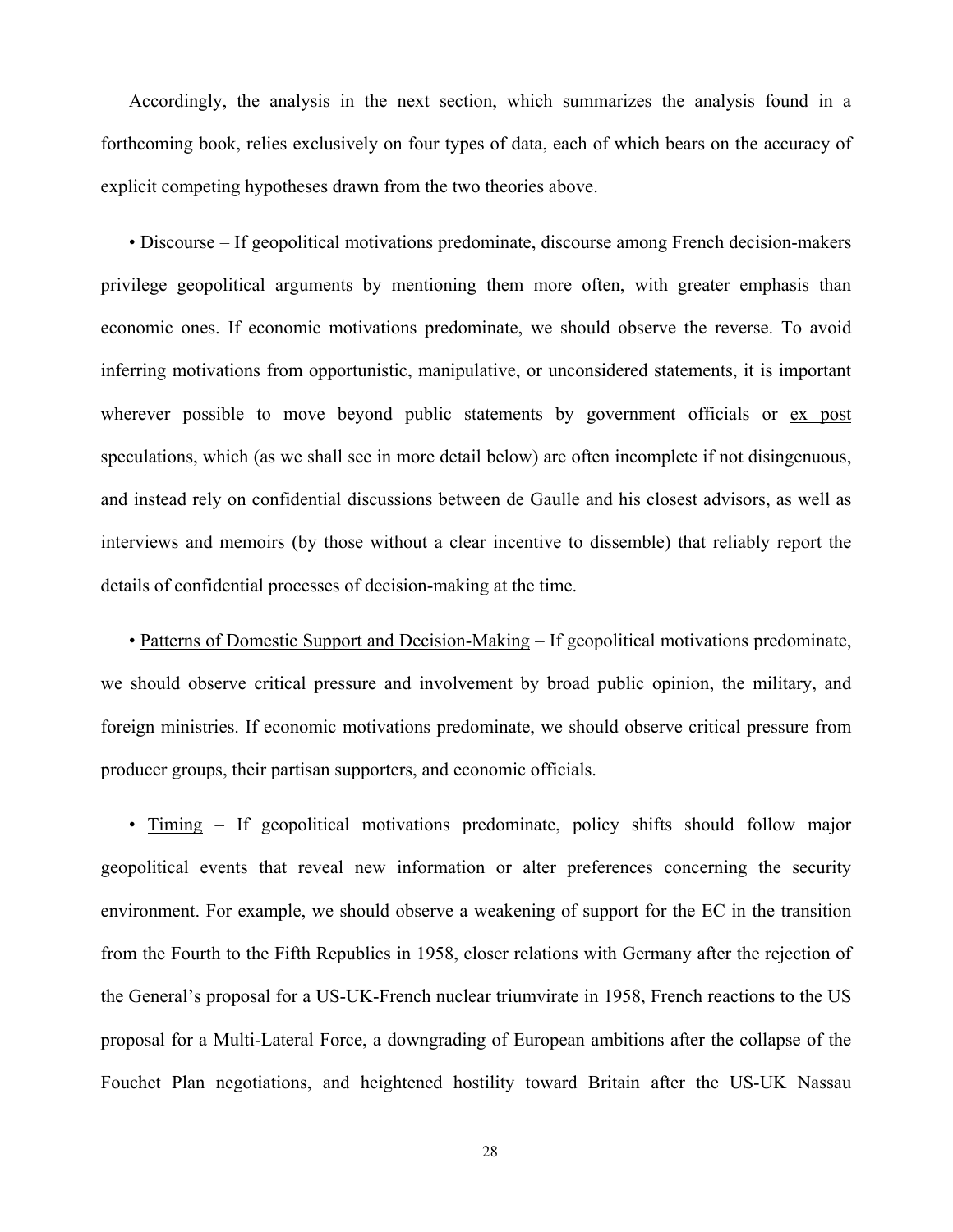agreement. If economic motivations predominate, policy shifts should generally be correlated with shifts in competitiveness or domestic support, not geopolitical events. They should be more gradual or linked to major domestic economic reforms. We should, therefore, observe a rapid strengthening of French support for European tariff reductions in the late 1950s, slow acceptance of GATT industrial tariff reductions during the 1960s, but no underlying shift in policies toward agriculture until the CAP is fully secure.

• Resolution of Conflicts among Competing Objectives – If geopolitical motivations predominate, clashes between geopolitical and economic imperatives tend to be resolved in favor of the former. De Gaulle should consistently be willing to trade economic objectives to achieve geopolitical objectives. Maintenance of intergovernmental institutions and exclusion of the "Anglo-Saxons" should take precedence over commercial concerns. If economic motivations predominate, we should observe the reverse. France should generally accept supranational institutions and British participation to achieve economic ends.

#### **II. DE GAULLE AND EUROPE: EVALUATING THE HISTORICAL RECORD**

We have seen that there are two plausible explanations of de Gaulle's policies: a conventional geopolitical view and a revisionist economic explanation. The great preponderance of evidence assembled below demonstrates that the latter were sufficient to explain French policy toward the EC and predominated where the two came into conflict; geopolitical interests and ideas remained secondary concerns. The public perception of French policy was often deliberately manipulated to serve commercial ends. De Gaulle planned years in advance and pursued a consistent policy. As we shall see, each of the major French decisions from the Fouchet Plan through the "Empty Chair"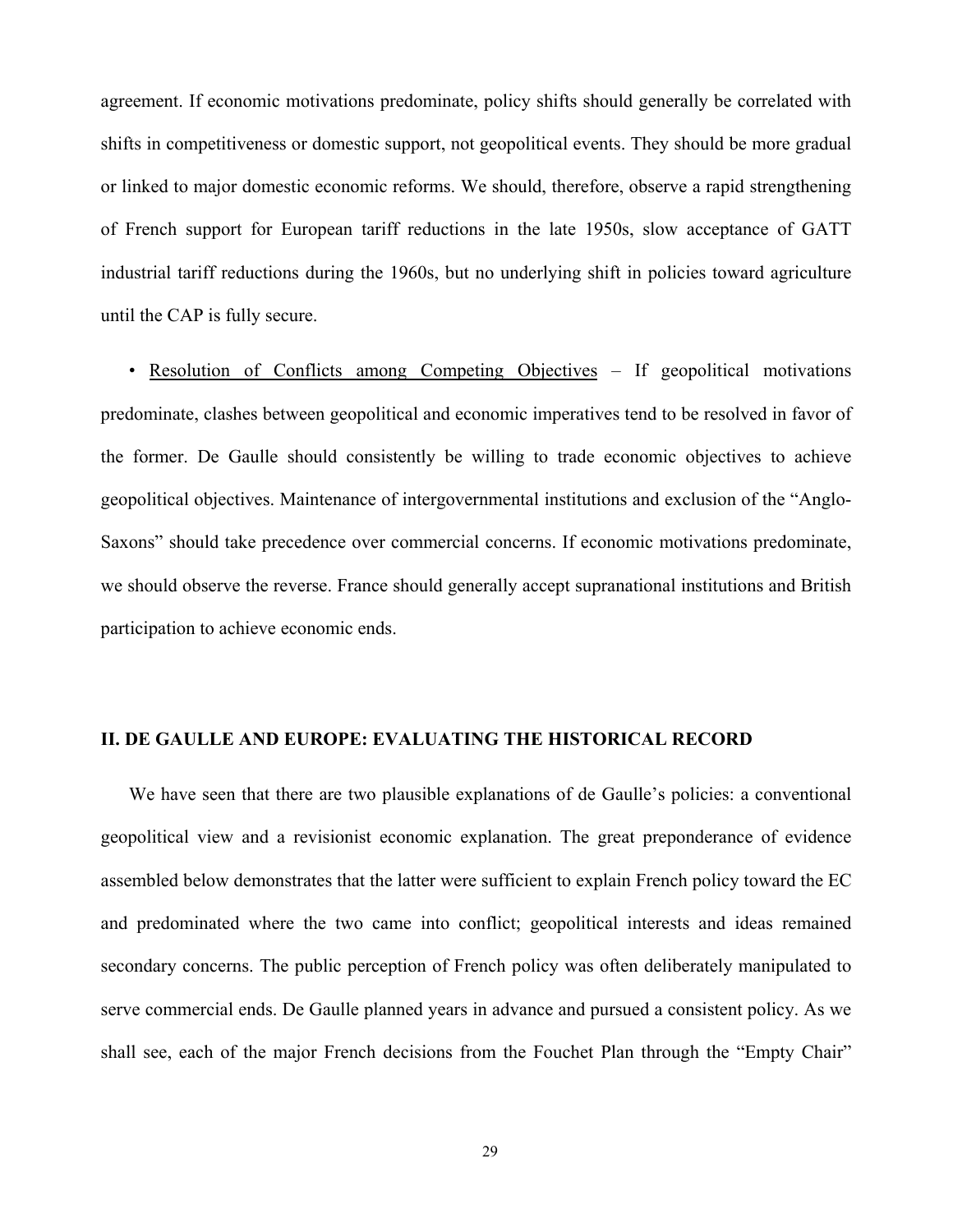Crisis were explicitly foreseen in 1960, then executed as planned. These data are summarized in Tables One and Two.

#### **A. Accepting the Customs Union and Advocating the CAP: "France is only as European as she is Agricultural"**

A direct clash between geopolitical ideas and commercial interest arose immediately upon de Gaulle's entry into office in 1958. The Gaullist party, having concluded that much less was at stake geopolitically than in the debate over the EDC four years before, had split its parliamentary votes on ratification of the Treaty of Rome in 1957. Leading Gaullists like Michel Debré, de Gaulle's first Prime Minister, however, had called for renunciation or renegotiation on ideational grounds. The General, though he himself had remained silent on this issue, was widely expected to do the same. In an internal strategy meeting in June 1958, he noted that "if I had negotiated [the Treaty], I probably would have done it differently"—referring, as he made clear, primarily to the lack of guarantees for agriculture.<sup>51</sup> Within a few months, however, de Gaulle had opted to support swift and full implementation of the Treaty's provisions for a customs union. De Gaulle supported a common external trade policy with respect to GATT and European non-members and accelerated reductions in industrial tariffs. Above all, he pressed for rapid and full implementation of openended provisions for a Common Agricultural Policy (CAP), a preferential arrangement for free trade in agricultural commodities within Europe with common support prices, financing mechanisms, levies on third-country imports and export subsidies. How is this surprising turnaround to be explained?

 $51$  (••) He restated this in a 1965 interview. Jouve, Général II, 364. De Gaulle did cut off Franco-German bilateral atomic cooperation, but the Euratom clauses of the Treaty of Rome pertaining to military matters had already been gutted by the Fourth Republic government that negotiated the Treaty, headed by Guy Mollet.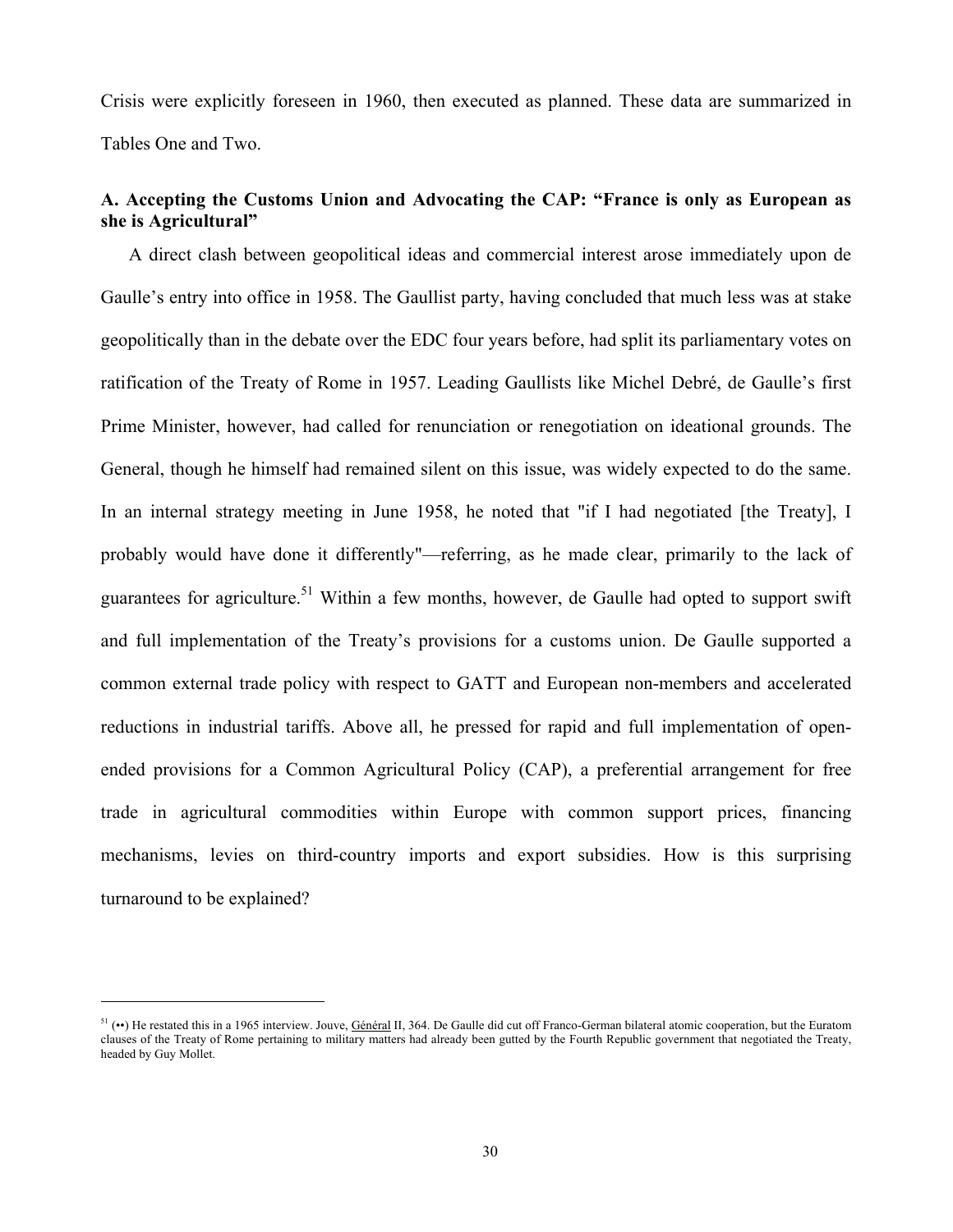## **TABLE 1: DE GAULLE AND EUROPE** -- **ISSUES & EVIDENCE**

|                                                     | <b>DIRECT EVIDENCE</b><br>(Unitalicised evidence supports an economic explanation. Italicized evidence supports an<br>explanation based on geopolitical interest or ideas.)                                                                                                                                                                                                                                                                                                                                                                                                                                                                       |                                                                                                                                                                                                                                                                                                                                                                    |                                                                                                                                                                                                                                                                                                            |                                                                                                                                                                                                                                                                                                                                                                                                                                                                                                                                  |  |  |
|-----------------------------------------------------|---------------------------------------------------------------------------------------------------------------------------------------------------------------------------------------------------------------------------------------------------------------------------------------------------------------------------------------------------------------------------------------------------------------------------------------------------------------------------------------------------------------------------------------------------------------------------------------------------------------------------------------------------|--------------------------------------------------------------------------------------------------------------------------------------------------------------------------------------------------------------------------------------------------------------------------------------------------------------------------------------------------------------------|------------------------------------------------------------------------------------------------------------------------------------------------------------------------------------------------------------------------------------------------------------------------------------------------------------|----------------------------------------------------------------------------------------------------------------------------------------------------------------------------------------------------------------------------------------------------------------------------------------------------------------------------------------------------------------------------------------------------------------------------------------------------------------------------------------------------------------------------------|--|--|
| <b>MAJOR</b><br><b>ISSUES</b>                       | <b>Domestic Discourse</b>                                                                                                                                                                                                                                                                                                                                                                                                                                                                                                                                                                                                                         | <b>Domestic</b><br><b>Cleavages</b>                                                                                                                                                                                                                                                                                                                                | Timing                                                                                                                                                                                                                                                                                                     | <b>Negotiating Tactics</b>                                                                                                                                                                                                                                                                                                                                                                                                                                                                                                       |  |  |
| Acceptance<br>of customs<br>union and<br><b>CAP</b> | (1) Nearly all direct references<br>by de Gaulle and his associates<br>to EC and CAP in internal<br>deliberations and subsequent<br>memoirs or interviews cite<br>economic considerations. No<br>confidential records mention<br>geopolitics; memoirs treat it as<br>secondary.<br>(2) Strongest statements concern<br>economics. CdG confidentially<br>calls agriculture the "most<br>important problem facing France<br>save Algeria"; without a<br>European solution there will be<br>"an Algeria on French soil."<br>(3) Gaullist rhetoric is initially<br>generally anti-EC.<br>(4) Record of 1958 reforms<br>suggests economic motivations. | $(1)$ Farmers are<br>clearly a critical<br>constituency.<br>French<br>government<br>spends much time<br>and effort trying<br>to placate them.<br>(2) Gaullists<br>initially seek to<br>cut agricultural<br>subsidies, but<br>reverse policy.<br>(3) Gaullists are<br>initially hostile to<br>$EC($ on<br>ideological<br>grounds) but<br>reverse course in<br>1958. | (1) CdG maintains<br>the policies of his<br>Fourth Republic<br>predecessors.<br>(2) CdG appears<br>to commit to EC<br>before US-UK<br>response to<br>triumvirate<br>proposal or<br>meeting with<br>Adenauer.                                                                                               | (1) CdG opposes ideology<br>and institutions in the Rome<br>Treaty but accepts them.<br>(2) CdG threatens<br>withdrawal from EC and<br>geopolitical policies to<br>achieve the CAP, but never<br>links withdrawal or makes<br>economic threats to<br>geopolitical goals.<br>(3) French government<br>promotes supranational<br>institutions to secure CAP.<br>(4) 1958 economic reforms<br>include much more than<br>trade liberalization,<br>suggesting that they were<br>not designed simply to<br>fulfill Treaty obligations. |  |  |
| <b>Fouchet</b><br>Plan                              | (1) Peyrefitte Memo of 1960,<br>accepted by CdG, confidential<br>discussions, and negotiating<br>instructions treat the Fouchet<br>Plan as "deliberate deception,"<br>an attempted "seduction" of<br>federalists, and a disguise for<br>French proposals of a "British"<br>Europe without the British."<br>(2) This "prudently audacious"<br>plan delays frontal attack.<br>(3) CdG voices consistent<br>ideological opposition to<br>majority voting and the<br>European parliament.<br>$(4)$ CdG's statements from 1962<br>through 1966 mention<br>geopolitical goals, though<br>economics is almost invariably<br>treated in greater detail.   | $(1)$ CdG<br>successfully<br>secures support<br>from Monnet and<br>federalists for<br>several critical<br>years until 1962.                                                                                                                                                                                                                                        | $(1)$ Tougher<br>second version of<br>Fouchet is drafted<br>in CdG's hand<br>within 48 hours<br>after key CAP<br>agreement.<br>(2) Geopolitical<br>events that reveal<br>new<br>information-<br>including the<br>MLF, revisions to<br>the Elysée<br>Treaty—have no<br>apparent effect on<br>French policy. | (1) CdG refuses to negotiate<br>seriously on Fouchet Plan-<br>offering no economic<br>concessions and toughening<br>his demands over time.<br>Geopolitical explanations<br>that make him out to be<br>irrational or uninformed are<br>implausible.<br>(2) CdG consistently seeks<br>Franco-German foreign<br>policy cooperation between<br>1963 and 1965.                                                                                                                                                                        |  |  |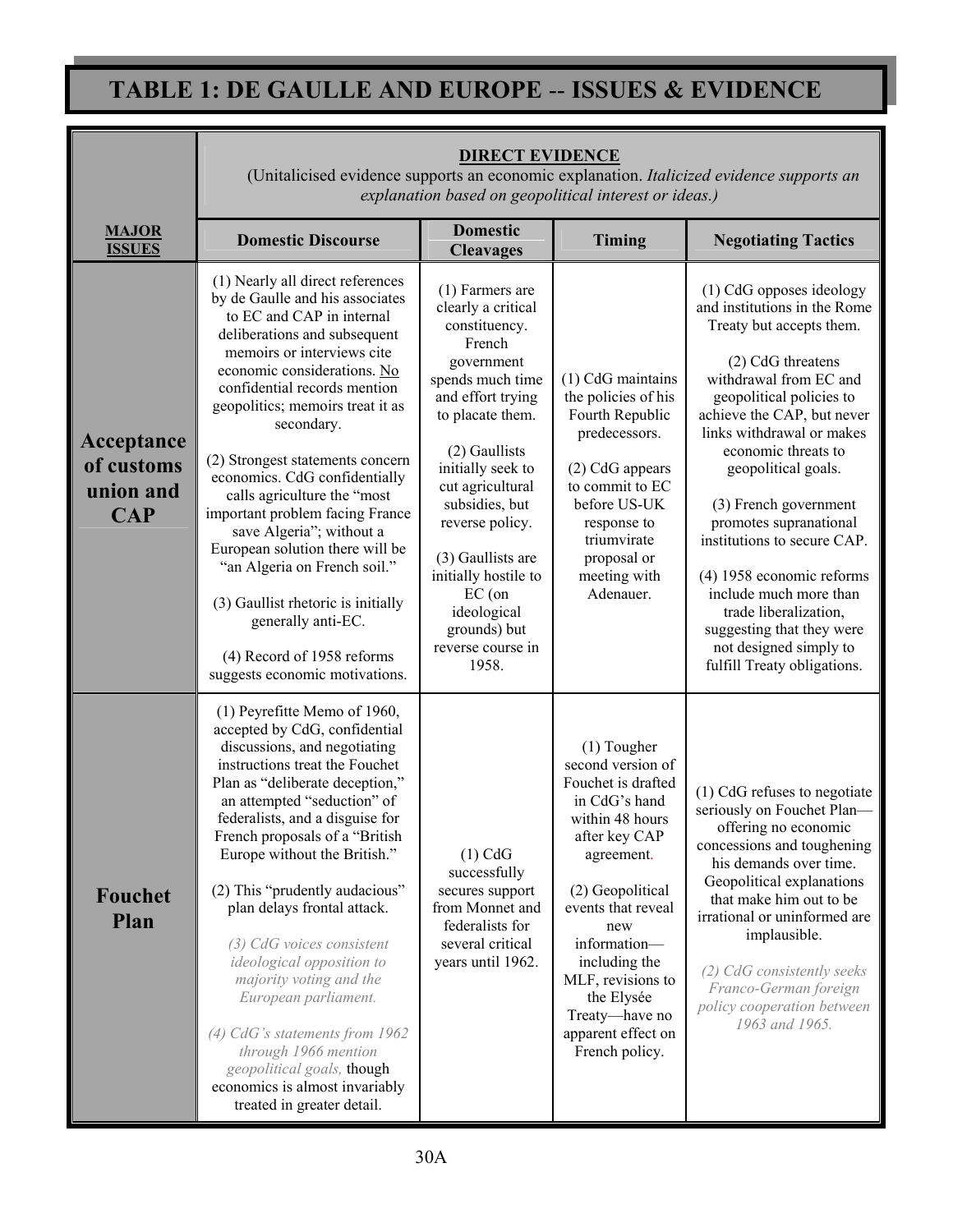# TABLE 2: DE GAULLE AND EUROPE -- ISSUES & EVIDENCE

|                                     | <b>DIRECT EVIDENCE</b><br>(Unitalicized evidence supports an economic explanation. Italicized evidence supports an<br>explanation based on geopolitical interests or ideas.)                                                                                                                                                                                                                                                                                                                                                                                                                                                                                                                                                                                                                                                          |                                                                                                                                                                                                                                                                                                                                               |                                                                                                                                                                                                                                                                                                                                                                                         |                                                                                                                                                                                                                                                                                                                                                   |  |  |  |
|-------------------------------------|---------------------------------------------------------------------------------------------------------------------------------------------------------------------------------------------------------------------------------------------------------------------------------------------------------------------------------------------------------------------------------------------------------------------------------------------------------------------------------------------------------------------------------------------------------------------------------------------------------------------------------------------------------------------------------------------------------------------------------------------------------------------------------------------------------------------------------------|-----------------------------------------------------------------------------------------------------------------------------------------------------------------------------------------------------------------------------------------------------------------------------------------------------------------------------------------------|-----------------------------------------------------------------------------------------------------------------------------------------------------------------------------------------------------------------------------------------------------------------------------------------------------------------------------------------------------------------------------------------|---------------------------------------------------------------------------------------------------------------------------------------------------------------------------------------------------------------------------------------------------------------------------------------------------------------------------------------------------|--|--|--|
| <b>MAJOR ISSUES</b>                 | <b>Domestic Discourse</b>                                                                                                                                                                                                                                                                                                                                                                                                                                                                                                                                                                                                                                                                                                                                                                                                             | <b>Domestic</b><br><b>Cleavages</b>                                                                                                                                                                                                                                                                                                           | <b>Timing</b>                                                                                                                                                                                                                                                                                                                                                                           | <b>Negotiating</b><br><b>Tactics</b>                                                                                                                                                                                                                                                                                                              |  |  |  |
| <b>British</b><br><b>Membership</b> | (1) CdG's own statements, including his<br>memoirs, the 1/14/63 press conference,<br>and cabinet meetings, mention economic<br>motivations exclusively and explicitly,<br>while ignoring geopolitics.<br>(2) The factual reports of all CdG's close<br>associates who speak out on the issue<br>(e.g. Couve, Peyrefitte, Debré, Pisani,<br>Pompidou) privilege economic interests.<br>$(3)$ A minority of these associates (Pisani,<br>Prate) nonetheless speculate that<br>geopolitics was the primary motivation.<br>(4) CdG and Macmillan agree in 1962<br>summit meetings that agriculture is the<br>critical issue whereas geopolitical<br>differences are modest or ambiguous.<br>(5) Internal German government study<br>and Harold Wilson's information suggest<br>economics predominant. Macmillan's<br>views are uncertain. | There is<br>consistent<br>agricultural and<br>industrial<br>opposition to<br><b>British</b><br>membership,<br>though the<br>position of French<br>industry softens<br>during the 1960s<br>after devaluation<br>and industrial<br>development.                                                                                                 | $(1)$ Fourth<br>Republic gov'ts<br>are just as<br>skeptical of FTA<br>and British<br>membership.<br>$(2)$ 1962 decision<br>to veto was taken<br>before Nassau.<br>(3) French veto<br>comes soon after<br>elections, as<br>predicted by UK<br>ambassador.<br>$(4)$ CdG and<br>Pompidou reverse<br>policy in 1969-<br>1970-as CdG<br>had predicted.<br>Pompidou expects<br>CdG's support. | $(1)$ De Gaulle<br>stresses<br>agriculture and<br>seeks to avoid<br>discussion of (and<br>later suppresses<br>evidence of<br>agreement on)<br>geopolitical<br>issues.<br>$(2)$ Failure of<br>political union<br>negotiations,<br>admitted by CdG<br>before veto, does<br>not alter French<br>policy.                                              |  |  |  |
| <b>Empty Chair</b><br><b>Crisis</b> | (1) CdG's few confidential statements<br>suggest concern about maintaining<br>control over the CAP and GATT policy.<br>(2) Some of CdG's statements and<br>objections concern symbolic issues-<br>e.g., Commission representation abroad.<br>$(3)$ A 1965 French government study<br>concludes that French national interests<br>will not be compromised by the scheduled<br>transition to majority voting.<br>(4) Peyrefitte refers in passing to pursuit<br>of "national" interests against<br>"electoral" interests.                                                                                                                                                                                                                                                                                                               | (1) Significant<br>electoral<br>opposition among<br>farmers in 1965-<br>1966-which is<br>consistent with<br><b>EITHER</b><br>explanation.<br>(2) Thereafter<br>CdG reverses<br>course, shifts<br>from a<br>"referendum" to<br>an "election"<br>campaign, turns<br>much power over<br>to politicians, and<br>moves to reclaim<br>farm support. | (1) CdG foresees<br>crisis in $1960-1$ ,<br>so it cannot result<br>from disillusion<br>with Fouchet/<br>Elysée Treaty.<br>(2) CdG restrains<br>his negotiators<br>and waits five<br>years until the<br>CAP is essentially<br>in place before<br>provoking the<br>crisis.                                                                                                                | $(1)$ CdG neither<br>threatens exit nor<br>fully suspends<br>participation<br>during crisis-in<br>contrast to<br>stronger threats<br>over CAP.<br>(2) CdG settles<br>for very few of his<br>original<br>demands-those<br>tacitly shared by<br>other countries.<br>The EC is not<br>greatly altered.<br>Four years later he<br>still seeks reform. |  |  |  |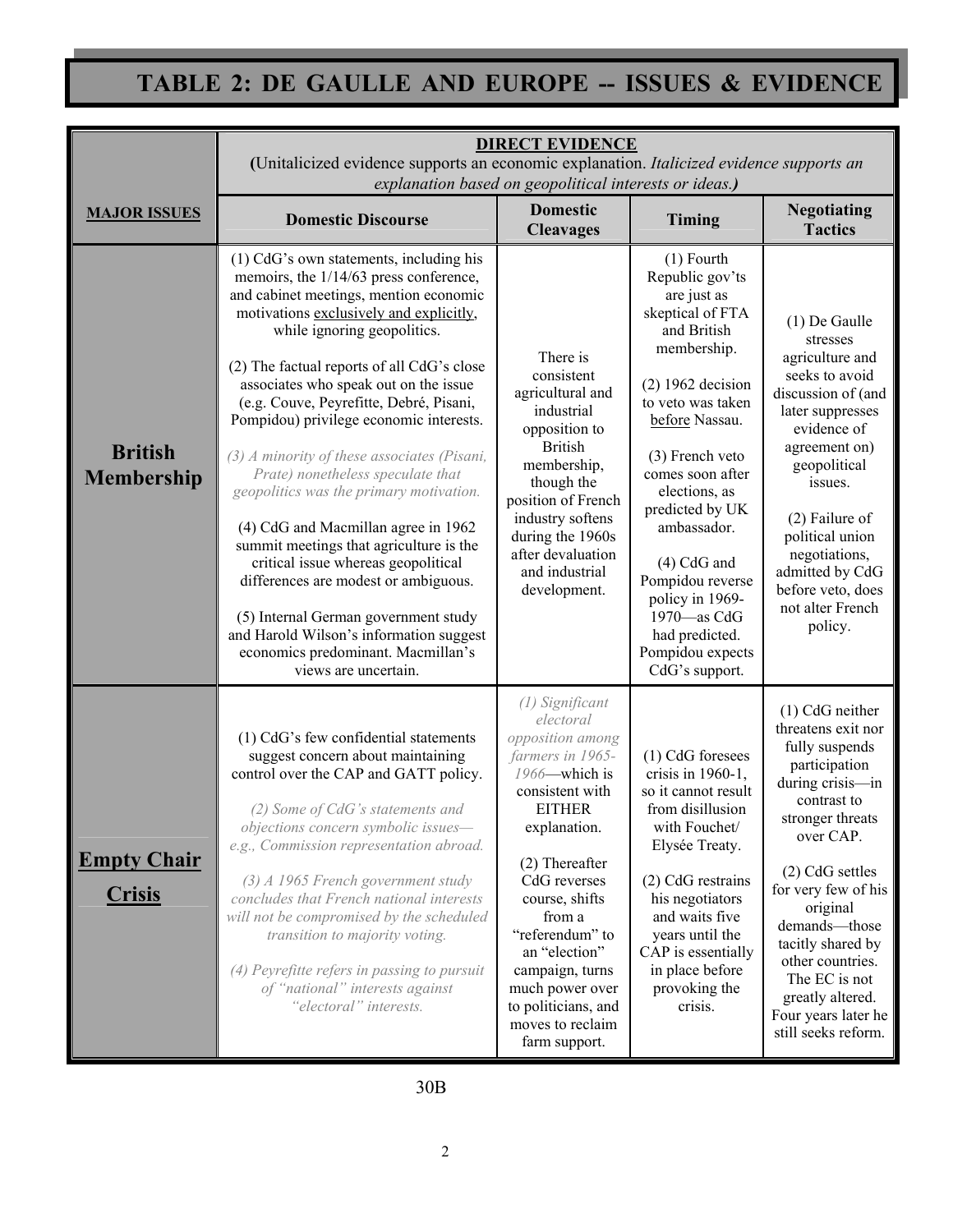The conventional view is that de Gaulle reversed course because he sought to construct an arrangement for European political cooperation independent of the United States. Yet there is almost no direct evidence that either the General's turnaround in 1958 or his subsequent policy of support for the customs union and the CAP reflected a distinctive geopolitical vision. The bulk of the evidence—the critical portions or which are summarized in Table One—suggests instead that he reestablished continuity in France's European policy despite Gaullist ideology.

Let us consider first de Gaulle's own expression of his motivations during this period confirms the primacy of economic interests. As we saw above, de Gaulle believed agriculture, the European issue discussed most extensively in his cabinet during this period, to be the major problem facing France next to Algeria. The economic sources of his support for the common market are reflected in his memoirs and interviews. Participants in decisions in 1958 report that de Gaulle saw liberalization as consistent with his broader economic reform plan (the "Plan Rueff") for devaluation of the franc to increase competitiveness, combined with fiscal austerity. This was a thorough-going reform economic policy, or which only one element, trade liberalization, was connected with the common market.<sup>52</sup> The General's closest advisor reports that his "major argument for the CAP was that French industry could not afford to subsidize our agriculture alone."<sup>53</sup> For de Gaulle, another recalls, a preferential arrangement in agriculture, opposed by Germany, was the "primary precondition" for de Gaulle to accept the customs union.<sup>54</sup> Such concerns punctuate Cabinet meetings, whereas there is no record of even a single clear mention of a connection between agriculture and geopolitical goals: "The dominant subject," says de Gaulle, "is

<sup>&</sup>lt;sup>52</sup> de Gaulle, <u>Memoirs</u>, 159, 178-179, 182-183; Jouve, Général II, 195, 364; Peyrefitte, C'était, I-II; Lacouture, De Gaulle, 224-225; Alessandro Silj, Europe's Political Puzzle: A Study of the Fouchet Negotiations and the 1963 Veto (Cambridge, MA: Harvard University Center for International Affairs Occasional Paper No. 17, 1967), 114-116; Pierre Maillard, De Gaulle et l'Allemagne: le rêve inachevé (Paris: Plon, 1990), 142; Jebb, Memoirs, 310; Institute Charles de Gaulle, 1958, 82; Gladwyn Jebb, The Memoirs of Lord Gladwyn (London: Weybright and Talley, 1972), 310, reports a January 1957 conversation with de Gaulle in which he opposed Monnet's Europe but accepted economic rationalization.

<sup>&</sup>lt;sup>53</sup> Peyrefitte, C'était, II/267.

<sup>&</sup>lt;sup>54</sup> Prate, Batailles, 52ff.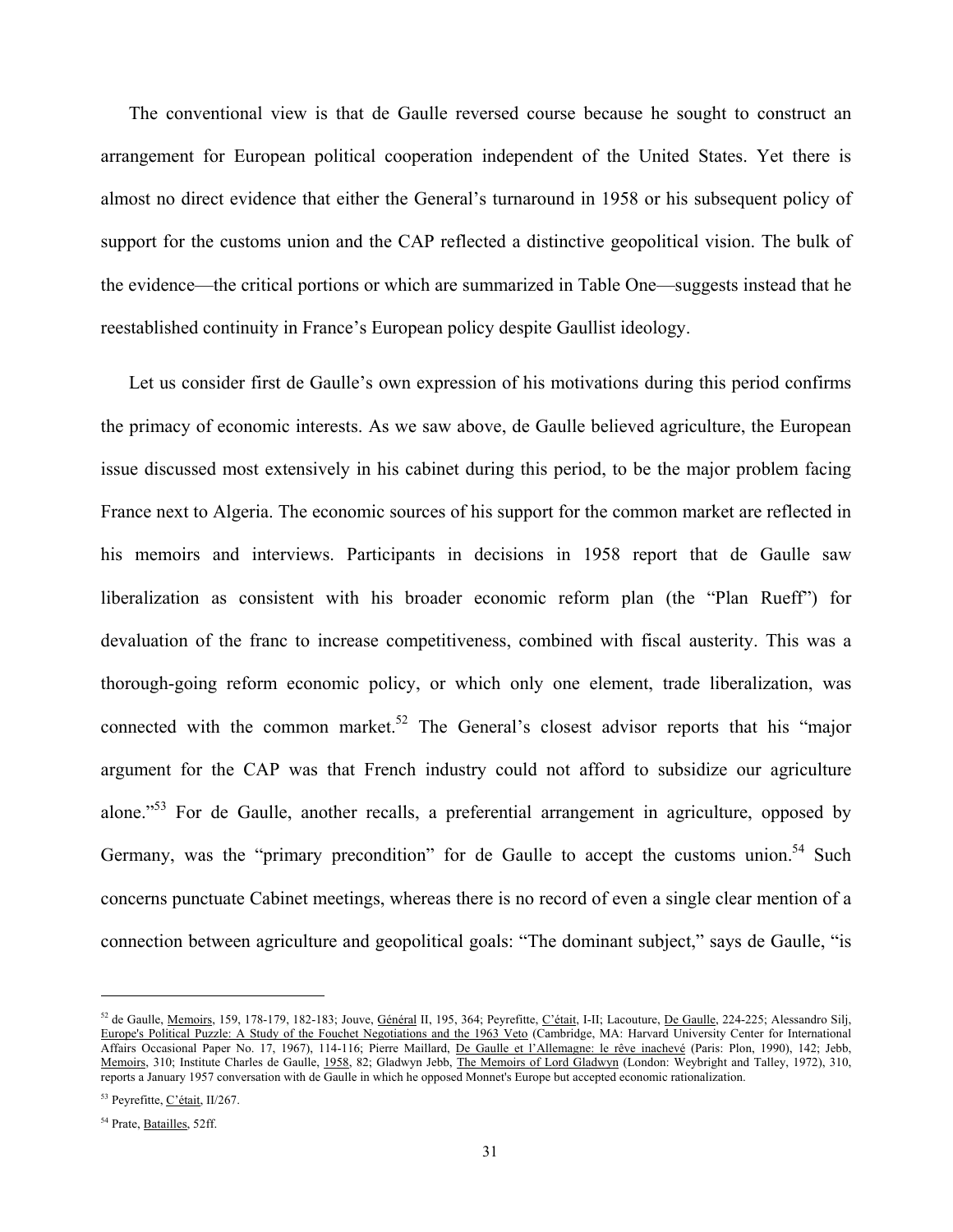agriculture."<sup>55</sup> Even in de Gaulle's own memoirs—surely a place where he would elaborate a global vision—the discussion of the 1958 decision mentions only economic considerations, in particular the modernization of French industry and agriculture.<sup>56</sup>

The only countervailing evidence comes from more general discussions of French geopolitical goals in de Gaulle's memoirs and, though surprisingly rarely, in Cabinet meetings. As we have seen, such claims create a plausible prima facie argument for the importance of geopolitical factors, yet nothing links these objectives directly to economic integration. These discussions do not stress the need for European political cooperation vis-à-vis the superpowers. Whereas de Gaulle did criticize American "hegemony" in various speeches, sometimes mentioning politico-military concerns, his explicit references to the potential for Anglo-American influence in the EC in confidential meetings refer explicitly to US and UK trade policy, not their military policy. The trade conflict between the US and Europe, he observed after voicing one set of criticisms of US-UK influence in Europe, was solely concerned with farm commodities. "It boils down to this," he says in one cabinet session, "we are both agricultural producers."<sup>57</sup>

The timing of de Gaulle's decisions further support an economic interpretation of his motives for remaining in the EU. We can reject the widespread notion that de Gaulle remained in the EC because he sought foreign policy and defense cooperation with Germany to create a European "third force" after the failure of French proposals for a nuclear triumvirate. De Gaulle informally assured Adenauer that he would respect the Treaty of Rome before he sent the September 1958 memo to the

<sup>55</sup> Peyrefitte, C'était, II/231-232, also 274.

<sup>56</sup> de Gaulle, Memoirs of Hope, 135, 159, 171, 173, 174-180.

<sup>57</sup> Peyrefitte, C'était, II/265, also 237, 264-266, 271-274; Jouve, Général, II/283-288.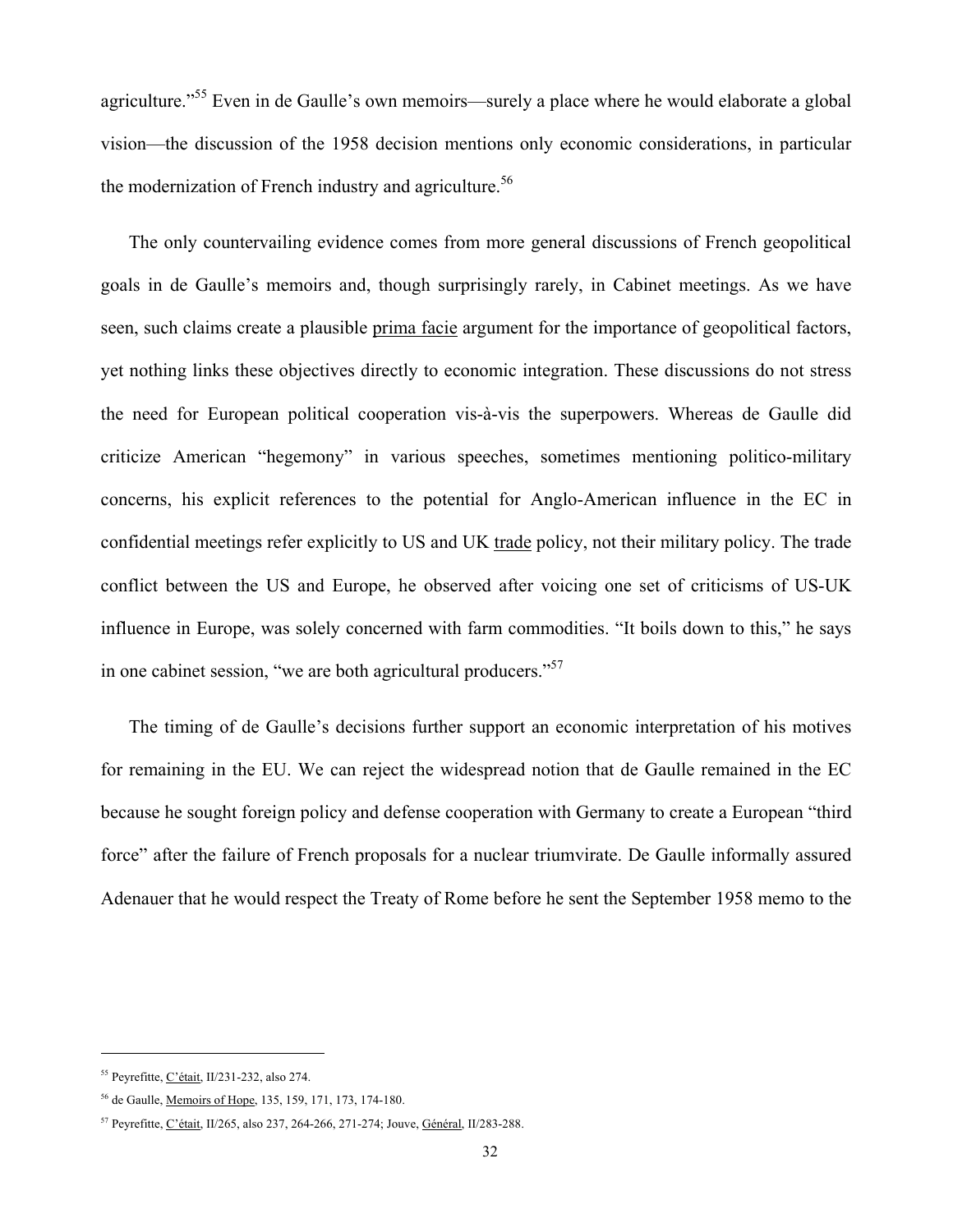US and UK proposing a nuclear triumvirate and well before he knew of their rejection. The later events could not have caused the former.<sup>58</sup>

Similarly, the sudden salience of Franco-British disputes in the late 1950s and early 1960s is often presented as evidence of de Gaulle's particular antipathy to the Anglo-Americans, as if opposition to British membership was a Gaullist innovation. Yet there was in fact near total continuity between the Fourth and Fifth Republics; the General's much-maligned Fourth Republic predecessors were just as skeptical as he concerning cooperation with Britain, particularly in agriculture. In the closing days of the Fourth Republic, French officials were already preparing plans to obstruct FTA negotiations with Britain. The parliamentary committee that considered the FTA in the closing days of the Fourth Republic had concluded that the "concrete objections to a free trade area," including declining French influence over EC economic policy, "outweighed the less well-defined political gains" from cooperation with the British.<sup>59</sup> In the French Assemblée Nationale, a contemporary observer noted, one could not "find a single deputy to support" a FTA with Britain. $60$ 

The major difference between de Gaulle and his Fourth Republic predecessors lay not in strategy, but in tactics. De Gaulle's stronger domestic position permitted him to devalue the franc and impose budgetary austerity. This led to a swift reversal of the position of French business, not because he imposed his geopolitical vision on business, but because he gave industry what it had wanted all along but thought impossible: a real devaluation of the franc of over 20%. Thus while the General's aims—economic reform and trade liberalization—did not differ from those of many of his predecessors, the power of Fifth Republic presidency and unified support of the center-right

<sup>58</sup> de Gaulle, Memoirs, 177-178; Interview with Baron Snoy et d'Oppuers, July 1987 (Interview 27,38: EC Archives Fiesole), 14; Vaïsse, Grandeur, 55-56. Frederic Bozo further undermines the geopolitical explanation when he concludes that de Gaulle did not decide definitively for a geopolitical move toward Germany, rather than the US and UK, until 1962. Frédéric Bozo, Deux Stratégies pour l'Europe: de Gaulle, les Etats-Unis et l'Alliance Atlantique 1958-1969 (Paris: Plon, 1996), (••).

<sup>59 (••).</sup> See also Lindberg, Political Dynamics, 118-125; Jebb, Memoirs, 292ff.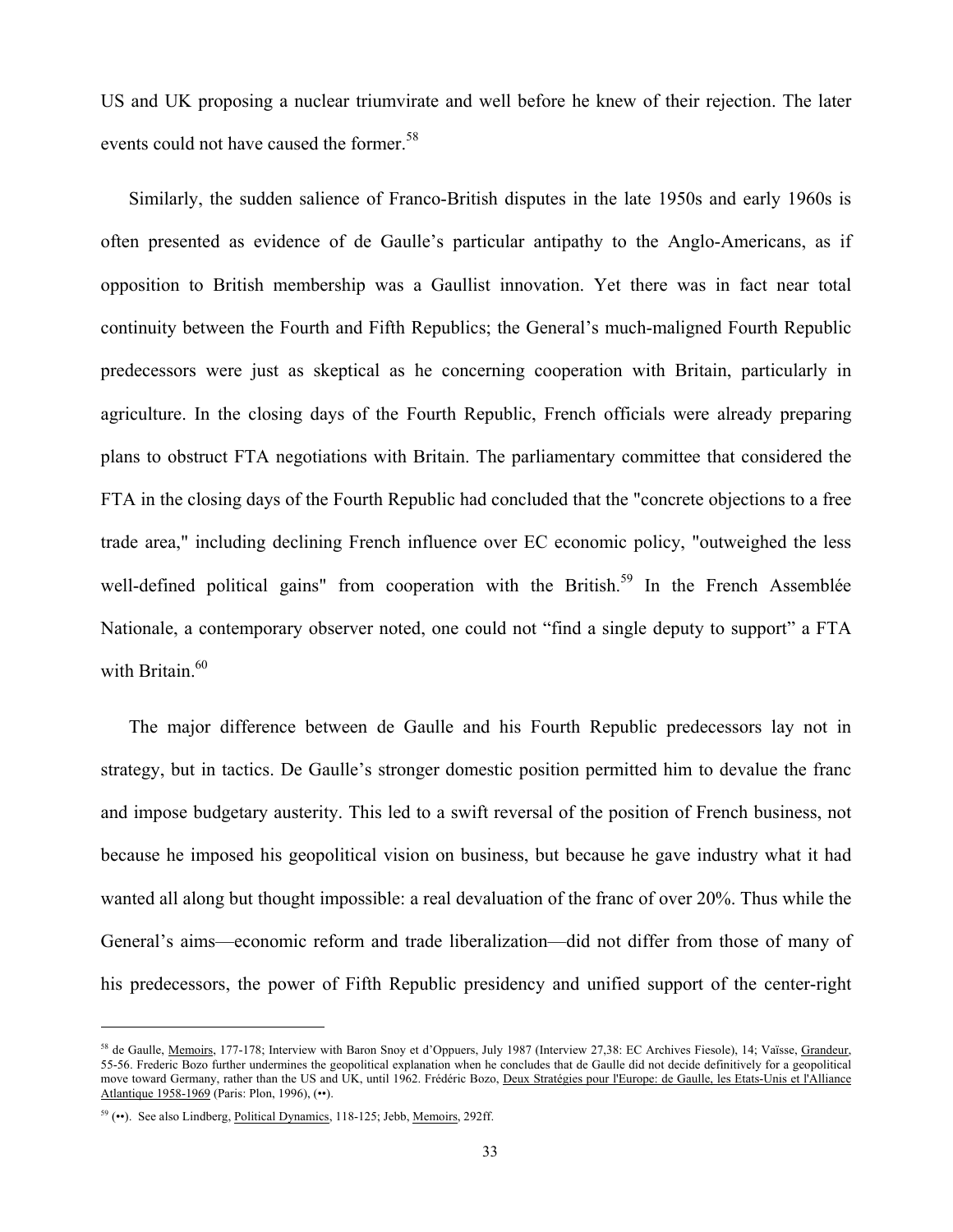permitted him to realize them more effectively. By 1959, industry, in the midst of a European export boom, had become an enthusiastic supporter of accelerated tariff and quota removal. With both industry and agriculture now supportive of a customs union, but both opposed (the latter implacably) to an FTA arrangement with Britain, de Gaulle supported an acceleration of industrial tariff removal among EEC members and, with the failure of his initial efforts to impose liberal reforms on farmers, retreated to the agricultural policy pursued by his predecessors: he sought to establish a "small European" preferential agricultural arrangement. Over the next eight years, de Gaulle's major priority with respect to the EC remained the elaboration and implementation of vague treaty clauses on agriculture.<sup>61</sup>

Turning from confidential statements and timing to negotiating strategy, we find further evidence of the predominance of economic interests. The major obstacle to the creation of the CAP was the German government, which sought to protect relatively uncompetitive German farmers. The seriousness with which de Gaulle took the CAP is evidenced by the tactical flexibility with which he sought to overcome German opposition. Three aspects of the CAP negotiations during the 1960s demonstrate, as the economic explanation predicts, de Gaulle's willingness to make geopolitical concessions and run geopolitical risks in order to prevail achieve commercial objectives.

First were his continuous threats to exit the EC if Germany refused to approve the CAP. De Gaulle was unequivocal: "There will be no Common Market without a CAP," he declared to his Cabinet, "France is only as European as she is agricultural."<sup>62</sup> The "core difficulty" with Franco-German relations, he argued, was agriculture.<sup>63</sup> To induce Germany to open its highly protected

-

 $60$  ( $\bullet\bullet$ )

<sup>&</sup>lt;sup>61</sup> Moravcsik, Choice for Europe, Chapter Three.

<sup>62</sup> Peyrefitte, C'était, II/265, also 222.

<sup>63</sup> Peyrefitte, C'était, II/245.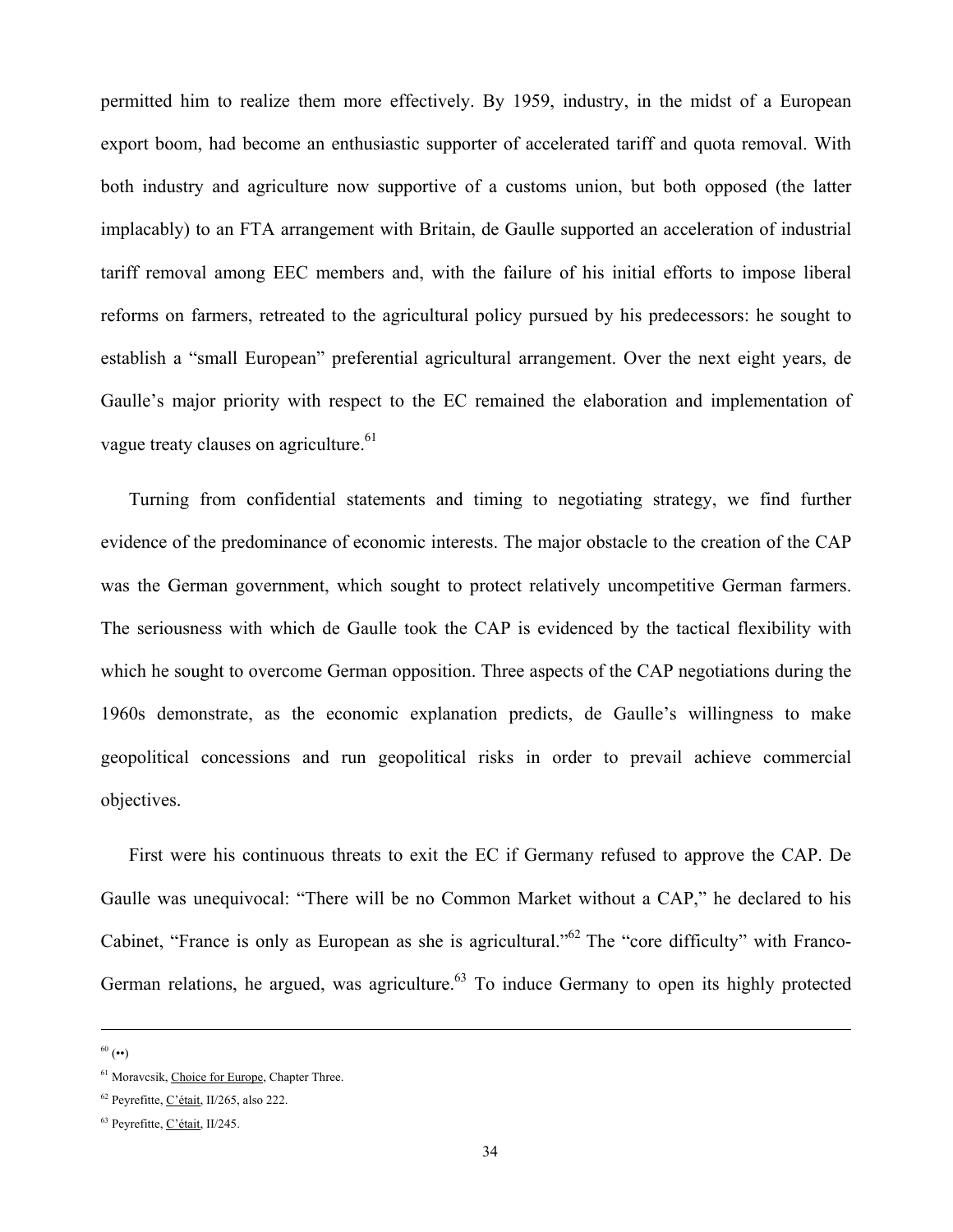domestic agricultural markets and to abrogate bilateral arrangements with third countries, de Gaulle linked German approval of CAP to French approval for GATT negotiations and EC anti-trust policy. In a deliberate effort to pressure the weak Erhard government, de Gaulle went further, threatening dozens of times in public and private to destroy the EC. When doubts were raised within de Gaulle's Cabinet concerning the credibility of such threats, de Gaulle responded that France could now compete within an industrial FTA, within which most of the expansion up to 1962 took place, and would be free of the supranational baggage of the EC. De Gaulle believed that only a "total error" would lead France to actually have to make good on such threats. Some within the government doubted their credibility, due to the costs to French industrial exports, but de Gaulle responds that various FTA or GATT alternatives could then be exploited. The geopolitical costs appear not to have been considered.<sup>64</sup> No mention is made of the geopolitical costs of destroying the EC. While de Gaulle repeatedly threatened to withdraw from the EC—to trigger an "explosion," as he put it in cabinet sessions—if the Germans rejected the CAP, we never observe de Gaulle threatening to liquidate the EC or compromise on agriculture in order to secure foreign policy cooperation—as the geopolitical explanation would predict. $65$ 

Second was de Gaulle's willingness to link CAP to costly other geopolitical threats, yet his consistent unwillingness to risk or trade economic interests to achieve geopolitical goals. In pressing for the CAP, de Gaulle threatened a radical reconsideration of French political-military policy, including suspension or denunciation of the Franco-German Treaty of 1963; a shift of alliances away from Germany toward the Soviet Union; withdrawal of French troops from Germany; as well as the abandonment of political cooperation within the EC, as we just saw.<sup>66</sup> When his closest advisor asked him what France would do if Germany offered satisfaction on the

<sup>64</sup> Peyrefitte, C'était, II/265-267, also 219-221, 224-225, 231-232, 249, 251-254, 263-267, 271-274, 282. "For the General," Peyrefitte recalls, "the Treaty was not a substitute for the Common Market, but a means to advance it." Peyrefitte, C'était, II/232.

<sup>&</sup>lt;sup>65</sup> De Gaulle, <u>Memoirs</u>, 186, also 182, 185-188. For numerous threats, see Moravcsik, Choice for Europe, Chapter Three.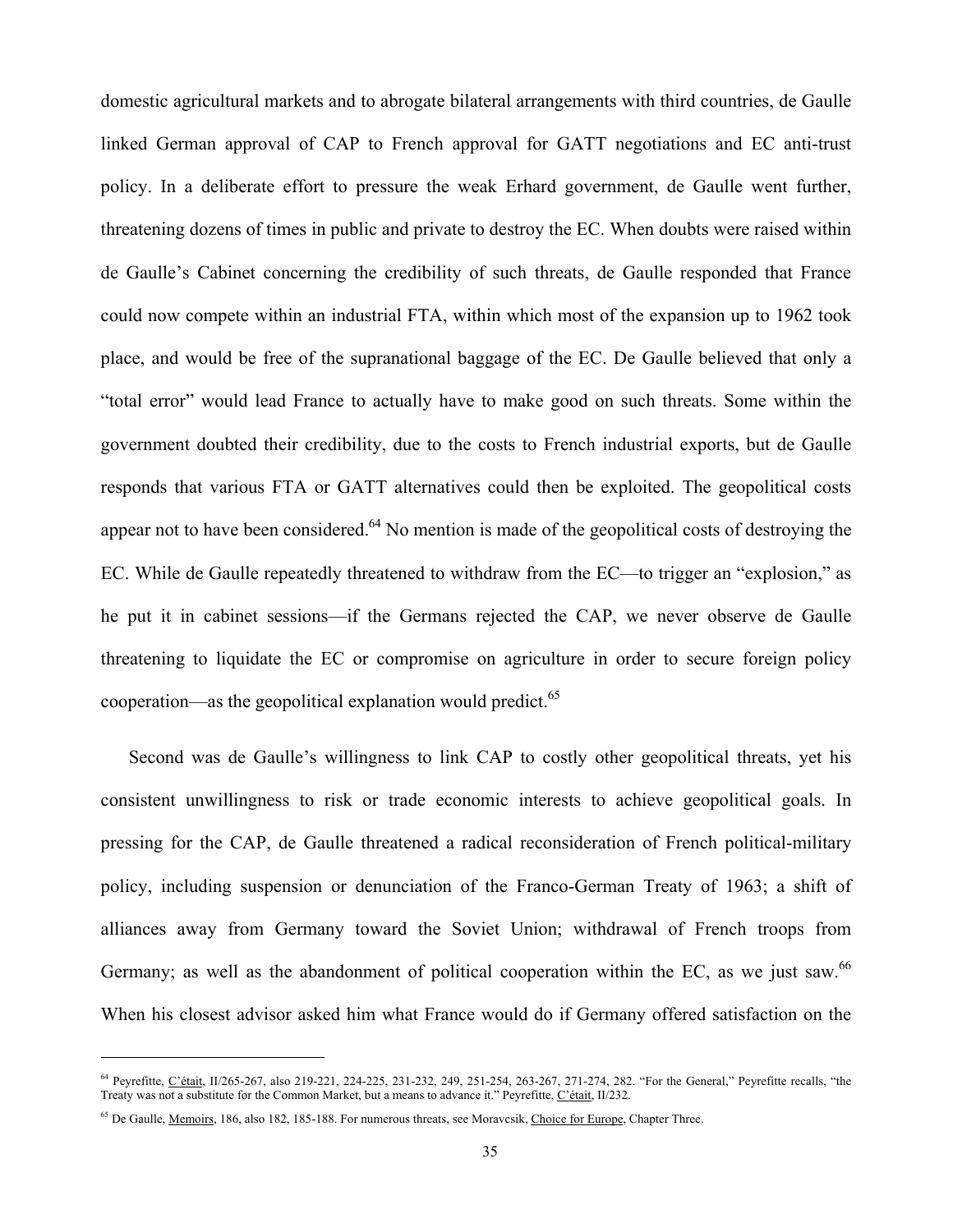CAP but simultaneously joined the MLF—from de Gaulle's perspective, the worst possible geopolitical outcome, but an attractive economic prospect—the General replied: "We would not trigger an explosion. We find the Multilateral Force unpleasant, but they are free to do as they please."<sup>67</sup> If de Gaulle were supporting integration for geopolitical reasons, it would have made little sense for him to place geopolitical advantages at risk to benefit farmers. To be sure, de Gaulle did occasionally hint at a potential shift in alliances toward Russia if Germany failed to implement the Franco-German treaty, yet he soon dropped this rhetoric; by contrast he consistently threatened radical geopolitical shifts if the CAP was not implemented. In any case, the threat was never carried out.<sup>68</sup>

Third was the willingness of de Gaulle and his Gaullist successor, Georges Pompidou, to accept substantial international constraints French sovereignty—anathema to the Gaullist ideology—to achieve agricultural cooperation. As the Foreign Minister Maurice Couve de Murville noted, his government became "the guardian of the Treaties" when it suited its interests.<sup>69</sup> In the early 1960s, it was above all Gaullist France that insisted on moving beyond long-term bilateral agricultural contracts, a minimalist form of agricultural cooperation initially favored by France as less "supranational," to a more centralized CAP system managed and financed in large part by Brusselsbased officials. This eventually involved an entire system of value-added taxes centralized in Brussels—in short, supranational taxation. France favored this delegation of sovereignty in order to lock in the CAP against persistent efforts by agricultural officials in Germany (which opposed such concentrations of institutional power in Brussels) to frustrate everyday implementation. Accordingly it was Germany, rhetorically more "federalist," that most strongly opposed such

-

<sup>66</sup> Peyrefitte, C'était, II/231-237, 245-261.

 $67$  Peyrefitte, C'était, II/269. De Gaulle notes that France would then be free to seek alternative alliances in the East.

<sup>68</sup> Peyrefitte, C'était, II/222-223.

<sup>69</sup> Couve de Murville cited in Leprette, Un clef, 118-119.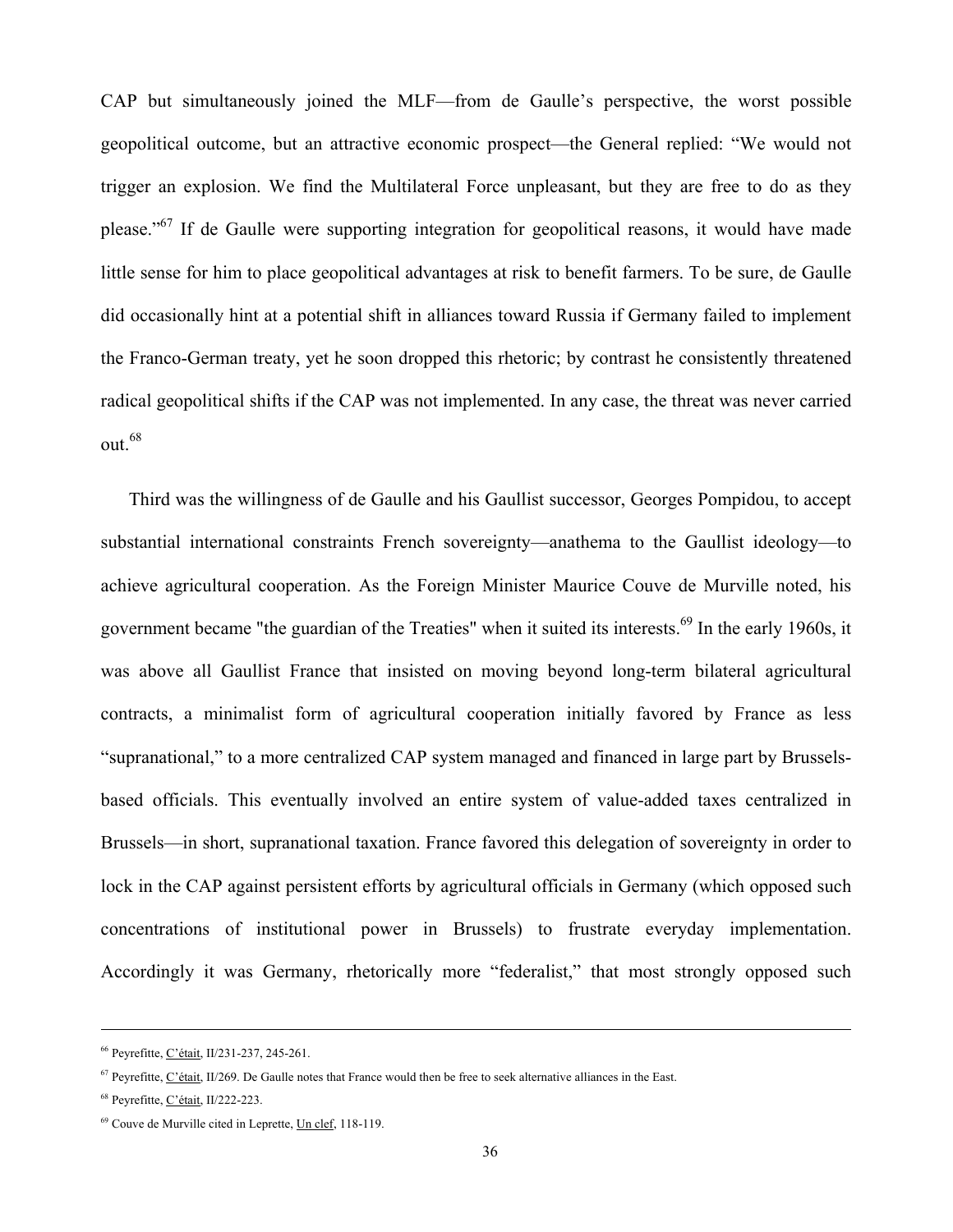financial centralization. Pompidou, as we see in more detail below, demanded a permanent centralized financing arrangement to lock in the CAP as a quid pro quo for raising the French veto on British membership in 1969—not least to undermine any future efforts by Britain to undermine the CAP.<sup>70</sup> In short, neither France nor Germany act as their geopolitical interests and ideology predict; both consistently pursue the interests of powerful domestic producers.

## **B. The Fouchet Plan: A "Deliberate Deception"**

l

We have seen that de Gaulle's decisions to remain within the EC and to promote the CAP were dictated primarily by economic interests. Yet most maintain in any case that the EC was secondary to de Gaulle's more distinctive European foreign policy initiatives, above all the proposal generally taken to be the centerpiece of his geopolitical vision for Europe: the Fouchet Plan. First proposed in 1961 by De Gaulle's Minister Christian Fouchet, the plan called for a new international organization without supranational institutions to coordinate European foreign and economic policy. In its initial form, it was a narrow arrangement limited to foreign policy—a modest arrangement alongside the EC. Then in January 1962 the proposal was suddenly revised by de Gaulle himself in a much more intransigent, "nationalist" form. The General cut acknowledgments of the Atlantic Alliance and the Treaty of Rome, proposed to supplant the EC in economic affairs, removed references to an "indissoluble union", reduced any supranational powers, and purged a "revision clause" permitting the institution to be brought back within the EC. Thereafter he remained intransigent, making a few changes but never returning to a draft as forthcoming as his original. The

 $70$  On the conflict, Vaïsse, Grandeur, 554-556. Precisely the converse occurred in external tariff and competition policy. After France blocked efforts to develop a flexible negotiating position in the GATT, Germany sought greater Commission administrative autonomy from the 111 and 113 committees. This suggests more broadly that European governments, regardless of their ideology, delegated powers to European institutions when they sought to lock in substantive gains. For a test of this argument across five EC decisions, see Moravcsik, Choice for Europe.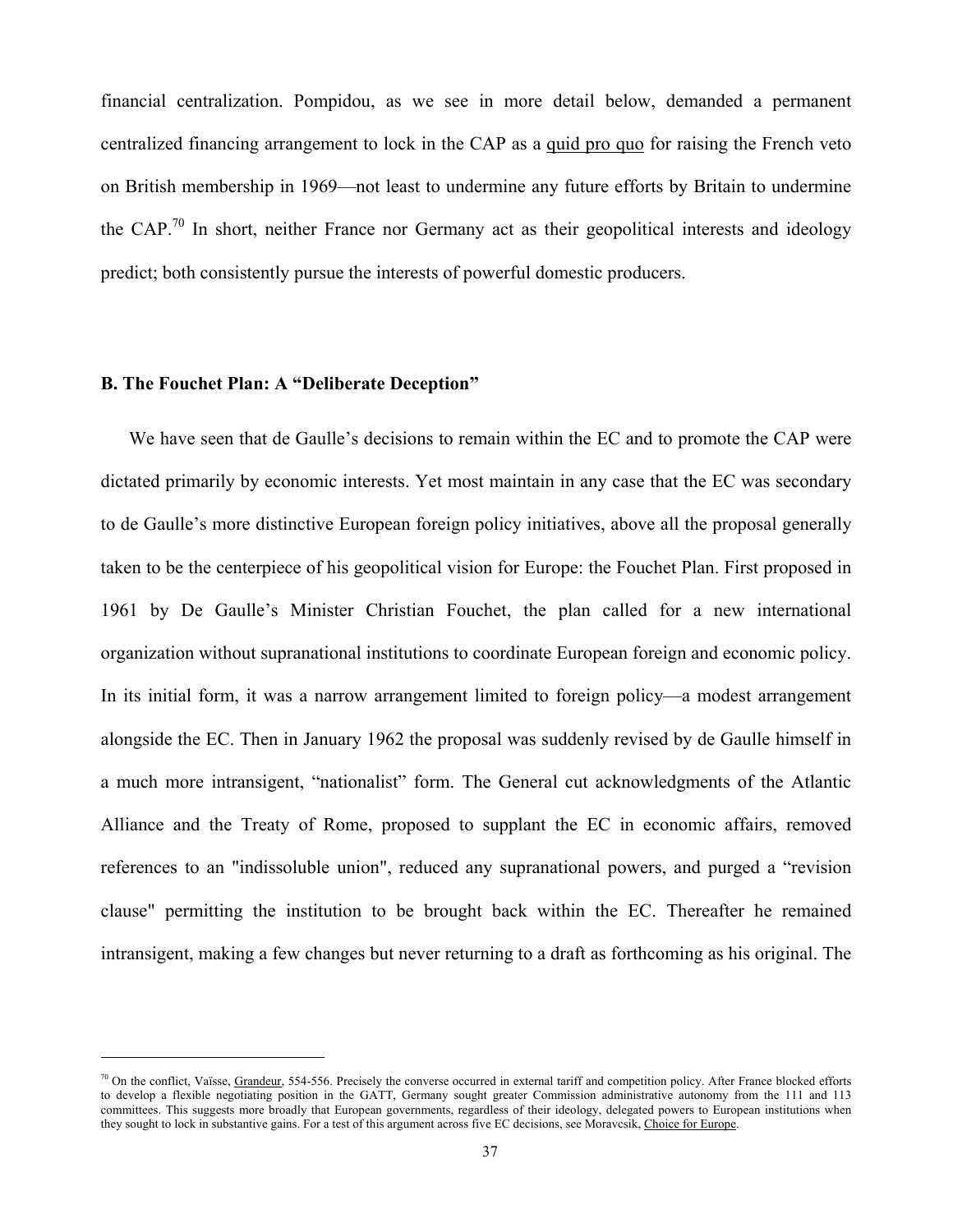negotiations swiftly collapsed, leaving only the possibility for modest bilateral cooperation between France and Germany.<sup>71</sup>

The curious history of the Fouchet Plan has confounded historians. Particularly difficult to explain are de Gaulle's apparently self-defeating tactics. In most negotiations, parties begin with extreme positions, then compromise toward a median, whereas the historical record reveals not a single occasion in which de Gaulle credibly signaled willingness to make even the smallest compromise in order to secure agreement on the Fouchet Plan work. And if he truly sought an independent European foreign policy, why did he not link the Fouchet Plan to even the most marginal quid pro quo in other areas, such as direct elections to the European Parliament—in striking contrast, we have already seen, to far more flexible French diplomacy on economic issues? Why, in the years following the abandonment of the Fouchet Plan, did he reject proposals from advisors to resurrect it?<sup>72</sup>

To explain this paradoxical behavior, those who treat the Fouchet Plan as the genuine centerpiece of Gaullist European policy are forced to advance speculative conjectures that contradict their own portrait of the General as a master diplomat. Some speculate that de Gaulle's intransigence reflected pressure from Prime Minister Debré.<sup>73</sup> Others conjecture that de Gaulle suddenly noted details in the first Fouchet Plan he had previously overlooked or fell prey to a miscommunication within the French bureaucracy. Still others attribute the change to de Gaulle's "impetuous" personality or exceptional sense of principle.<sup>74</sup> A French participant's description of

 $<sup>71</sup>$  This plan, developed by Soutou, Couve and others, appears to have been designed to be at the extreme limit of what the other five governments</sup> might accept. Georges-Henri Soutou, "Le général de Gaulle et le plan Fouchet," in Institute, De Gaulle Vol. 5, 136-137; Pierre Gerbet, "In Search of Political Union: The Fouchet Plan Negotiations (1960-62)," Roy Pryce, ed., The Dynamics of European Union (London: Routledge, 1987), 121-122; Silj, Europe's, 15-16; Debré, Trois, 440. Jouve, Général, II/441-458.

<sup>72</sup> Peyrefitte, C'était, II/214-217.

<sup>73</sup> Berstein, Republic, 58-60.

<sup>74</sup> Soutou, "Général," (••).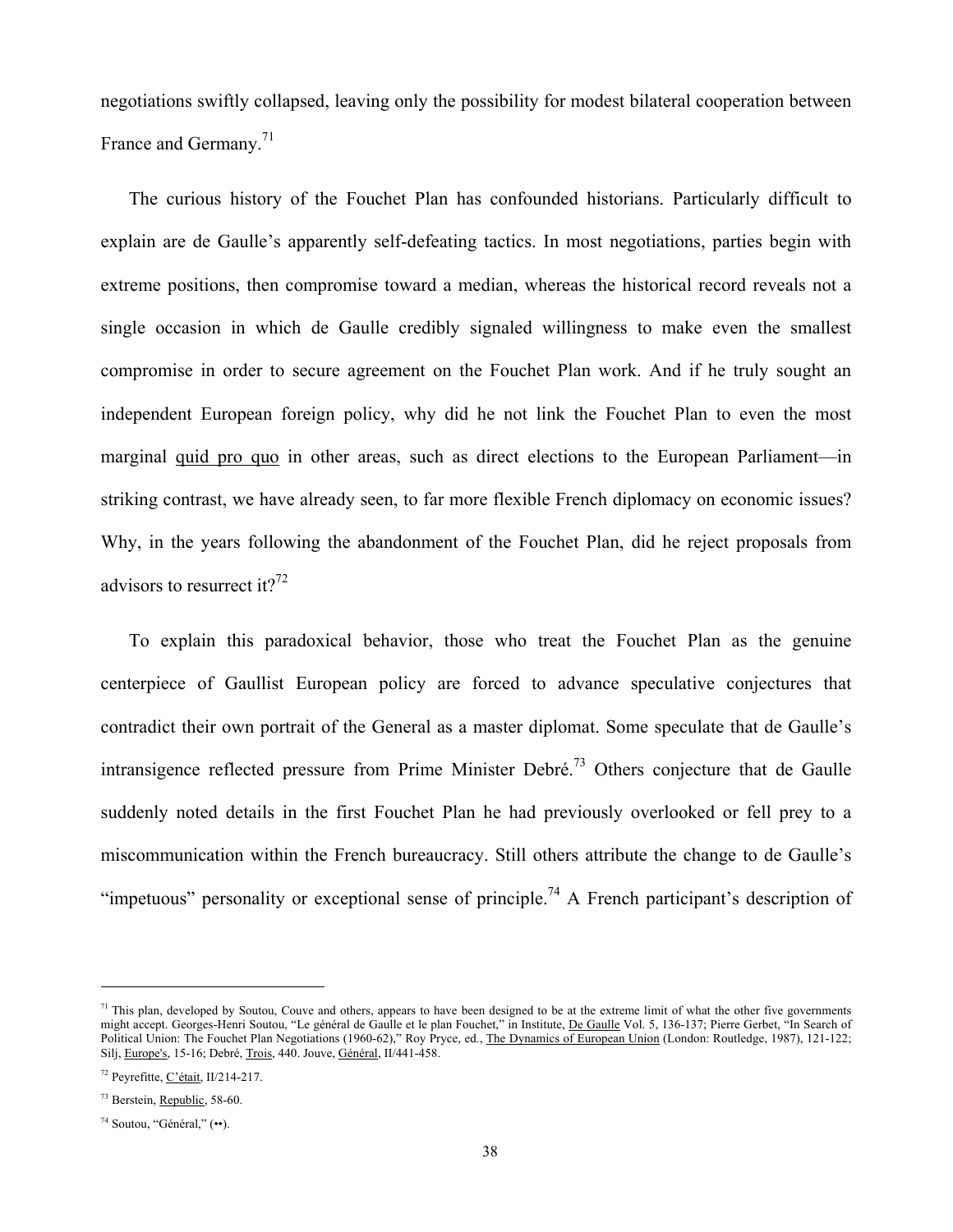the decision as an oversight is typical: "The General…could not resist the temptation to add two or three little touches that looked like nothing at the time."<sup>75</sup>

Such ad hoc explanations are neither supported by hard evidence nor remotely plausible given what we know about the conduct of foreign policy under de Gaulle. Intervention by Debré this would constitute a unique demonstration of ministerial independence by a man with neither significant political support (he was soon forced to resign) nor a reputation for particular intellectual creativity. Moreover, in contrast to the sometime role of de Gaulle in domestic affairs, where details were often indeed left to ministers, the realm of foreign policy-making under de Gaulle was an extremely centralized "reserved domain" of Presidential activity. Given the attention de Gaulle paid to foreign policy issues and the tight control over policy-making held by a select group of advisors within the Elysée, is implausible that he would "overlook" a proposal that constituted the core of his European strategy and, moreover, would fundamentally revise French foreign policy decisionmaking. In any case, if errors had occurred—the consequences were immediately apparent to de Gaulle's negotiators—they could easily have been reversed.<sup>76</sup> Records of policy-making in this period leave little doubt that de Gaulle took decisions without prior ministerial consultation and, in important cases like the British veto and the "empty chair" crisis, without subsequently informing his ministers until much later. His verbatim revisions of the second Fouchet Plan are the rule, not the exception. In short, any claim that de Gaulle placed primary importance on geopolitical goals like those embodied in the Fouchet Plan requires that one paint him as somehow irrational because impetuous, uninformed, or distracted.

If we instead accept that de Gaulle was a master tactician and did not make elementary errors, then the assumption that the Fouchet Plan was primarily motivated by geopolitical ideas must be

<sup>&</sup>lt;sup>75</sup> Lacouture, De Gaulle, 349.

<sup>&</sup>lt;sup>76</sup> For such conjectures, see Lacouture, De Gaulle, 349; Silj, Europe's, 14-16; Soutou, "Général," who bases his analysis on information from his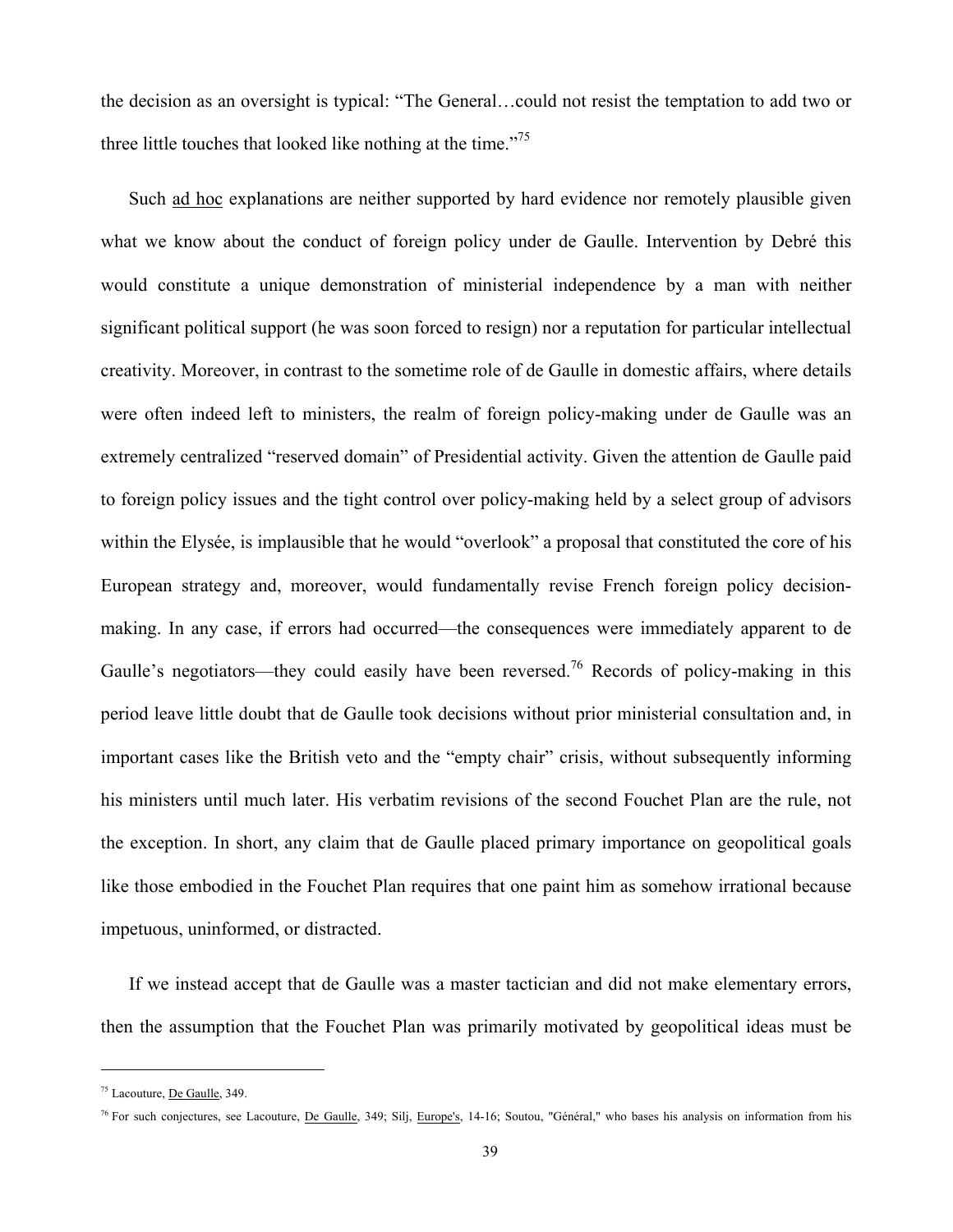called into question. A far simpler explanation of French policy—one much more consistent, as we have seen, with de Gaulle's own statements—is simply that de Gaulle was not concerned primarily with geopolitical ideas and interests, but with French commercial interests, particularly those of farmers. To be sure, de Gaulle would have preferred that political relations be conducted under an intergovernmental arrangement like the Fouchet Plan, but gave priority to the EC at least as long as the CAP remained incomplete.<sup>77</sup> From the start, de Gaulle considered it unlikely that others would accept the Fouchet Plan, but considered it useful in any case as a cloak for his opposition to supranational institutions behind a distinctive "European" vision while the CAP was still under negotiation. This, he hoped, would soften opposition to the CAP in Germany and elsewhere while strengthening domestic partisan support in France.

Fortunately we need not speculate about which explanation is correct; hard documentary evidence—critical portions of which are summarized on Table One—strongly supports the commercial interpretation. De Gaulle did have a long-term strategic and tactical plan, which was set forth in a 1960 strategic document drafted by his chief strategist and closest advisor on this issue, Alain Peyrefitte—first deputy, then press spokesman, and then also minister—and in de Gaulle's confidential instructions to negotiating and cabinet ministers.<sup>78</sup> The plan, followed to the letter over the subsequent six years, privileged economic, particularly agricultural, interests over de Gaulle's ideological opposition to supranationalism or desire for joint foreign policy cooperation.

The documentary evidence suggests, more specifically, that de Gaulle and Peyrefitte viewed the Fouchet Plan as a means to disguise the tension between France's economic interests and de Gaulle's opposition to supranational institutions. De Gaulle found himself in (what Peyrefitte later termed) a "paradoxical" and vulnerable diplomatic position, namely he supported substantive

father.

<sup>77</sup> Pierre Maillard, De Gaulle et l'Europe (Paris: Tallandier, 1995), 205. This is the way de Gaulle himself expressed it. Jouve, Général, 367.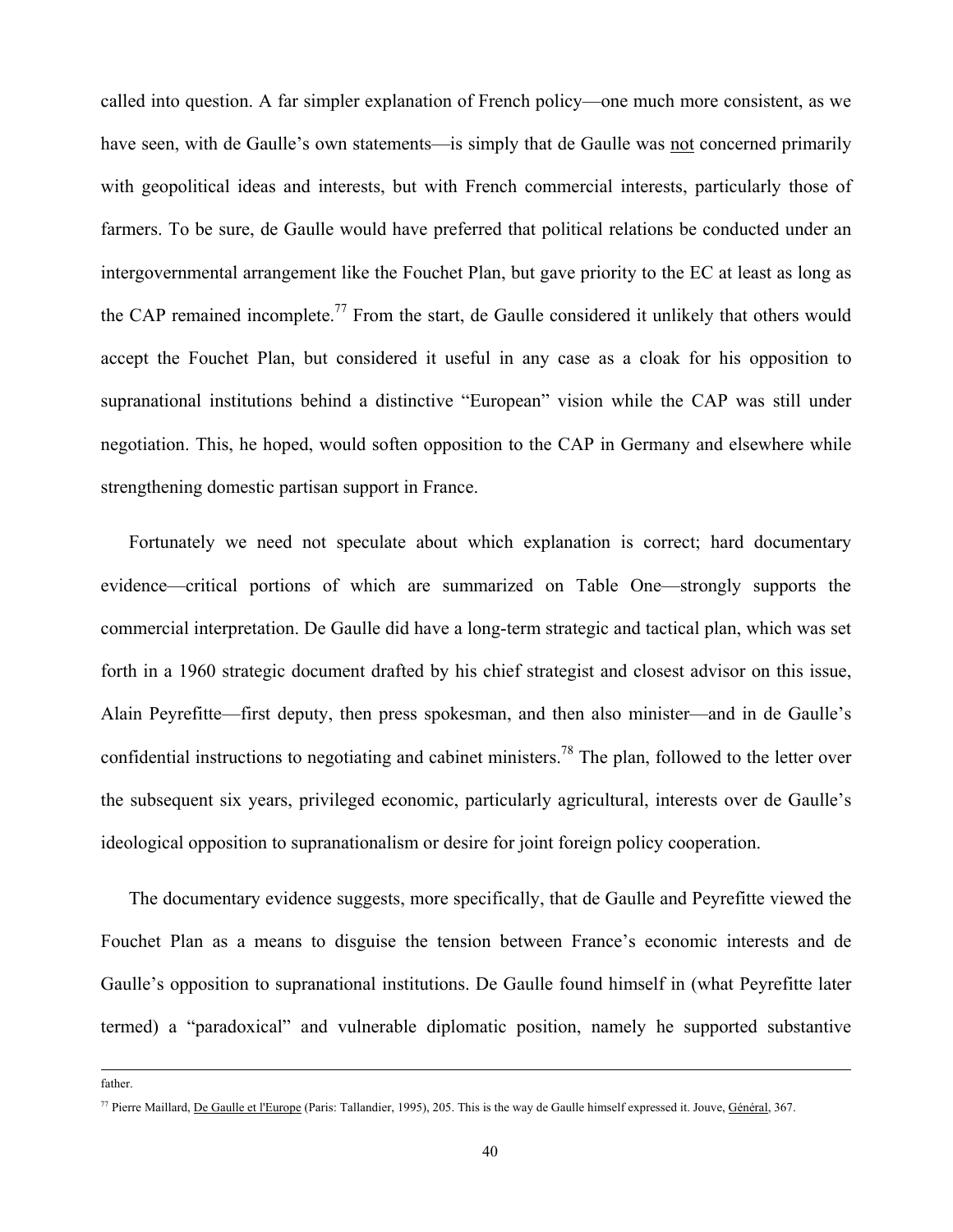cooperation—a common external tariff and agricultural policy—but opposed supranational institutions. This tension as the central tactical problem facing the French government in the early 1960s. If de Gaulle's opposition to supranational institutions became too clear, he would lead other countries to side with Britain and endanger the delicate ongoing negotiations about the CAP. This diplomatic situation required what Peyrefitte, termed a "prudently audacious" strategy. This extraordinary strategy, which hinted at all the major developments of the EEC from 1960 through 1966, was set forth in confidential documents, negotiating instructions, and Cabinet discussions between 1959 and 1961. All subsequent descriptions of internal deliberations by participants—even those who speculate that de Gaulle was motivated by geopolitics—are consistent with this plan. We know that de Gaulle immediately read and sought to implement the plan. Peyrefitte was rewarded for his foreign policy advice with a remarkably rapid advance from an obscure position within the Assemblée Nationale to a ministry.<sup>79</sup>

The "prudently audacious" set forth in Peyrefitte's memo and de Gaulle's confidential instructions to his ministers rested on three imperatives. The first was to maintain forward progress in areas of importance to it, notably agriculture, the French government must disguise its true goals of undermining supranational institutions by striving "never to appear negative." This was required, Peyrefitte argued, to keep the negotiations moving forward and to avoid triggering counterdemands and obstruction from its allies on economic issues. (If agriculture had not been the dominant concern, de Gaulle could of course have challenged supranational institutions immediately.) Hence France must avoid conveying any inkling of its desire to destroy EC institutions in pursuit of its true

-

<sup>&</sup>lt;sup>78</sup> De Gaulle turned to Peyrefitte for practical strategic counsel at other critical moments in his Presidency. E.g. Lacouture, De Gaulle, 514.

 $79$  Peyrefitte, C'était, I/302. Peyrefitte's memoir is corroborated by documents and by Debré, who recalls that the review of French policy was based not on ideology, but pure national interests: avoiding a free trade area without external tariffs, the role of overseas territories; and the establishment of the CAP. Debré, Trois, II/432ff. See also Leprette, Un clef, 105n; Peyrefitte's articles in Le monde (14, 15 and 17 September 1960). For evidence that de Gaulle read and internalized the Peyrefitte memo, see Jouve, Général, I/72, II/485-502.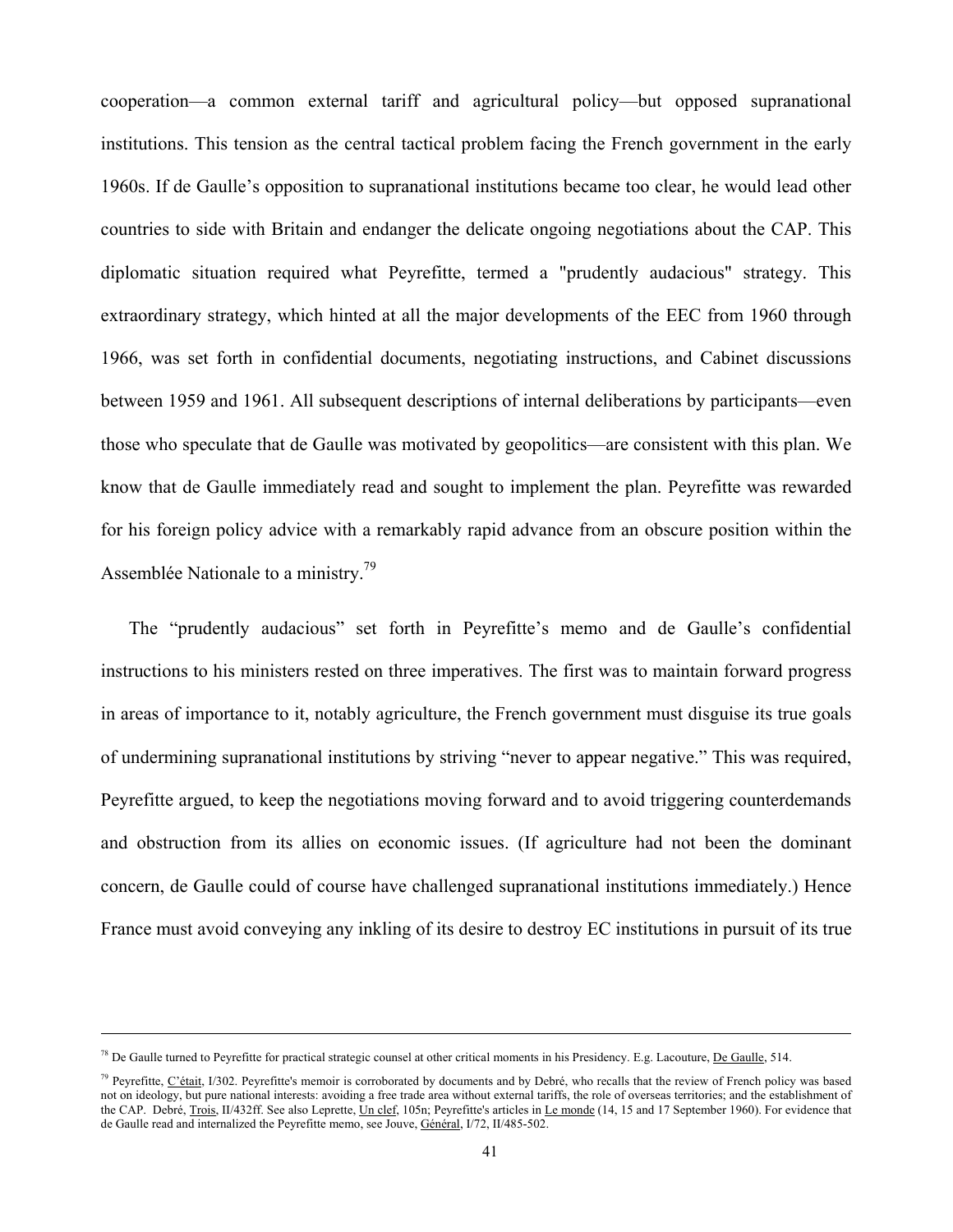goal: "a British Europe without the British."<sup>80</sup> Any hint of de Gaulle's plan to destroy EC institutions might place the French at a psychological disadvantage in ongoing CAP negotiations or lead the other five to side with the British. France should instead "seduce" the other five governments away from the EC by proposing more intergovernmental plans—this advice being written less than a year before the first draft of the Fouchet Plan. At best, this may induce other governments to voluntarily renounce the EEC. At least, it would create the illusion of a positive French policy toward Europe in order to assure continued forward motion. Perhaps, the Peyrefitte memo cynically speculated, this policy might even persuade European federalists, who comprised a majority in many national parliaments, that "the President of the Republic had been 'converted' to their principles." For nearly two years, it had the intended effect on none other than Jean Monnet, who supported de Gaulle's plans for foreign policy coordination until the latter's true intentions became clear.<sup>81</sup>

The second "prudently audacious" imperative was to block British entry. The British, as we shall see in more detail in the next section, were certain to block agreement on the CAP; hence it was imperative that France block their bid for membership. If the French stalled and made demands in accession negotiations, de Gaulle calculated, British negotiators—tightly constrained at home by agricultural and Commonwealth interests in the Conservative Party—would be forced either to withdraw or to bargain so intransigently that they would be blamed for a collapse of negotiations. The Fouchet Plan would place even greater pressure on Britain. The apparent "deepening" of

<sup>&</sup>lt;sup>80</sup> Peyrefitte, Général, 498, also 489-496. To appreciate the deception, compare Peyrefitte's articles in Le Monde (14, 15, 16 and 17 September 1960), which argue that it would be "illogical to seek a British Europe without the British." (Jouve, Général, II/439-440). Recall also de Gaulle's characteristically ambiguous advice to Giscard: "Never invoke special interests in public. Talk only about the country's interests and have only its interests at heart." Philippe Alexandre, The Duel: De Gaulle and Pompidou (Boston: Houghton Mifflin, 1972), 113.

<sup>&</sup>lt;sup>81</sup> Jouve, Général, II, 489-499, esp. II/498. Also Etienne Burin des Roziers, Retour aux sources, 1962 l'année décisive (Paris: Plon, 1986), 51-53.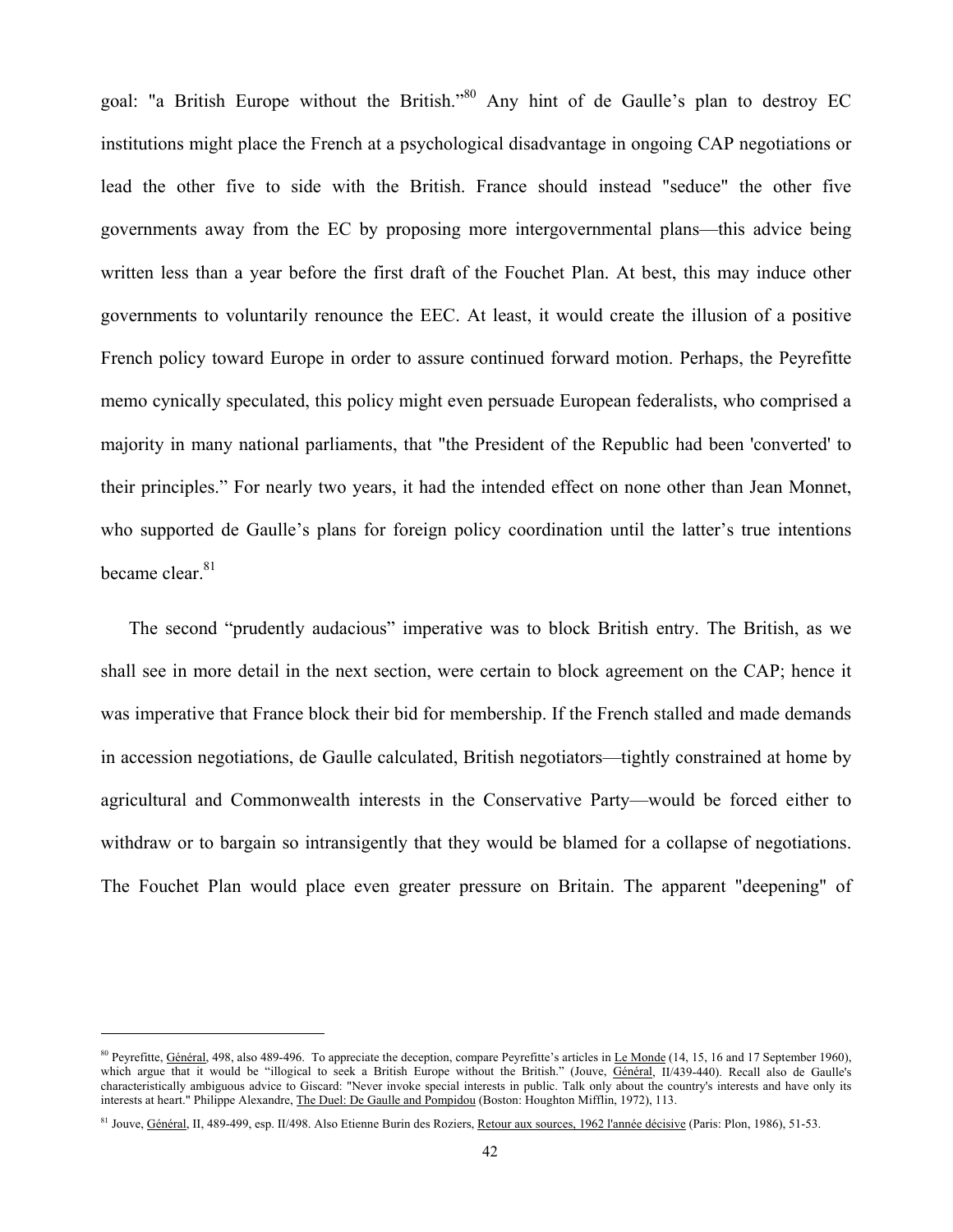integration, de Gaulle and his associates reasoned, might force the British to mistakenly "exclude themselves" from a superficially federalist, but actually more "British" arrangement.  $82$ 

The third imperative was eventually, should the Fouchet Plan fail to induce institutional change, to confront France's European counterparts directly. France would threaten radical action including withdrawal from Europe—if the Treaty were not revised to remove supranational elements. One could not do this, however, until the EC implemented the CAP and blocked British entry. Accordingly, de Gaulle's confidential negotiating guidelines to Debré in September 1960, within a month after Peyrefitte's memo, instructed him not to challenge the EEC overtly. If the Fouchet Plan succeeded, the EEC would wither away; if it failed, France would confront the other five member governments and "deal directly" with EC institutions when the time was right. $83$ 

De Gaulle pursued Peyrefitte's "prudently audacious" plan to the letter for six years, pressing forward on agriculture, disguising his true political intentions through positive proposals, discouraging and ultimately vetoing British entry, and—but only once an agricultural agreement was secure—confronting supranational institutions directly. There is, by contrast, no documentary evidence to support the conjecture advanced first by Miriam Camps and subsequently by most other commentators that de Gaulle's "brutal" negotiating tactics in the Fouchet Plan negotiations, as well as his repeated threats to withdraw from the EC, resulted from his anger or disappointment over geopolitical developments.<sup>84</sup>

De Gaulle's own statements during this period tended to stress primarily the need to realize the common agricultural policy to balance industrial trade liberalization, and mentioned political

<sup>82</sup> Jouve, Général, II, 489-499, esp. II/498.

<sup>83</sup> Jouve, Général, II, 489-499; Charles de Gaulle, Lettres, Notes et Carnets (Paris: Plon, 1980), 398-399; Soutou, "Général," 126-7, 130; Soutou, "1961: le plan Fouchet," Espoir 87 (December 1992), 40-55; Ménil, Who, 68; Susanne J. Bodenheimer, Political Union: A Microcosm of European Politics (Leyden, Sijthoff, 1967), 77-84.

<sup>&</sup>lt;sup>84</sup> Camps misinterprets French statements from Le Monde (October 22, 1965), cited in Miriam Camps, European Unification in the Sixties: From the Veto to the Crisis (New York: Magraw-Hill Books, 1966), 87, 91. Also Ménil, Who, 188. Throughout the 1960s de Gaulle offered the Germans no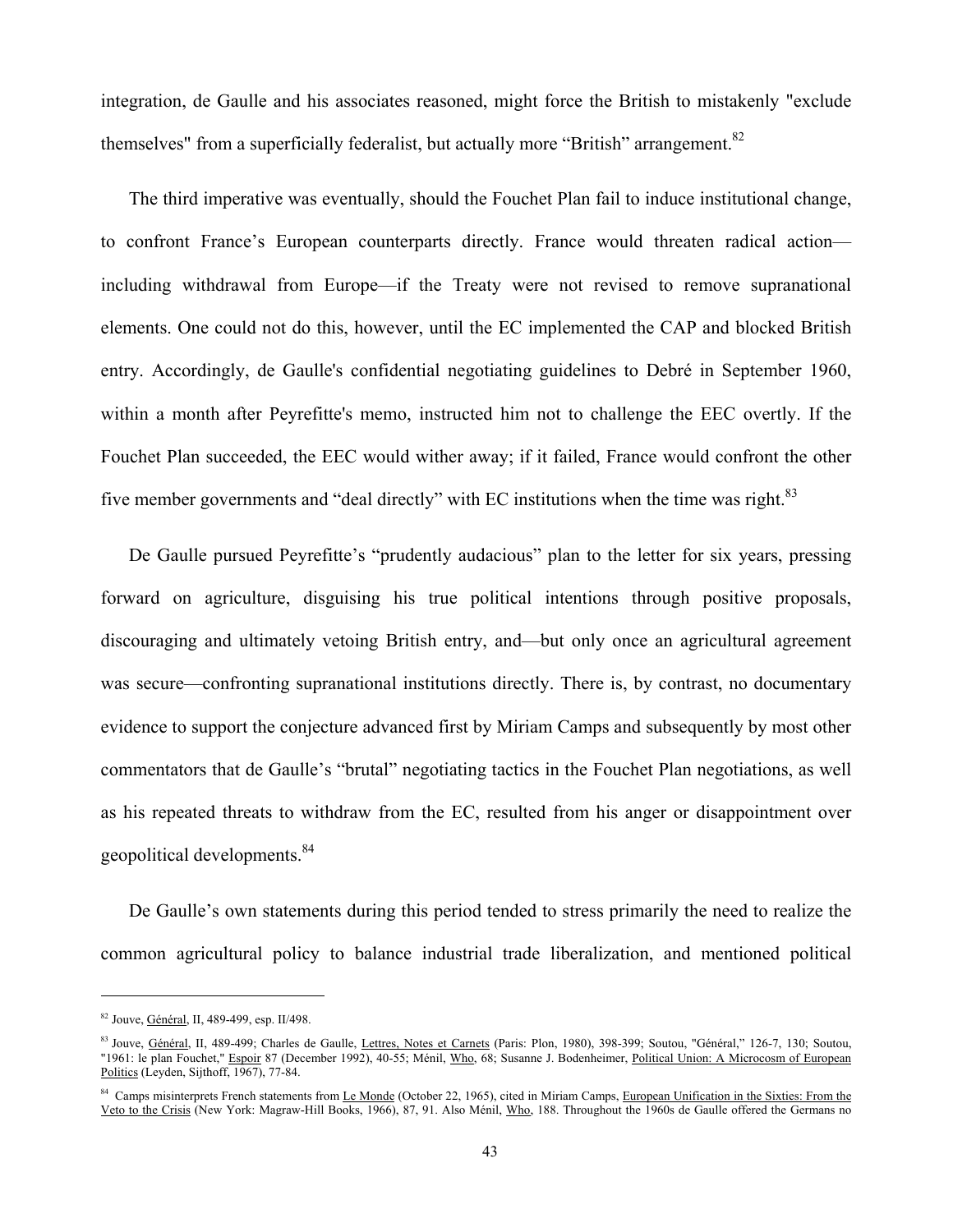cooperation as a secondary task to be launched once agricultural issues were resolved. To be sure, de Gaulle spoke of global tasks awaiting a politically unified Europe and occasionally hinted that economic cooperation might not persist if it did not deepen toward political cooperation, but these allusions were more vague and less immediate than his explicit threats to withdraw from the EC if the CAP was not realized.<sup>85</sup>

The lack of evidence for an interpretation of de Gaulle's actions based on geopolitical ideas and interests is clearest if we examine the timing of French policy shifts. Commercial concern about agriculture immediately makes sense of the timing and content apparently counterproductive French negotiating tactics. The second revision of the Fouchet Plan was drafted at a meeting among de Gaulle and a few of his ministers just four hours after the decisive agriculture compromise of January 1962, which assured that the CAP would move forward. By setting forth a more intransigent position, de Gaulle forced other governments to reject it, placing the public onus of the collapse of the negotiations on them and preserving his "pro-European" image. Later in 1962 de Gaulle began moving, as set forth in Peyrefitte's plan, to provoke a conflict with pro-Europeans in France by stating his anti-supranationalist views plainly—though he remained cautious until after the elections of late 1962, the British veto, and the CAP agreements of 1964 and 1965.<sup>86</sup> Hence de Gaulle did not provoke the "empty chair" crisis for nearly five years, until the CAP was all but complete. This timing is hard to explain unless we assume that de Gaulle placed the continuation of economic negotiations within the EC over immediate pursuit of geopolitical goals within the Fouchet Plan, such as political union and the emasculation of supranational institutions.

more than "reconciliation without equality"; his "universalist nationalism" remained incompatible with any form of supranational cooperation, even in foreign policy. Hoffmann, "De Gaulle's," 296-7; Hoffmann, "Obstinate," 388-389.

<sup>85</sup> Jouve, Général, II/263-280.

<sup>86</sup> Berstein, Republic, 71-80; Williams and Harrison, Politics, 51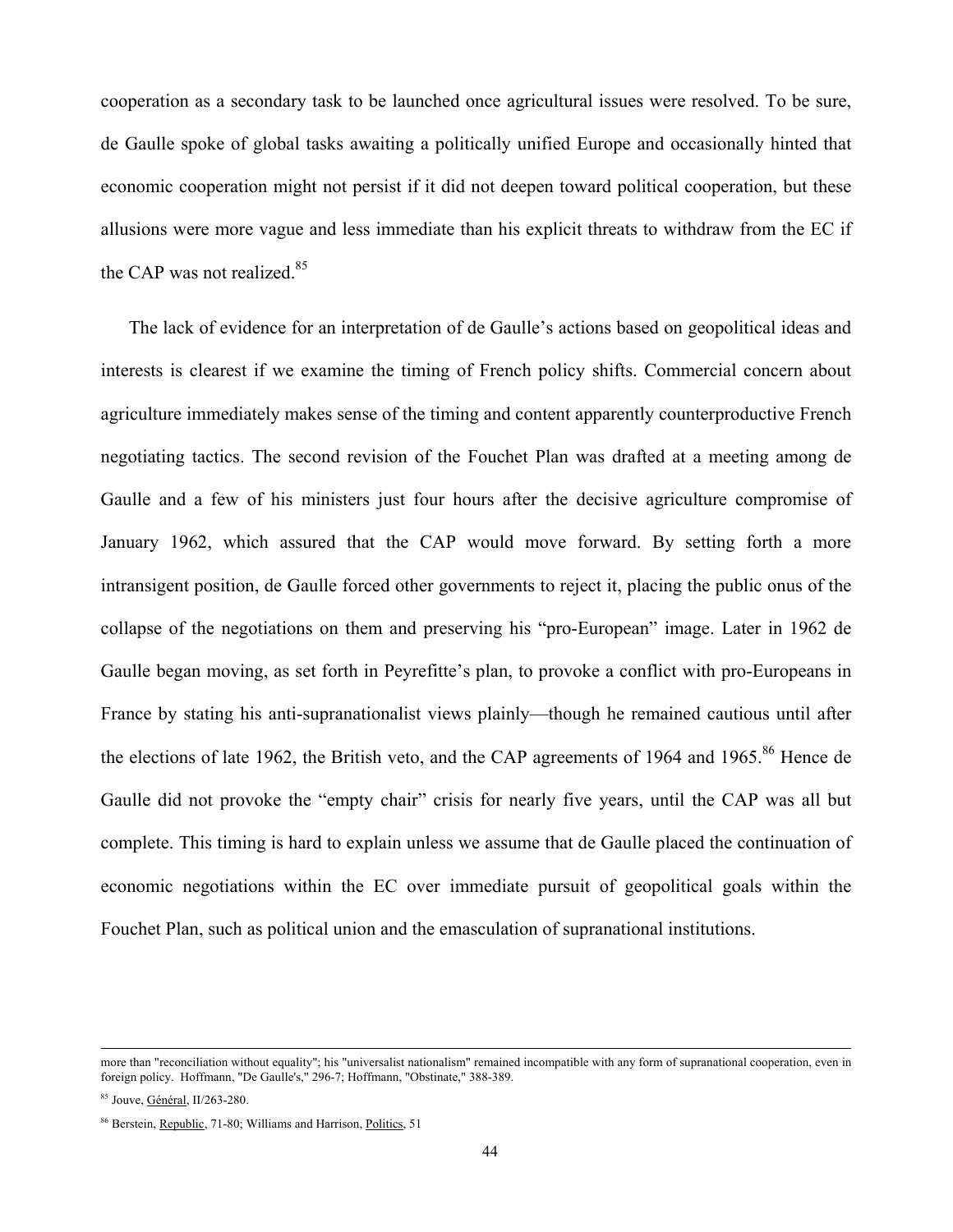Even more striking than the timing of tactical moves, however, is the absolute consistency of the "prudently audacious" French policy over this period despite radical geopolitical swings—the proposal and abandonment of the Fouchet Plan and President Kennedy's proposal and President Johnson's subsequent abandonment of a Multilateral Force, the US-UK Nassau Agreement of 1962 (explored in more detail below), the emasculation of the Franco-German Treaty, the shift from Adenauer to Erhard, the imposition of a pro-NATO preamble on the Franco-German Treaty of 1963, and the blunt refusal of the Erhard government in Germany to discuss any but the most mundane of issues connected with political union. None of this diverted France from its pursuit of the CAP. This stability, like de Gaulle's conduct of the Fouchet Plan negotiations, is difficult, perhaps impossible to explain from a geopolitical perspective without a long series of ad hoc, undocumented suppositions about de Gaulle's state of mind. The modest increase in conflict in the period from 1962 to 1966—as predicted in Peyrefitte's memo—arose not because of geopolitical pressures, as many have argued, because the moment had come for difficult German concessions on agricultural prices and because, having achieved those concessions, de Gaulle felt better able to challenge supranational institutions.<sup>87</sup>

Again, let me be clear. There is no denying that de Gaulle was motivated in part by geopolitical ideas, in particular in his desire to tempt Germany further away from an Atlanticist toward a European foreign policy arrangement. He clearly hoped to move Europe toward a more intergovernmental and perhaps more plebiscitary form. Yet his efforts to achieve this goal were strictly subordinated to economic interests, above all the realization of the CAP. Whatever de Gaulle might have desired in theory, the Fouchet Plan served in practice primarily as a "deliberate deception" designed to disguise his true economic and institutional motivations. Accordingly, one

 $87$  Peyrefitte, C'était, II/284-285, 214. De Gaulle's disappointment with the Elysée Treaty is often cited by geopolitical analyses as a cause of his willingness to threaten breaking up the EC to achieve the CAP. Yet de Gaulle's explicit threats to withdraw unless the CAP were created date back before it was clear that arrangements for political cooperation in the Franco-German Treaty of 1963 would be limited by an explicit commitment to NATO introduced into the preamble by the Bundestag. cf. Miriam Camps, European Unification in the Sixties: From the Veto to the Crisis (New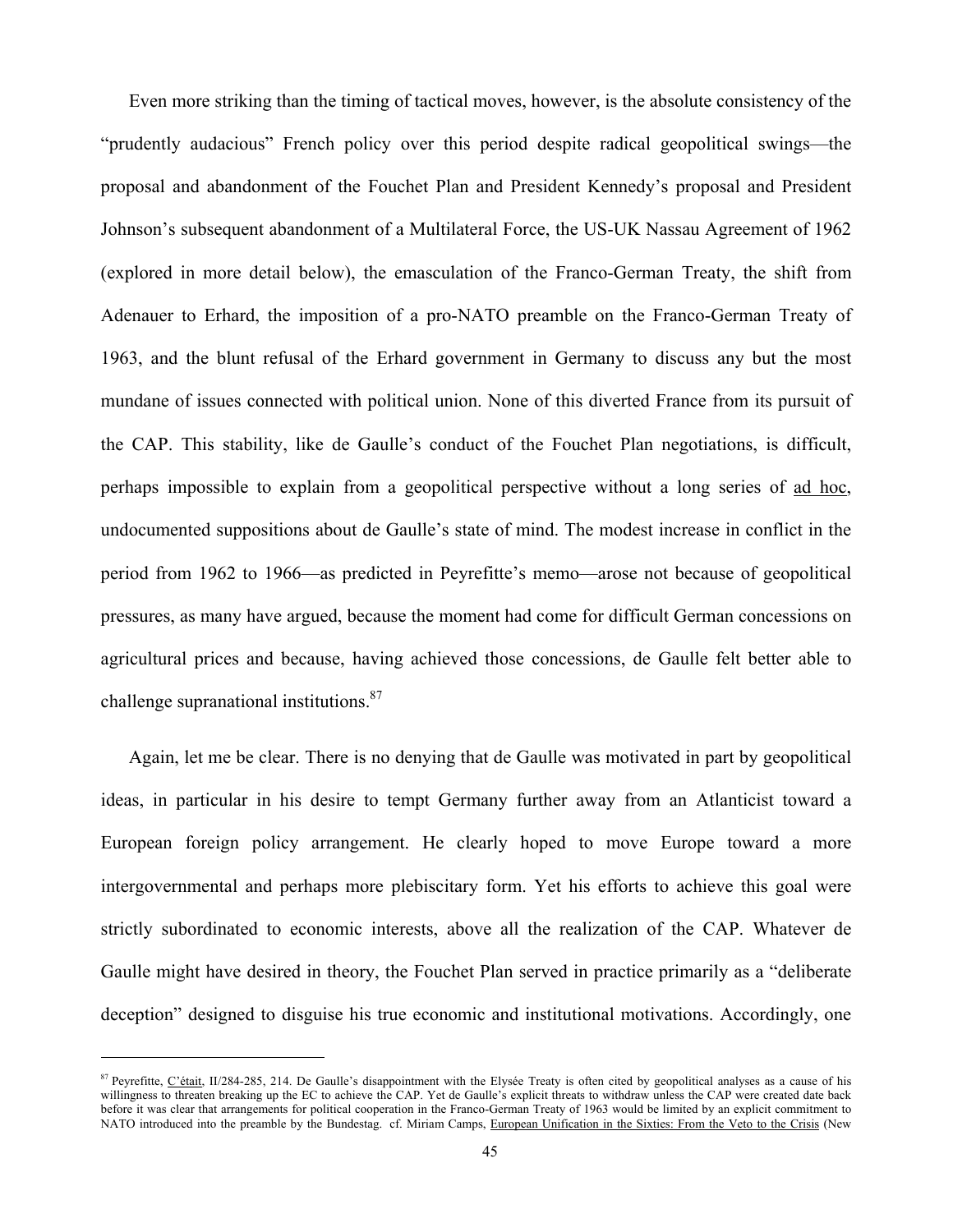of his closest colleagues recalled, when the Fouchet Plan collapsed, de Gaulle "did not mourn"; to the contrary, having come to see political cooperation as hampering his ambitions for an independent foreign policy, he let it go.  $88$ 

## **C. The British Applications for Membership: "We'll Just Have to Find New Reasons to Make your Membership Impossible"**

From 1958 through early 1969, de Gaulle's France blocked various free trade area (FTA) proposals advanced by Britain, as well as British entry into the EC. In December 1958, after gaining Adenauer's support, de Gaulle vetoed British FTA proposals outright, calling on the British disingenuously, as we shall see—to join the EEC and to accept the same obligations as the other Community partners, particularly regarding the CAP, external tariff and social harmonization. Early in 1960, after forming the European Free Trade Area (EFTA) with Denmark, Portugal, Switzerland, Sweden, Norway, Austria and Ireland—a British move aimed almost entirely at exerting pressure on France—Britain and its new partners called for an EFTA-EC agreement. The negotiations were again fruitless, largely due to French obstruction. When Reginald Maudling, the chief British negotiator, asked Robert Marjolin, former head of the Organization for European Economic Cooperation (OEEC), a French negotiator of the Treaty of Rome, and then an EC Commissioner (and himself something of an Atlanticist) what France would do if Britain agreed to all its conditions, he replied: "We [would] just have to think of new reasons which make your membership impossible."89

York: Magraw-Hill Books, 1966), 16, 117.

<sup>&</sup>lt;sup>88</sup> Lacouture, De Gaulle, 350, also 362.

 $89$  (••) Sabine Lee, "Germany and the First Enlargement Negotiations 1961-1963" (unpublished paper 1996), 12, also 3-7; Lacouture, De Gaulle, 212; Gabriele Brenke, "Europakonzeptionen im Widerstreit: Die Freihandelszonen-Verhandlungen 1956-1958," Vierteljahreshefte für Zeitgeschichte 42:4 (October 1994), 600-601, 604-621, 626; Balassa, Organized, 320ff; Leon N. Lindberg, The Political Dynamics of European Economic Integration (Stanford: Stanford University Press, 1963), 142-143, 147-149; Richard Lamb, The Macmillan Years, 1947-1963: The Emerging Truth (London: John Massey, 1995), 110, 114-117, 120ff; Griffiths, "The Importance of Fish," 40. Herbert Schneider, Großbrittaniens Weg nach Europa. Eine Untersuchung über das Verhalten und die Rolle der britischen Handels- und Industrieverbände, Gewerkschaften und Farmerorganisationen zwischen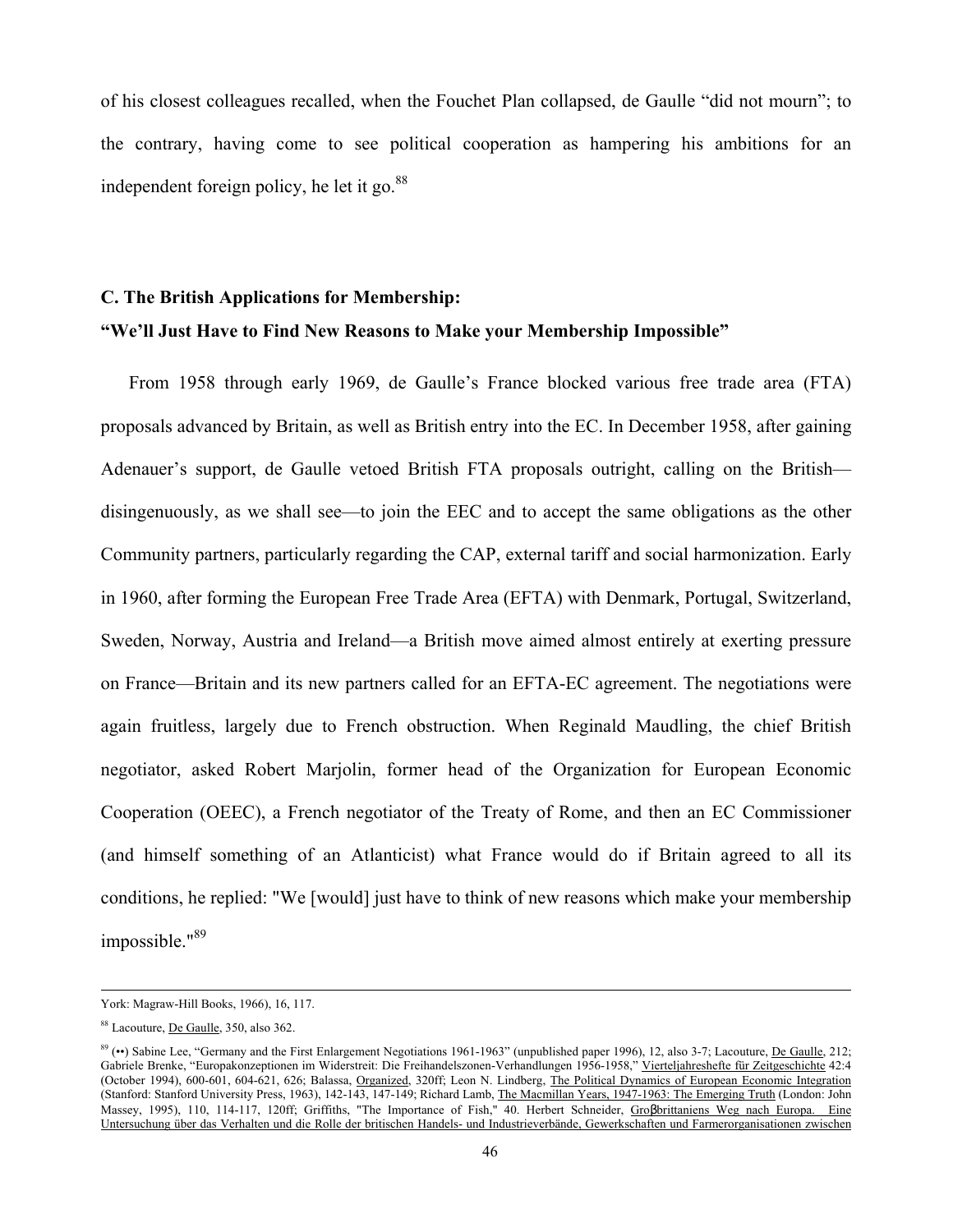Little changed when Macmillan announced in mid-1961 the step for which de Gaulle had called, namely a British application for EC membership. De Gaulle immediately reversed his encouraging rhetoric concerning British membership, terming the decision "an unpleasant surprise" and encouraging Britain to withdraw it. Yet he was little concerned, as we have seen, for he initially expected domestic opposition within Britain to block the necessary economic and political concessions on the Commonwealth and agriculture.<sup>90</sup> The General confidentially affirmed to close advisors his absolute rejection of British membership but noted the need to delay. British ambassadors in Paris sensed this, reporting back to London that de Gaulle would probably wait for elections in November 1962, in which support from pro-EC farmers and centrist parties was required, then impose its veto. De Gaulle, we should seemed set against British entry from the start and made little effort to reach agreement.<sup>91</sup>

Yet the British persevered. When French officials realized in mid-1962, much to their surprise, that Macmillan was in fact genuinely willing to make all the economic concessions on Commonwealth preferences that France had been requesting, French demands hardened. Pessimistic prognoses were issued in an attempt to force a British withdrawal, thereby transferring the responsibility for the collapse of negotiations onto Britain. A committee was reportedly formed in the Quai d'Orsay to design means of impeding British entry. Seeking to impose a fait accompli, the French rapidly sought agreement on agricultural provisions within the EEC directly at variance with British proposals, while misleading the British about their actions. Pierson Dixon, the British ambassador in Paris, viewed this in retrospect as the "end of the negotiations."<sup>92</sup> The British

 <sup>1955 (</sup>Spaak-Komittee) und 1961 (EWG-Beitrittsverhandlungen) (Freiburg/Breisgau: Rombach, 1968), 116; Lieber, British, 76-90; Sir Norman Kipping, Summing Up (London: Hutchinson, 1972), 160.

 $90$  ( $\leftrightarrow$ ) Lamb, Macmillan, 144.

<sup>91</sup> Peyrefitte, C'était, I/303-304; Lacouture, De Gaulle, 355-357.

<sup>92</sup> Alastair Horne, Harold Macmillan Vol. 2 (New York: Viking, 1988), II/257; Macmillan on Dixon, in Lamb, Macmillan, 144, 166, 172-175; Gladwyn Jebb, The Memoirs of Lord Gladwyn (London: Weybright and Talley, 1972), 292-298; Silj, Europe's, 82; Sir Pierson Dixon, Double Diploma: The Life of Sir Pierson Dixon, Don and Diplomat (London: Hutchinson, 1968), 282-3, 292; Christopher Steel, Ambassador in Bonn, cited in Adamthwaite, "Britain," 8, also 3, 9-10; cf. Andrew Roth, Heath and the Heathmen (London: Routledge, 1972), 162. Some argue that Macmillan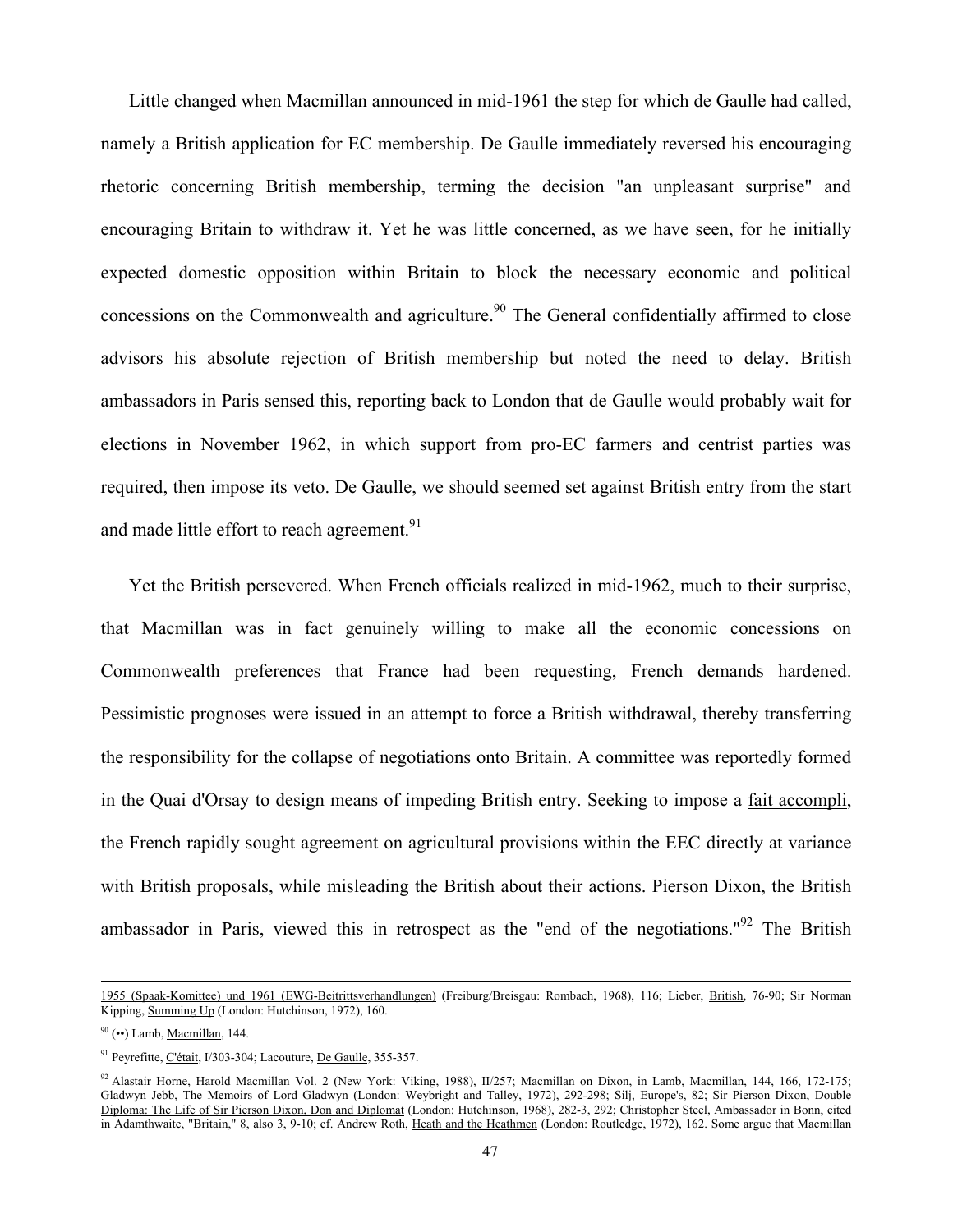continued to make concessions and by December 1962 most participants believed a final agreement was just around the corner; a marathon session scheduled for January 1963 was expected to resolve outstanding issues.<sup>93</sup> However, after an unexpectedly successful showing in parliamentary elections, de Gaulle announced a decision to veto at the Cabinet meeting of 17 December 1962, where he ridiculed Macmillan by quoting the famous Edith Piaf song, "Ne pleurez pas Milord. ("Do not cry, my Lord.")—a quotation that soon leaked. $94$  At his celebrated press conference a month later, on 14 January 1963, the General delivered the coup de grace, speaking at length of the reasons why Britain was unready to adopt a "genuinely European" approach.<sup>95</sup>

At the end of the decade, however, Gaullists reversed course. De Gaulle did discourage efforts in 1966-1967 by the Wilson government to apply for membership, but during the final months of his presidency and the first of his successor, his former Prime Minister Georges Pompidou, French policy softened. In 1969, during the last weeks of his presidency, de Gaulle approached the British government about establishing an intergovernmental substitute for the EEC, which he termed the "European Economic Association." Though the negotiations failed due to embarrassing British revelations—the "Soames Affair"—Pompidou maintained the policy. In his first press conference as President on 10 July, Pompidou noted that France had no objection in principle to British membership, a statement that opened the door to successful negotiations concluded in 1973.<sup>96</sup>

How can we best explain this pattern of rejection under during the de Gaulle years, followed by initiatives for closer cooperation under de Gaulle in 1969 and strong move to accept Britain as a member by Pompidou, who felt he had de Gaulle's approval, shortly thereafter? Critical portions of

doubted his ambassadors, exaggerating the willingness of the Germans and Dutch to pressure Paris. Brenke, Europakonzeptionen, 631. Others suggest that Macmillan was pessimistic from the start, expecting a French veto. Kaiser, Using. Peyrefitte, C'était, 299-304; Wolfram Kaiser, "The Bomb and Europe: Britain, France, and the EEC Entry Negotiations, 1961-1963," Journal of European Integration History 1:1 (1995), 85.

<sup>93</sup> Willis, France, 299-305; Lamb, Macmillan, 196-197, 202.

<sup>94</sup> Cogan, Charles de Gaulle, 141; Maillard, De Gaulle, 184-185.

<sup>&</sup>lt;sup>95</sup> For a verbatim transcript, see Jouve, Général, II/283-286.

<sup>96</sup> Philip Ziegler, Wilson: The Authorized Biography (London: Harper/Collins, 1995), 334; Knapp, Gaullism, 417-418; Simon Z. Young, Terms of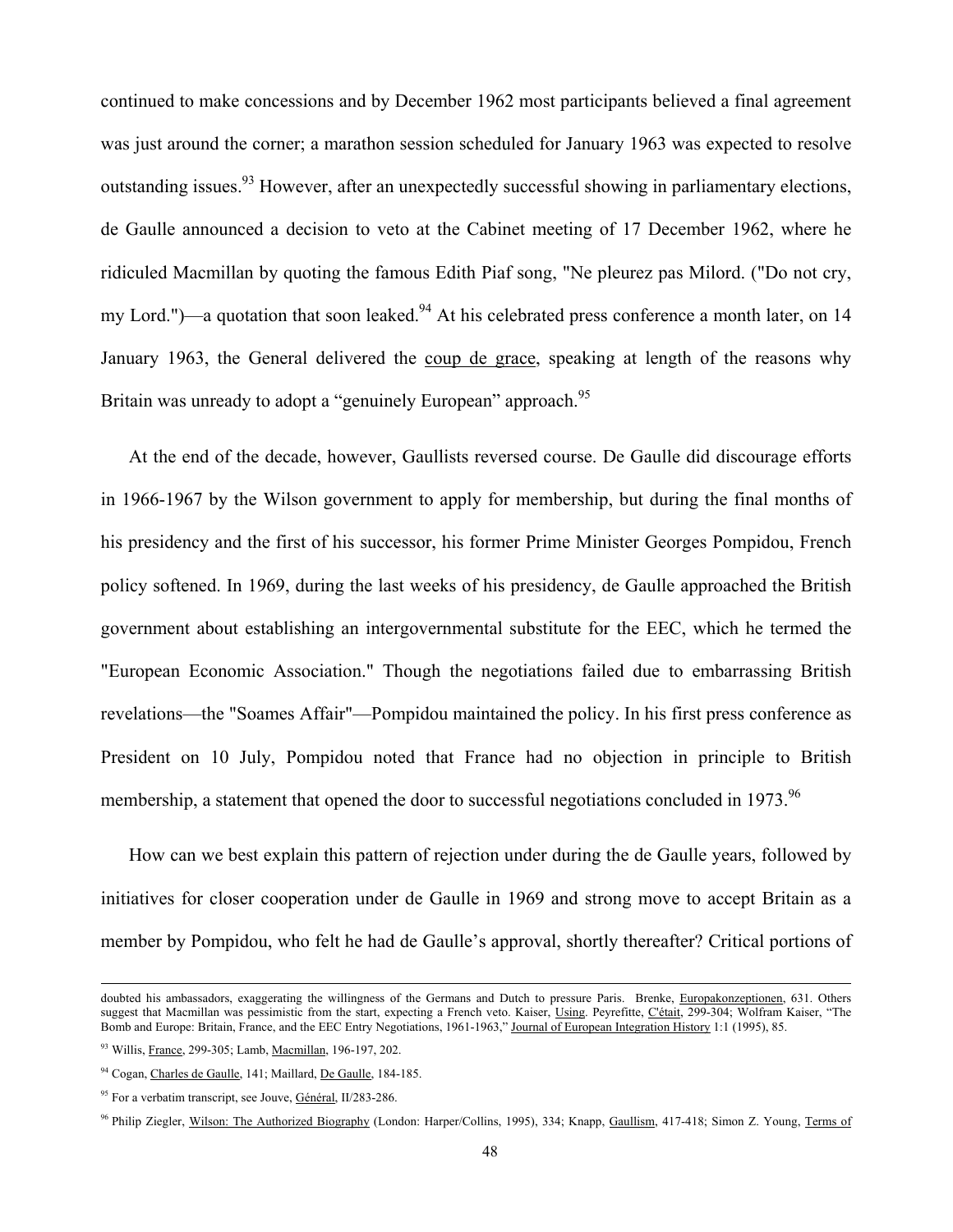the evidence are summarized in Table Two. Surely, the consensus among observers has long held, de Gaulle's hostile attitude toward Britain, more than any other episode, demonstrates the geopolitical basis of his European policy. The "real problem," in the words of the General's most celebrated biographer, was "the participation of Britain in the realization of Charles de Gaulle's grand design, the construction of a Europe of States."<sup>97</sup> De Gaulle, already souring on Europe due to the demise of the Fouchet Plan, feared that Britain would be a "Trojan Horse" for US geopolitical designs like the MLF, thereby frustrating his vision of an alternative European confederation based on the Fouchet Plan or something similar. Charles Cogan speaks for many analysts when he argues that in vetoing Britain:

> De Gaulle's reasoning appears to have been the following: … He thought he could establish nuclear hegemony over the rest of the continent of Western Europe by virtue of: (1) the suppression of the Multilateral Force, which would have put nuclear weapons in the hands of continental powers, (2) the exclusion of Great Britain, a nuclear power, from a continental grouping by his veto of British entry into the Common Market.<sup>98</sup>

Still others cite de Gaulle's anger at Macmillan's failure to tell him about the Polaris nuclear deal made with the US at Nassau on 21 December and his failure to clearly offer nuclear cooperation an impression apparently cultivated subsequently by French officials.<sup>99</sup>

Yet such interpretations of de Gaulle's motivations in blocking British accession are based almost entirely upon literary interpretations of de Gaulle's general writings and utterances, or on loose interpretations of what de Gaulle must have had to believe, given his actions vis-à-vis NATO, the Third World, and the superpowers. There is in fact essentially no direct evidence of geopolitical motivations for the veto of Britain. To the contrary, nearly all of de Gaulle's own statements and

Entry: Britain's Negotiations with the European Community, 1970-1972 (London: Heinemann, 1973), 4-5.

<sup>97</sup> Lacouture, De Gaulle, 347.

<sup>98</sup> Cogan, Oldest Allies, 128.

<sup>&</sup>lt;sup>99</sup> Berstein, Republic, 173.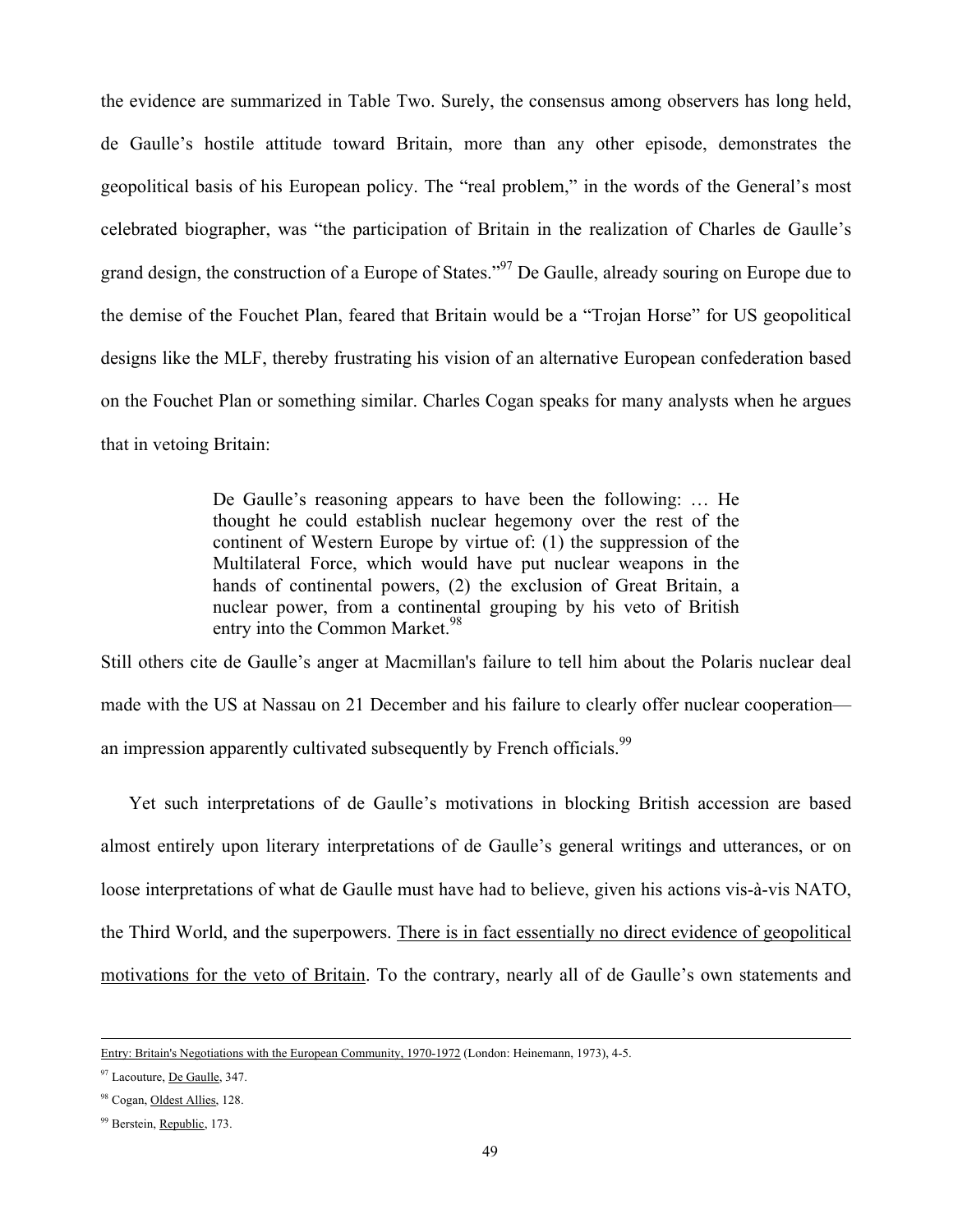those of his close associates supports the view that de Gaulle vetoed British membership, despite common geopolitical interests on many issues (not least shared opposition to supranational institutions and concern about Germany) because Britain was certain to block generous financing for the CAP. This would have eliminated the principal advantage for France from the EC customs union vis-à-vis an FTA. Hence France had nothing to lose by pressing to keep the British out. If France let Britain into the EC, Britain and Germany would block the CAP and the EC would become, in essence, an FTA. If France alienated her partners by blocking Britain, she might succeed; if she failed, the only option for the others was to accept British proposals for an FTA, which was no worse—now that French industry increasingly competitive—than letting the British in.

Let us begin with de Gaulle's public statements. The General often spoke about the unpreparedness of Britain to be "truly European" and about conflicts with the "Anglo-Saxons." Metaphors like that of a "Trojan horse" were often invoked.<sup>100</sup> Almost without exception, however, statements by de Gaulle about British commitment to the EC refers explicitly to economic justifications at greater length and in much greater detail than geopolitical ones; in a number of important cases, he dwells exclusively on economic interests—even though one might expect geopolitical concerns to offer a more expedient excuse, the language of "grandeur" and "independence" being popular in France. This is true of de Gaulle's memoirs, in which his explanation of opposition to an FTA and British membership never mentions geopolitical or ideational issues, but instead repeats that "without the common tariff and agricultural preference, there could be no valid European Community."<sup>101</sup>

<sup>&</sup>lt;sup>100</sup> E.g., Lacouture, De Gaulle, 353; Bundesrepublik Deutschland, Akten 1963, I, Document 94.

<sup>101</sup> de Gaulle, Memoirs, 187, also 187-189, 218-220.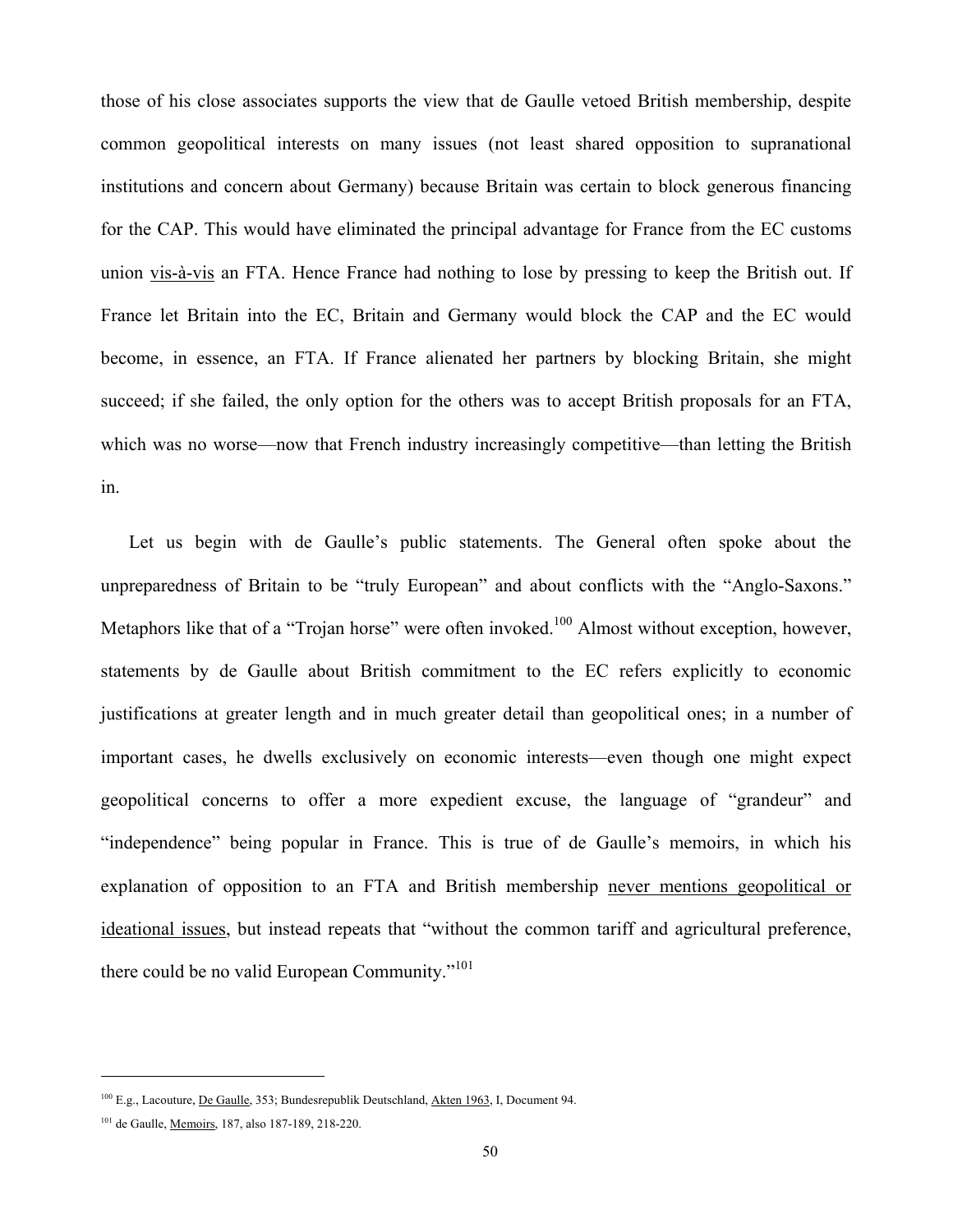The same is true of de Gaulle's most widely cited justification for the veto, the celebrated press conference of 14 January 1963 where it was announced. Speaking more slowly and clearly than usual in response to a planted question, the General devotes nearly 1500 words to what he termed a "clear" explanation of the veto of British membership. In this response he speaks of Britain's lack of commitment to "Europe" without ever mentioning any disagreement with Anglo-Saxons over security issues, the Fouchet Plan, the Multi-Lateral Force (MLF), political union, or any other noneconomic concerns. He dwells instead exclusively on commercial matters, focusing particularly on the contradiction between long-standing British trading patterns and future Treaty of Rome commitments in the "essential" area of agriculture. He notes that British membership is difficult primarily because the Continent is different in economic structure than the "insular, maritime…essentially industrial and commercial and hardly agricultural" Britain. His oft-cited concerns about the US ("the colossal Atlantic area under American dominance") is restricted to concern about overwhelming US "economic" influence and the purported US desire, along with Britain, to promote European trade liberalization without a preferential arrangement for agriculture, which "would completely alter the whole set of arrangements, understandings, compensations, rules that have already been drawn up among the Six…The cohesion of its members…would not last for long." These problems arise because of "peculiarities" of various countries as regards their "economic relations…above all with the United States." It is difficult to imagine a more lucid and direct description of the economic differences between Britain and the Continent in agriculture; by contrast, even when asked directly about the MLF and security problems, de Gaulle makes no mention of the  $EC^{102}$ 

De Gaulle's statements at closed Cabinet sessions and meetings with close advisors during the critical period from 1961 to 1965 echo these statements, thus offering further support for the

<sup>&</sup>lt;sup>102</sup> Jouve, Général, II/492-498. Some years later, de Gaulle does mention Nassau in a brief allusion to the veto. Jouve, Général, II/380-381.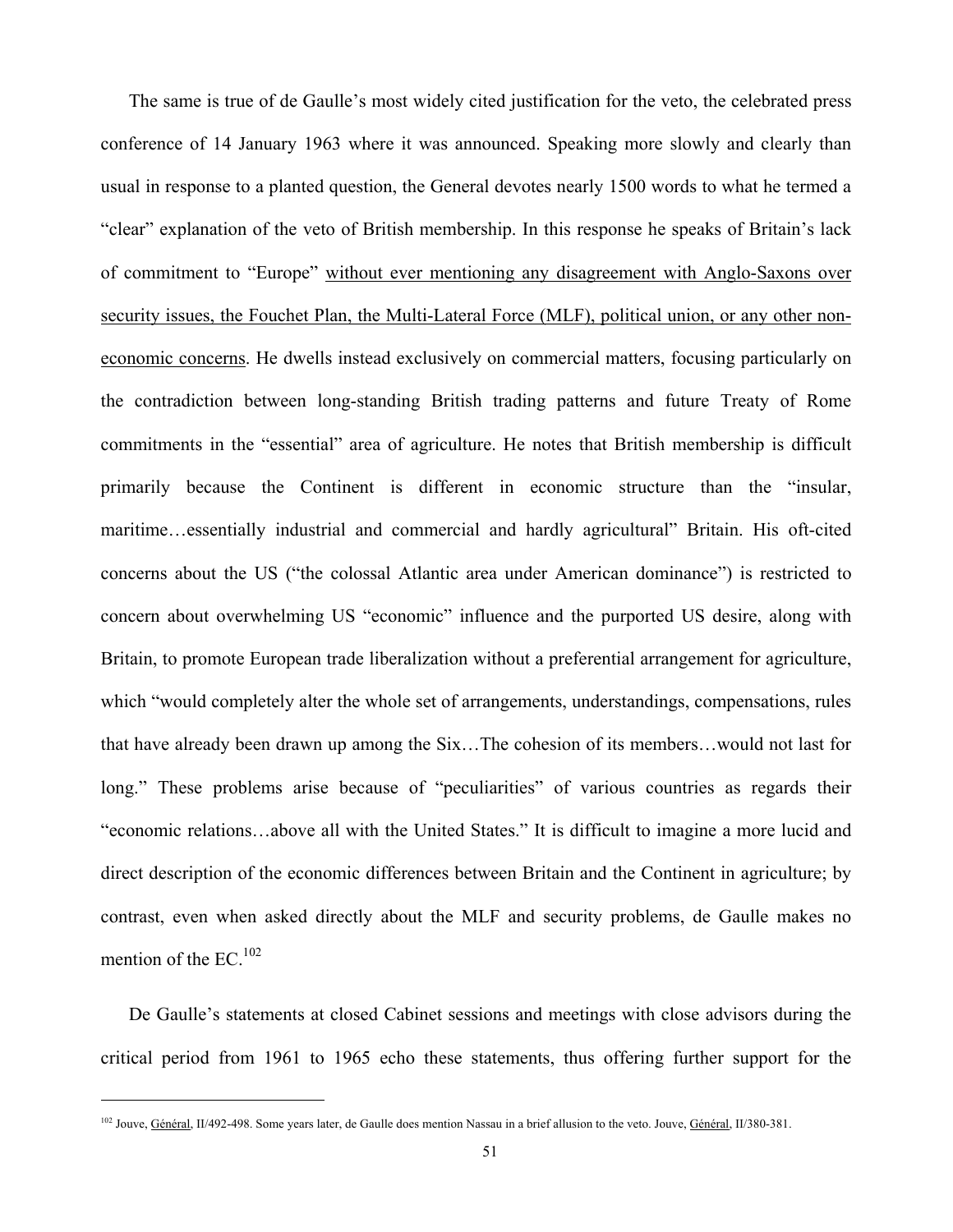conclusion that agriculture, not geopolitics, accounted for his opposition to British membership. In secret discussions at the Elysée in 1961, de Gaulle stated that British entry would "overturn everything, [leading to] a completely different Common Market." At a closed meeting at the Elysée in 1962, he asserts that his "principal interest" was the defense of the CAP, which would help French agriculture "take off," as had French industry. The source of the dispute with Britain, he explains, lies in economic structure: The transition from agriculture to industry occurred a hundred years ago in Britain, while it is still continuing in France—creating different political imperatives. Britain, he notes, would oppose any plans for a CAP, perhaps in alliance with Germany or even Italy and the Netherlands. (This was quite true; one reason for the British membership bid raised in confidential Whitehall discussions was to do just this. Even if they had been so inclined, the British had no way to provide a credible commitment to permit centralized financing arrangements to be created—decisions that were not taken until the late  $1960s$ .<sup>103</sup>) At the Cabinet meeting of 17 December 1962, where the final decision to veto the British application was taken, the General again stressed agriculture. He emphasized that the one question the British could not answer is why a customs union with the EFTA countries would not simply become an industrial free trade zone. Hours before the 14 January 1963 press conference and then again at a cabinet meeting ten days later, he observed to his closest advisors that the British might well be invited to join after the CAP was irreversibly established. In none of these sessions is there direct mention of geopolitical motivations for the veto.<sup>104</sup>

<sup>&</sup>lt;sup>103</sup> Agricultural considerations also make the greatest sense of de Gaulle's willingness to encourage an application from pro-NATO Denmark, hardly a country committed to a politically united Europe, but a strong supporter of agricultural cooperation. Wolfram Kaiser, Using Europe, Abusing the Europeans: Britain and European Integration, 1945-63 (London: Macmillan, 1996), 178.

<sup>&</sup>lt;sup>104</sup> Peyrefitte, C'était, I/302, 332-336; II/224-225. Peyrefitte does note at one point that economic, political (NATO) and nuclear questions were "inextricably mixed." [I/303] De Gaulle notes: "The problem is to get the British into the existing Common Market, not to deal with the Commonwealth," and predicted to Maurice Schumann that the UK would enter, not under a Labour government, but under Heath thereafter. [(••), 132] See also Silj, Europe's, 87-88; Alfred Grosser, French Foreign Policy under de Gaulle (Boston: Little, Brown, 1967), 82-4. De Gaulle was quite aware that vetoing the British would anger other governments, but this was of less concern to him the certain British opposition to the CAP. Peyrefitte, C'était, II/219-221.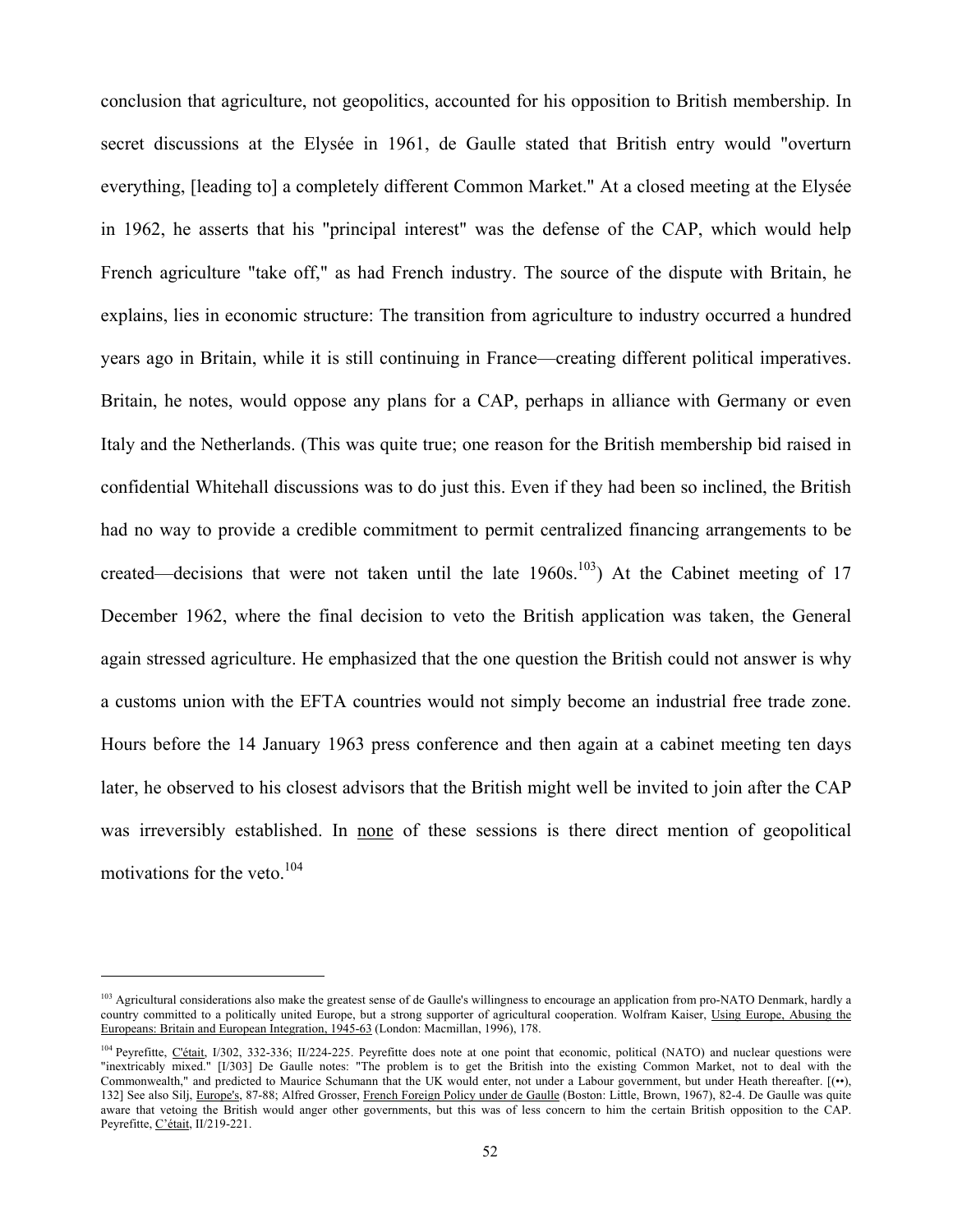Turning from de Gaulle to his associates, a comprehensive survey of statements by French government officials reveals not even one direct acknowledgement of geopolitical motivations; all point to commercial motivations. Just before the veto, Foreign Minister Couve de Murville tried to make it clear—to the point of tendentiousness—that the critical issue was not Commonwealth preferences, but "financial regulation" of agriculture.<sup>105</sup> In January 1963, when asked to account for the France veto, he responded: $106$ 

> The answer is simple. The entire history of international cooperation in agricultural matters consists of promises [that] put off future transformations....The keystone [is] the financial provision...It is evident that we could not have let a new member enter...without having settled in the most precise manner this essential matter.

He added later: "A new member cannot be admitted into an unfinished club."107 De Gaulle's Prime Minister and successor, Pompidou, and his Agricultural Minister, Edgar Pisani, maintained subsequently that the veto forestalled an Anglo-German alliance to undermine CAP financing. Pisani quotes the General as saying: "France is not opposed to British entry into the EC, but it refuses to permit such entry to call into question the CAP. When Britain accepts all the rules, everything will be fine."<sup>108</sup> Debré observed later that France had good reason to want Britain for

<sup>&</sup>lt;sup>105</sup> Horne, Macmillan, II/429-432, 444-447. See also Hallstein (11 Jan 63 Memo to Carstens and Lahr to Schröder), cited in Bundesrepublik Deutschland, Akten 1963 I, Document 17, 30; Lamb, Macmillan, 168-170. Jouve, Général, 180-182, 185-188.

 $106$  Silj, 89-90.

<sup>&</sup>lt;sup>107</sup> Dixon, Double, 304. Also Couve de Murville, Politique, 335.

<sup>&</sup>lt;sup>108</sup> Pisani, Général, 102, also 99-102) Despite a ritualistic claim that de Gaulle was motivated by geopolitical vision. Pompidou is cited in Bodenheimer, Political, 127. CHECK. See also Silj, 90ff. Agriculture Minister Pisani's advice was that even if the British accept the CAP, their antiagricultural preferences will call into question implementation of the 1962 agricultural agreement, Peyrefitte, C'était, 157-158, CHECK. See also Jebb, Memoirs, 292ff; cf. Lacouture, De Gaulle, 356-358; Robert Marjolin, Architect of European Unity: Memoirs, 1911-1986 (London: Weidenfeld and Nicolson, 1989), 320, 340, 358, cf. 338-339. There is little reason why these French officials should be misleading; the geopolitical explanation was, after all, more legitimate. Couve, for example, would have every incentive to exaggerate the geopolitical elements, since a decisive role for the Nassau agreement would absolve him of widespread charges of diplomatic duplicity. See Paul-Henri Spaak, The Continuing Battle: Memoirs of a European (London: Weidenfeld and Nicolson, 1971), 476 ff.

Prate (Batailles, 62-63) speculates that political factors were "undoubtedly primary" in de Gaulle's veto of Britain, citing the Nassau agreement, adding that economics, particularly agriculture, had a "great weight." This judgement must be taken seriously, if it is not ironically meant, but it is unsupported by the evidence Prate presents. He did not participate in the decision to veto and, as we shall see below, the Nassau meeting could not have influenced it.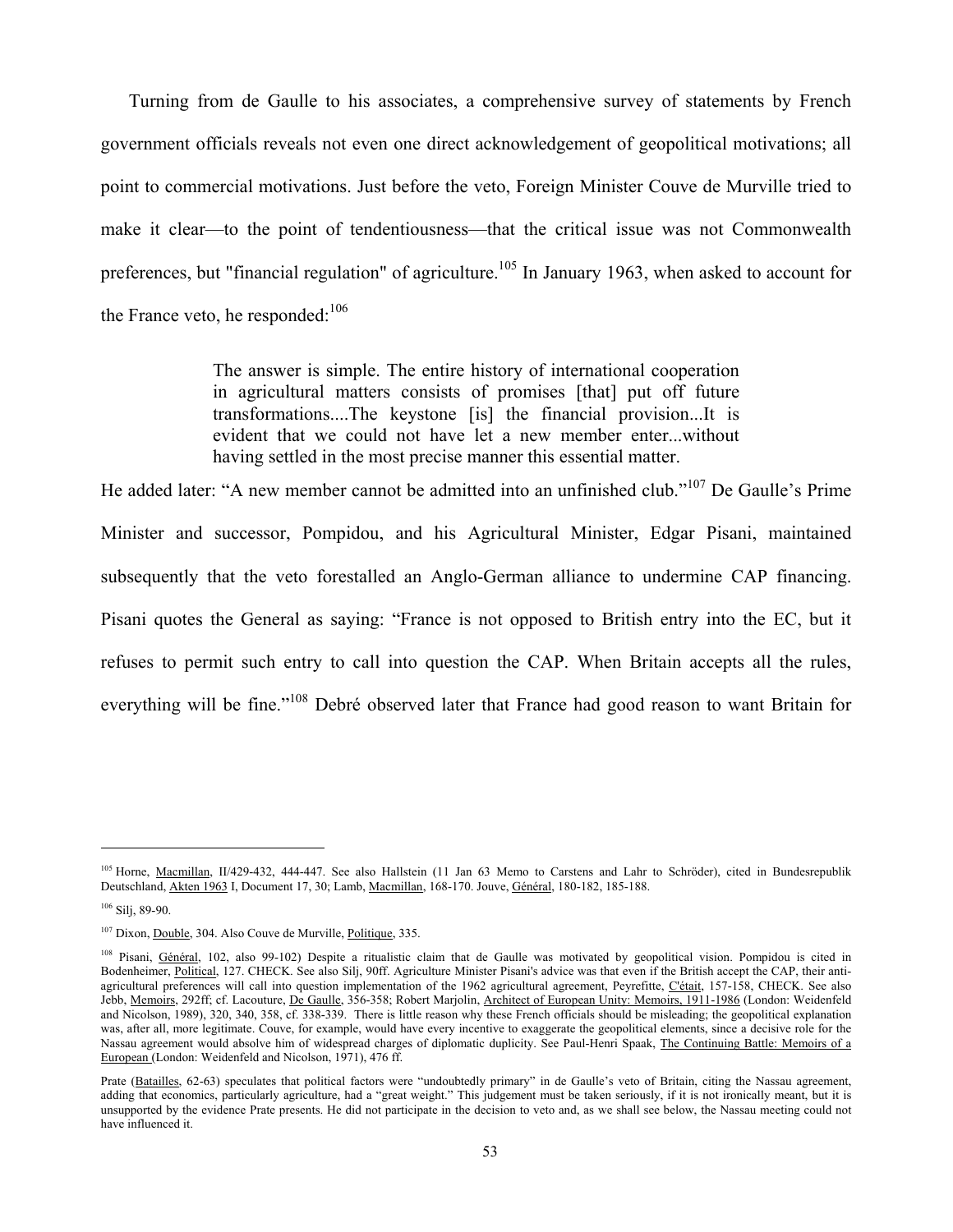reasons of principle; it would be good to be supported by another ally opposed to transfers of sovereignty, but national interests did not permit it at the time.<sup>109</sup>

De Gaulle and his officials advanced the same arguments to their foreign counterparts, including Macmillan and Adenauer. Around the time of the veto, it is true, de Gaulle sometimes mentioned both economic and political concerns regarding Britain in the same breath, but the economic arguments invariably come first and are treated in more detail. In discussions with German leaders he stresses that an "industrial trade arrangement with England could easily be reached," but not within the EC, because "agriculture is a French vital interest and for France to maintain its agriculture with England as a member, England would have to stop being England." Similarly, a GATT agreement could be reached, but the CAP must be maintained.<sup>110</sup> German diplomats subsequently conducted an extensive review of the diplomatic record, including over a hundred individual references, and concluded that de Gaulle's primary motivation was to protect the agricultural policy.<sup>111</sup> British officials themselves agreed that it was in the end the issue of financial regulation of agriculture that was the "sticking point" or "Achilles heel" over which France sought to block formation of an Anglo-German coalition.<sup>112</sup> When de Gaulle vetoed Harold Wilson's

<sup>&</sup>lt;sup>109</sup> Debré, Mémoires, 428.

<sup>110</sup> Hermann Kusterer, Der Kanzler und der General (Stuttgart: Neske, 1995), 318, 350-352.

<sup>&</sup>lt;sup>111</sup> Bundesrepublik Deutschland, Akten 1963 contains much evidence: On 5 December 1962, the head of the political department in the German Foreign Ministry, Dr. Jansen, concluded from discussions in Paris that he was "pretty certain" about de Gaulle's intentions, the concern was the conflict between the EC and the Commonwealth, not the US. [Doc. 21] In his first set of face-to-face discussions with Adenauer following the veto, De Gaulle stressed that for him the "critical point" was the lack of British commitment to a "real Common Market," by which he meant that without a "common external tariff" and "common rules...particularly in agriculture" a European Community based on "economic interests" would collapse. De Gaulle continued to pursue the agricultural issue, until his interlocutor changed the subject. [Doc. 43] In a private meeting with representatives in the National Assembly, de Gaulle observed that the UK was a "Trojan Horse" not for US geopolitical goals, but for US efforts to break into the European market. Public speeches by Couve and de Gaulle conveyed the same message. [Doc. 94] Italian and German officials "agreed" that agriculture was the "key" issue. [Doc. 24] De Gaulle also mentioned in private the need for a Labour government to make the "necessary changes" for membership--a view consistent with a concern about decolonization. [Doc. 32, 39] Both Couve, the French Foreign Minister, and various German officials who were negotiating directly with the French, stated that economics was predominant. [Docs. 60, 77, 94] Only Adenauer, in defending de Gaulle's motivations to third governments, stressed geopolitics. [Doc. 55] See also Kusterer, Kanzler, 317ff.

<sup>&</sup>lt;sup>112</sup> Willis, France, 299-305. De Gaulle's discussions with Macmillan, cited in detail later in this article, reveal the same pattern: e.g. Record of Macmillan-de Gaulle meeting, 2 June 1962 (PREM 11/3775), 8. Even Macmillan seems to have accepted the primacy of agriculture in retrospect. Horne, Macmillan, II/428. Also Lamb, Macmillan, 196-197, 202.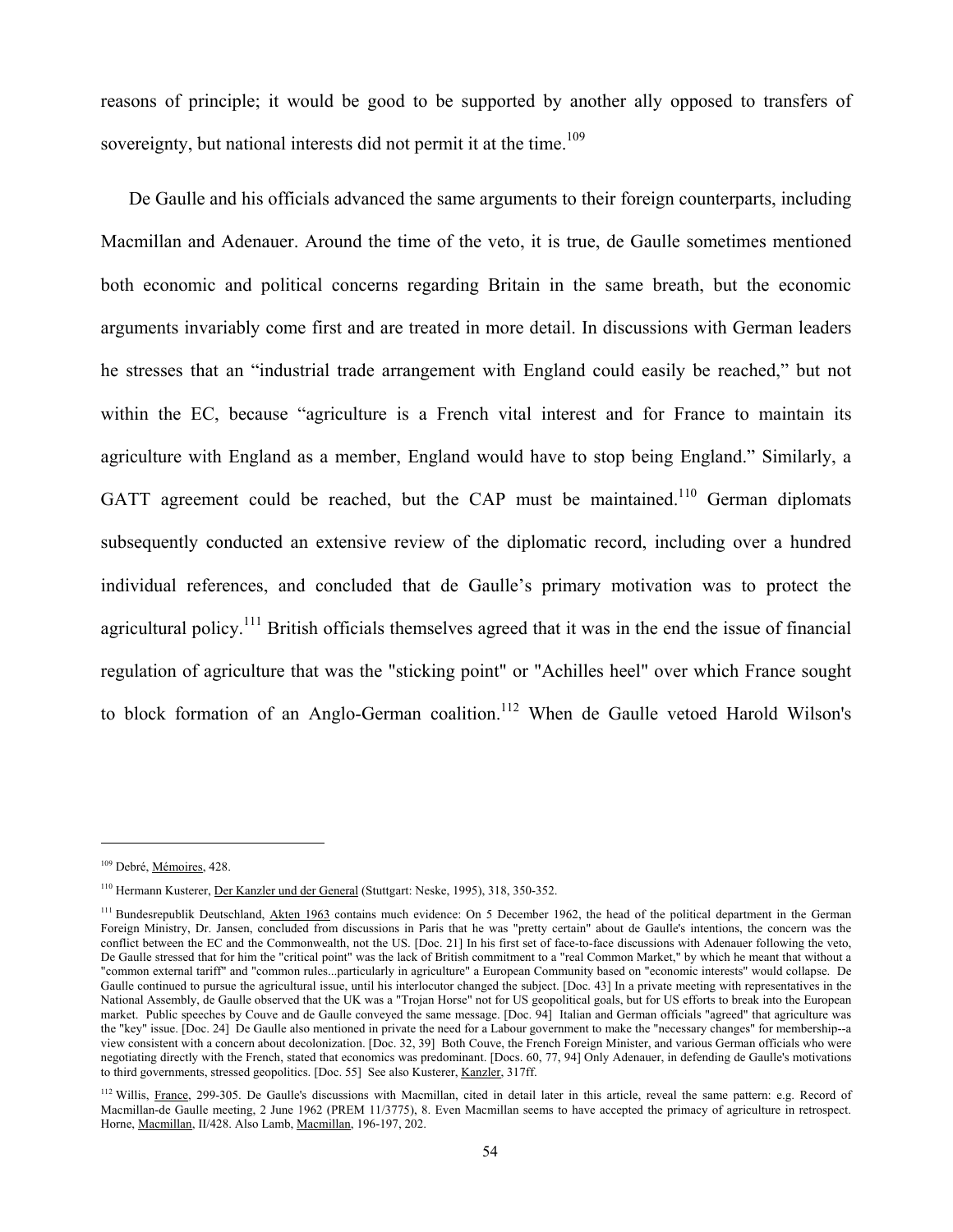tentative move toward a membership bid in 1967, Wilson was informed through back channels that it was because Pompidou had raised economic objections.<sup>113</sup>

The preeminence of economic interests is mirrored strikingly in the transcripts of bilateral summits between de Gaulle and Macmillan in 1962. These meetings uncovered more areas of geopolitical agreement than disagreement. Again, bits and pieces of these summit discussions are sometimes cited out of context to support geopolitical concerns; taken as a whole, however, these discussions do not support such an interpretation. Each has a similar form: De Gaulle presses Britain on agriculture, while Macmillan resists. Macmillan raises security issues, consistent with the centerpiece of the British strategy, which was from the beginning to offset de Gaulle's fundamental objections (Macmillan appears not to have been sure whether they were economic or geopolitical) with geopolitical, perhaps nuclear, concessions. The two leaders consistently found they had more in common in geopolitical matters than in commercial ones.<sup>114</sup>

At Chateau de Champs in June 1962, de Gaulle begins the meeting by emphasizing the absolute French imperative to export agricultural goods and insistently raising the issue of Commonwealth imports, which he terms "the most fundamental" issue. Macmillan, hoping that British concessions on defense cooperation will overcome de Gaulle's objections and appearing not to understand the centrality of agriculture to de Gaulle's position, insists on transitional arrangements and hinted several times that Britain would refuse to pay more than its "fair share" for the CAP. He rejects de Gaulle's proposal that Commonwealth imports be limited only to tropical products like cocoa and coffee and reiterates the centrality of beef and wheat exports for the British Commonwealth. Consistent with his strategy of seeking a geopolitical quid pro quo, Macmillan repeatedly tries to

<sup>113</sup> Philip Ziegler, Wilson: The Authorized Biography (London: Harper/Collins, 1995), 334.

<sup>&</sup>lt;sup>114</sup> De Gaulle himself portrays the meetings in this way. de Gaulle, Memoirs, 217-220.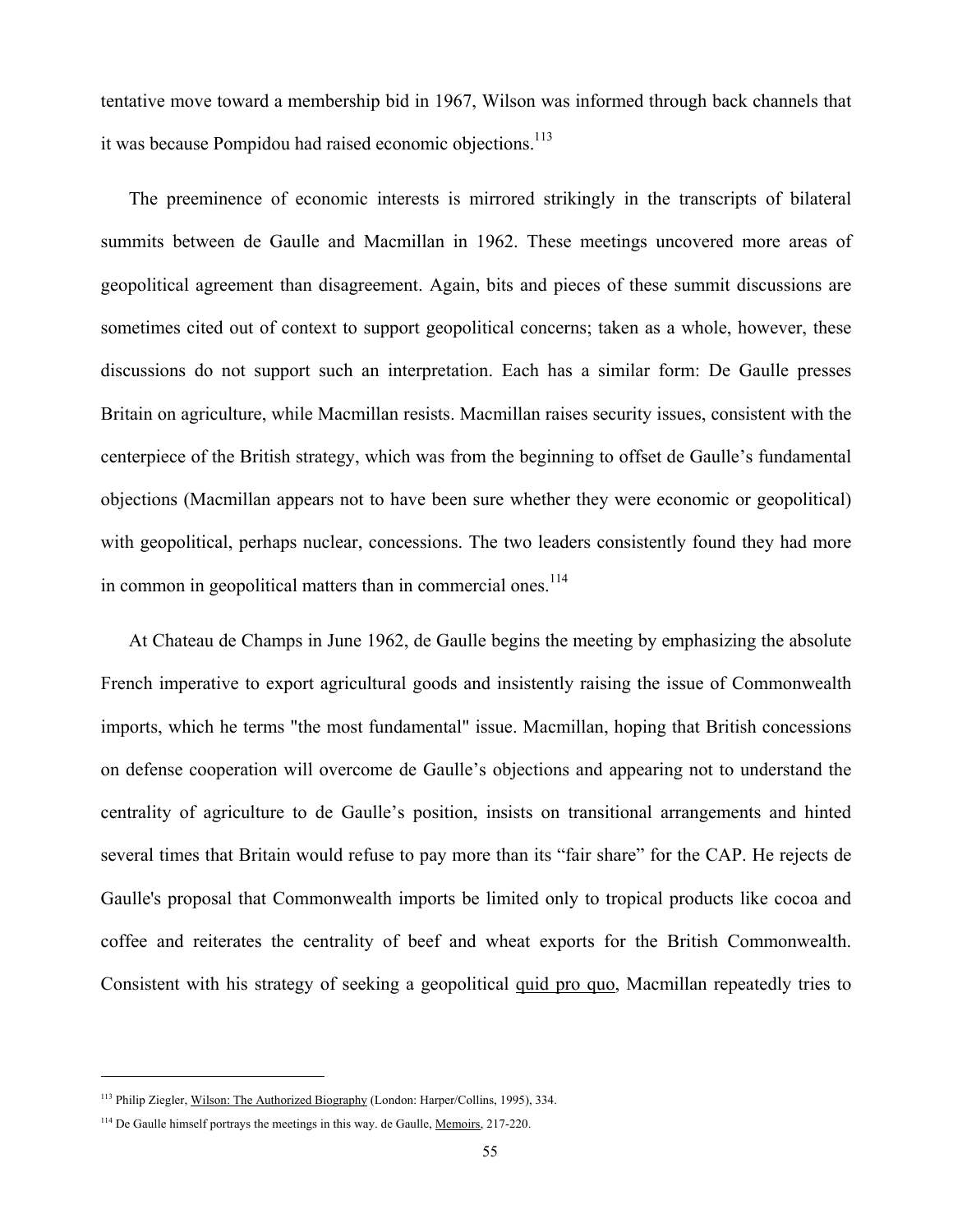shift the conversation away from "less important" economic issues, only to have the General repeatedly shift the topic back.<sup>115</sup>

When, halfway through the session, de Gaulle finally permits the discussion to move on to geopolitics, the two statesmen immediately find themselves in much closer agreement. De Gaulle asserts that his predecessors had created the Common Market for political ends, but that the supranational institutions should be replaced by intergovernmental cooperation among the larger powers of Europe—a position close to Macmillan's. (On supranational institutions, the major French internal strategy document in this period refers to the positions of the two countries as "sisters."<sup>116</sup>) De Gaulle remarks that for security vis-à-vis Russia it would probably be better to have the British in the EC and concedes that "in the last resort" France has more confidence in Britain than in Germany. When the General asks whether Britain was ready to adopt a European attitude on these issues, Macmillan assures him that Britain is prepared to strengthen the European end of the NATO alliance. (At around the same time, Macmillan also declared his public support for the Fouchet Plan.<sup>117</sup>) Both agree that progress toward political cooperation in Europe was not being made, but in economic areas the major obstacle to British membership was its "many ties outside Europe." Macmillan emerged euphoric with the view that Britain and France had agreed on three major points: that Britain would renounce preferential trading rights with the Commonwealth, that a common agricultural policy was essential for France, and that France and Britain must cooperate on nuclear weapons to form the "backbone of a European defense." Apparently in an effort to disguise the consistency of his motives, de Gaulle later removed from his memoirs nearly all reference to this optimistic dialogue.<sup>118</sup> The convergence of interest between Britain and France

<sup>&</sup>lt;sup>115</sup> Record of a Conversation at the Chateau de Champs, 2 June 1962, PREM 11/3775, 7-9. Also Record of a Conversation at the Chateau de Champs, 3 June 1962, PREM 11/3775, 14.

<sup>116</sup> Jouve, Général, II/492-498.

<sup>&</sup>lt;sup>117</sup> Lacouture, De Gaulle, 348.

<sup>&</sup>lt;sup>118</sup> Record of 3 June meeting, 11-14, especially 13; 14ff, 17-18; de Gaulle, Memoirs, 218-220. On the events and de Gaulle's memoirs, the French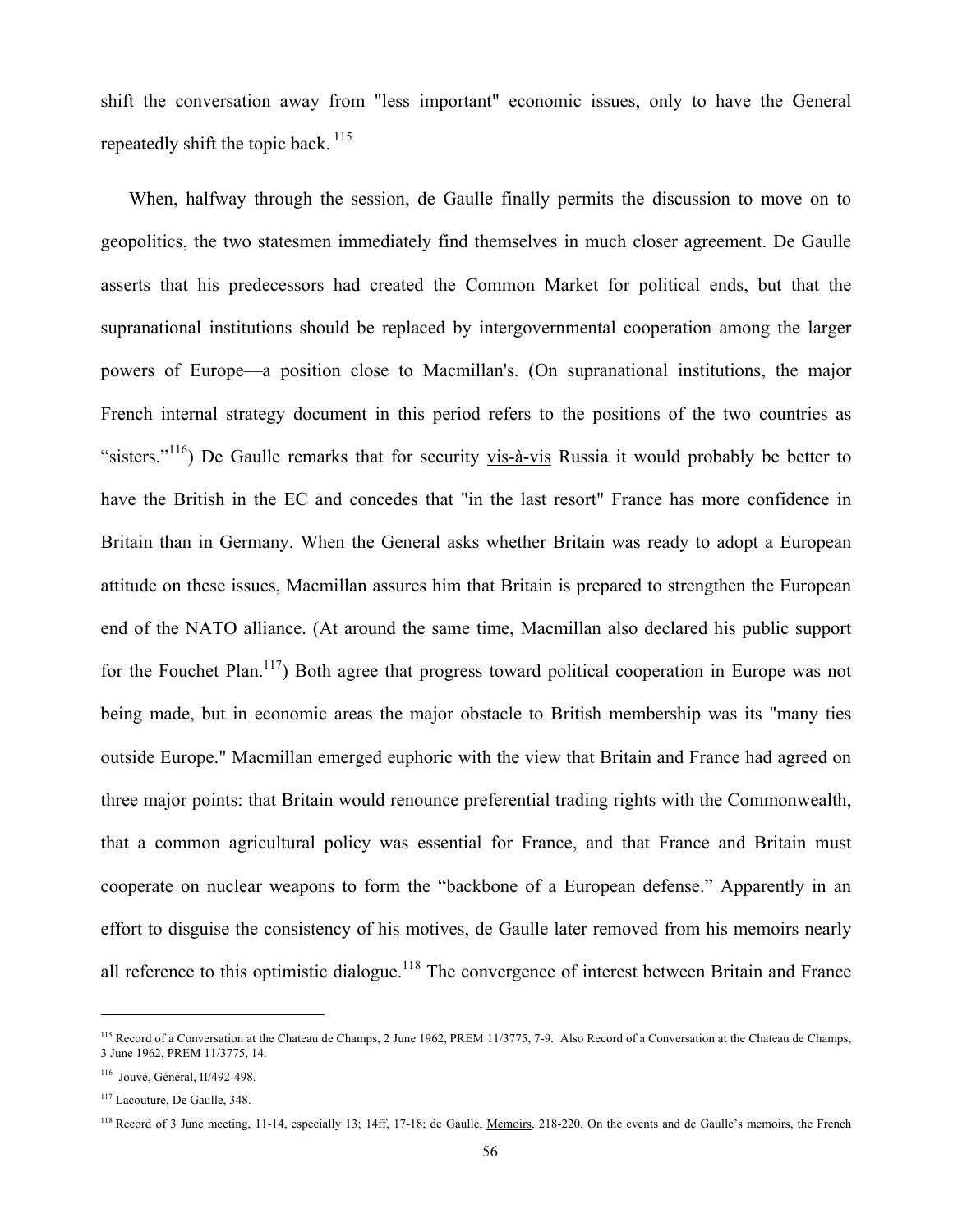was quite clear to practitioners and commentators alike. The Belgian, Josef Luns, called for the participation of Britain in the Fouchet Plan, remarking: "If we are going to make Europe in the English manner, we might a well do it with England."<sup>119</sup> The seasoned observer of French foreign policy, Alfred Grosser, observed later that if de Gaulle had genuinely sought to emasculate supranational institutions, he would have done better to choose London rather than Bonn as his ally.120

The summit six months later at Rambouillet revealed the same convergence of geopolitical vision. Analysts have focused on whether or not Macmillan offered nuclear cooperation and have completely overlooked the direct evidence that de Gaulle privileged economic interests over geopolitical ones. De Gaulle concedes that the Fouchet Plan had failed and thus British membership would not further dampen the prospects for European foreign policy cooperation. In the course of the talks, the two reiterate their shared opposition to supranational institutions. Nonetheless, de Gaulle maintains, it is "not possible for Britain to enter tomorrow." The "main problem," Macmillan notes—for the first time acknowledging the centrality of economic interests—is "agriculture." De Gaulle agrees. France, he argues, seeks to establish certain EEC policies; once they are definitively established, Britain and the Scandinavian countries could enter. This, Macmillan observes, is "a most serious statement."121 Throughout, de Gaulle showed little serious interest in Macmillan's efforts to offer a strategic quid pro quo, seeking to avoid the topic in their talks.

The timing of the French veto more clearly confirms the primacy of commercial interests over geopolitics. We may begin by rejecting outright the oft-conjectured causal link between the Anglo-American agreement at Nassau to deploy Polaris missiles on UK submarines and de Gaulle's veto.

ambassador to London, Geoffroy de Courcel, is cited in Lacouture, De Gaulle, 354.

<sup>119</sup> Lacouture, De Gaulle, 349.

<sup>&</sup>lt;sup>120</sup> Alfred Grosser, *La Politique extérieure de la V<sup>e</sup> République (Paris: Le Seuil, 1965)*, 140.

<sup>&</sup>lt;sup>121</sup> PRO, Prem 11/4230. On debates about the transcripts of the meeting, Lamb, Macmillan, 166, 192-3.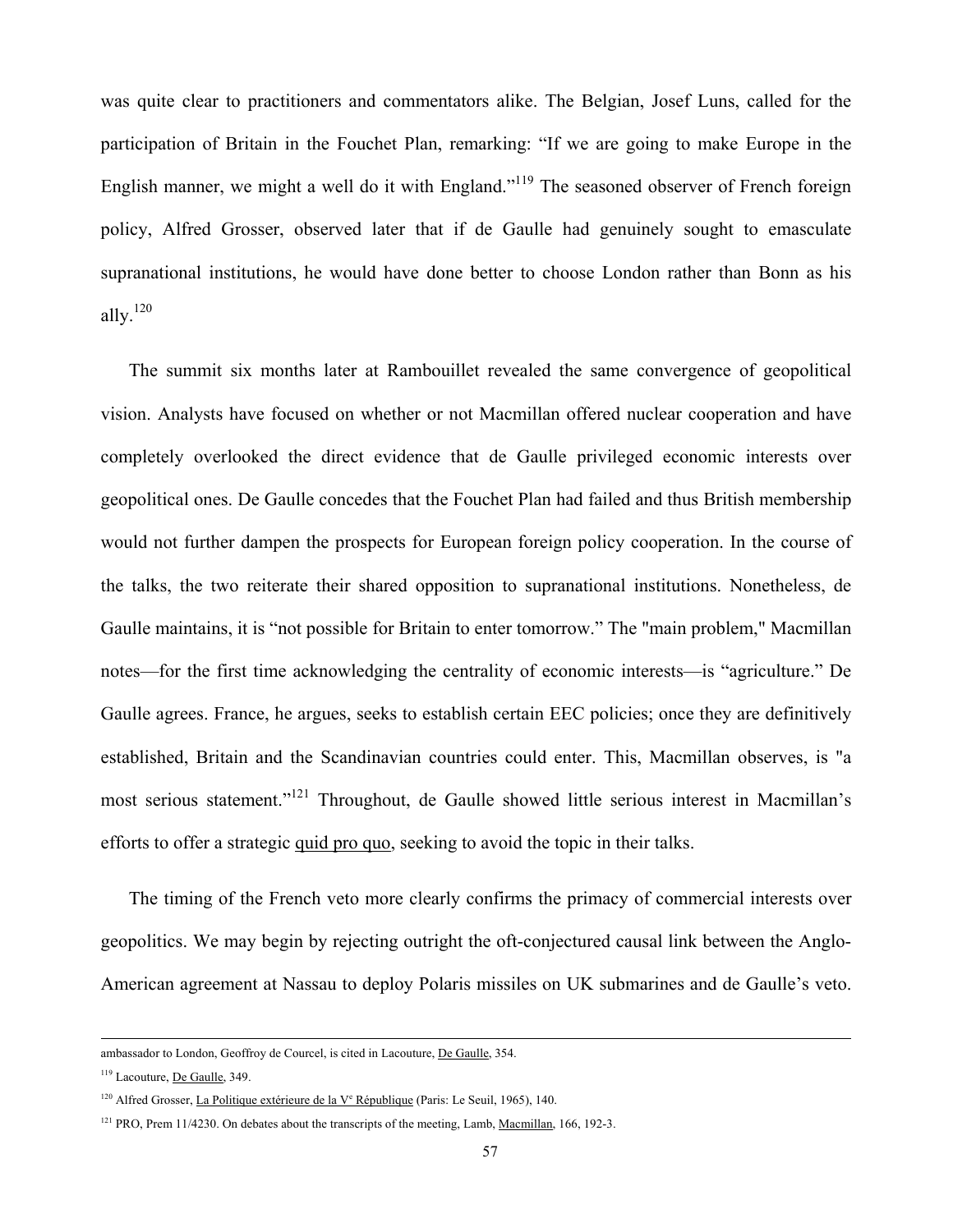We now know that the General repeatedly hinted that he intended to veto many months in advance and announced the final decision to do so at a Cabinet meeting on 17 December 1962—a few days before the US-UK summit at Nassau and a fully week before the French government had completed its analysis of it. Hence neither the Anglo-American summit nor de Gaulle's sense of "betrayal" by Macmillan could have played any role in his decision—a conclusion uniformly backed by the recollections of French participants. By contrast, an approach focusing on enduring electoral concerns provides a superior explanation of the timing of the veto. Having broken with pro-European parties and survived the parliamentary elections of November 1962 with an unexpectedly strong majority, de Gaulle could now afford the criticism an outright veto was sure to generate—a calculus predicted by the British Ambassador and some French officials some months previously.<sup>122</sup>

Perhaps the most striking evidence in favor of economic, rather than geopolitical and ideological, motivations is the continuity of French policy over the transition from the Fourth to the Fifth Republic and its change in 1969. Under the Fourth Republic, the satisfaction of agricultural interests had been a necessary condition for ratification of the Rome Treaty. Accordingly, the last governments of the Fourth Republic were completely unwilling to negotiate seriously on any sort of FTA, which they feared would call into question the favorable treatment on agriculture, colonial products, and external tariffs France had obtained in the Treaty of Rome. An FTA enjoyed almost no parliamentary support. When Anglo-EEC negotiations on an FTA opened in the fall of 1957, still under the Fourth Republic, French representatives rejected British suggestions without making counterproposals—just as de Gaulle was to do. De Gaulle, despite a diametrically opposed geopolitical strategy, maintained precisely the same policy as his much-maligned predecessors.

<sup>&</sup>lt;sup>122</sup> There is no evidence to support Locator's conjecture that de Gaulle changed his mood due to the proclamation of Kennedy's "grand design," de Gaulle's triumphal tour of West Germany ("which brought his superiority complex to a height"), or the Skybolt crisis—or even difficulties over the details of Commonwealth agriculture, which were on the verge of resolution. Lacouture, De Gaulle, 354-358. More plausible is Franklin's conjecture that de Gaulle vetoed because Mansholt appeared capable of forging an agricultural agreement. Sir Mark Franklin, "Father of the European Common Agricultural Policy," Financial Times (4 July 1995), 3; Couve de Murville, Politique, 335; Maillard, De Gaulle, 184n.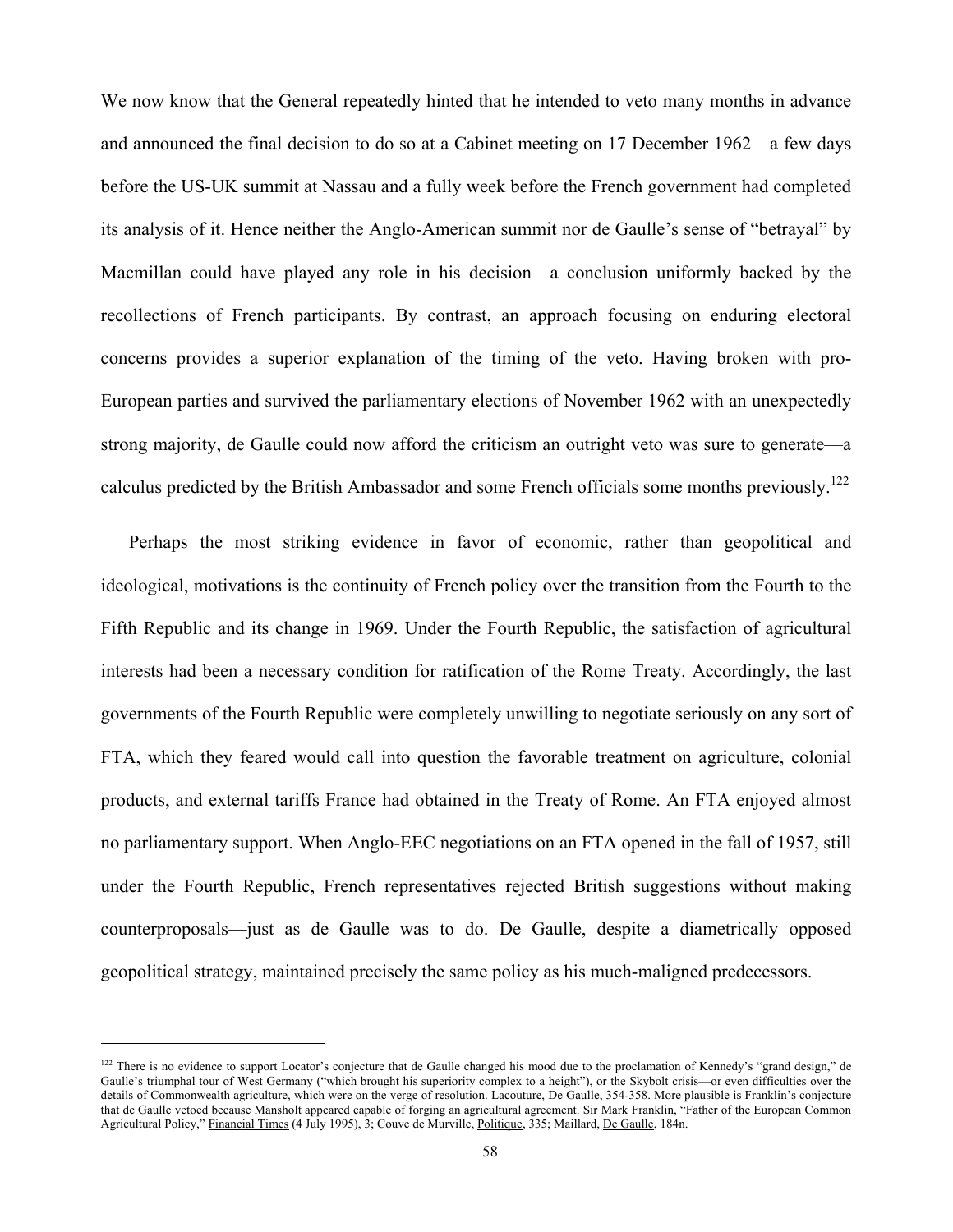Similarly, commercial concerns also offer the only plausible explanation of the reversal in Gaullist policy at the end of de Gaulle's reign, leading to a lifting of the French veto. With the CAP out of the way and British industrial firms posing a much diminished threat to their French counterparts, Gaullist opposition to British membership receded. As we have seen, this transition began under de Gaulle with the proposals for closer relations with Britain that led to the "Soames affair." If anyone influenced de Gaulle at this juncture, it was Debré, who had long favored British entry—we have seen above—to bolster opposition to supranational institutions. If any consideration other than the CAP influenced the General at this juncture, it was not a geopolitical issue, but the monetary conflict with Germany in 1968-1969. Upon entering office, Pompidou swiftly moved even further to accommodate the British request for membership, secure in the knowledge that he had the General's support.<sup>123</sup>

Nor, finally, is it coincidental that in exchange for finally lifting the French veto de Gaulle's handpicked successor, Pompidou, demanded a single non-negotiable concession, precisely the one that de Gaulle had predicted just before announcing his 1963 veto, namely prior agreement on a permanent financing arrangement for the CAP. Britain and France, as internal documents in both countries had long predicted, became natural allies against the extension of supranational institutions and worked together to establish a mechanism for European Political Cooperation. Like direct evidence of motivations, negotiating strategy, and timing, an explanation stressing commercial motivations predicts such a move; an explanation stressing geopolitical motivation can make no sense of it.<sup>124</sup>

<sup>123</sup> Vaïsse, Grandeur, 607ff; Michel Jobert, Mémoires d'avenir (Paris: Bernard Grasset, 1976), 182-183.

<sup>&</sup>lt;sup>124</sup> For a more detailed argument, see Moravcsik, Choice for Europe, Chapter Four.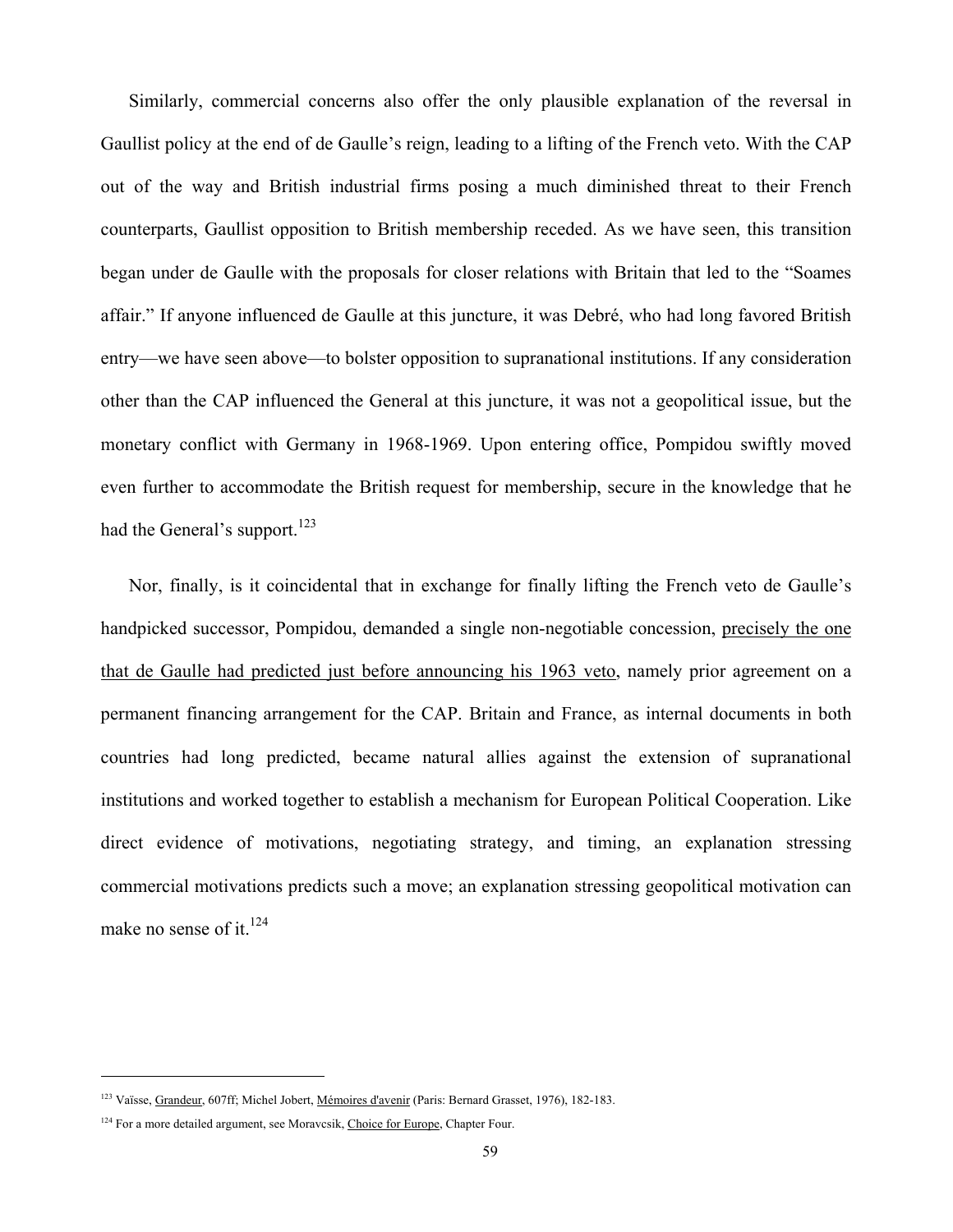## **D. Institutional Reform and the "Empty Chair" Crisis: "A Million-and-a-Half Rural Votes"**

We move now the final major episode in de Gaulle's European policy—the "empty chair" crisis of 1965-66. The road toward crisis began when Commission President Walter Hallstein sought to exploit what he believed to be a transient moment of French diplomatic vulnerability. The issue of a permanent financing arrangement for the CAP stood before the six EC governments. France sought to lock in such financing as securely as possible, without annual renegotiation, but opposed any increase in powers of the Commission and Parliament. This was also the moment when the schedule agreed to in the Treaty of Rome dictated that the EC move from the "second" to the "third" stage by introducing qualified majority voting in transport, agricultural and foreign trade policy. With the first direct presidential elections under the revised constitution of the Fifth Republic scheduled for December 1965, Hallstein expected de Gaulle to seek a swift compromise in order to placate the farm vote. Hence he linked provisions for increased Commission and Parliamentary powers to the proposal for permanent agricultural financing, expecting support from more federalist governments and thereby to secure a side payment from the French.

Hallstein underestimated de Gaulle's determination and overestimated the other government's support. The General immediately understood the tactic—the Commission, he said to associates, was "a spider seeking to trap France in its net"—and sought to reverse it by upping the ante.<sup>125</sup> When the negotiations reached a deadline in the CAP negotiations, the French government did not—as had happened before—continue the search for a compromise solution, but withdrew its permanent representative from Brussels and boycotted any meetings dealing with new EC policies. Commission compromises were rejected; discussion of new EC policies halted. This was not a sudden fit of pique on de Gaulle's part; as we have seen, it had been foreseen in Peyrefitte's "prudently audacious" strategy five years previously. Nor was it a negotiating tactic designed to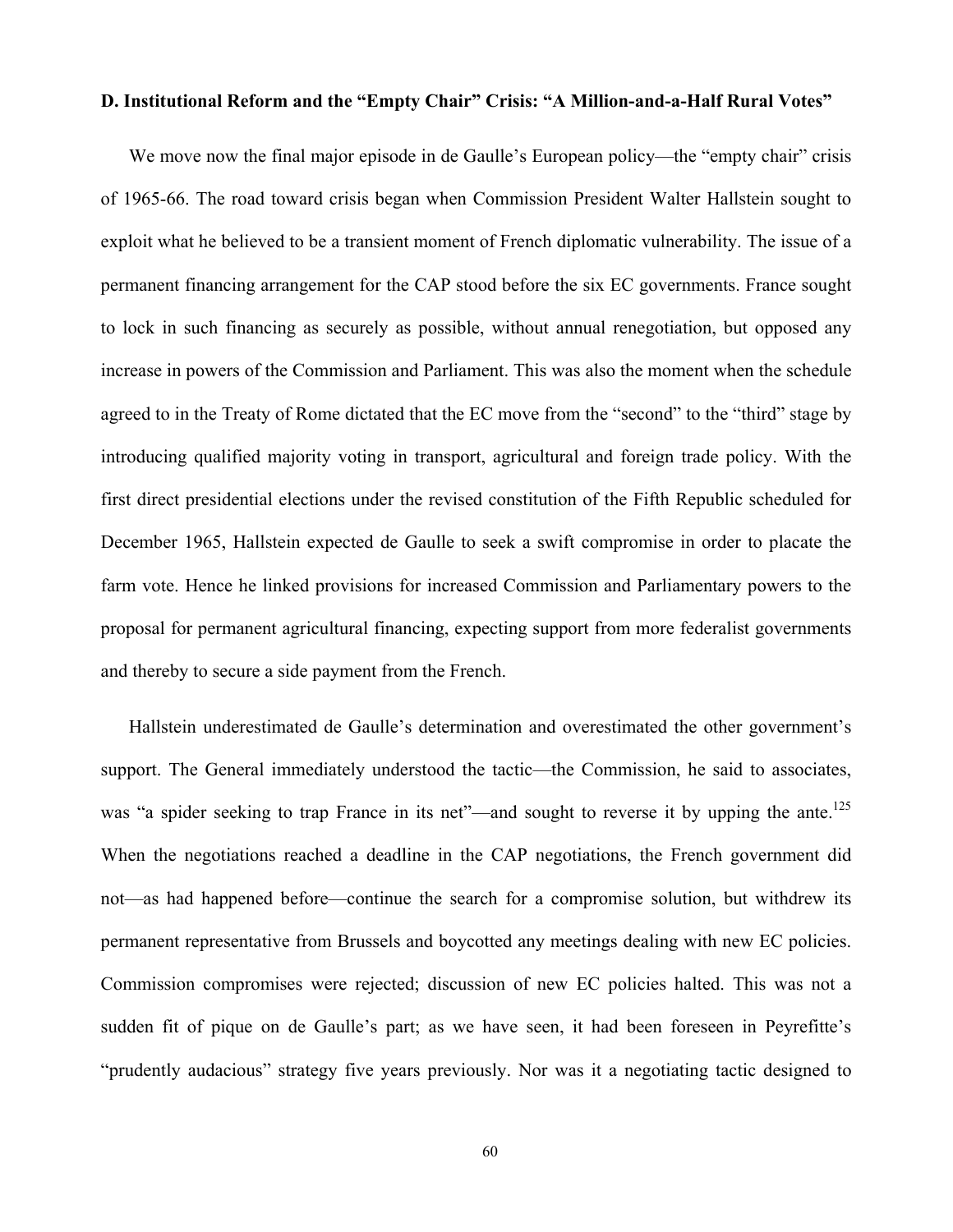secure agreement on CAP or simply defeat the Commission proposals. On the eve of the crisis the French cabinet meeting concluded that French proposals on CAP were close to acceptance and that the Commission was already a "big loser," having seen the rejection of its "absurd" institutional proposals by almost all governments (not least the Germans, whose actions did not match their federalist rhetoric). Indeed, the Commission had been banished from key discussions. Early in the crisis, moreover, de Gaulle rejected a compromise to implement the CAP proposals without any mention of the Commission proposals.<sup>126</sup>

Instead, de Gaulle, still following the "prudently audacious" plan of 1960, sought advantageous political terrain—the CAP was nearly in place, the British veto was behind him, and a weak government ruled Germany—on which to provoke a diplomatic showdown over basic institutional prerogatives in the EC. In de Gaulle's words, France sought to "profit from the crisis" in order to get "rid of false conceptions…that expose us to the dictates of others" and "replace the Commission with something fundamentally different." The "empty chair" crisis was nothing short of a bid to reform the EC fundamentally. In internal discussions, de Gaulle mentioned that his fundamental goals were to strip the Commission of its unique power of proposal, to block the transition to majority voting and to fire the current Commission. The French government also demanded that the Commission change its name, refrain from running an information service, abandon accredited diplomatic missions, send no representatives to international organizations, cease criticizing member state policies in public, submit proposals to the Council before publicizing them, end mobilization of domestic groups, and draft vaguer directives. Perhaps most important, France

-

<sup>125</sup> Peyrefitte, C'était, II/281, 594, 620.

<sup>126</sup> Peyrefitte, C'était, II/289, 293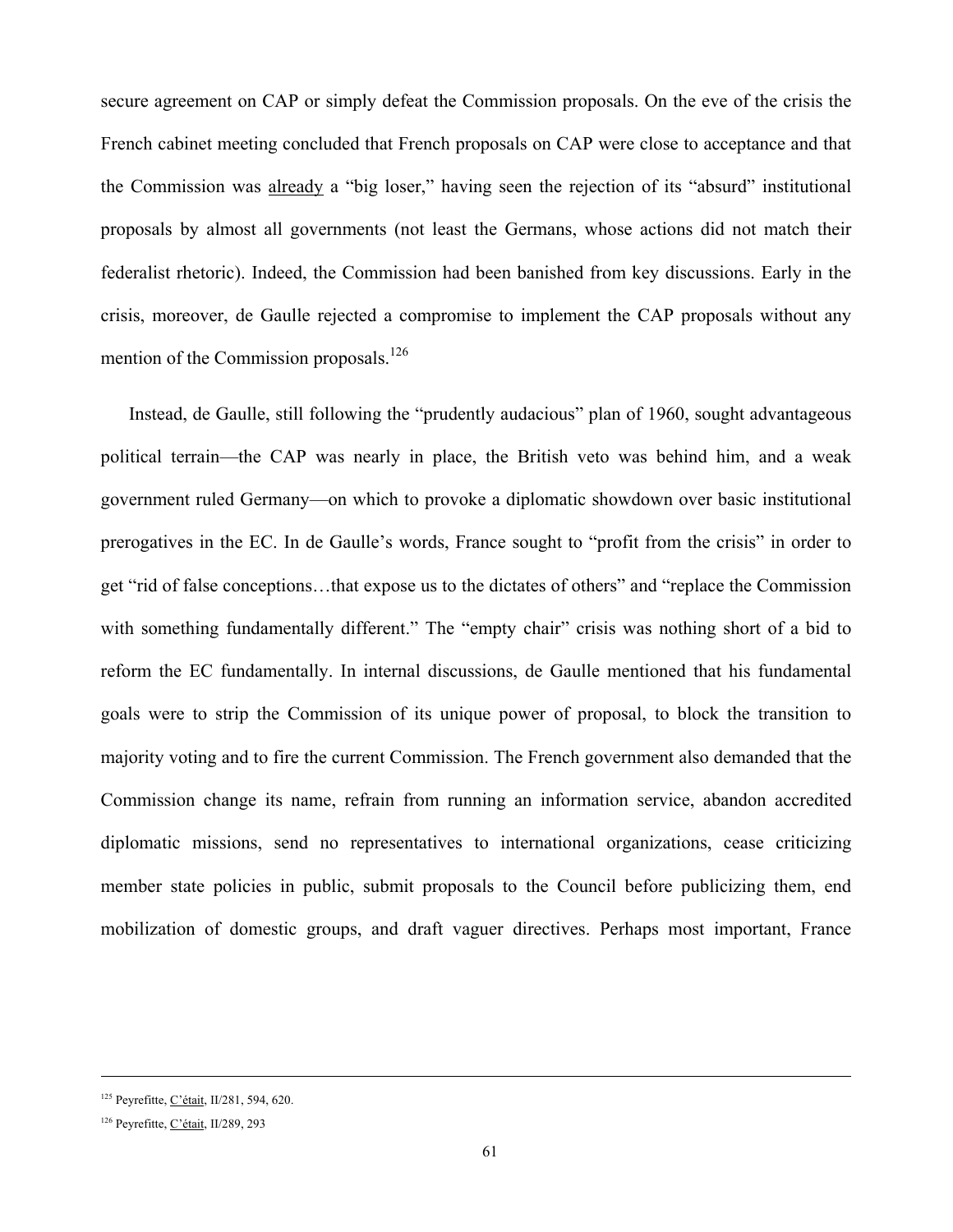sought explicit recognition of the right of member states to veto majority votes where "vital interests" were at stake, with each acting as the sole judge of what constitutes its vital interest.<sup>127</sup>

The boycott ended six months later with an agreement that gave de Gaulle relatively little of what he had initially requested. To be sure, the Council was now to be represented alongside the Commission in EC foreign policy and press activities, while some symbolic changes were made in the language of Commission prerogatives. The most important change was agreement on an extralegal document, the "Luxembourg Compromise," which recognized the disagreement among the Six. It stated that when a particular majority vote threatens the "vital national interest" of a member state, there was informal agreement that discussion should be prolonged and acknowledged that France "considers that...discussion must be continued until unanimous agreement is reached".<sup>128</sup> In addition, De Gaulle made a scapegoat of Hallstein, forcing him to resign the Presidency.<sup>129</sup> Yet no formal treaty changes resulted, QMV went forward, and the EC institutions remained—at least on paper—intact.

What were de Gaulle's underlying motivations? Why did he settle for so much less than he had initially sought? It is customary to assert that de Gaulle's willingness to risk electoral embarrassment and diplomatic isolation during the "empty chair" crisis of 1965-66 demonstrates the predominance of nationalist ideas in his thinking. Disillusioned with the collapse of the Fouchet Plan, suspicious of US proposals for an MLF and rebuffed by the Erhard government in Germany, it

<sup>&</sup>lt;sup>127</sup> Peyrefitte, C'était, II, 292, I/220, also I/66-68, II/281-282, 286-292, 296. Concrete planning proceeded steadily through the first half of 1965. Camps, European, 104-115; Altiero Spinelli, The Eurocrats: Conflict and Crisis in the European Community (Baltimore: Johns Hopkins University Press, 1966), 210-211; John Newhouse, Collision in Brussels: The Common Market Crisis of 30 June 1965 (New York: W. W. Norton, 1967).

<sup>&</sup>lt;sup>128</sup> Newhouse, Collision, 130-134, 151-153, 156-157, 159-161; Leon N. Lindberg, "Integration as a Source of Stress in the European Community," in Joseph S. Nye, ed., International Regionalism (Boston: Little, Brown, 1968), 267; Émile Noël, "Some Institutional Aspects of the Crisis of the Communities," (Brussels: Unpublished Paper, 15 September 1966).

<sup>&</sup>lt;sup>129</sup> Willis, France, 361.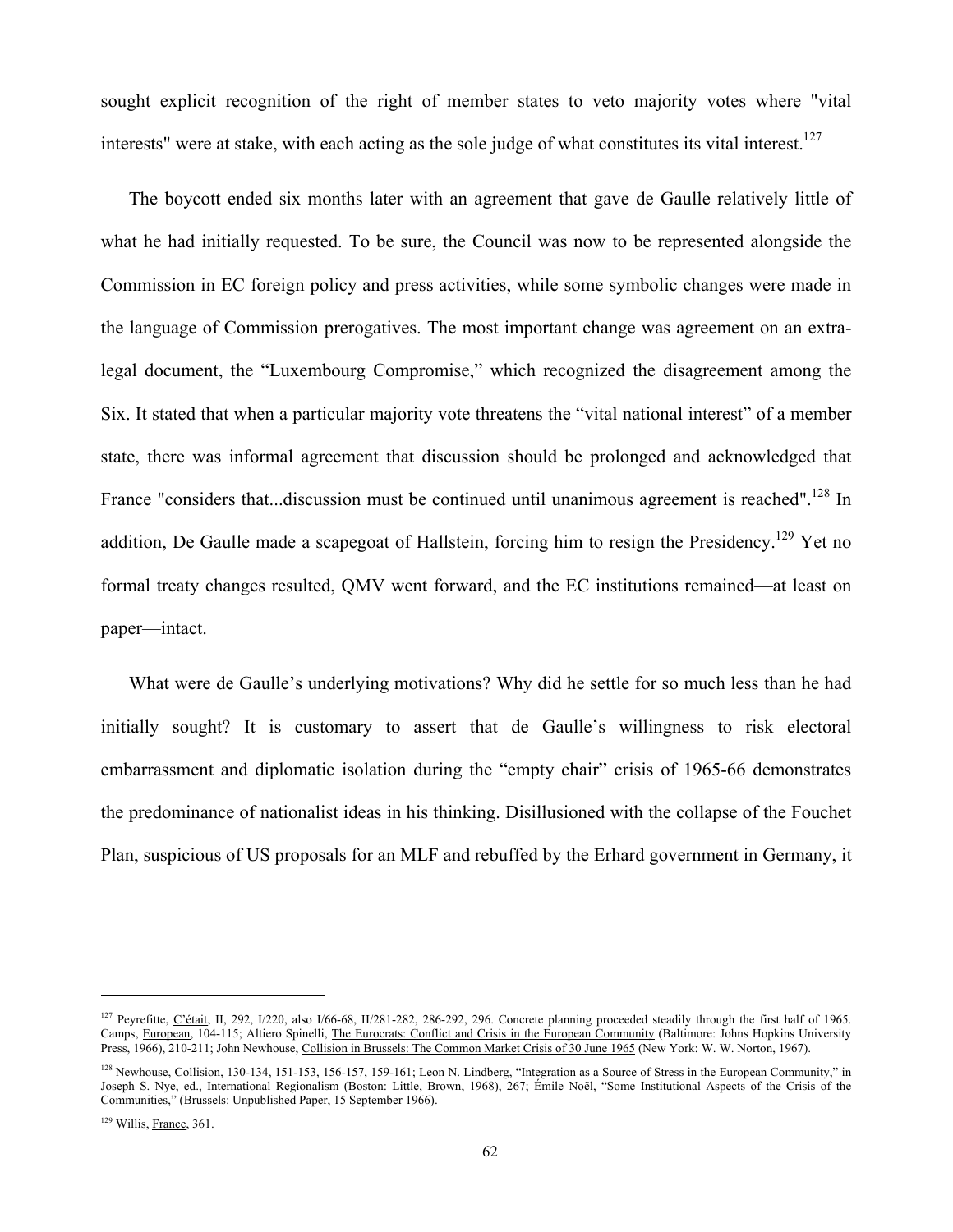is argued, de Gaulle adopted a more "brutal" style of negotiation, which almost led to the collapse of the  $EC^{130}$ 

There is some truth here. As in the case of the Fouchet Plan, there is no denying that de Gaulle sought to quash the move to supranationalism and there are at least two types of evidence to suggest that this goal stemmed in part from distinctive geopolitical ideas. One is the ambiguity of French material interests. In January 1965, de Gaulle requested an internal French government assessment of the consequences of a transition to QMV, which concluded that it was unlikely to undermine any vital French interest.<sup>131</sup> We do not know precisely what the thinking was, but the judgement does not seem outlandish. The moribund transport policy posed no threat. While QMV in the CAP and GATT might threaten French gains—a point to which we shall return in a moment—it would also place greater pressure on a consistently recalcitrant Germany to accept lower prices, the temporary German exemption in this area notwithstanding. Finally, the overall impact of unanimity voting was limited because the Treaty in any case retained it for the most open-ended decisions. The Treaty dictated that new policies, Treaty amendments harmonization of domestic regulations, fiscal and social policy, new sources of Community funding, association agreements and accession of new members to the EC all required a unanimous vote.

The second type of evidence supporting the importance of geopolitical ideas is the strikingly symbolic nature of the General's public and private rhetoric on the subject. He contemptuously dismissed the vision of Hallstein "decked out in the trappings of sovereignty" and consistently criticized the very idea of governance above the nation-state. He lashed out even at those Commissioners, notably Robert Marjolin, who had sided with the French government. Occasionally—though this was very rare, as compared to the constant references to farming

<sup>&</sup>lt;sup>130</sup> Berstein, Republic, 172-173.

 $^{131}$  (••)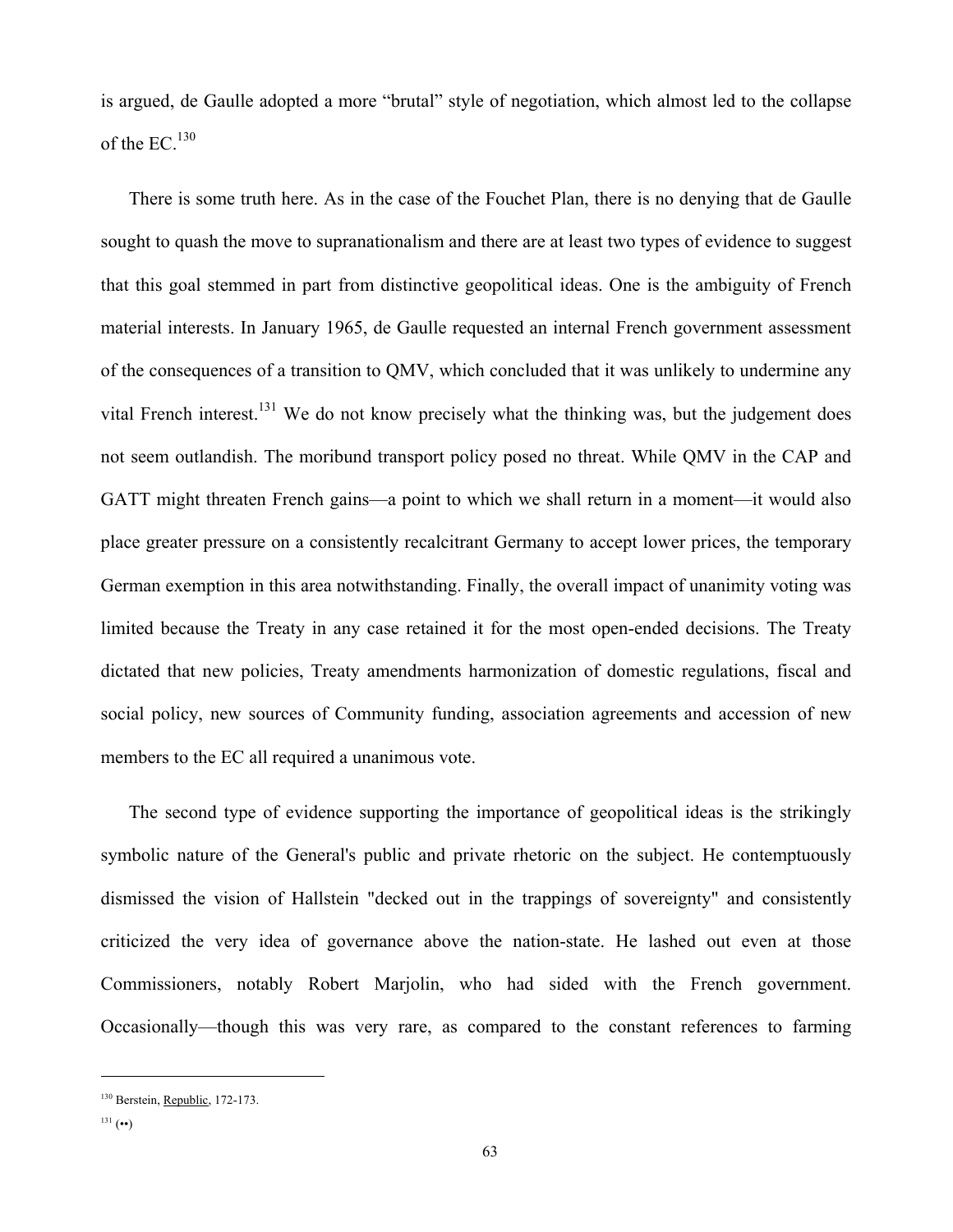interests—de Gaulle invoked the grandeur of France.<sup>132</sup> He may have felt what Hoffmann has described as a vague "determination to prevent...a leap into that supranational nirvana where his chances of directly influencing shared European policies might vanish."133

Although this interpretation is plausible and probably in part true, it is worth noting that the small amount of available direct evidence of de Gaulle's own views appears to support the primacy of commercial considerations. Privately, the General was deeply concerned to retain control over votes on CAP financing, GATT negotiations, and any possible FTA negotiations. He consistently complained—as always, stressing agriculture—that QMV might be exploited to undermine carefully negotiated arrangements for net EC financial transfers to French farmers. The logic was simple: Even with progress through 1964, the CAP was not yet safe from reversal through the combined efforts of the Danish, British and US pressure in GATT negotiations. This might, de Gaulle feared, permit the "Americans to inundate the European market with their agricultural commodities."134 France therefore had to maintain control over both the CAP and GATT negotiations through a veto. This was also the most commonly cited motivation in de Gaulle's public rhetoric of the period. It is backed by the recollections of many of his associates. By contrast, there is not a single piece of documentary evidence to support the conjecture that the boycott stemmed from de Gaulle's anger over Kennedy's proposals for a Multilateral Force (MLF) or any other geopolitical consideration.<sup>135</sup> Not by chance, then, did the Kennedy Round conclude a year

<sup>&</sup>lt;sup>132</sup> Ménil, Who, 154; Peyrefitte, C'était, II/287-291, 297, 299. The feeling was mutual: Hallstein is said to have claimed that he "had not seen politics like this since Hitler." See also Jouve, Général, II/372.

<sup>&</sup>lt;sup>133</sup> Hoffmann, "De Gaulle's Foreign Policy," 303. Also Françoise de la Serre, "The European Economic Community and the 1965 Crisis," in F. Roy Willis, ed., European Integration (New York: New Viewpoints, 1975), 150; Hoffmann, "Obstinate or Obsolete?" 390-391. Bodenheimer is cited as seeing Fouchet Plan as "a pre-emptive strike against an ambitious Commission seeking greater powers" in Charles Pentland, "Political Theories of European Integration: Between Science and Ideology," in D. Lasok and P. Soldatos, eds., The European Communities in Action (Brussels: Bruylant, 1981), 546-569.

<sup>&</sup>lt;sup>134</sup> Peyrefitte, C'était, II/263, also II/255, 264-265, 294; Jouve, Général, 361; Lindberg, "Integration," 238.

<sup>135 (••)</sup> cf. Camps, European, 16, 117.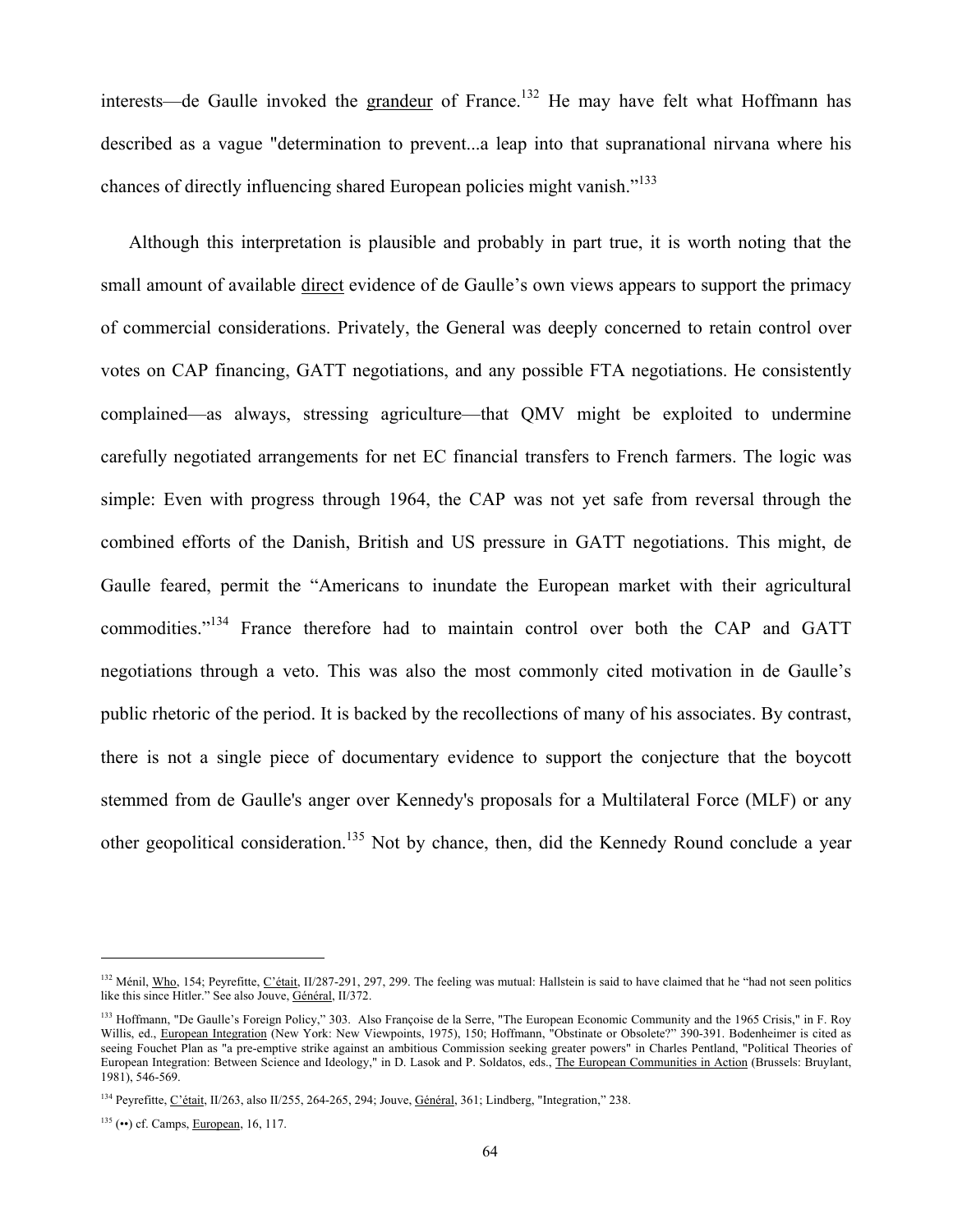later with an unambiguous victory for France in agriculture—the one area where U.S. pressure for liberalization was rebuffed. $136$ 

The continuity of policy—in particular the fact that in many ways de Gaulle's insistence on a veto simply passed the policy of his Fourth Republic predecessors on to his Fifth Republic successors unchanged—further suggests the primacy of economic motivations. Fourth Republic governments had sought to place stronger veto rights in the Treaty of Rome. In December 1957, just after ratification and before de Gaulle entered office, a Quai d'Orsay study had already isolated two means of maintaining de facto unanimity voting after the transition to QMV foreseen for 1966. One was a perpetual veto of the transition to the third stage, the other retention of the national veto on essential questions as a precondition for approving the transition. De Gaulle reviewed these studies, considered both options, and chose one. The first was somewhat more difficult as, having already moved to the second stage in exchange for an initial framework agreement on the CAP, it would be difficult to move back entirely to an intergovernmental option, but de Gaulle nonetheless kept this option in mind.137 He thus eventually turned to the second option.

Yet in the end de Gaulle's motivations in provoking the "empty chair" crisis are not the critical issue. Even if we were to concede that they were in large part ideational, the decisive constraint on French tactics remained French commercial interests. De Gaulle won the battle but lost the war, an irony of which he himself was aware.<sup>138</sup> What is most striking about the Luxembourg Compromise is how strikingly little of what de Gaulle sought in the crisis he achieved. In every respect except the attainment of a de facto veto over external tariff policy, one commentator notes, "it was a victory for German diplomacy" because it kept France within the EC without major formal reforms.<sup>139</sup>

<sup>&</sup>lt;sup>136</sup> Vaïsse, Grandeur, 559-560.

<sup>137</sup> Peyrefitte, C'était, II/255.

<sup>138</sup> Peyrefitte, C'était, II/(••).

<sup>&</sup>lt;sup>139</sup> Le Figaro concluded that de Gaulle was "neither victor nor vanquished." Vaïsse, Grandeur, 559.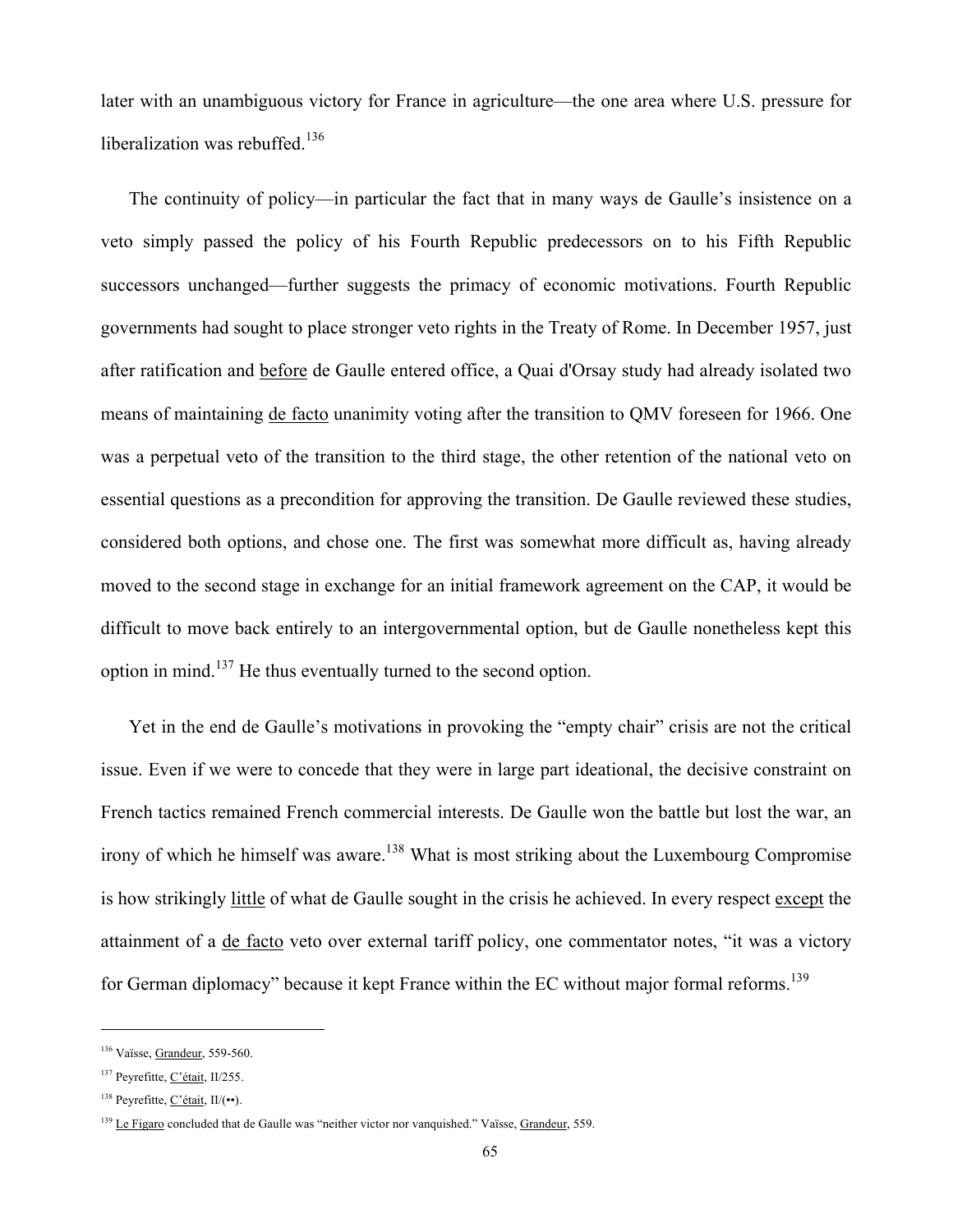To be sure, many maintain that the Luxembourg Compromise marked a major victory for de Gaulle and a critical turning point in EC history—a moment when the supranational style of decision-making pursued up to 1966 and desired by France's partners was stunted. De Gaulle himself boasted that: "The CAP is in place. Hallstein and his Commission have disappeared. Supranationalism is gone. France remains sovereign."<sup>140</sup> Peyrefitte does speak at one point of "the defense of the France's national interest coming before electoral interests."<sup>141</sup>

Yet this is greatly exaggerated. In fact much of what was agreed in 1966—notably the Luxembourg Compromise—was in the interests of all governments. There was, moreover, nothing particularly Gaullist—or even particularly French—about suspicion toward majority voting without provisions for a veto. Just as de Gaulle was more pragmatic than his image, so the more federalist governments of Germany and others were more cautious than their public rhetoric suggested. While the other five governments opposed de Gaulle in public, each had strong interests in maintaining control over particular provisions of specific policies, for example the Germans and Italians in agriculture and the Dutch in transport. The Erhard government, vulnerable to a vote to lower agricultural support prices and skeptical of supranationalism in principle, had already demanded that a de facto veto be granted in agricultural price-setting. It was apparently was not entirely disappointed to see the veto generalized. Had governments sought to employ QMV to impose lower agricultural prices on Germany in the coming decades, there is little doubt that Germany would have refused—as it did in 1985.<sup>142</sup> Ten years later, a prominent EC report revealed that eight of the nine members of the EC, including France, were satisfied with the Luxembourg Compromise.<sup>143</sup>

<sup>&</sup>lt;sup>140</sup> Peyrefitte, C'était, II/620.

<sup>&</sup>lt;sup>141</sup> Peyrefitte, C'était, II/594.

<sup>142</sup> Peyrefitte, C'était, II/300; Anne Jaumin-Ponsar, Essai d'interprétation d'une crise (Brussels: Bruylant, 1970), 99, 113, 132; Lindberg, Political, 348. The German government had already set an important precedent on 3 April 1964 by securing Council acquiescence to its unilateral declaration that subsequent changes in cereal prices only be decided by unanimity.

<sup>&</sup>lt;sup>143</sup> Marjolin, Architect, 356.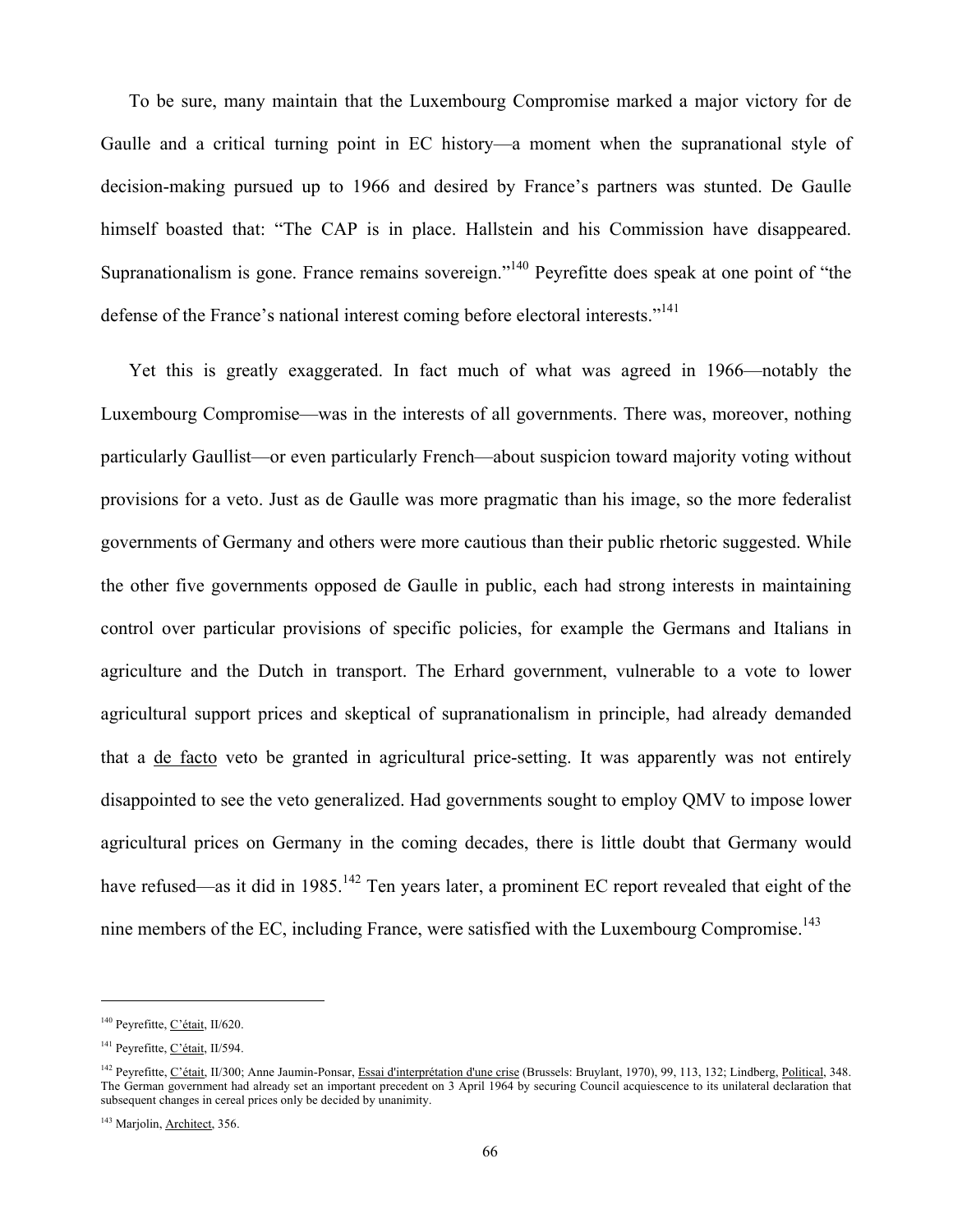The Luxembourg Compromise—an informal agreement to disagree—did somewhat dampen the tendency of countries to employ majority voting in agricultural and foreign trade policy, but it clearly failed to fundamentally divert the course of European integration, as de Gaulle had hoped. According to the Treaty, new policies, notably regulatory harmonization and monetary cooperation, had in any case to be approved unanimously, while attempts to invoke majority voting to impose lower agricultural prices would surely have been blocked or offset domestically by Germany. Rapid movement before 1966 took place under unanimity and, in some cases, without Commission power of proposal. This is not to deny that de Gaulle's geopolitical ideology helped to fuel his disdain for supranational institutions or that de Gaulle did not successfully avoid the supranational trap set by the Commission, but he failed to impose his own agenda. "As regards the long-term issues of the federalist-nationalist conflict," one contemporary commentator noted, "the 1965-66 crisis changed nothing." $144$ 

De Gaulle had sought much more. The French defeat is clear if we compare the outcome to de Gaulle's original proposal for a fully intergovernmental organization to replace the EC or, at the very least, the elimination of qualified majority voting and the Commission's power of initiative. Neither occurred. It is perhaps only a slight exaggeration to argue that "the value of the Luxembourg agreements lay precisely in the fact that they had no juridical value, that the legal regulations remained intact, and that they did not restrict in any way [the EC's] future evolution and functioning." Integration took other legal forms; when the governments were prepared to move ahead, they simply reinstated QMV. De Gaulle himself seems to have agreed with this pessimistic

<sup>&</sup>lt;sup>144</sup> Lambert, Britain, 138; Moravcsik, Choice for Europe, Chapter Three. Perhaps the strongest argument for the importance of unanimity is the widely cited "joint decision trap" thesis advanced by Fritz Scharpf, in which unanimity voting constrains governments to maintain suboptimal equilibria, yet even Scharpf concedes that there is little evidence that agricultural policy, his primary example, would in fact have been any different with majority voting. Fritz Scharpf, "The Joint-Decision Trap: Lessons from German Federalism and European Integration," Public Administration 66 (Autumn 1988), 251. For further critique of Scharpf's thesis, see Elmar Rieger, "Agrarpolitik: Integration durch Gemeinschaftspolitik?" in Markus Jachtenfuchs and Beate Kohler-Koch, eds., Europäische Integration (Opladen: Leske+Budrich, 1996), 401-428.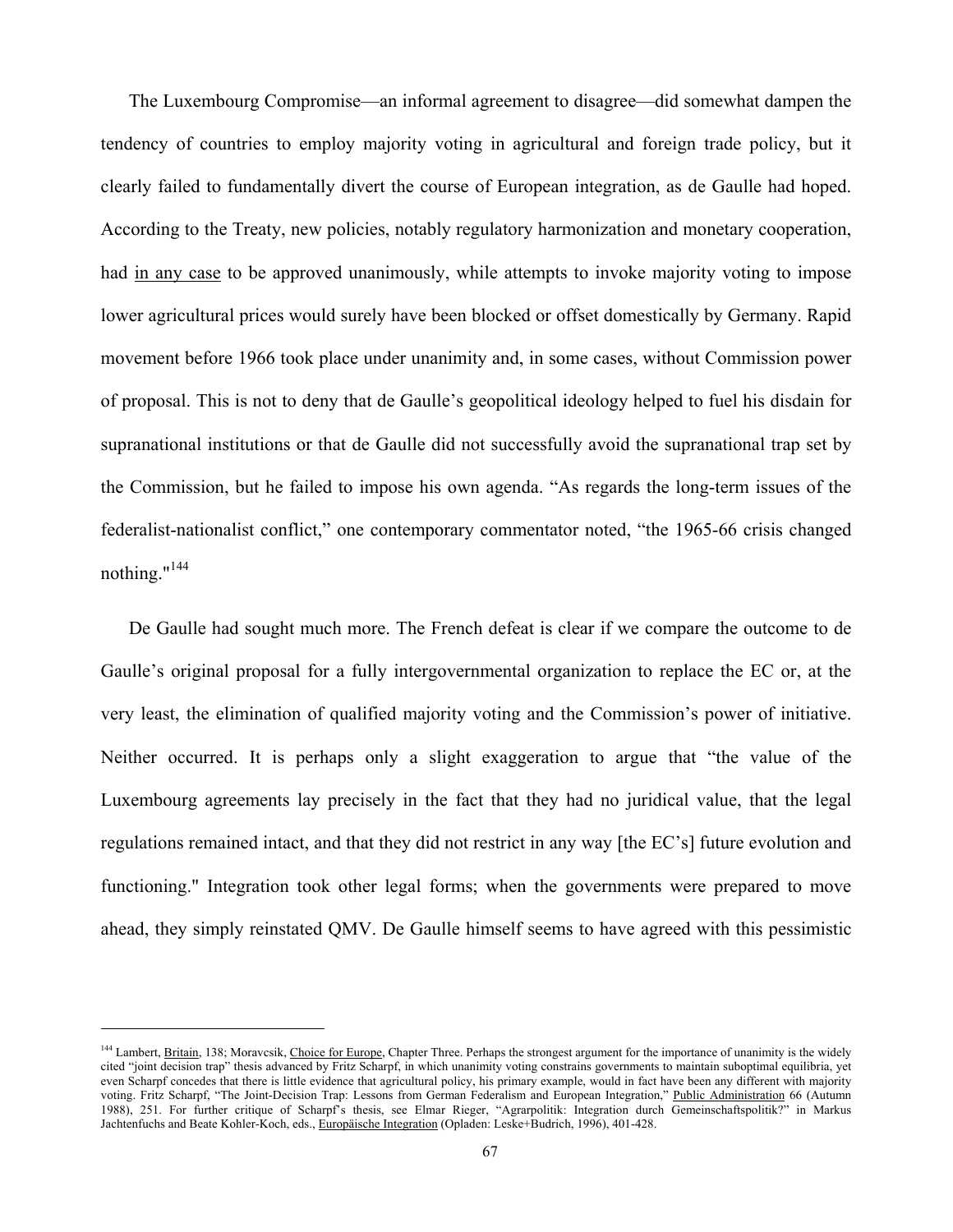assessment of the outcome, for he continued to advance proposals for fundamental institutional reform, finally turning to the British as allies—thereby giving rise in 1969 to the "Soames affair."<sup>145</sup>

The main reason for de Gaulle's failure was not the overwhelming strength of the diplomatic coalition that opposed him—though the unwillingness of foreign parliaments to ratify any treaty changes and the French fears that the five other Member States would turn to Britain surely played a role—but the weakness of domestic support.<sup>146</sup> Had de Gaulle been concerned only with advancing his geopolitical ideology and had his domestic position been strong, he might have carried out a withdrawal, as occurred in the case of NATO; surely an EC without France would have been questionable. De Gaulle's position was far weaker than in the NATO crisis of 1966 and his failure to prevail in the "empty chair" crisis was preordained because, despite his flamboyant tactics, he was unwilling to risk withdrawal from the EC and the CAP. The diplomatic tactics employed both by France and its partners betray full knowledge of this decisive fact. Much of what occurred during the second half of 1965 was in fact no more than shadow boxing.

During the crisis the French government never so much as hinted at complete withdrawal; a striking contrast to linkage successfully employed to achieve the CAP, an issue that really might have justified withdrawal, just a few years previously—or the NATO crisis. Top French officials confidentially assured their counterparts from the very beginning of the crisis that France could envisage no alternative to EC membership. When the French Permanent Representative in Brussels departed, his assistant remained to conduct essential ongoing business in writing. French diplomats boycotted meetings on the development of new policies, such as fiscal harmonization, but they remained present on committees concerned with existing policies, such as the CAP, GATT negotiations and even the association of Greece and Turkey. As governments waited for the French

<sup>&</sup>lt;sup>145</sup> De la Serre, "European," 148, citing the results of a colloquium in Liége. For a more complex assessment, see Joseph H. H. Weiler, "The Transformation of Europe," Yale Law Journal 100 (1991).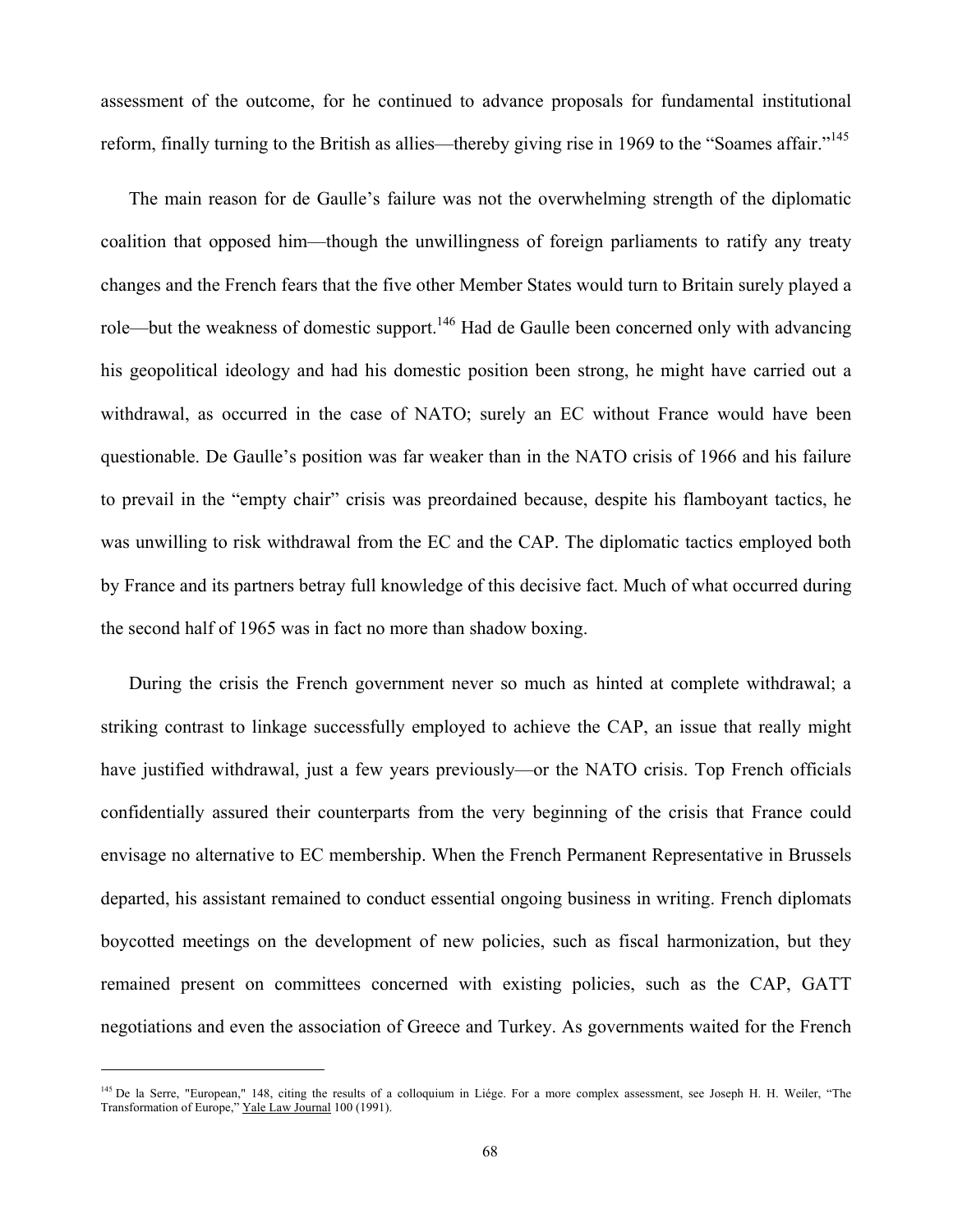elections, plans were already being discussed to meet immediately thereafter—when the matter was rapidly resolved. At home, the government continued to prepare its budget for the forthcoming reduction in internal EC tariffs, which was carried out on schedule during the boycott. It appears that, far from posing a frontal challenge to economic integration within the EC, de Gaulle exploited its irreversibility to press others for institutional reform.<sup>147</sup>

De Gaulle's inability to pull out this stemmed not from geopolitical considerations; European political cooperation was, by this point, dead. It stemmed instead from the domestic pressure of economic interests, led by farmers, whose opposition undermined the credibility of French threats to withdraw from the EC.<sup>148</sup> In the presidential elections of early 1966—the first direct elections under the revised constitution of the Fifth Republic—the normally non-partisan peak farmers group, the FNSEA, recommended that its five million members cast votes against de Gaulle. As a result, the General failed to achieve a first-ballot majority. He received only 44% of the votes, considered embarrassingly low for the man who had proposed the constitution. A pro-European but otherwise unremarkable centrist gained over 15%, disproportionately from rural areas, forcing a run-off with the Left, headed by François Mitterrand. To be sure, de Gaulle triumphed in the second round, but still by a disappointingly small margin, which he attributed to opposition from farmers over the question of Europe.<sup>149</sup>

1

<sup>&</sup>lt;sup>146</sup> On de Gaulle's assessment of the role of foreign parliaments, Peyrefitte, C'était, II/620.

<sup>&</sup>lt;sup>147</sup> Peyrefitte, C'était, II/588 (•••); John Newhouse, De Gaulle and the Anglo-Saxons (New York: Viking Press, 1970), 47; Ménil, Who, 135; Lindberg, "Integration as a Source of Stress," 237-238, 253-256; Newhouse, Collision, 119-120, 130-134, 151-153; Lambert, "1965," 210-213; Camps, Europe, 72-73; W.G. Jensen, The Common Market (London: G.T. Foulis and Co., 1967), 145-147.

<sup>&</sup>lt;sup>148</sup> In late October, the Five issued a statement, based on an even more explicit secret agreement, defending the basic provisions of the Treaty. They "made no secret of the fact that they were thinking of approaching the British if the French continued their boycott. The Five were close to a decision to begin transacting normal Council business without France when de Gaulle, electorally embarrassed at home and diplomatically isolated abroad, came back to the table. Leon N. Lindberg, and Stuart A. Scheingold, Europe's Would-Be Polity: Patterns of Change in the European Community (Englewood Cliffs, NJ: Prentice-Hall, 1970), 246; Newhouse, Collision, 127; Camps, European, 122; Newhouse, Collision, 89-90, 130-134, 151-153, 155; Émile Noël, "Some Institutional Aspects of the Crisis of the Communities." (Lecture before the International Faculty for the Teaching of Comparative Law, Brussels, 15 September 1966); Jaubin-Polmar, Essai, 98; Rudolf Lahr, "Die Legende vom "Luxemburger Kompromiβ", Europa-Archiv 38:8 (10 January 1983), 223-232; Robert de Bruin, Le Pays Bas et l'Integration Européenne 1957-1967 (Paris: Institut d'Etudes Politiques de Paris, 1978), 720ff, 734, 755.

<sup>&</sup>lt;sup>149</sup> Peyrefitte, C'était, II/612-613. Jaumin-Ponsar, Essai, 104-105, 124, points out that de Gaulle's election rhetoric was strikingly pro-EEC, defending West European cooperation on economic grounds against those who called for an opening to Eastern Europe and the USSR.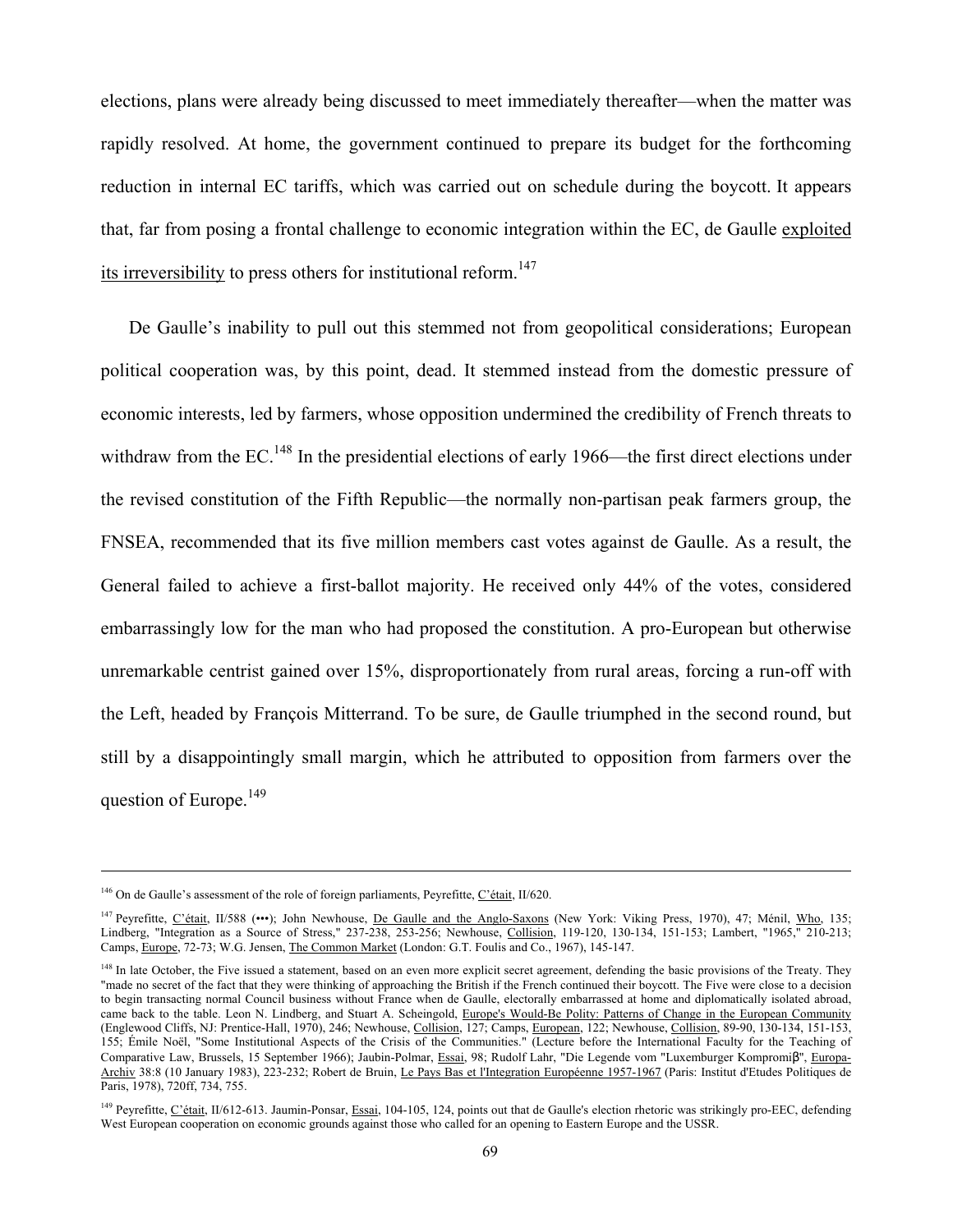De Gaulle and his advisors were painfully aware of the political irony: A policy designed in large part to defend farm interests was interpreted by farm groups as a threat. It led de Gaulle to bitterly criticize "demagogues" among agricultural groups. At first depressed and despondent, de Gaulle first considered resignation, then did what had to be done. At Peyrefitte's suggestion, he restrained his anti-supranational rhetoric. In a rare admission of error, he told his cabinet ministers that he had wrongly treated the first round as a referendum rather than an election; he made it a major priority thereafter to restore interest group support, not least by bolstering support for farmers. He turned more activities over to his prime minister.<sup>150</sup> Within a few months named Edgar Faure to be Minister of Agriculture with "a very precise aim: to bring back to the majority the million-and-a-half rural votes." Faure quickly raised milk and beef prices, as well as removing a tax on wheat, while de Gaulle returned to the negotiating table in Brussels.<sup>151</sup> If de Gaulle's goals were "audacious," his tactics remained "prudent." The modesty of the achievement, as compared to the sweeping ambition of de Gaulle's initial hopes, reflected his willingness to jettison central elements of the Gaullist vision to satisfy the narrowest and most self-interested of domestic interest groups groups that de Gaulle had, upon entering office, tried and failed to defeat domestically. It was, as the Belgian federalist Paul-Henri Spaak noted later, the "revenge" of the other five member governments for the "humiliating" veto of Britain in  $1963$ <sup>152</sup> All this marked a major turning point in de Gaulle's mode of governance.

<sup>150</sup> Lacouture, De Gaulle, 514-523; Peyrefitte, C'était, II/612.

<sup>151 (••)</sup> Newhouse, Collision, 127; Lindberg, "Integration," 239-245; François Duchêne, Jean Monnet: The First Statesman of Interdependence (New York: Norton, 1995), 27; François-Henri de Virieu, La fin d'une agriculture (Paris: Calmann-Levy, 1967), 46, cited in William F. Averyt, Jr. Agropolitics in the European Community: Interest Groups and the CAP (New York: Praeger, 1977), 56-57, 64; "Agricultural Decisions of July 1966," Common Market 6:11 (November 1966), 239; Edmund Neville-Rolfe, The Politics of Agriculture in the European Community (London: Policy Studies Institute, 1984), 370.

<sup>&</sup>lt;sup>152</sup> Lacouture, <u>De Gaulle</u>, 361. Also Camps, Europe, 2-3; Williams and Harrison, Politics, 342-346; Peyrefitte, C'était, II/(••).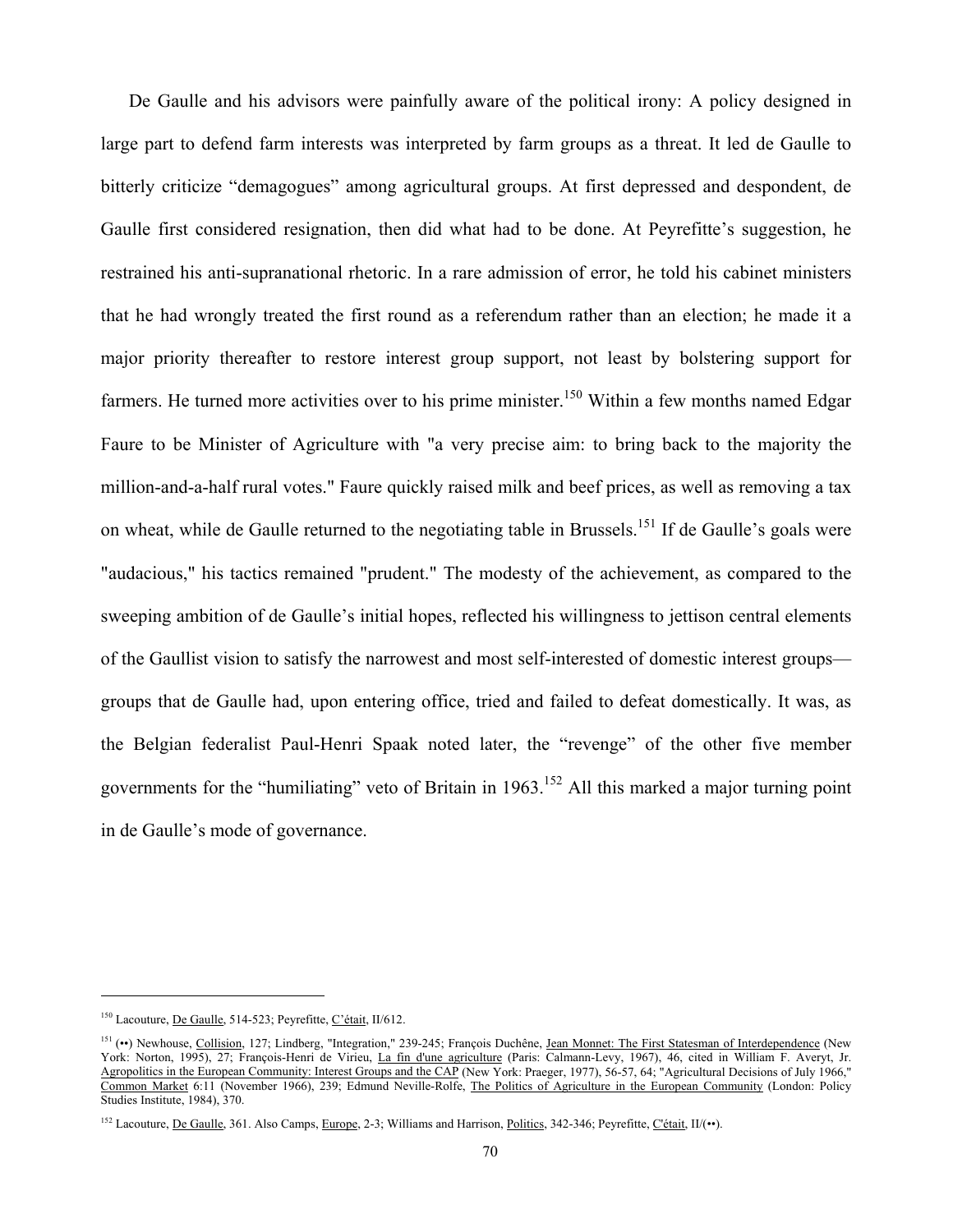# **III. BROADER IMPLICATIONS: INTEGRATION, IDEOLOGY, AND THE RELATIONSHIP BETWEEN HISTORY AND POLITICAL SCIENCE**

The price of wheat, not the grandeur of France, was the vital national interest behind de Gaulle's European policy. We have seen that preponderance of direct evidence—critical portions of which are summarized in Tables One and Two—confirms that the most powerful and persistent motivation behind de Gaulle's European policy was commercial interest, in particular the promotion of French agriculture, not the realization of geopolitical interests and ideas. This is not to deny that de Gaulle sought geopolitical goals, but he treated them, rhetorically and tactically, as secondary.<sup>153</sup> Not only is the evidence for a geopolitical explanation scarce, but to explain anomalies, proponents have been forced into ad hoc assertions that de Gaulle was myopic, irrational, or impotent. Such accounts not only undermine the general explanation advanced by those who focus on de Gaulle's leadership, nearly all of whom stress the steadfast vision and tactical genius behind Gaullist politics, but are contradicted at every turn by the available evidence. There is, moreover, good reason to believe that much of the evidence that appears to support a geopolitical interpretation of French policy was part of a "deliberate deception" designed to "seduce" contemporaries into overlooking the narrow commercial interests underlying French policy. De Gaulle, as Stanley Hoffmann has brilliantly observed, excelled at such theatrics. He fooled not only the French public and some of his own ministers, but generations of biographers and foreign policy commentators. For the most part, we have seen, de Gaulle pursued the same ends with the same means as other French statesmen would have—and his predecessors and successors in fact did. The most places where his policy appears to have been distinctive—above all his ability to impose the 1958 economic stabilization package

71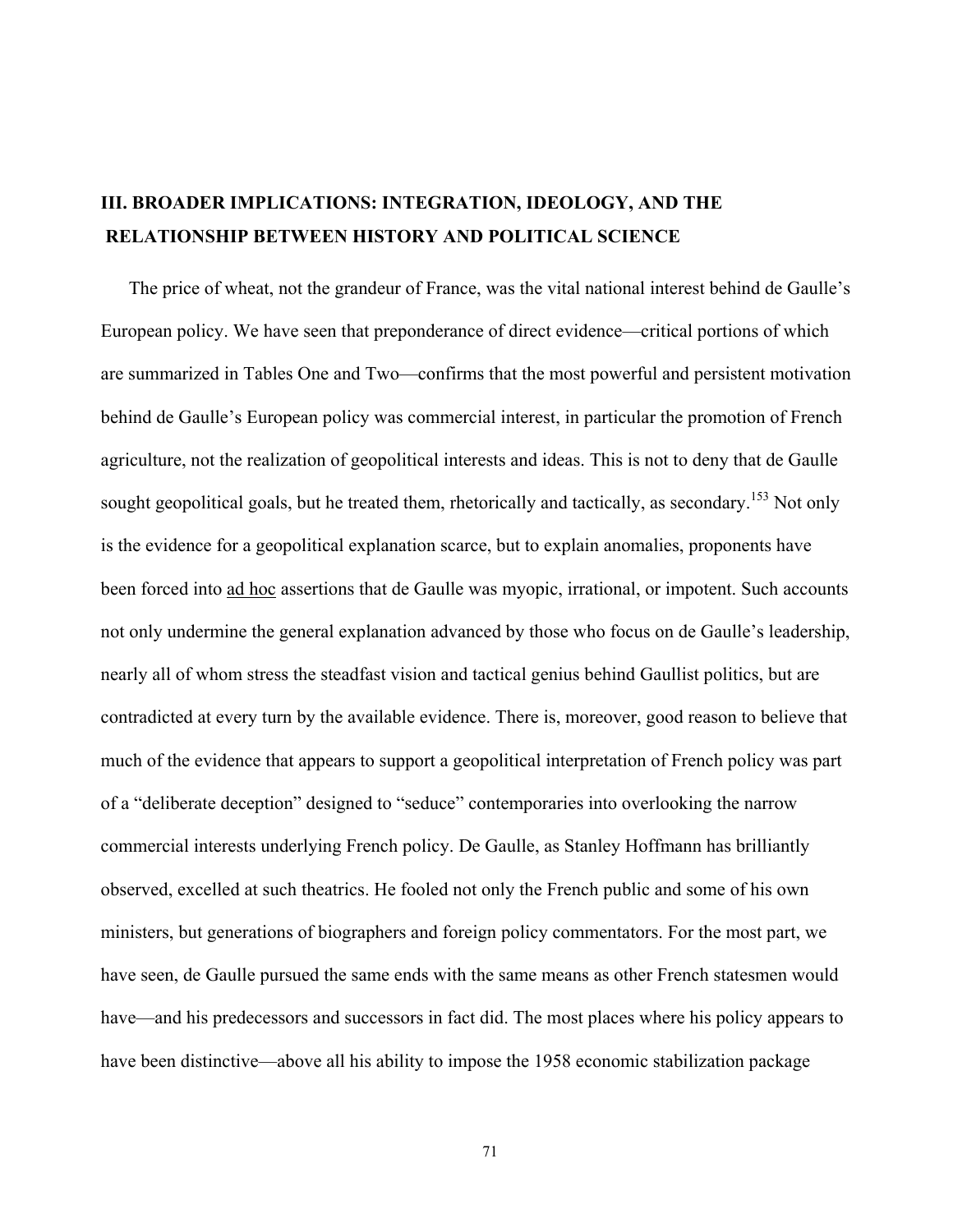required to support trade liberalization—his contribution reflected not so much a distinctive geopolitical vision but more effective domestic governance.

These findings have three broader implications, which concern, respectively, our understanding of European integration, general theories of the role of ideas and individual leaders in foreign policy-making, and the proper use of historical and social scientific methods in qualitative research.

## **A. European Integration: The Primacy of Political Economy**

For those concerned with regional integration, as well as the sources of international economic cooperation more generally, the relative importance of geopolitical and economic motivations is a critical theoretical issue. Ever since the debate between neo-functionalists and their critics in the early 1960s, there have been two basic explanations of the fundamental national interests and motivations underlying European integration. One stresses geopolitical interest and ideas. In this view, European governments that supported integration have been primarily concerned with perceived security externalities, which reflected either objective threats or subjective perceptions of national prestige. The EC was designed to strengthen Western cohesion against the Soviet threat, to prevent yet another Franco-German conflict by linking the restoration of West German sovereignty to a firm commitment to integration, to enhance the global prestige of European governments vis-àvis both superpowers or to advance a federalist vision of governance "beyond the nation-state" visà-vis more old-fashioned "nationalist" or Realist conceptions of the nation-state. Opposition to European integration was a function of nationalism, extremist ideology, divergent colonial legacies, and idiosyncratic geopolitical perspectives and political traditions.<sup>154</sup>

-

<sup>&</sup>lt;sup>153</sup> E.g., Jouve, **Général**, II/346.

 $^{154}$  (••)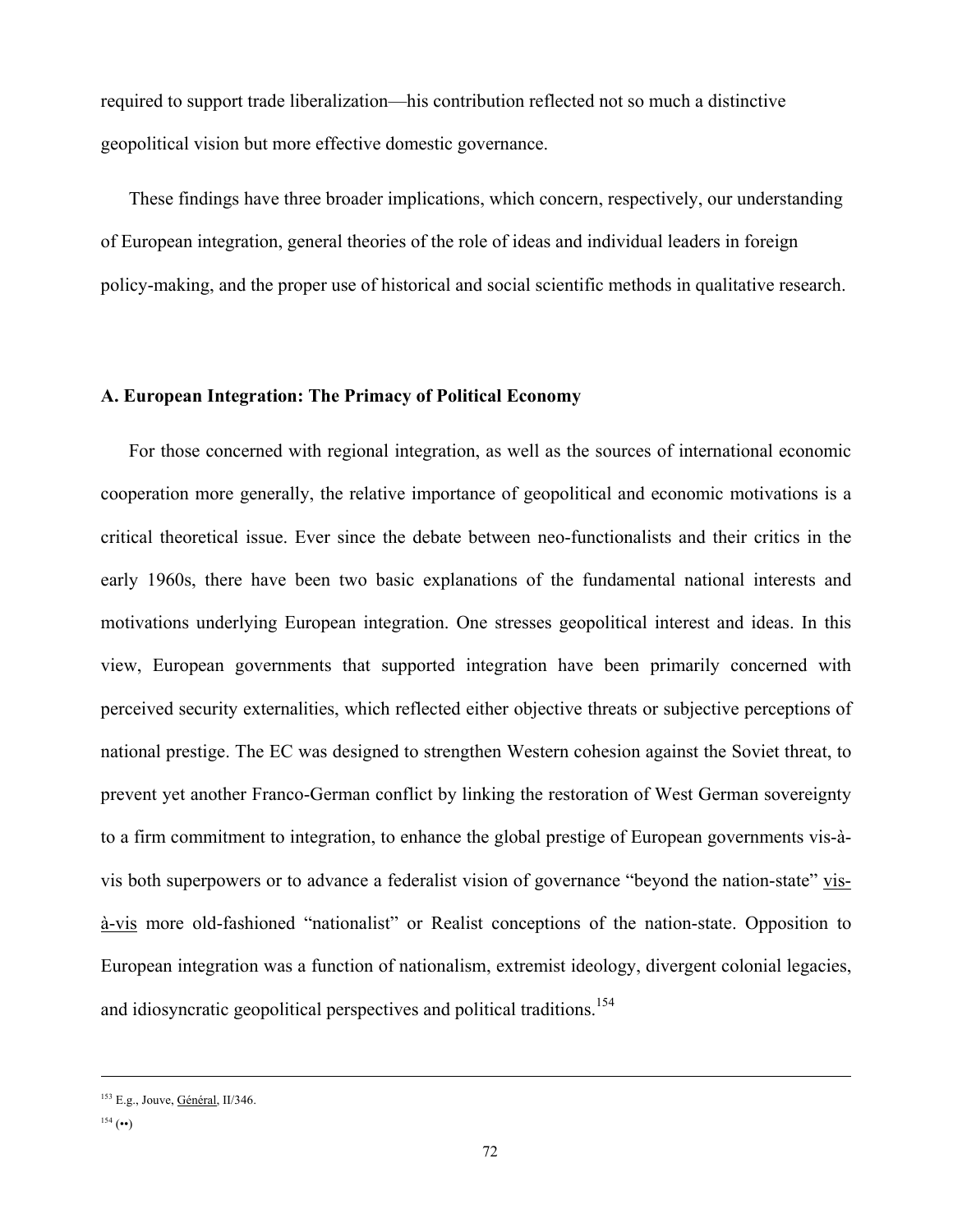The great majority of historical and social scientific analyses of European integration stress geopolitical interests and ideas. This lies at the core of nearly all historical analyses of European integration, of the dominant Realist interpretation of the stability of the post-World War II balance of power in Europe, and of most contemporary commentaries about European integration.<sup>155</sup> Even neo-functionalists, who stress the ultimate preeminence of economic interest, concede to their foremost critics, notably Stanley Hoffmann, both that initial decisions to integrate are taken for geopolitical reasons and that "dramatic-political actors" motivated by nationalism or geopolitical concerns could economic integration for long periods of time.<sup>156</sup> This consensual support for the geopolitical explanation of European integration is based in large part on the received wisdom about de Gaulle's policies.

The second explanation stresses the interest of governments in promoting the economic welfare of their citizens and, above all, powerful domestic producer groups. In this view, the EU has been designed primarily to increase export opportunities for industrialists and farmers, to modernize the economies of European governments, to coordinate effective regulation of environmental and other externalities, and the stabilize the macroeconomic performance of its member states. The EC captured the gains from rapidly rising intra-sectoral trade in agriculture, trade diversion in agriculture and regulatory policy coordination. This remains a minority view, but has substantial support among economists, economic historians and scholars in international political economy.<sup>157</sup>

This analysis challenges this consensus at its strongest point. Commercial interests, we have seen, were dominant, even in those cases where it has long appeared that geopolitical interests and ideology were strongest. De Gaulle's European policy is, moreover, what Harry Eckstein termed a

 $^{155}$  (••)

 $^{156}$  (••)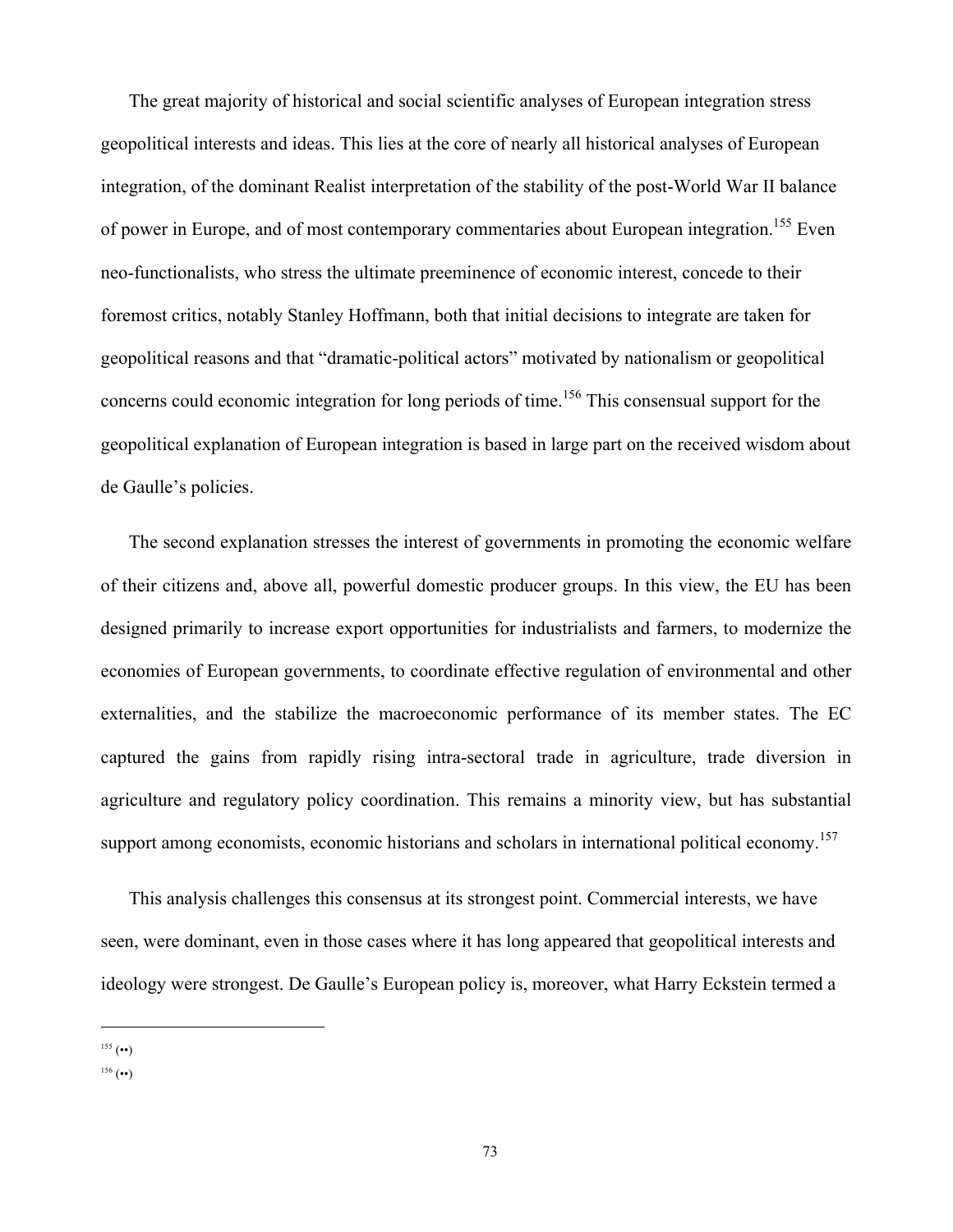"crucial case."158 If it can be shown that de Gaulle was not motivated by geopolitical goals—or was not successful in realizing those goals—there is good reason to expect economic explanations to perform well in explaining the motivations of other European leaders. A more detailed discussion of European integration, which would put de Gaulle's policies in the context of major EC decisions from 1955 to 1991, would take us beyond the scope of this essay. This issue is treated in more detail in the book from which this article is excerpted. It suffices here to note here that such an analysis, like the analysis in this article, supports a revision of much of the received wisdom about the history European integration.<sup>159</sup>

### **B. Ideas and Foreign Policy: A Skeptical Note and a General Proposition**

The role of ideas in foreign policy-making has recently reemerged a central focus of scholarly inquiry. Thirty years ago "idealism" was juxtaposed against "realism" of foreign policy.<sup>160</sup> There has subsequently been a steady stream of studies of the role of individual leaders and visionary ideas in foreign policy—a literature in which de Gaulle plays a prominent role.<sup>161</sup> In recent years these arguments have been resurrected by "constructivist" and liberal analyses of foreign policy,

-

<sup>&</sup>lt;sup>157</sup> Alan S. Milward, The European Rescue of the Nation-State (London: Routledge, 1993); Moravcsik, Choice for Europe; Andrew Moravcsik, "Preferences and Power in the European Community: A Liberal Governmentalist Approach," Journal of Common Market Studies 31:4 (December 1993), 473-524;

<sup>&</sup>lt;sup>158</sup> Eckstein, "Case Study."

<sup>&</sup>lt;sup>159</sup> Moravcsik, Choice for Europe.

<sup>&</sup>lt;sup>160</sup> Robert E. Osgood, Ideas and Self-Interest in America's Foreign Relations (Chicago: University of Chicago Press, 1953); E.H. Carr, The Twenty Years' Crisis 1919-1939 (London: Macmillan, 1946); Hans J. Morgenthau, Politics among Nations: The Struggle for Power and Peace 3 ed. (New York: Alfred Knopf, 1960).

<sup>&</sup>lt;sup>161</sup> Gabriel Sheffer, ed. Innovative Leaders in International Politics (Albany: State University of New York Press, 1993); Glenn Paige, The Scientific Study of Political Leadership (New York: Free Press, 1977); Alexander George and Juliette George, Woodrow Wilson and Colonel House (New York: Dover, 1964); Yeun Foong Khong, Analogies at War: Korea, Munich, Dien Bien Phu, and the Vietnam Decisions of 1965 (Princeton: Princeton University Press, 1992).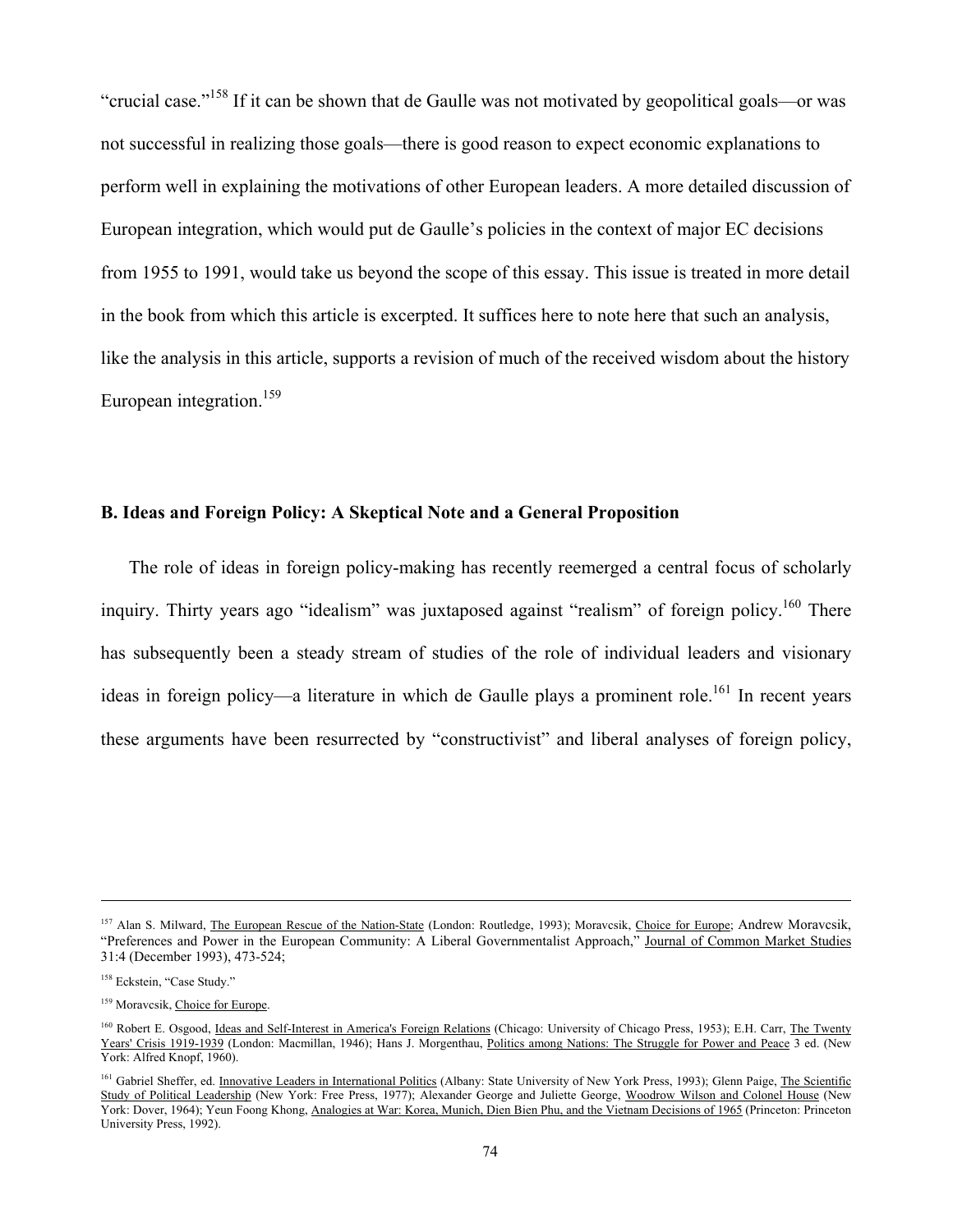which seek to explain foreign policy by reference to variation in the "identity" and "ideas" of societal actors and national leaders.<sup>162</sup>

Here, as in the case of geopolitical explanations of European integration, de Gaulle's foreign policy constitutes a "crucial" case. The General is consistently cited as the modern example par excellence of the visionary statesmen, a nationalist for whom idiosyncratic understandings of "grandeur," "sovereignty," and "prestige" were the primary ends of policy, and living embodiment of the continuing relevance of a voluntaristic, anti-technocratic view toward foreign policy-making. De Gaulle constructed his own constitutional order, an enduring system of centralized foreign policy-making, and an ideology that persists to this day. No postwar democratic chief executive has enjoyed greater independence from domestic partisan constraints, broader executive prerogatives or a deeper commitment to distinctive geopolitical ideas.<sup>163</sup>

Yet the case of de Gaulle's European policy suggests that even the most of independent democratic politicians is a democratic politician nonetheless, decisively limited by the need to generate support from influential constituencies. Where de Gaulle could carry the day with mass ideological appeals, he was able to fashion an idiosyncratic ideologically-grounded foreign policy; where he faced organized interests, he failed to do this.<sup>164</sup> De Gaulle's biographers and commentators concede this point in principle. Hoffmann has observed:

> His leadership, clearly, was not equally innovative in all domains….In foreign affairs, where elites were divided, the public more indifferent than enthusiastic, he moved whenever he thought

<sup>&</sup>lt;sup>162</sup> Peter Katzenstein, ed., The Culture of National Security: Norms and Identity in World Politics (New York: Columbia University Press, 1996); David Halloran Lumsdaine, Moral Vision in International Politics: The Foreign Aid Regime 1949-1989 (Princeton: Princeton University Press, 1993); Robert W. McElroy, Morality and American Foreign Policy: The Role of Ethics in International Affairs (Princeton, NJ: Princeton University Press, 1992); Judith Goldstein and Robert Keohane, eds. Ideas and Foreign Policy: Beliefs, Institutions, and Political Change (Ithaca: Cornell University Press, 1993).

<sup>&</sup>lt;sup>163</sup> Stanley Hoffmann, "Mitterrand's Foreign Policy, or Gaullism by any other Name," in George Ross, Stanley Hoffmann and Sylvia Malzacher, eds., The Mitterrand Experiment: Continuity and Change in Modern France (New York: Oxford University Press, 1987), 294-305. edited by 294-305; Gordon, Certain.

<sup>&</sup>lt;sup>164</sup> Philip Cerny, Politics of Grandeur, 10, argues that "the concept of grandeur was...to create a new and deeper sense of national unity that would enable the traditional cleavages in French political life to be overcome by reinforcing the consensus around a strengthened and dynamic state that incarnated the national interest."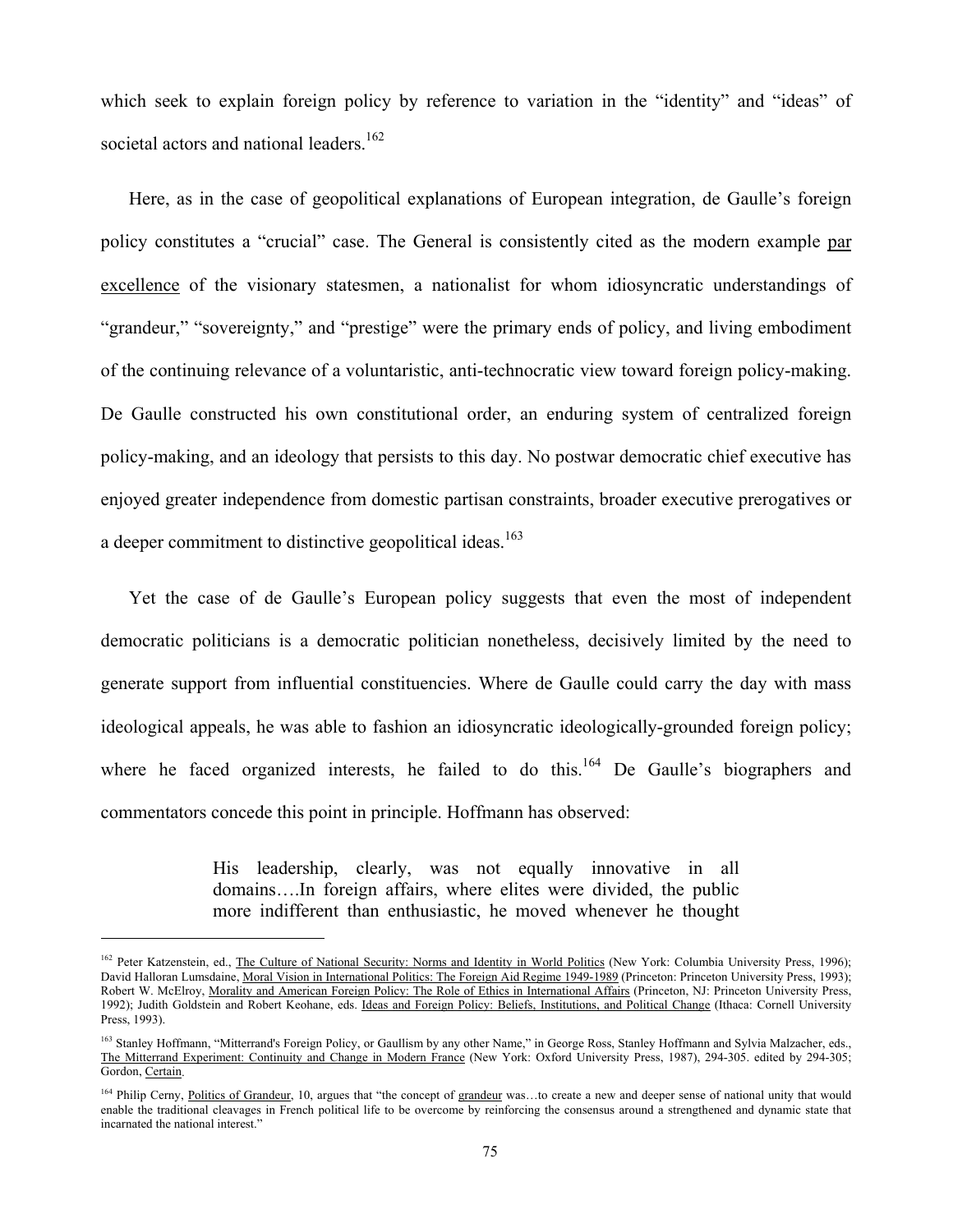that his actions would succeed [whereas] when effective innovation required not mere acquiescence by an undifferentiated public but the active cooperation of the groups the reform would affect, he refrained from trying to get his ideas realized, [as] in the whole domain of business-worker relations….From the start, he was more concerned with, and at ease in, security and foreign affairs.<sup>165</sup>

Hoffmann's analysis is insightful and correct, but the conclusion about European integration that follows from it is the opposite of the one Hoffmann himself drew. Hoffmann treats de Gaulle's European policy as foreign policy or "high politics"; yet Hoffmann's own criteria suggest that it should be viewed in fact as a "domestic" or "low politics" issue.

This distinction is critical. Viewed from the perspective of general theories of comparative foreign policy, this suggests the existence of clear limits on conduct of an ideationally- or ideologically-based foreign policy in a modern democracy. Even the most institutionally insulated and electorally powerful among democratic politicians finds it nearly impossible to pursue policies that impose heavy losses on concentrated groups in order to achieve diffuse ideational goals, no matter how strongly the latter are held. In contrast to the General's policies toward NATO, the Soviet Union, the Third World, Quebec, or even nuclear weapons—in each of which the role of concentrated economic interests was either marginal or, as with the arms and nuclear industries, supportive of the policy in question—the EC was primarily an economic organization. EC policies mobilized strong, consistent pressure powerful economic interest groups utterly impervious to the ideological or plebiscatory appeals that were the political basis of Gaullist rule. These groups predated de Gaulle and they would outlive him. From this perspective, the weaknesses of de Gaulle's European policy resulted primarily from his difficulty in accepting that European integration was not foreign policy. The greatest failures of de Gaulle's European policy, as the aftermath of the 1965 elections demonstrates, were attributable to his inability to transform issues of primary concern to industrialists and farmers into issues decided by a direct relationship between

<sup>&</sup>lt;sup>165</sup> Hoffmann, "De Gaulle as an Innovative Leader," 70.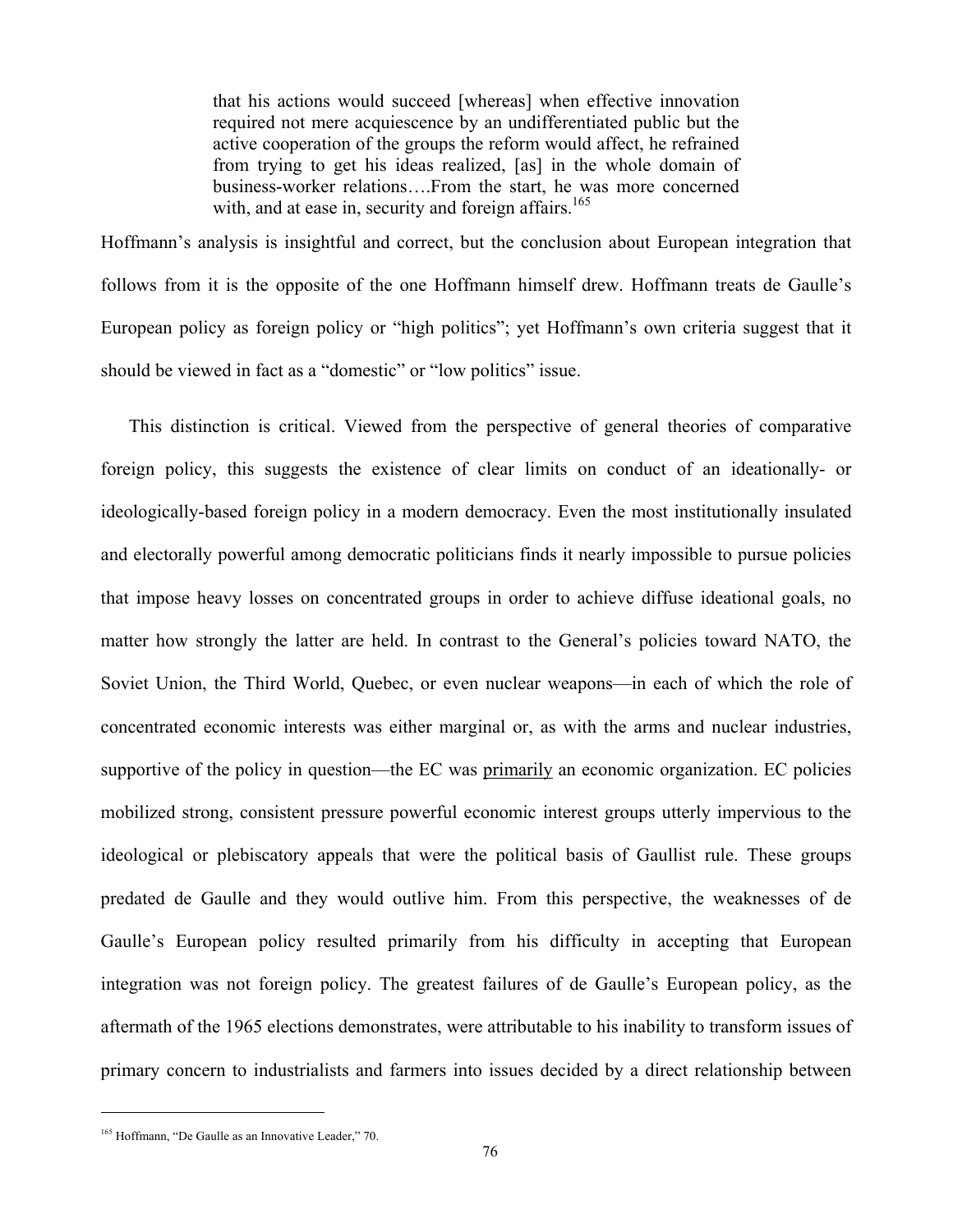public opinion and the presidency. Where strong geopolitical and strong economic imperatives were both at stake, the latter prevailed.<sup>166</sup> Hence considerations of "high politics" triumphed in nuclear and alliance politics, whereas considerations of "low politics" triumphed in trade and regulatory policy.

A large dose of common-sense skepticism about ideational explanations of foreign policy is thus warranted. This conclusion challenges claims about the importance of individuals and their ideas claims at once sweeping and underspecified—held both by many traditional diplomatic historians and by recent "constructivist" analyses of foreign policy-making. Some of the latter stress as a matter of meta-theoretical dogma that variation in ideational "identities" must precede variation in material "interests." This analysis provides solid empirical support for more measured analysis of the role of ideas in foreign policy, which limit their impact to cases in which material interests are weak or uncertain.<sup>167</sup> Further research in this area might begin from the distinction between "high" and "low" above. Concretely, we should expect to see more ideological statecraft where states are either undemocratic or where the issues in question do not directly confront the interests of concentrated groups. Finally, this finding challenges the tendency, of which Hans Morgenthau and Kenneth Waltz are the foremost exponents, to think of security affairs as the most "deterministic" realm of world politics, the issue-area most constrained by "systemic" factors. This analysis suggests that the diffuse "public goods" quality of security threats means they are more prone to ideological redefinition, whereas economic interests tend to be more sharply and strongly defined.<sup>168</sup>

<sup>&</sup>lt;sup>166</sup> However, for evidence that even in at least one narrow area of defense policy, when economic and geopolitical imperatives did clash in defense policy, economic ones prevailed, Andrew Moravcsik, "Armaments among Allies: Franco-German Weapons Cooperation, 1975-1985." In Peter Evans, Harold Jacobson and Robert Putnam, eds., Double-Edged Diplomacy: International Bargaining and Domestic Politics (Berkeley: University of California Press, 1993), 128-168.

<sup>&</sup>lt;sup>167</sup> Goldstein and Keohane, "Introduction," in Goldstein and Keohane, eds., Ideas and Foreign Policy.

<sup>168</sup> Kenneth N. Waltz, Theory of International Politics (Reading, MA: Addison-Wesley, 1979); Morgenthau, Politics among Nations, (••); Lipson.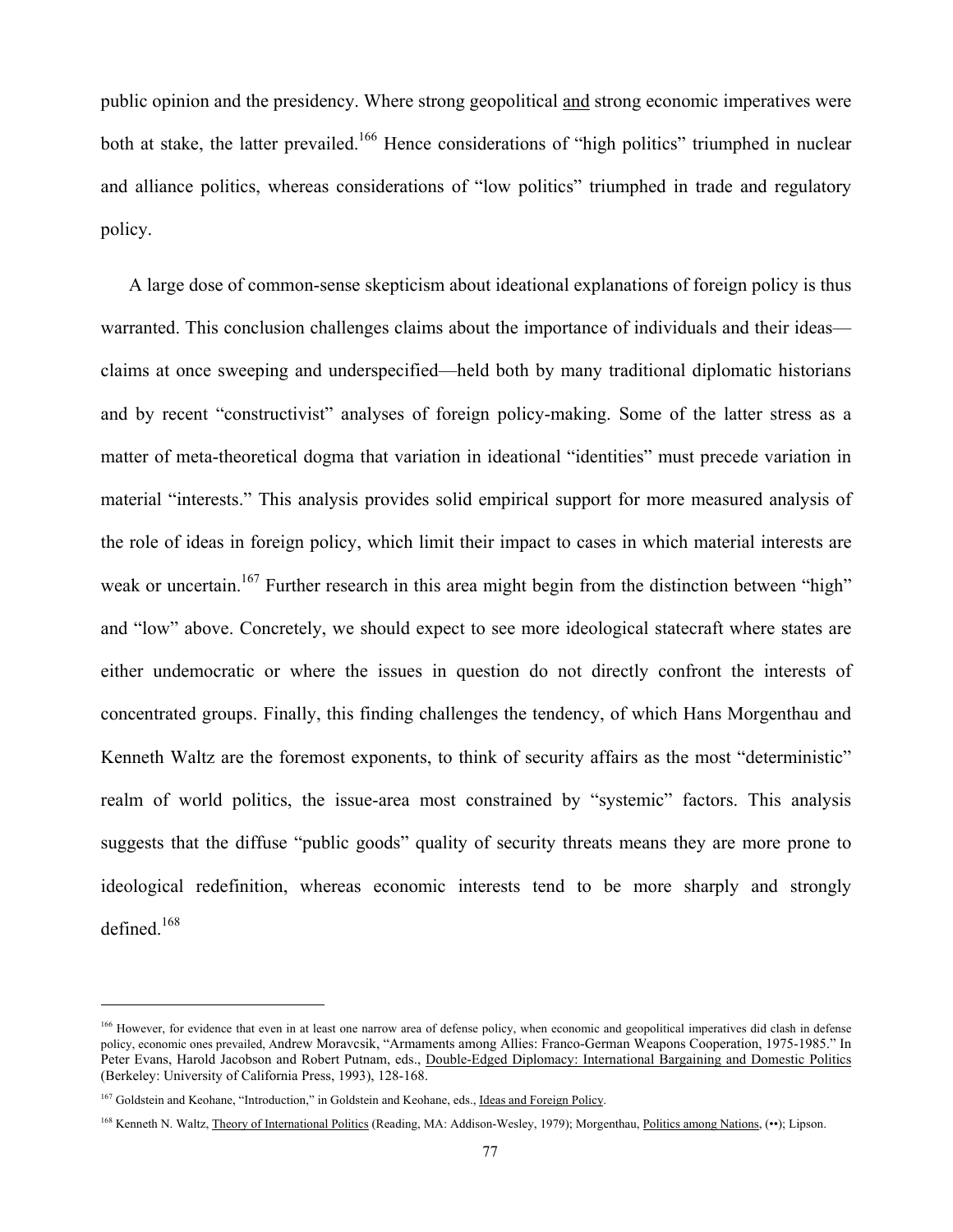#### **C. The Methodology of Case-Study Analysis: Primary Sources and Qualitative Methods**

This study suggests, finally, the decisive importance of adherence to rigorous methodological standards when conducting qualitative or case-study research. Many have called recently for more intense interchange between historians and political scientists. Historian Gordon Craig succinctly summarizes its optimistic spirit when he asserts that political scientists would "profit from the fidelity to milieu et moment" and the greater use of primary sources, while historians might learn "analytical techniques employed by their partners new questions to ask [and] new ways to test the validity of their hypotheses."<sup>169</sup> From the side of political science, there have been recent calls for "analytic narratives," that is, "accounts that respect the specifics of time and place but within a framework that both disciplines the detail and appropriates it for purposes that transcend the particular story."<sup>170</sup>

Yet there remains considerable ambiguity about what, if anything, this means for the practical conduct of empirical research. Much is also being written on qualitative case study methods, yet few demonstrations that rigorous methods actually matter. This study demonstrates that such debate is not simply methodological abstraction; choices of method have decisive empirical implications. This case suggests that the application of rigorous methods can generate a significant historical revision even in the face of an enormous, uniform literature. Biographers and foreign policy

<sup>169</sup> Gordon Craig, "Presidential Address," in American Historical Review 88:1 (February 1983), (••). Scholars increasingly concede that the underlying explanatory purposes of the two fields are similar and the techniques they employ complementary. See "Symposium [on Diplomatic History and International Relations Theory," International Security 22:1 (Summer 1997). Recent work on qualitative methods reformulate social scientific techniques for use in case studies, but say little about the "craft" of case study writing, in particular the use of historical techniques for selecting and interpreting sources. See Gary King, Robert O. Keohane, and Sidney Verba, Designing Social Inquiry: Scientific Inference in Qualitative Research (Princeton: Princeton University Press, 1994); Andrew Bennett and Alexander George, "Developing and Using Typological Theories in Case Study Research," (Paper presented at the 38th Annual Convention of the International Studies Convention, 18-22 March 1997).

<sup>&</sup>lt;sup>170</sup> Margaret Levi, "Producing an Analytic Narrative," 4. "Analytic narratives," as employed by Levi and her collaborators, refers to the use of case studies to test general deductive propositions by seeking to explain previously unexplained variation within the case. This is consistent with other writings on qualitative methods, though the use of game theory in most of the analyses by Levi et al. is incidental to the basic methodological point. The other implications of this method drawn below—the explicit use of competing hypotheses and the importance of primary sources—are my own additions and are not elaborated by these analysts. IS. See, for example, Ian Lustick, "History, Historiography and Political Science: Multiple Historical Records and the Problem of Selection Bias," American Political Science Review 90:3 (September 1996), 605-618;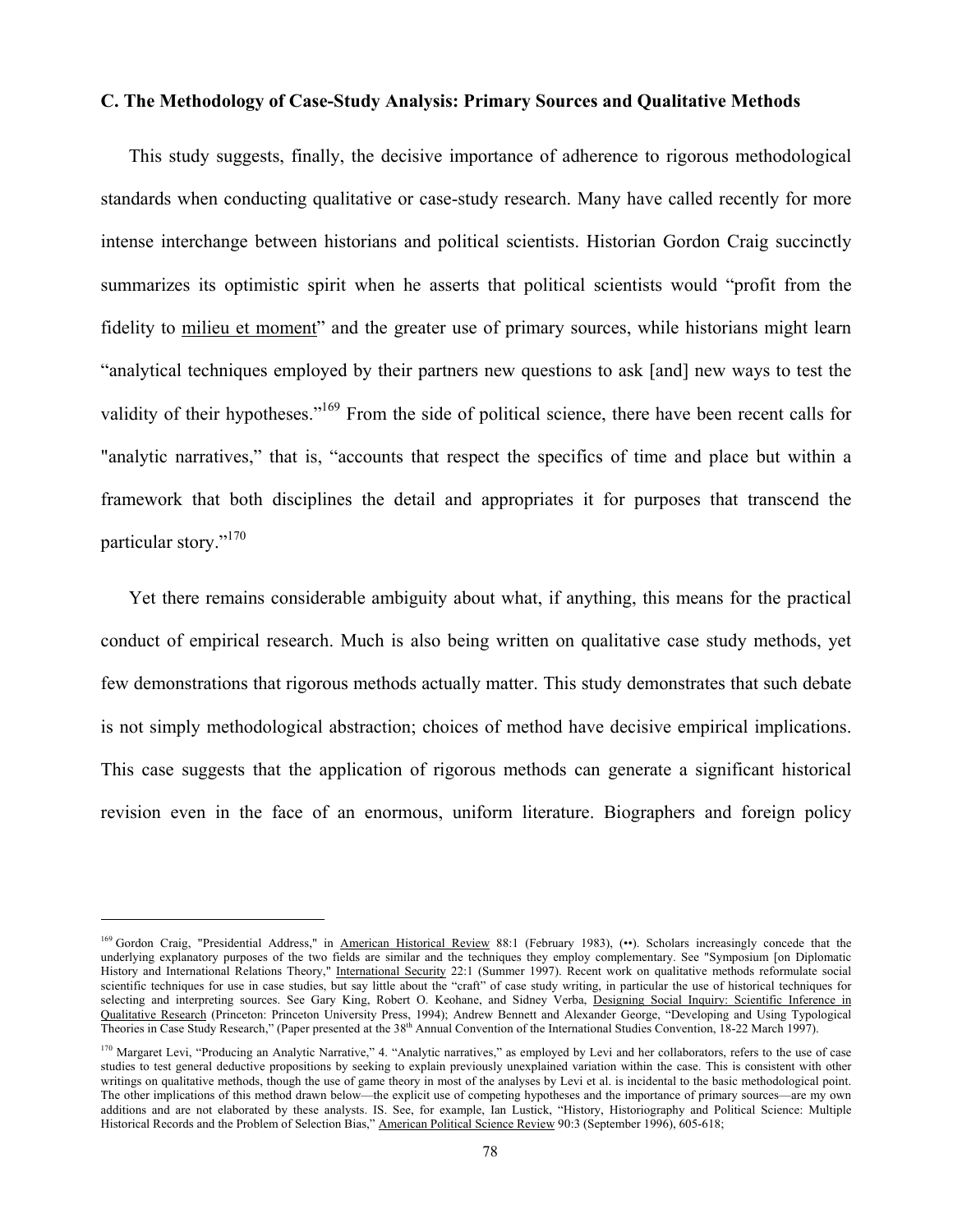analysts have overlooked the primacy of commercial concerns in de Gaulle's foreign policy in large part because they have employed faulty methodology.

In this regard, de Gaulle's foreign policy toward Europe is again a "crucial case," since it is hard to imagine a scholarly consensus deeper than the one supporting a geopolitical and ideological interpretation of the General's actions. Why, after thirty years, do nearly all writers on Gaullist policy toward Europe remain in the thrall of the General's seduction? Why does this study come to a revisionist conclusion? And why, the reader might well ask, should this study be considered more reliable than the existing scholarly consensus?

The most fundamental difference between this study and the existing literature on de Gaulle is methodological. Any attempt to revise a historical consensus must stake its claim to be taken seriously on the presentation of new primary data or the use of more objective and rigorous methods to analyze it. This study advances both claims. The existing literature, I have argued, tends both to rely on public and secondary sources and tends to impose a priori an unwarranted biographical and philosophical unity on de Gaulle's foreign policy.

We know from the first section of this essay that a prima facie case can be made for the predominance of either economic or geopolitical motivations. Yet amid the thousands of books and articles on de Gaulle, only a handful systematically evaluate the relative importance of economic interest or issue-specific motivations in his European policy. Instead such "pragmatic" concerns are mentioned, if at all, as secondary or background concerns. In short, a reader basing his or her judgement on the secondary literature alone—despite its enormous size—would have no way of objectively evaluating the relative importance of economic and geopolitical factors in French European policy. Hence neither any single study nor all studies taken together present a balanced portrayal of the man and his policies; all simply seek to reconstruct a particular geopolitical vision.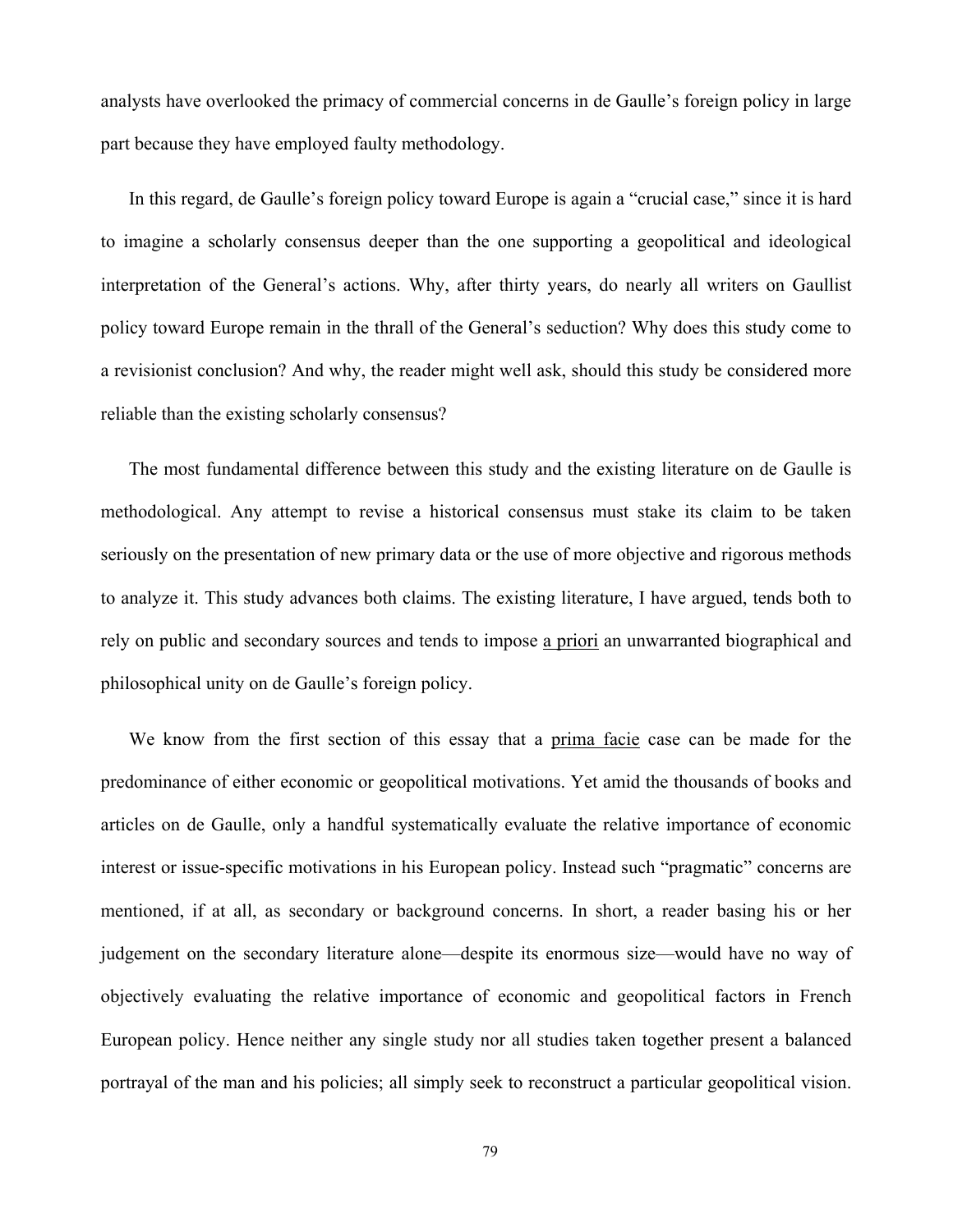Aside from being misleading, one-sided imaginative reconstructions of this kind are unfalsifiable. If any act can be explained either as a principled action or as a tactical exception, and no alternative views are considered, by what objective standards can the reader judge the adequacy of the interpretation? Such analysis is neither rigorous nor replicable.

An approach based on the imaginative reconstruction of the ideas of a theatrical statesman is particularly prone to reflect the preconceived notions of the analyst. This has encouraged selective citation and interpretation of evidence about de Gaulle to an unusual extent. Half sentences from prominent documents that refer explicitly and exclusively to economic interests are persistently cited out of all context in favor of a geopolitical and ideological interpretation. I have repeatedly noted selective presentation of the two most commonly cited sources on de Gaulle's EC policy, namely his memoirs and his press conference of 14 January 1963. Even most associates and ministers remain deliberately vague, as does Couve de Murville, or themselves openly engage in imaginative reconstruction, as does Pisani.<sup>171</sup> Many documents that cast a unique light on de Gaulle's policies are almost never cited; Peyrefitte's strategy document, for example, available in printed form since the mid-1960s, has is to my knowledge mentioned in only two relatively obscure commentaries.172

The three methodological principles employed here—collection of a more representative and more reliable sample of primary data, consideration of a range of competing theories, and derivation of competing hypotheses—offer good reason to expect that the results of this study are more reliable than those of existing studies. At the very least, the theory, evidence and interpretation are thereby rendered more transparent and thus more easily replicable.

<sup>&</sup>lt;sup>171</sup> Hence there is a striking divergence <u>even within ministerial memoirs, which tend to speculate openly that the General must have been motivated</u> primarily by geopolitical ideas, yet provide evidence to the contrary. E.g. Pisani, cited above.

<sup>&</sup>lt;sup>172</sup> Silj, Europe's; Jouve, Général.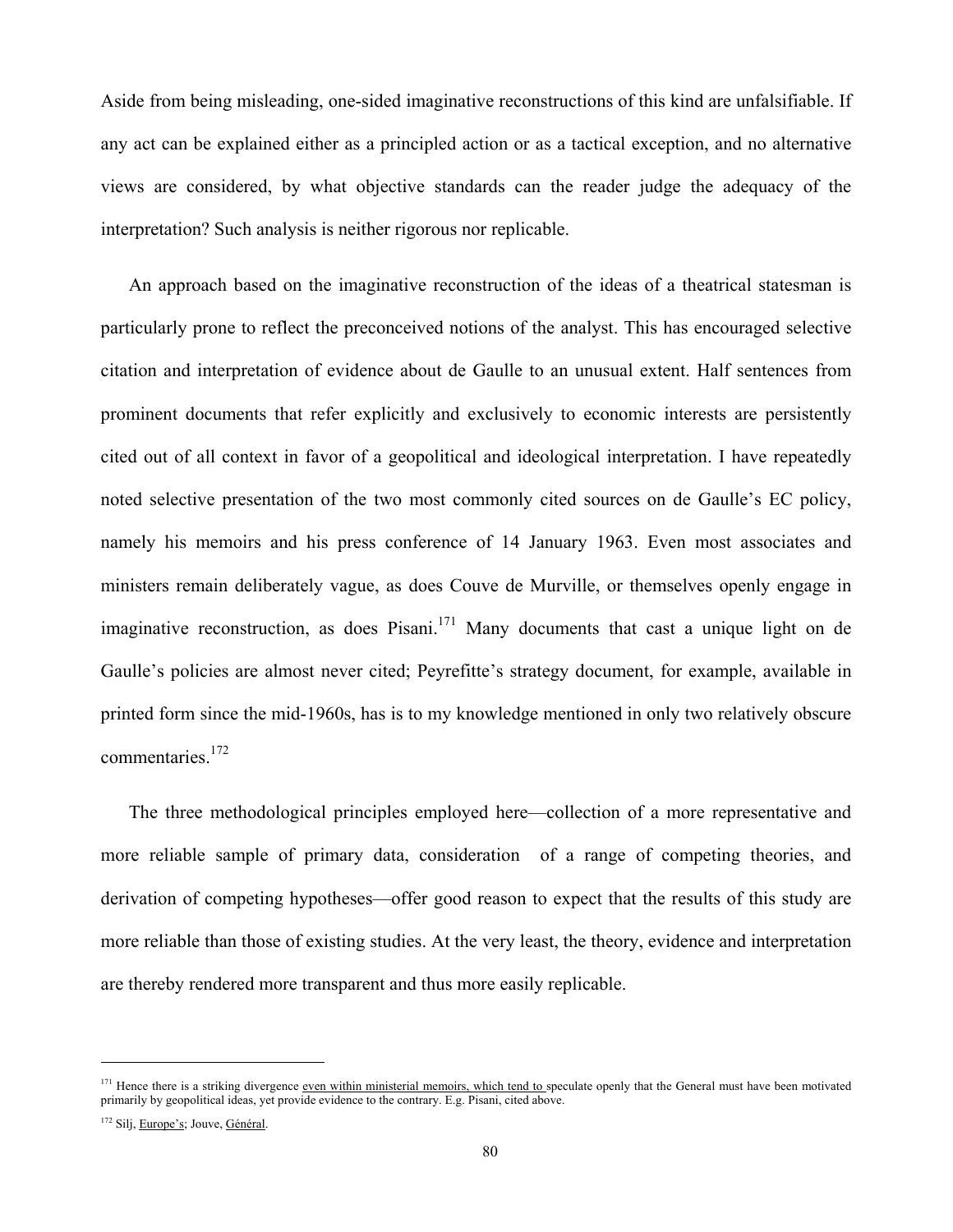This methodological discussion suggests general lessons for scholars those who seek to ground reliable historical generalizations in qualitative analyses of case studies about world politics. Social scientists (and in this case, historians as well) must accept the careful historian's practice of grounding inferences explicitly in a comprehensive reading of confidential primary sources. Despite its unparalleled size, the state of scholarship on de Gaulle demonstrates why, as Ian Lustick has noted, it is dangerous for political scientists to base their analysis on selected secondary sources. But, moreover, this study challenges Lustick's preferred alternative, namely to rest analyses on an unbiased or comprehensive reading of available secondary sources.<sup>173</sup> At best, those who rely on them are condemned to repeat the wisdom of historians; at worst, they are condemned to repeat their errors. The case of de Gaulle suggests that even two thousand nearly unanimous commentators might provide a biased, if not erroneous, explanation of a major historical episode. *For political scientists, there is no reliable alternative to primary source research.*

For their part, historians must accept, as Gordon Craig recommends in the citation above, the social scientific practice of stating competing theories and hypotheses explicitly. In a case like de Gaulle's foreign policy, only a clear a priori statement of standards for confirmation and disconfirmation protect the reader against an exaggerated or one-sided interpretation. Many narratives appear convincing but are nonetheless misleading if not incorrect. Without adherence to methodological principles drawn from both history (e.g. the use of primary evidence) and social science (e.g. explicit consideration of alternative theories and hypotheses), social scientists and historians are condemned to repeat the conventional wisdom, right or wrong.

<sup>&</sup>lt;sup>173</sup> Lustick, "History," 605-618.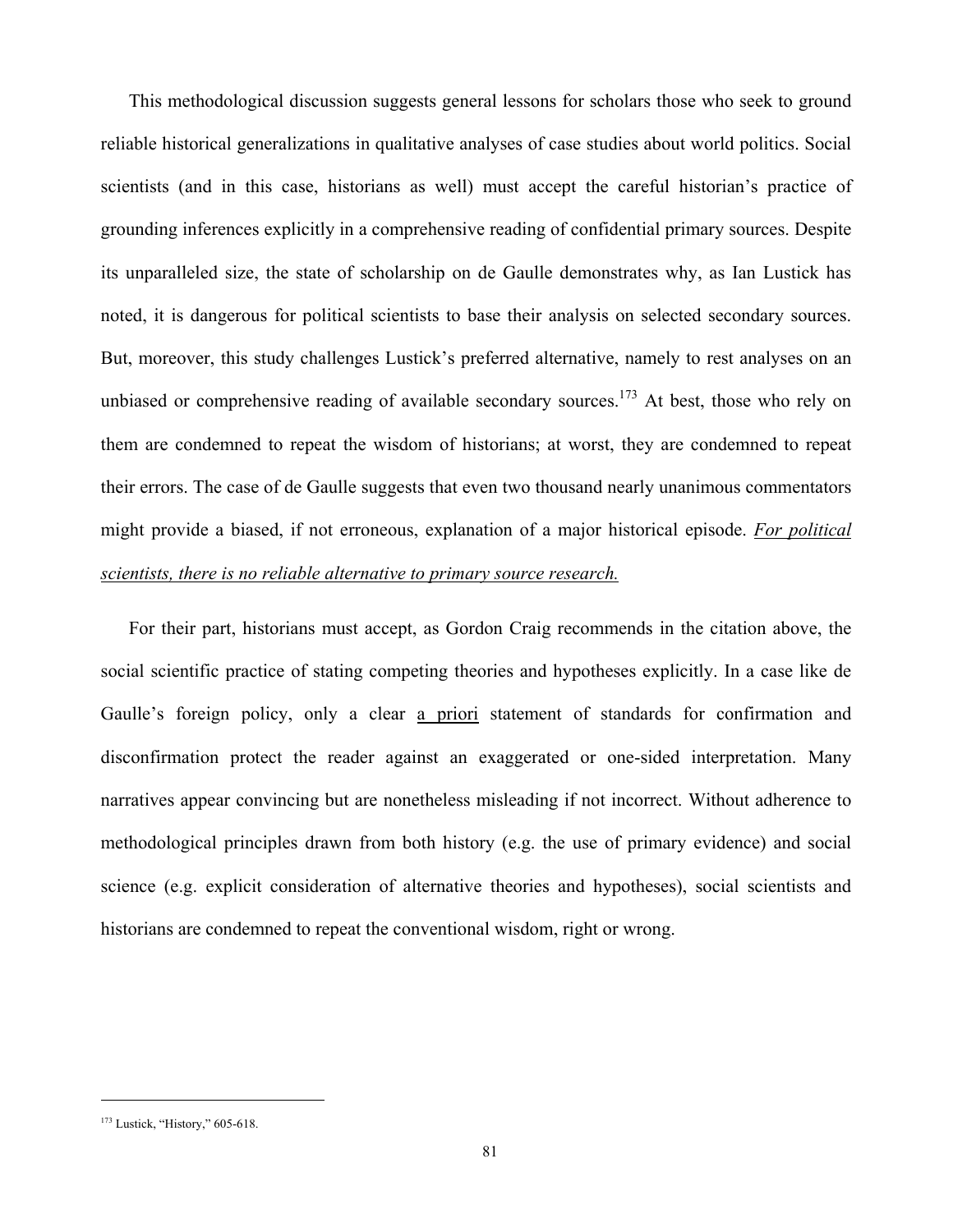This methodological lesson is particularly important for those who stress the role of "ideas" in world politics—whether traditional security studies specialists or modern "constructivists." Some constructivists have recently proposed that theoretical claims about ideas be subjected to looser, less rigorously "positivistic" testing procedures than those about material causes.<sup>174</sup> Some examine only the immediate justifications offered by statesmen. This study demonstrates a contrary, more commonsensical view is more appropriate: namely ideational claims should be subjected to particularly intensive testing, especially when material interests offer a plausible alternative explanation. The reason is obvious: It is generally much easier to alter one's geopolitical ideas to suit economic interests than the reverse—as de Gaulle's "deliberate deception" demonstrates. Whereas de Gaulle initially tried and failed to induce a shift in the fundamental structure of French agriculture to fit his ideas, it was much easier for him to craft new ideational claims or, more precisely, to exploit the ambiguities in Gaullist ideology to justify new policies. Statesmen routinely pepper their speeches vague symbolic appeals, many of which are disingenuous, others of which are sincere yet not decisive. Those who invoke either federalist or Gaullist ideology to explain positions on European integration typically ignore malleability of such ideas. In the decade before 1958, we have seen, the Gaullists were successively strongly federalist, critical of federalism, silent, favorable again, then ended up supporting a rather centralized agricultural policy.<sup>175</sup> Symbols can be important, but they must always be weighed against the real cost of realizing them.

<sup>&</sup>lt;sup>174</sup> Thomas Banchoff, "Conceptual Approaches to German Policy in Europe: Making Sense of Continuity," Working Paper Series No. 7.9 (University of California Berkeley: Center for German and European Studies, April 1996); (••).

<sup>&</sup>lt;sup>175</sup> The same is true of federalists in France, who were centered in the party of Jean Monnet and Robert Schuman, the Mouvement Populaire Républicain (MRP), which did not become pro-European until 1948-1949. See Berstein, Mayeur, and Milza, Le MRP.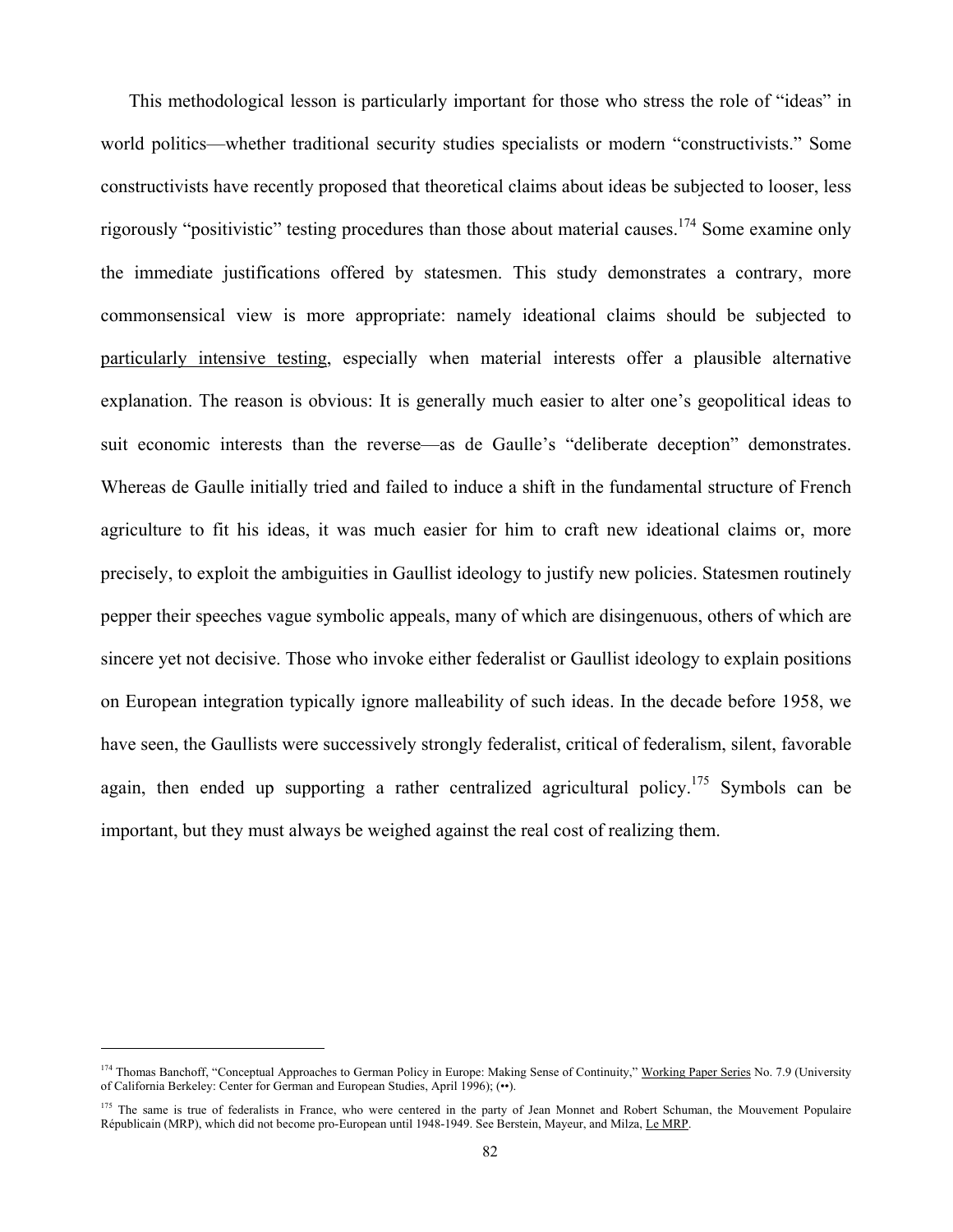### **IV. CONCLUSION**

The secret of de Gaulle's popularity among historians and commentators is identical to the secret of his popularity with the French public: he appeals to their literary sense, their desire to tell a compelling, heroic story. For thirty years a consensus among historians and commentators has recapitulated with remarkable uniformity the public image deliberately crafted by an extraordinarily theatrical statesman. Historical revision grounded in primary sources and careful social scientific methods suggests that this account is largely incorrect. De Gaulle was first and foremost a democratic politician seeking the same things as other French politicians: economic welfare for his constituents. His was an "audacious" policy, but one conducted with "prudence," which took the form of a constant awareness, sometimes imposed by his closest associates, of the need to meet the underlying demands of powerful domestic economic interest groups; to disguise the nature and increase the legitimacy of this policy, de Gaulle sought to "seduce" French public and elites with an ideology that was in part "deliberate deception" and in part honest expression of his world view. Yet throughout—in striking contrast to his policies toward NATO, nuclear weapons, and at least his rhetoric concerning superpowers and the Third World—geopolitical interests and ideology were secondary. If he differed from his predecessors and successors, it was in the domestic means he employed to realize these goals, not the goals themselves.

This conclusion is supported by the great preponderance of direct evidence available to us today. Whether we examine de Gaulle's public rhetoric, confidential evidence of the expressed motivations of decision-makers, the timing of policy changes, the nature of negotiating tactics, or the nature of domestic pressures, the conclusion is clear. By contrast, the evidence suggesting the importance of geopolitical interest and ideology is almost entirely speculative. It is grounded in imaginative reconstructions resting on de Gaulle's general public statements about foreign policy, not his specific statements, in public and above all in private, concerning the EC.